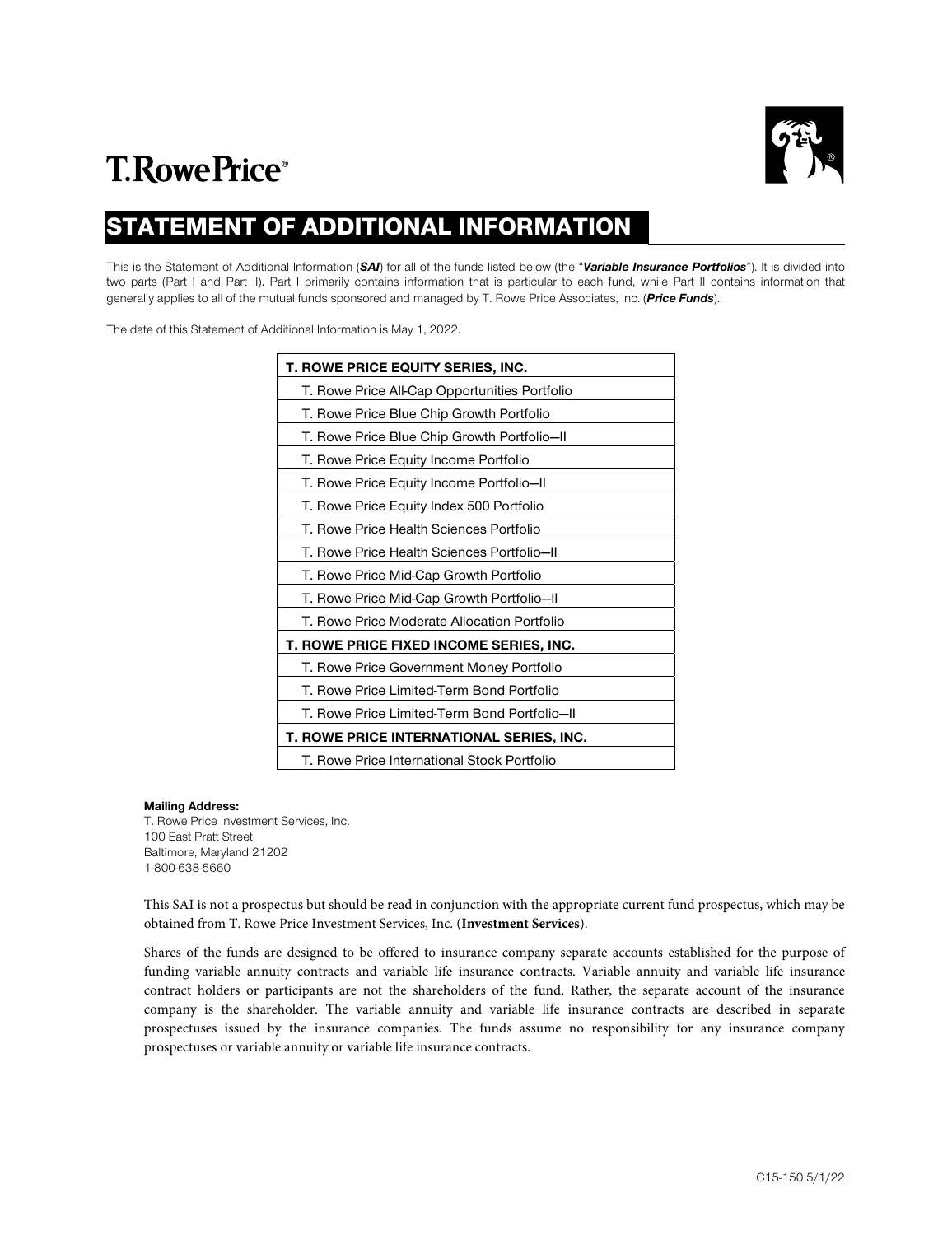Each fund's financial statements for its most recent fiscal period are included in each fund's annual or semiannual report and the Report of Independent Registered Public Accounting Firm are included in each fund's annual report and incorporated by reference into this SAI.

If you would like a prospectus or an annual or semiannual shareholder report for a fund, please visit troweprice.com or call 1-800-638-5660 and it will be sent to you at no charge. Please read this material carefully.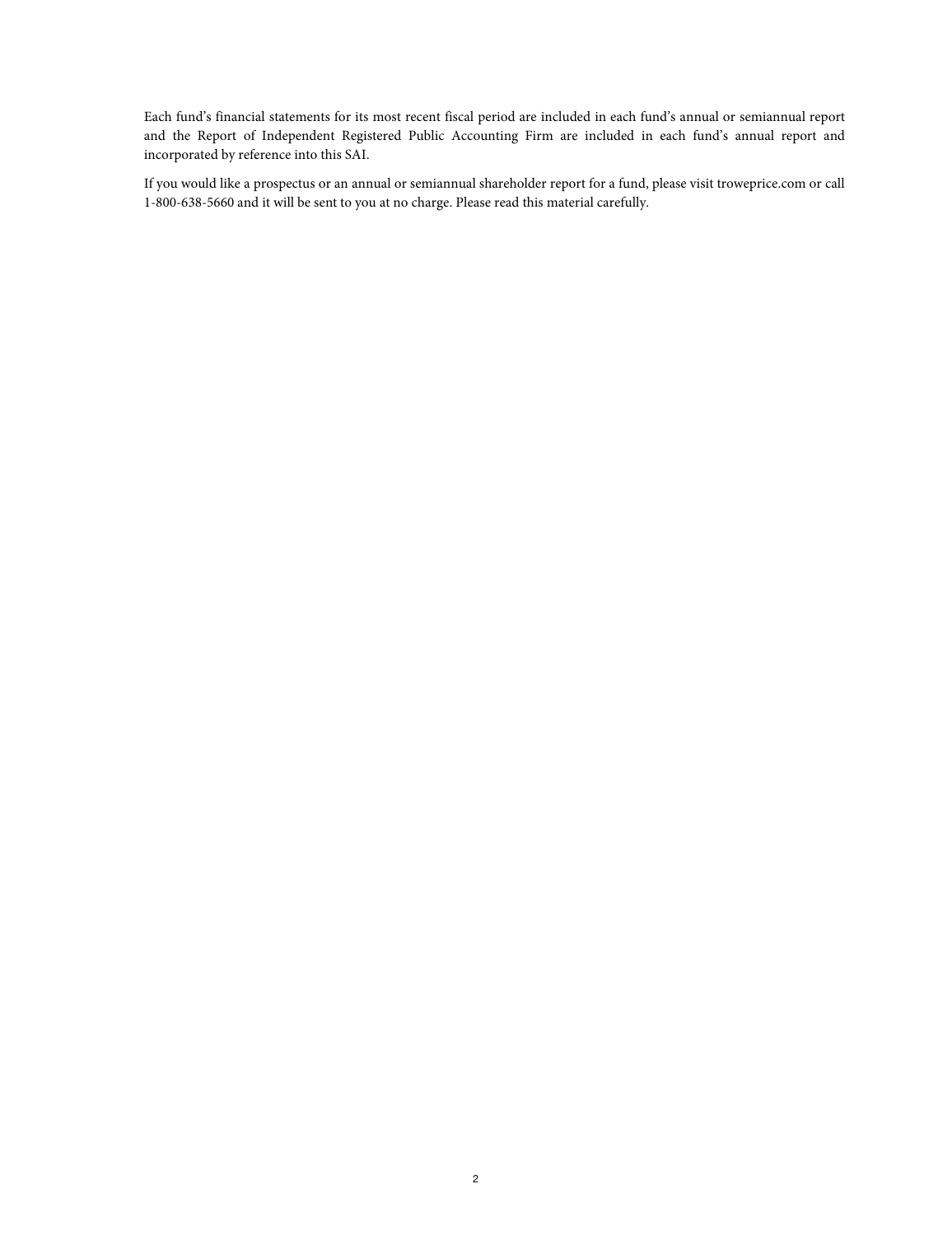# PART I – TABLE OF CONTENTS

|                                  | Page |                                               | Page |
|----------------------------------|------|-----------------------------------------------|------|
| Management of the Funds          |      | Portfolio Transactions                        | 31   |
| Principal Holders of Securities  |      | Securities Lending Activities                 |      |
| Investment Management Agreements | 26   | Independent Registered Public Accounting Firm | 38   |
| Distributor for the Funds        | 30   | Part II                                       | 39   |

References to the following are as indicated:

Shares of the Variable Insurance Portfolios are designed to be offered to insurance company separate accounts established for the purpose of funding variable annuity and variable life insurance contracts. Some of the Variable Insurance Portfolios are available only in a single share class while other Variable Insurance Portfolios are also available in a II Class. Each II Class is a separate share class of its respective Variable Insurance Portfolio. The front cover of each Variable Insurance Portfolio's prospectus indicates which share classes are available for the fund.

# PART I

Below is a table showing the prospectus and shareholder report dates for each fund. The table also lists each fund's category, which should be used to identify groups of funds that are referenced throughout this SAI.

| <b>Fund</b>                       | <b>Fund Category</b>                            | <b>Fiscal</b><br>Year-End | <b>Annual Report</b><br>Date | Semiannual<br><b>Report Date</b> | <b>Prospectus</b><br><b>Date</b> |
|-----------------------------------|-------------------------------------------------|---------------------------|------------------------------|----------------------------------|----------------------------------|
| All-Cap Opportunities Portfolio   | <b>Equity Variable Annuity</b>                  | Dec 31                    | Dec 31                       | June 30                          | May 1                            |
| <b>Blue Chip Growth Portfolio</b> | <b>Equity Variable Annuity</b>                  | Dec 31                    | Dec 31                       | June 30                          | May 1                            |
| Blue Chip Growth Portfolio-II     | <b>Equity Variable Annuity</b>                  | Dec 31                    | Dec 31                       | June 30                          | May 1                            |
| Equity Income Portfolio           | <b>Equity Variable Annuity</b>                  | Dec 31                    | Dec 31                       | June 30                          | May 1                            |
| Equity Income Portfolio-II        | <b>Equity Variable Annuity</b>                  | Dec 31                    | Dec 31                       | June 30                          | May 1                            |
| Equity Index 500 Portfolio        | <b>Index Equity Variable</b><br>Annuity         | Dec 31                    | Dec 31                       | June 30                          | May 1                            |
| Government Money Portfolio        | Money Variable Annuity                          | Dec 31                    | Dec 31                       | June 30                          | May 1                            |
| Health Sciences Portfolio         | <b>Equity Variable Annuity</b>                  | Dec 31                    | Dec 31                       | June 30                          | May 1                            |
| Health Sciences Portfolio-II      | <b>Equity Variable Annuity</b>                  | Dec 31                    | Dec 31                       | June 30                          | May 1                            |
| International Stock Portfolio     | <b>International Equity</b><br>Variable Annuity | Dec 31                    | Dec 31                       | June 30                          | May 1                            |
| Limited-Term Bond Portfolio       | <b>Bond Variable Annuity</b>                    | Dec 31                    | Dec 31                       | June 30                          | May 1                            |
| Limited-Term Bond Portfolio-II    | <b>Bond Variable Annuity</b>                    | Dec 31                    | Dec 31                       | June 30                          | May 1                            |
| Mid-Cap Growth Portfolio          | <b>Equity Variable Annuity</b>                  | Dec 31                    | Dec 31                       | June 30                          | May 1                            |
| Mid-Cap Growth Portfolio-II       | <b>Equity Variable Annuity</b>                  | Dec 31                    | Dec 31                       | June 30                          | May 1                            |
| Moderate Allocation Portfolio     | <b>Asset Allocation</b><br>Variable Annuity     | Dec 31                    | Dec 31                       | June 30                          | May 1                            |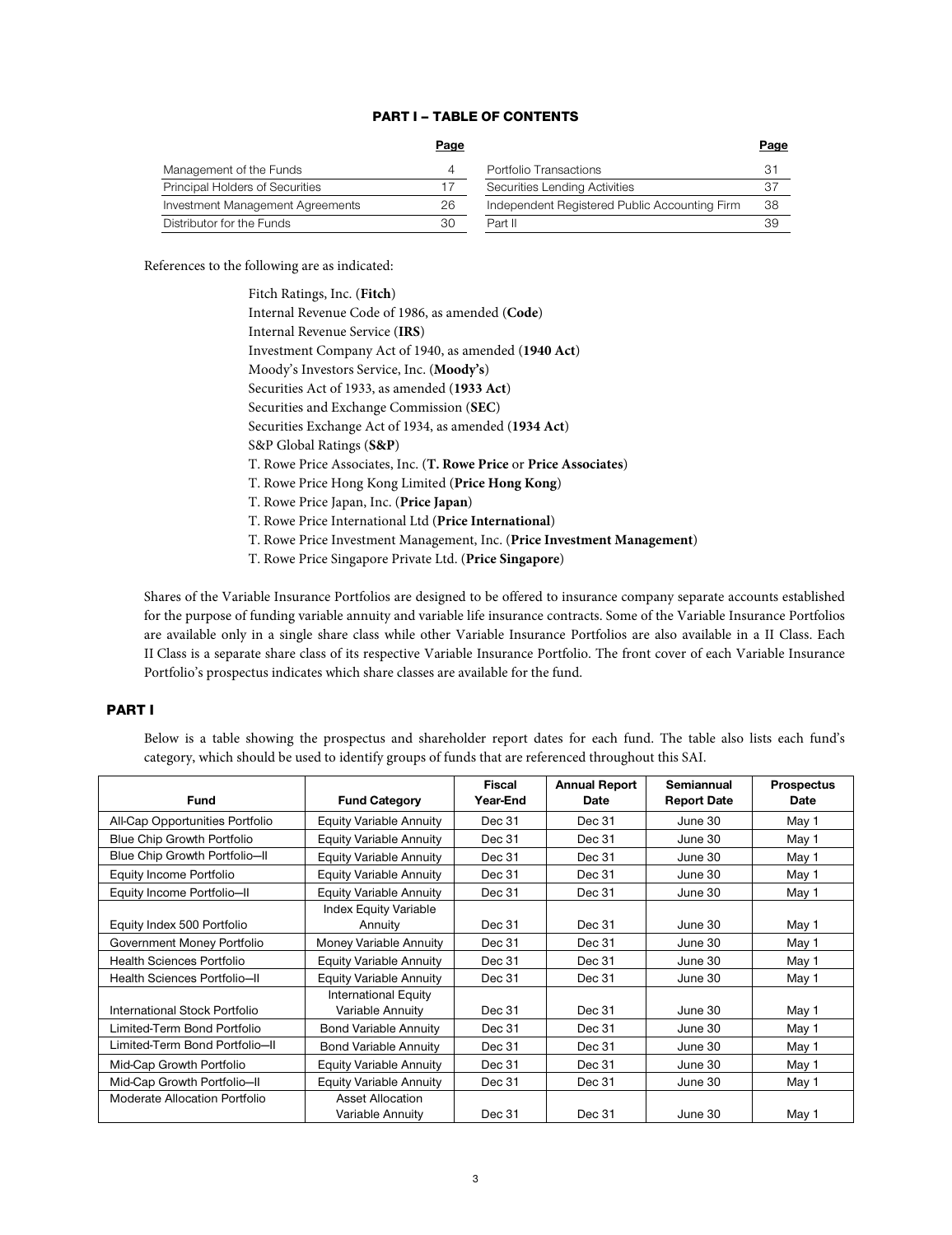### MANAGEMENT OF THE FUNDS

The officers and directors of the Price Funds are listed on the following pages. Unless otherwise noted, the address of each officer and director is 100 East Pratt Street, Baltimore, Maryland 21202.

Each fund is overseen by a Board of Directors (**Board**) that meets regularly to review a wide variety of matters affecting or potentially affecting the funds, including performance, investment programs, compliance matters, advisory fees and expenses, service providers, and business and regulatory affairs. The Boards elect the funds' officers and are responsible for performing various duties imposed on them by the 1940 Act, the laws of Maryland, and other applicable laws. At least 75% of each Board's members are considered to be independent, i.e., not "interested persons" as defined in Section 2(a)(19) of the 1940 Act, of the Price Funds of T. Rowe Price and its affiliates. The directors who are also employees or officers of T. Rowe Price are considered to be interested directors because of their relationships with T. Rowe Price and its affiliates. Each interested director and officer (except as indicated in the tables setting forth the directors' and officers' principal occupations during the past five years) has been an employee of T. Rowe Price or its affiliates for five or more years. The Boards held five regularly scheduled formal meetings during calendar year 2021. The same directors currently serve on the Board of all the exchange-traded funds sponsored and managed by T. Rowe Price (such exchange-traded funds, the "Price ETFs," and together with the Price Funds, the (**Price Complex**). Although the Boards have direct responsibility over various matters (such as approval of advisory contracts and review of fund performance), each Board also exercises certain of its oversight responsibilities through several committees that it has established and which report back to the full Boards. The Boards believe that a committee structure is an effective means to permit directors to focus on particular operations or issues affecting the funds, including risk oversight. Each Board currently has three standing committees, that are joint with the board of the Price ETFs (hereinafter referred to as "Joint" committees), a Joint Nominating and Governance Committee, a Joint Audit Committee, and a Joint Executive Committee, which are described in greater detail in the following paragraphs.

Robert J. Gerrard, Jr., an independent director, serves as the chair of the Board of each Price Fund. The chair presides at all meetings of the Boards and all executive sessions of the independent directors. He also reviews and provides guidance on Board meeting agendas and materials, and typically represents the independent directors in discussions with T. Rowe Price management. Each fund's Board has determined that its leadership and committee structure is appropriate because the Board believes that it sets the proper tone for the relationship between the fund, on the one hand, and T. Rowe Price or its affiliates and the fund's other principal service providers, on the other, and facilitates the exercise of the Board's independent judgment in evaluating and managing the relationships. In addition, the structure efficiently allocates responsibility among committees and the full Board. The same independent directors currently serve on the Boards of all of the Price Funds. This approach is designed to provide effective governance by exposing the independent directors to a wider range of business issues and market trends, allowing the directors to better share their knowledge, background, and experience and permitting the Boards to operate more efficiently, particularly with respect to matters common to all Price Funds.

The Joint Nominating and Governance Committee consists of all of the independent directors of the funds, and is responsible for, among other things, seeking, reviewing, and selecting candidates to fill independent director vacancies on each fund's Board; periodically evaluating the compensation payable to the independent directors; and performing certain functions with respect to the governance of the funds. The chair of the Board of the Price Funds serves as chair of the committee. The committee will consider written recommendations from shareholders for possible nominees for independent directors. Nominees will be considered based on their ability to review critically, evaluate, question, and discuss information provided to them; to interact effectively with the funds' management and counsel and the various service providers to the funds; and to exercise reasonable business judgment in the performance of their duties as directors. The Joint Nominating and Governance Committee seeks to ensure that the Board is comprised of independent directors who bring diverse perspectives to the Board, including diverse experiences, backgrounds, race, ethnicity, gender, qualifications, skills, thoughts, viewpoints, and other qualities. Nominees will also be considered based on their independence from T. Rowe Price and other principal service providers. Other than executive sessions in connection with Board meetings, the Joint Nominating and Governance Committee formally met one time in 2021.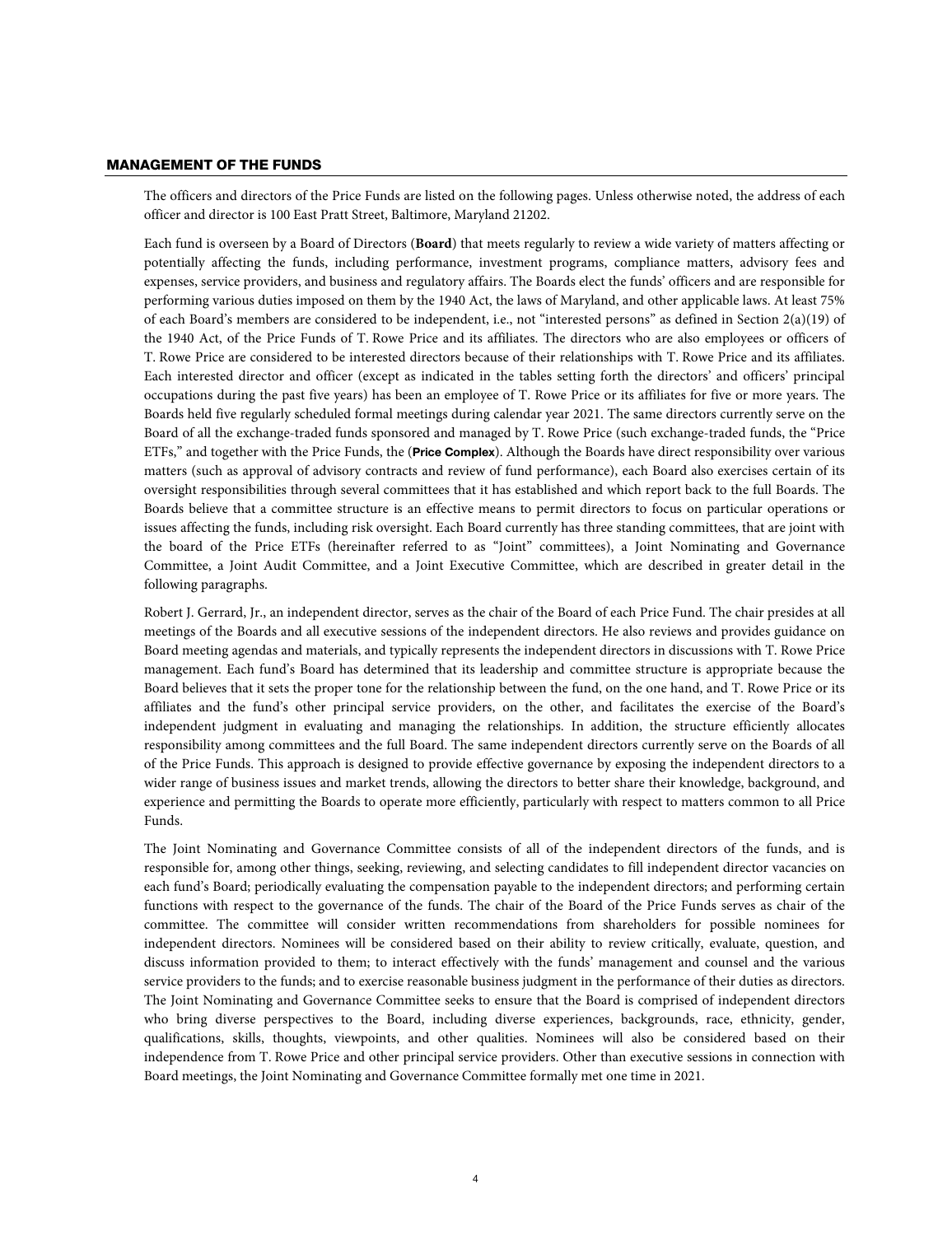The Joint Audit Committee consists of only independent directors. The current members of the committee are Teresa Bryce Bazemore, Ronald J. Daniels, Robert J. Gerrard, Jr., and Paul F. McBride. Ms. Bazemore serves as chair of the committee and is considered an "audit committee financial expert," as defined by the SEC. The Joint Audit Committee oversees the pricing processes for the Price Funds and holds three regular meetings during each fiscal year. Each of the three regular meetings include the attendance of the independent registered public accounting firm of the Price Funds as the Joint Audit Committee reviews: (1) the services provided; (2) the findings of the most recent audits; (3) management's response to the findings of the most recent audits; (4) the scope of the audits to be performed; (5) the accountants' fees; (6) the qualifications, independence, and performance of the independent registered public accounting firm; and (7) any accounting questions relating to particular areas of the Price Funds' operations, accounting service provider performance, or the operations of parties dealing with the Price Funds, as circumstances indicate. The Joint Audit Committee also reviews the risk management program of the funds' investment adviser. The Joint Audit Committee met four times in 2021.

The Joint Executive Committee, which consists of each fund's interested directors, has been authorized by the Boards to exercise all powers of the Boards of the funds in the intervals between regular meetings of the Boards, except for those powers prohibited by statute from being delegated. All actions of the Joint Executive Committee must be approved in advance by one independent director and reviewed after the fact by the full Board. The Joint Executive Committee for each fund does not hold regularly scheduled meetings. The Joint Executive Committee was not called upon to take any action on behalf of any funds during 2021.

From time to time, the independent directors may create a special committee (**Special Committee**) or an ad hoc working group comprised of independent directors, whose purpose is to review certain limited topics that require in-depth consideration outside of the Boards' regular review.

Like other mutual funds, the Price Funds are subject to various risks, including, among others, investment, compliance, operational, and valuation risks. The Boards oversee risk as part of its oversight of the funds. Risk oversight is addressed as part of various Board and committee activities. The Board, directly or through its committees, interacts with and reviews reports from, among others, the investment adviser or its affiliates, the funds' chief compliance officer, the funds' independent registered public accounting firm, legal counsel, and internal auditors for T. Rowe Price or its affiliates, as appropriate, regarding risks the funds face and the risk management programs of the investment adviser and certain other service providers. Also, the Joint Audit Committee receives periodic reports from the chief risk officer and members of the adviser's Risk and Operational Steering Committee on the significant risks inherent to the adviser's business, including aggregate investment risks, reputational risk, business continuity risk, technology and cybersecurity risk, and operational risk. The actual day-to-day risk management functions with respect to the funds are subsumed within the responsibilities of the investment adviser, its affiliates that serve as investment subadvisers to the funds, and other service providers (depending on the nature of the risk) that carry out the funds' investment management and business affairs. Although the risk management policies of T. Rowe Price and its affiliates, and the funds' other service providers, are reasonably designed to be effective, those policies and their implementation vary among service providers over time, and there is no guarantee that they will always be effective.

Each director's experience, qualifications, attributes, or skills, on an individual basis and in combination with those of the other directors, have led to the conclusion that each director should serve on the Boards of the Price Funds. Attributes common to all directors include the ability to review critically, evaluate, question, and discuss information provided to them; to interact effectively with the funds' management and counsel and the various service providers to the funds; and to exercise reasonable business judgment in the performance of their duties as directors. In addition, the actual service and commitment of the directors during their tenure on the funds' Boards is taken into consideration in concluding that each should continue to serve. A director's ability to perform his or her duties effectively may have been attained through his or her educational background or professional training; business, consulting, public service, or academic positions; experience from service as a director of the Price Funds, public companies, nonprofit entities, or other organizations; or other experiences. Each director brings a diverse perspective to the Boards.

Set forth below is a brief discussion of the specific experience, qualifications, attributes, or skills of each current director, as well as former directors who served on the Board during 2021, that led to the conclusion that he or she should serve as a director.

**Teresa Bryce Bazemore** has more than 25 years of experience as a senior executive in the mortgage banking field, including building both mortgage insurance and services businesses. Ms. Bazemore currently serves as president and CEO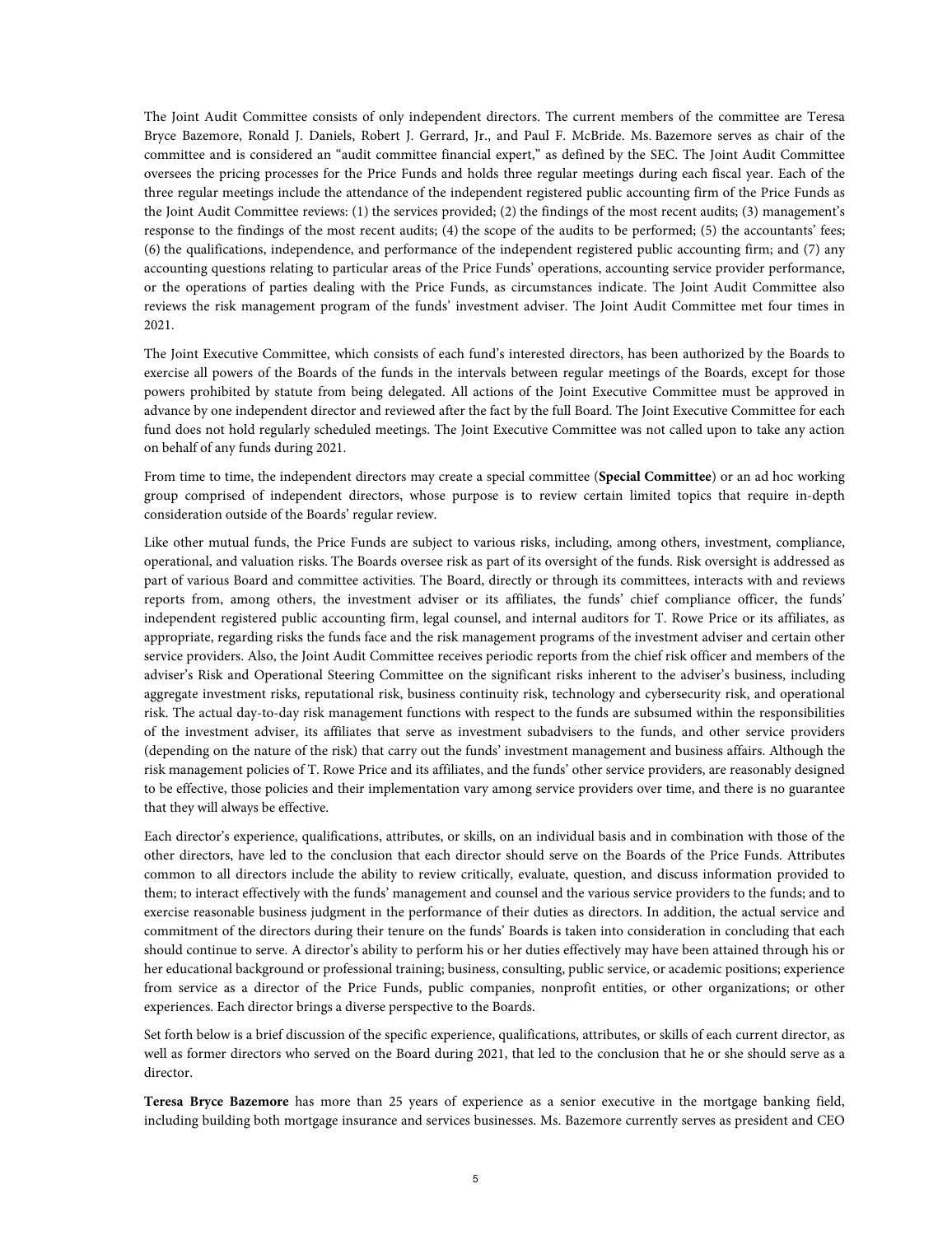of the Federal Home Loan Bank of San Francisco (March 2021 to present); CEO of Bazemore Consulting LLC (2018 to 2021); director of Chimera Investment Corporation, a publicly traded mortgage REIT (November 2017 to February 2021); a director of First Industrial Realty Trust, an owner and operator of industrial properties (May 2020 to present); a coowner of Pet Friendly Dog Bakery LLC (2016 to present); a director of the University of Virginia Foundation; a member of the University of Virginia's Center for Politics Advisory Board; a director of Public Media Company; and a trustee of the Southern California chapter of the International Women's Forum as of January 1, 2021 to present. She previously served as president of Radian Guaranty, a national private mortgage insurer from 2008 to 2017; and a director of the Federal Home Loan Bank of Pittsburgh from August 2017 to February 2019. Ms. Bazemore has a J.D. from Columbia University and a B.A. from the University of Virginia. She has been an independent director of the Price Funds since January 2018 and became the chair of the Joint Audit Committee in August 2019.

**Ronald J. Daniels** is the 14th president of Johns Hopkins University, a position he has held since 2009. In that role, he serves as the chair of the Executive Committee of Johns Hopkins Medicine and is a professor in the Department of Political Science. Previously, he was provost and professor of law at the University of Pennsylvania and dean and James M. Tory Professor of Law at the University of Toronto. He has been an independent director of the Price Funds since January 2018 and he became a member of the Joint Audit Committee in August 2019.

**Bruce W. Duncan** has substantial experience in the field of commercial real estate. Mr. Duncan served as president, chief executive officer, and a director of CyrusOne, Inc., a real estate investment trust specializing in engineering, building, and managing data centers, from July 2020 to July 2021. He served as chair of the Board of First Industrial Realty Trust from January 2016 until July 2020, president and chief executive officer from January 2009 until September 2016, and chief executive officer until December 2016. In November 2018, Mr. Duncan became a senior advisor to KKR. In May 2016, Mr. Duncan became a member of the board of Boston Properties, and he is currently a member of the nominating and governance committee and is a member of the audit committee of Boston Properties. From September 2016 until July 2020, Mr. Duncan served as a member of the board of Marriott International, Inc. He has been an independent director of the Price Funds since October 2013; in September 2014, he became a member of the Joint Audit Committee until August 2019 and served as chair of the Joint Audit Committee from July 2017 to August 2019.

**Robert J. Gerrard, Jr.** has served as chair of the Boards of all Price Funds since July 2018. He has been an independent director of certain Price Funds since 2012 (and all Price Funds since October 2013), and served as the chair of the Joint Audit Committee from September 2014 to July 2017. He became chair of the Price Funds in July 2018 and became a member of the Joint Audit Committee in August 2019. He has substantial legal and business experience in the industries relating to communications and interactive data services. He has served on the board and compensation committee for Syniverse Holdings and served as general counsel to Scripps Networks.

**Paul F. McBride** has served in various management and senior leadership roles with the Black & Decker Corporation and General Electric Company. He led businesses in the materials, industrial, and consumer durable segments, and has significant global experience. He serves on the advisory board of Vizzia Technologies as well as Gilman School and Bridges Baltimore. He has been an independent director of the Price Funds since October 2013; served as a member of the Joint Audit Committee from September 2014 to August 2019; and became a member of the Joint Audit Committee in February 2022.

**David Oestreicher** has served as an interested director of all Price Funds since July 2018. He is the general counsel for T. Rowe Price Group, Inc. and a member of the firm's management committee. Mr. Oestreicher serves as a member of the Board of Governors for the Investment Company Institute (ICI), and previously served as the chair of the ICI's international committee. He is on the Mutual Insurance Company Board of Governors, where he serves as a member of its executive committee and chair of its risk management committee. He also served on the board of the Investment Adviser Association and was a past chair of its legal and regulatory committee. Before joining T. Rowe Price in 1997, Mr. Oestreicher was special counsel in the Division of Market Regulation with the SEC.

**Robert W. Sharps (served as an interested director until February 3, 2022)** served as an interested director of the domestic equity and international Price Funds from April 2017 and as an interested director of all other Price Funds from January 1, 2019 until his resignation from the Board on February 3, 2022. Mr. Sharps served as the co-head of Global Equities at T. Rowe Price until February 2018, at which point he became the head of Investments. He served as the group chief investment officer for T. Rowe Price from April 2017 until December 2021. Mr. Sharps is the chief executive officer and president of Price Group. He is the chair of the firm's Executive, Management, and Management Compensation and Development Committees. Prior to joining T. Rowe Price in 1997, Mr. Sharps was a senior consultant at KPMG Peat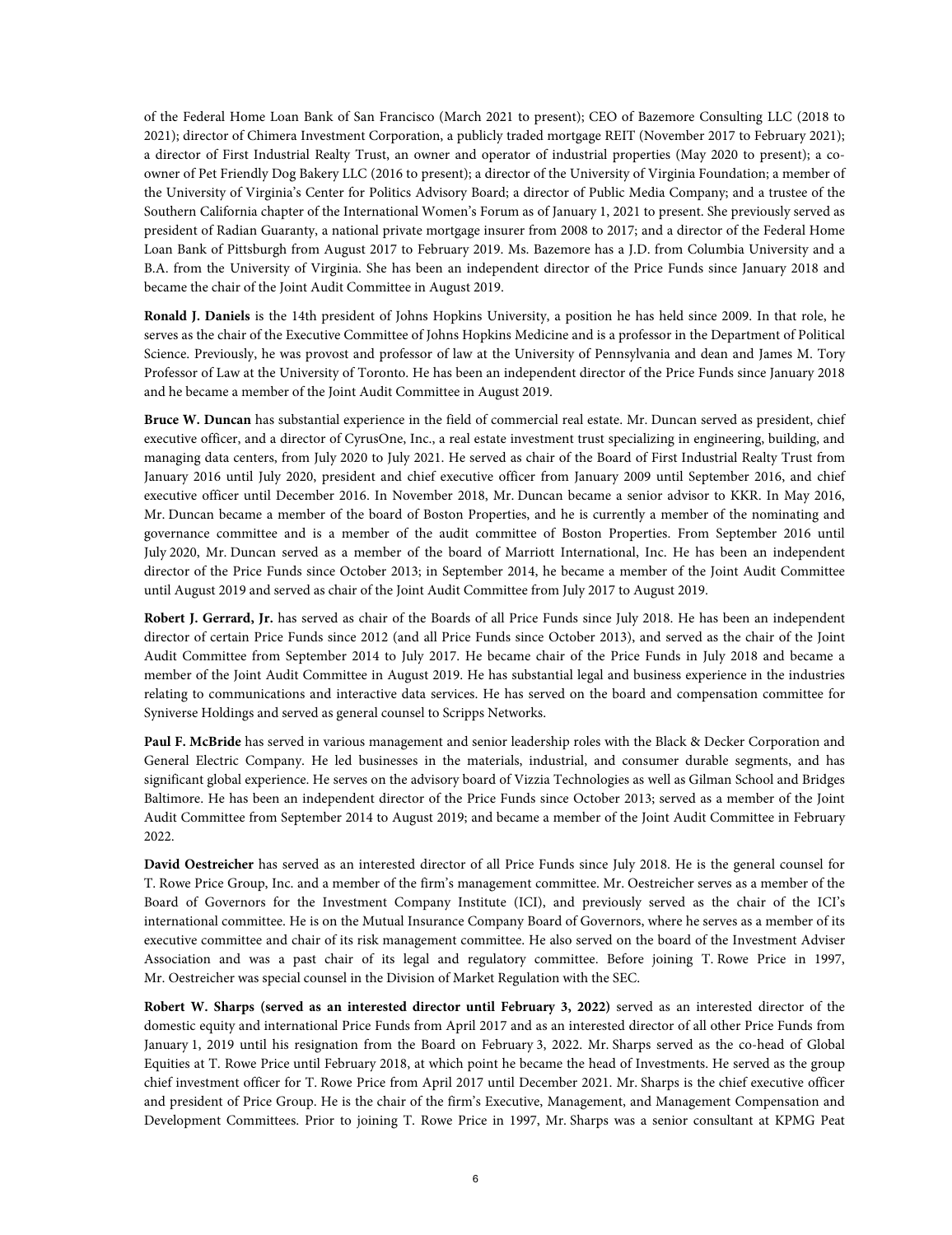Marwick. In addition to his various offices held with T. Rowe Price and its affiliates, Mr. Sharps is a Chartered Financial Analyst (CFA).

**Eric L. Veiel** has served as an interested director of all Price Funds since February 2022. He is the head of Global Equity and chief investment officer, chair of the Investment Management Steering Committee, and a member of the Management, Equity Steering, International Steering, Multi-Asset Steering, Product Steering, and Management Compensation and Development Committees. Mr. Veiel's investment experience began in 1999. Prior to joining T. Rowe Price, he spent six years as a sell-side equity analyst, covering health insurers and pharmacy benefit managers at Wachovia Securities, Deutsche Bank Securities, and A.G. Edwards & Sons. He has been with T. Rowe Price since 2005, beginning in the Equity Division as an investment analyst covering life insurance companies, asset managers, money-centered banks, and investment banks. From 2010 to 2014, he was the portfolio manager of the Financial Services Equity Strategy and the financial services sector team leader. He served as a co-director of Equity Research for North America from 2014 to 2015 and co-portfolio manager of the US Equity Structured Research Strategy from 2015 to 2017. Most recently, from 2016- 2021, he was co-head of Global Equity and head of U.S. Equity.

**Kellye L. Walker** is Executive Vice President and Chief Legal Officer of Eastman Chemical Company, and is a seasoned senior executive with over 25 years of experience helping publicly traded companies increase value through forward thinking, strategic discipline, and a focus on continuous improvement. Her experience includes leading law departments, as well as other functions including compliance; government affairs; human resources; health, safety, environment and security; and information technology (IT). Ms. Walker was appointed as an independent director of the Price Funds on November 8, 2021.

In addition, the following tables provide biographical information for the directors, along with their principal occupations and any directorships they have held of public companies and other investment companies during the past five years. Each director who is not an interested person (as defined in the 1940 Act) of the fund is referred to herein as an independent director.

| Independent Directors <sup>(a)</sup>                                                            |                                                                                                                                                                                                                                                                                                                                                                                                                                                                                                                                                                                                                                                                                     |                                                                                                                                                                           |  |  |
|-------------------------------------------------------------------------------------------------|-------------------------------------------------------------------------------------------------------------------------------------------------------------------------------------------------------------------------------------------------------------------------------------------------------------------------------------------------------------------------------------------------------------------------------------------------------------------------------------------------------------------------------------------------------------------------------------------------------------------------------------------------------------------------------------|---------------------------------------------------------------------------------------------------------------------------------------------------------------------------|--|--|
| Name, Year of Birth, and Number<br>of Portfolios in Fund Complex<br><b>Overseen by Director</b> | <b>Principal Occupation(s)</b><br><b>During Past Five Years</b>                                                                                                                                                                                                                                                                                                                                                                                                                                                                                                                                                                                                                     | <b>Directorships of Public</b><br><b>Companies and Other</b><br><b>Investment Companies</b><br><b>During Past Five Years</b>                                              |  |  |
| <b>Teresa Bryce Bazemore</b><br>1959<br>204 portfolios                                          | President and Chief Executive Officer, Federal Home Loan<br>Bank of San Francisco (2021 to present); President, Radian<br>Guaranty (2008 to 2017); Chief Executive Officer, Bazemore<br>Consulting LLC (2018 to 2021)                                                                                                                                                                                                                                                                                                                                                                                                                                                               | Chimera Investment<br>Corporation (2017 to 2021);<br><b>First Industrial Realty Trust</b><br>(2020 to present); Federal<br>Home Loan Bank of<br>Pittsburgh (2017 to 2019) |  |  |
| <b>Ronald J. Daniels</b><br>1959<br>204 portfolios                                              | President, The Johns Hopkins University and Professor,<br>Political Science Department, The Johns Hopkins University<br>(2009 to present)                                                                                                                                                                                                                                                                                                                                                                                                                                                                                                                                           | Lyndhurst Holdings (2015 to<br>present); BridgeBio Pharma,<br>Inc. (2020 to present)                                                                                      |  |  |
| <b>Bruce W. Duncan</b><br>1951<br>204 portfolios                                                | President, Chief Executive Officer, and Director, CyrusOne,<br>Inc. (2020 to 2021); Chief Executive Officer and Director<br>(2009 to 2016), Chair of the Board (2016 to 2020), and<br>President (2009 to 2016), First Industrial Realty Trust, owner Starwood Hotels & Resorts<br>and operator of industrial properties; Chair of the Board<br>(2005 to 2016) and Director (1999 to 2016), Starwood Hotels Properties (2016 to present);<br>& Resorts, a hotel and leisure company; Member,<br>Investment Company Institute Board of Governors (2017 to<br>2019); Member, Independent Directors Council Governing<br>Board (2017 to 2019); Senior Advisor, KKR (2018 to<br>present) | CyrusOne, Inc. (2020 to<br>2021); First Industrial Realty<br>Trust (2016 to 2020);<br>(1999 to 2016); Boston<br>Marriott International, Inc.<br>(2016 to 2020)            |  |  |
| Robert J. Gerrard, Jr.<br>1952<br>204 portfolios                                                | Advisory Board Member, Pipeline Crisis/Winning Strategies, None<br>a collaborative working to improve opportunities for young<br>African Americans (1997 to 2016)<br>Chair of the Board, all funds (July 2018 to present)                                                                                                                                                                                                                                                                                                                                                                                                                                                           |                                                                                                                                                                           |  |  |

7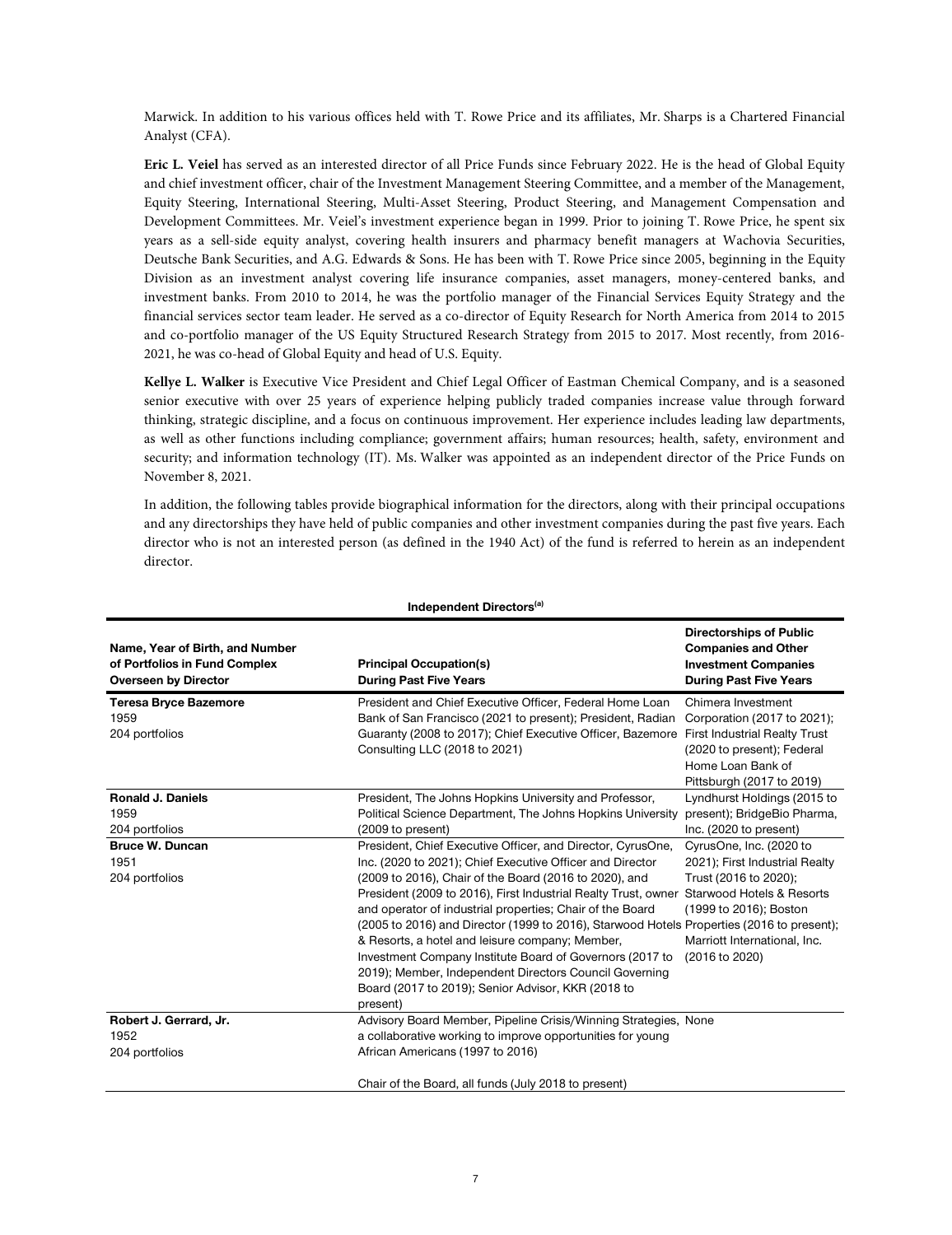| Name, Year of Birth, and Number<br>of Portfolios in Fund Complex<br><b>Overseen by Director</b> | <b>Principal Occupation(s)</b><br><b>During Past Five Years</b>                                                                                                                                                                 | <b>Directorships of Public</b><br><b>Companies and Other</b><br><b>Investment Companies</b><br><b>During Past Five Years</b> |
|-------------------------------------------------------------------------------------------------|---------------------------------------------------------------------------------------------------------------------------------------------------------------------------------------------------------------------------------|------------------------------------------------------------------------------------------------------------------------------|
| Paul F. McBride<br>1956<br>204 portfolios                                                       | Advisory Board Member, Vizzia Technologies (2015 to<br>present); Board Member, Dunbar Armored (2012 to 2018)                                                                                                                    | None                                                                                                                         |
| Kellye L. Walker <sup>(b)</sup><br>1966<br>204 portfolios                                       | Executive Vice President and Chief Legal Officer, Eastman<br>Chemical Company (April 2020 to present); Executive Vice<br>President and Chief Legal Officer, Huntington Ingalls<br>Industries, Inc. (January 2015 to March 2020) | Lincoln Electric Company<br>(October 2020 to present)                                                                        |

(a) All information about the independent directors was current as of December 31, 2021, unless otherwise indicated, except for the number of portfolios overseen, which is current as of the date of this SAI.

(b) Effective November 8, 2021, Ms. Walker was appointed as an independent director of the Price Funds.

#### **Interested Directors**<sup>(a)</sup>

The following persons are considered interested directors of the funds because they also serve as employees of T. Rowe Price or its affiliates. No more than two interested directors serve as directors of any fund.

The Boards invite nominations from the funds' investment adviser for persons to serve as interested directors, and the Board reviews and approves these nominations. Each of the current interested directors is a senior executive officer of T. Rowe Price and T. Rowe Price Group, Inc., as well as certain of their affiliates. David Oestreicher has served as an interested director of all Price Funds since July 2018. Robert W. Sharps served as interested director of the domestic fixed income Price Funds from January 1, 2019, and all other Price Funds from April 1, 2017, until his resignation from the Board on February 3, 2022. Eric L. Veiel has served as an interested director of all Price Funds since February 2022. For each fund, the two interested directors serve as members of the fund's Executive Committee. In addition, specific experience with respect to the interested directors' occupations and directorships of public companies and other investment companies are set forth in the following table.

| Name, Year of Birth, and Number<br>of Portfolios in Fund Complex<br><b>Overseen by Director</b> | <b>Principal Occupation(s)</b><br><b>During Past Five Years</b>                                                                                                                                                                                                                                                                                                                                                                                                                                                                                                      | Directorships of<br><b>Public Companies</b> |
|-------------------------------------------------------------------------------------------------|----------------------------------------------------------------------------------------------------------------------------------------------------------------------------------------------------------------------------------------------------------------------------------------------------------------------------------------------------------------------------------------------------------------------------------------------------------------------------------------------------------------------------------------------------------------------|---------------------------------------------|
| <b>David Oestreicher</b><br>1967<br>204 portfolios                                              | Director, Vice President, and Secretary, T. Rowe Price,<br>T. Rowe Price Investment Services, Inc., T. Rowe Price<br>Retirement Plan Services, Inc., and T. Rowe Price Services,<br>Inc.; Director and Secretary, Price Investment Management;<br>Vice President and Secretary, Price International; Vice<br>President, Price Hong Kong, Price Japan, and Price<br>Singapore; General Counsel, Vice President, and Secretary,<br>T. Rowe Price Group, Inc.; Chair of the Board, Chief Executive<br>Officer, President, and Secretary, T. Rowe Price Trust<br>Company | None                                        |
|                                                                                                 | Principal Executive Officer and Executive Vice President, all<br>funds                                                                                                                                                                                                                                                                                                                                                                                                                                                                                               |                                             |
| Robert W. Sharps, CFA, CPA<br>1971<br>0 portfolios                                              | Director and Vice President, T. Rowe Price; Director, Price<br>Investment Management; Chief Executive Officer and<br>President, T. Rowe Price Group, Inc.; Vice President, T. Rowe<br><b>Price Trust Company</b><br>President, Equity Series                                                                                                                                                                                                                                                                                                                         | T. Rowe Price Group, Inc.                   |
| Eric L. Veiel, CFA<br>1972<br>204 portfolios                                                    | Director and Vice President, T. Rowe Price; Vice President,<br>T. Rowe Price Group, Inc. and T. Rowe Price Trust Company                                                                                                                                                                                                                                                                                                                                                                                                                                             | None                                        |

(a) All information about the interested directors was current as of January 1, 2022, unless otherwise indicated, except for the number of portfolios overseen, which is current as of the date of this SAI.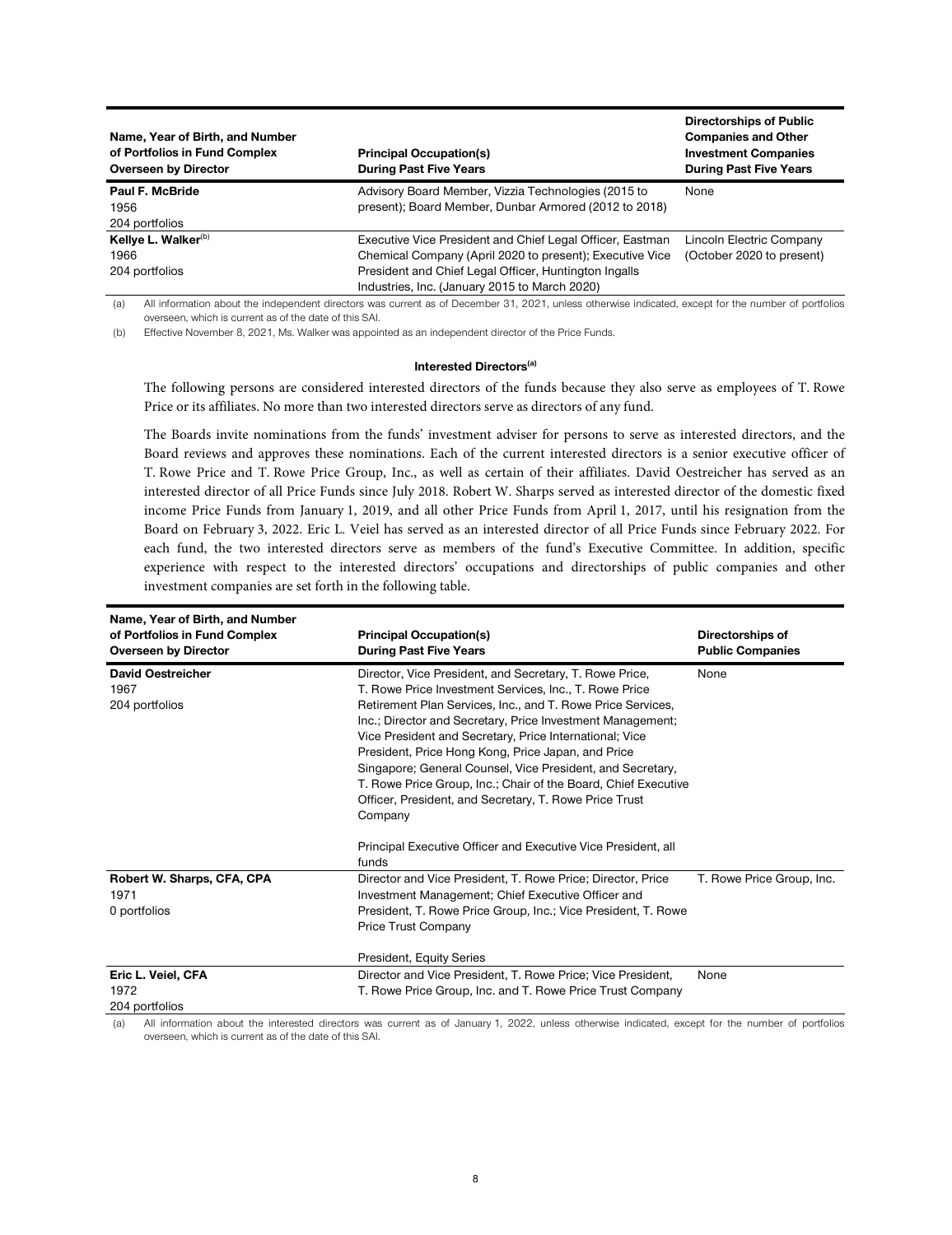### **Term of Office and Length of Time Served**

The directors serve until retirement, resignation, or election of a successor. The following table shows the year from which each director has served on each fund's Board (or that of the corporation of which the fund is a series of).

|                             | Number of         |                 |                |        | <b>Independent Directors</b> |                |         |
|-----------------------------|-------------------|-----------------|----------------|--------|------------------------------|----------------|---------|
| Corporation                 | <b>Portfolios</b> | <b>Bazemore</b> | <b>Daniels</b> | Duncan | Gerrard                      | <b>McBride</b> | Walker* |
| <b>Equity Series</b>        |                   | 2018            | 2018           | 2013   | 2012                         | 2013           | 2021    |
| <b>Fixed Income Series</b>  |                   | 2018            | 2018           | 2013   | 2013                         | 2013           | 2021    |
| <b>International Series</b> |                   | 2018            | 2018           | 2013   | 2012                         | 2013           | 2021    |

\* Effective November 8, 2021, Ms. Walker was appointed as independent director of the Price Funds.

|                             |                                | <b>Interested Directors</b> |       |  |
|-----------------------------|--------------------------------|-----------------------------|-------|--|
| Corporation                 | Number of<br><b>Portfolios</b> | <b>Oestreicher</b>          | Veiel |  |
| <b>Equity Series</b>        |                                | 2018                        | 2022  |  |
| <b>Fixed Income Series</b>  |                                | 2018                        | 2022  |  |
| <b>International Series</b> |                                | 2018                        | 2022  |  |

Below is a table that sets forth certain information, as of March 31, 2022, concerning each person deemed to be an officer of the Price Funds.

| vilicers    |                       |                                                                               |  |  |
|-------------|-----------------------|-------------------------------------------------------------------------------|--|--|
| <b>Fund</b> | <b>Name</b>           | <b>Position Held</b><br><b>With Fund</b>                                      |  |  |
| All funds   | David Oestreicher     | Director, Principal Executive Officer, and<br><b>Executive Vice President</b> |  |  |
|             | Alan S. Dupski        | Principal Financial Officer, Vice President,<br>and Treasurer                 |  |  |
|             | Mary Ann Picciotto    | Chief Compliance Officer                                                      |  |  |
|             | Gary J. Greb          | Vice President                                                                |  |  |
|             | Paul J. Krug          | <b>Vice President</b>                                                         |  |  |
|             | Fran M. Pollack-Matz  | Vice President and Secretary                                                  |  |  |
|             | Megan Warren          | <b>Vice President</b>                                                         |  |  |
|             | Shannon Hofher Rauser | <b>Assistant Secretary</b>                                                    |  |  |

**Officers** 

Below is a table that sets forth certain information, organized by fund, concerning each person deemed to be an officer of each fund. Information is provided as of March 31, 2022.

| <b>Fund</b>                     | <b>Name</b>                                              | <b>Position Held</b><br><b>With Fund</b> |
|---------------------------------|----------------------------------------------------------|------------------------------------------|
| <b>Equity Series</b>            | Robert W. Sharps                                         | President                                |
| All-Cap Opportunities Portfolio | Ziad Bakri                                               | <b>Executive Vice President</b>          |
| Blue Chip Growth Portfolio      | Paul Greene II                                           | <b>Executive Vice President</b>          |
| Equity Income Portfolio         | John D. Linehan                                          | <b>Executive Vice President</b>          |
| Equity Index 500 Portfolio      | Charles M. Shriver                                       | <b>Executive Vice President</b>          |
| Health Sciences Portfolio       | Neil Smith                                               | <b>Executive Vice President</b>          |
| Moderate Allocation Portfolio   | Toby M. Thompson                                         | <b>Executive Vice President</b>          |
|                                 | Justin P. White                                          | <b>Executive Vice President</b>          |
|                                 | (For remaining officers, refer to the "All funds" table) |                                          |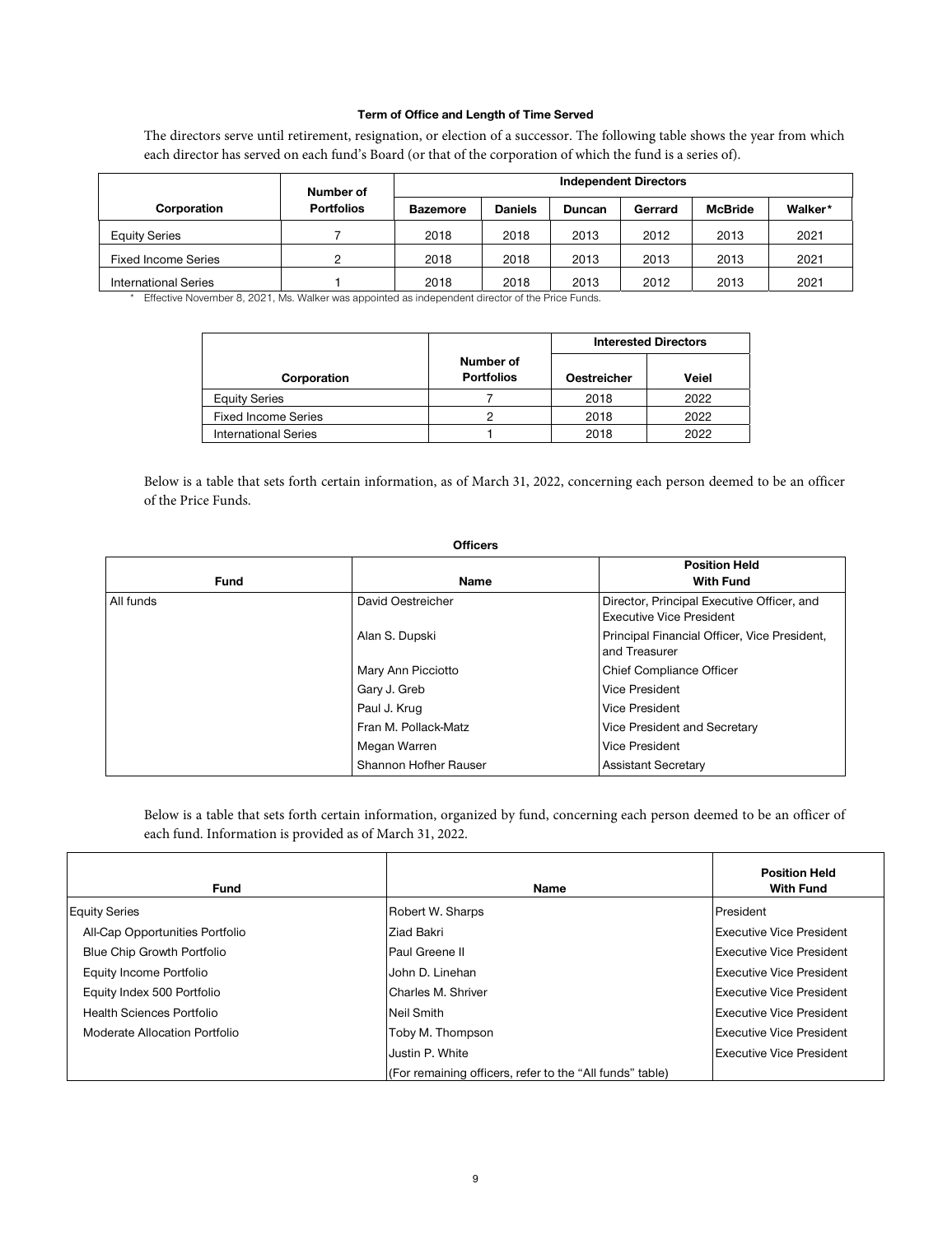| <b>Fund</b>                   | <b>Name</b>                                              | <b>Position Held</b><br><b>With Fund</b> |
|-------------------------------|----------------------------------------------------------|------------------------------------------|
| <b>Equity Series</b>          | Brian W.H. Berghuis                                      | <b>Executive Vice President</b>          |
| Mid-Cap Growth Portfolio      | John F. Wakeman                                          | <b>Vice President</b>                    |
|                               | (For remaining officers, refer to the "All funds" table) |                                          |
| <b>Fixed Income Series</b>    | Cheryl A. Mickel                                         | President                                |
| Government Money Portfolio    | Michael F. Reinartz                                      | <b>Executive Vice President</b>          |
| Limited-Term Bond Portfolio   | Douglas D. Spratley                                      | <b>Executive Vice President</b>          |
|                               | Shiu Tak (Sheldon) Chan                                  | <b>Vice President</b>                    |
|                               | Jason T. Collins                                         | <b>Vice President</b>                    |
|                               | Maria H. Condez                                          | <b>Vice President</b>                    |
|                               | Levent Demirekler                                        | Vice President                           |
|                               | Charles B. Hill                                          | <b>Vice President</b>                    |
|                               | Keir R. Joyce                                            | <b>Vice President</b>                    |
|                               | Steven M. Kohlenstein                                    | <b>Vice President</b>                    |
|                               | Alexander S. Obaza                                       | <b>Vice President</b>                    |
|                               | Michael K. Sewell                                        | <b>Vice President</b>                    |
|                               | Chen Shao                                                | <b>Vice President</b>                    |
|                               | Mitch Unger                                              | <b>Vice President</b>                    |
|                               | Rachel Protzman                                          | <b>Assistant Vice President</b>          |
|                               | (For remaining officers, refer to the "All funds" table) |                                          |
| <b>International Series</b>   | Justin Thomson                                           | President                                |
| International Stock Portfolio | Richard N. Clattenburg                                   | <b>Executive Vice President</b>          |
|                               | Harishankar Balkrishna                                   | Vice President                           |
|                               | Sheena L. Barbosa                                        | <b>Vice President</b>                    |
|                               | Jai Kapadia                                              | Vice President                           |
|                               | <b>Tobias Fabian Mueller</b>                             | <b>Vice President</b>                    |
|                               | Oluwaseun Oyegunle                                       | <b>Vice President</b>                    |
|                               | Sebastian Schrott                                        | <b>Vice President</b>                    |
|                               | <b>Bin Shen</b>                                          | <b>Vice President</b>                    |
|                               | Ernest C. Yeung                                          | <b>Vice President</b>                    |
|                               | (For remaining officers, refer to the "All funds" table) |                                          |

Below is a table that sets forth certain information, as of March 31, 2022, regarding each person deemed to be an officer of the Price Funds.

| <b>Officers</b>                                                                                                                 |                                                |  |  |  |
|---------------------------------------------------------------------------------------------------------------------------------|------------------------------------------------|--|--|--|
| Name, Year of Birth, and Principal Occupation(s)<br><b>During Past Five Years</b>                                               | Position(s) Held With Fund(s)                  |  |  |  |
| <b>Ziad Bakri, M.D., CFA, 1980</b><br>Vice President, T. Rowe Price and T. Rowe Price Group, Inc.                               | <b>Executive Vice President, Equity Series</b> |  |  |  |
| Harishankar Balkrishna, 1983<br>Vice President, T. Rowe Price Group, Inc. and T. Rowe Price<br>International                    | Vice President, International Series           |  |  |  |
| Colin T. Bando, CFA, 1987<br>Vice President, T. Rowe Price and T. Rowe Price Group, Inc.                                        | Vice President, Fixed Income Series            |  |  |  |
| Sheena L. Barbosa, 1983<br>Vice President, Price Hong Kong and T. Rowe Price Group, Inc.                                        | Vice President. International Series           |  |  |  |
| Stephen L. Bartolini, CFA, 1977<br>Vice President, T. Rowe Price, T. Rowe Price Group, Inc., and<br>T. Rowe Price Trust Company | Vice President. Fixed Income Series            |  |  |  |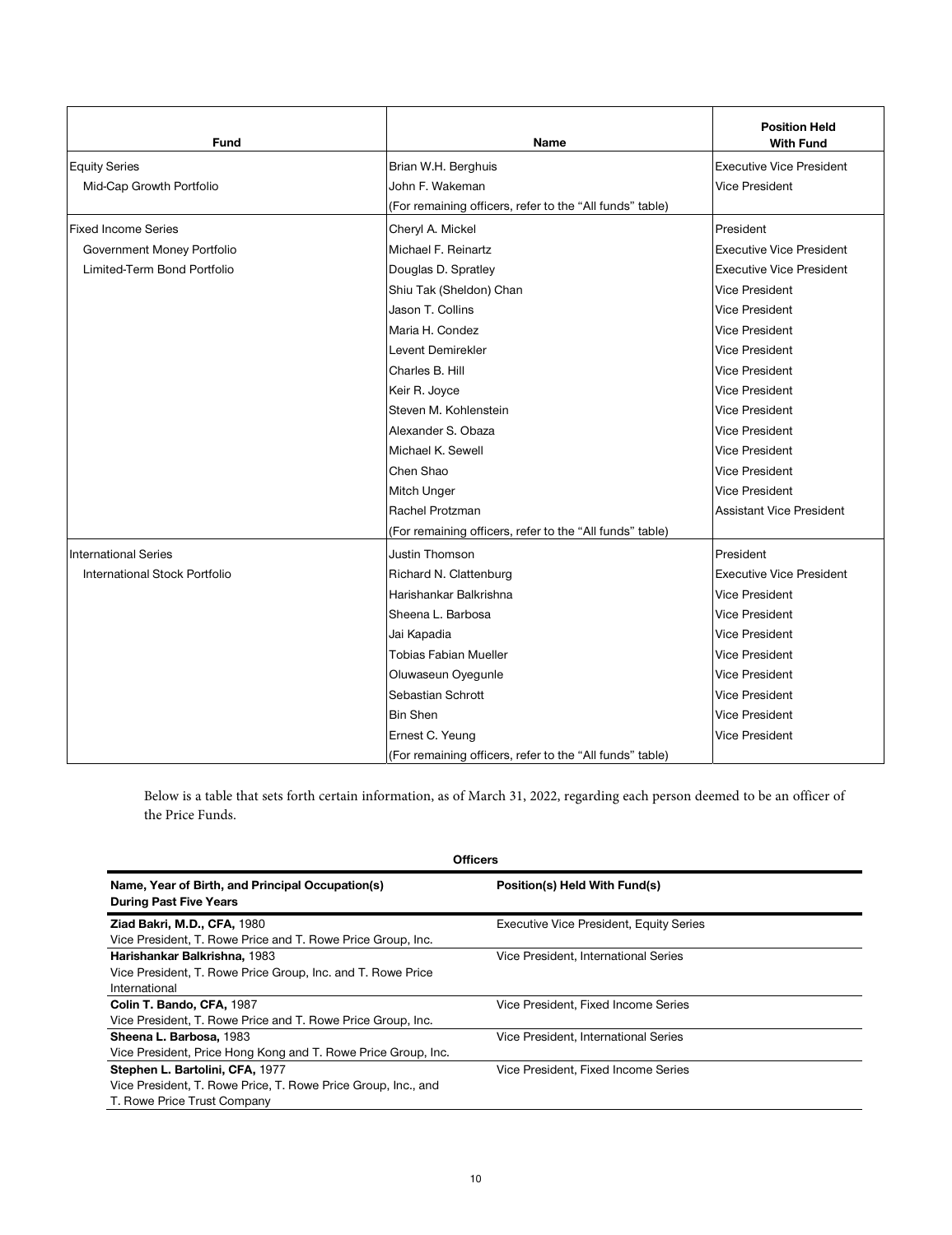| Name, Year of Birth, and Principal Occupation(s)<br><b>During Past Five Years</b> | Position(s) Held With Fund(s)                                         |
|-----------------------------------------------------------------------------------|-----------------------------------------------------------------------|
| Brian W.H. Berghuis, CFA, 1958                                                    | <b>Executive Vice President, Equity Series</b>                        |
| Vice President, Price Investment Management, T. Rowe Price                        |                                                                       |
| Group, Inc., and T. Rowe Price Trust Company                                      |                                                                       |
| Shiu Tak (Sheldon) Chan, 1981                                                     | Vice President, Fixed Income Series                                   |
| Vice President, Price Hong Kong and T. Rowe Price Group, Inc.                     |                                                                       |
| Richard N. Clattenburg, CFA, 1979                                                 | <b>Executive Vice President, International Series</b>                 |
| Vice President, Price Singapore, T. Rowe Price, T. Rowe Price                     |                                                                       |
| Group, Inc., T. Rowe Price International, and T. Rowe Price Trust                 |                                                                       |
| Company                                                                           |                                                                       |
| Jason T. Collins, CFA, 1971                                                       | Vice President, Fixed Income Series                                   |
| Vice President, T. Rowe Price, T. Rowe Price Group, Inc., and                     |                                                                       |
| T. Rowe Price Trust Company                                                       |                                                                       |
| Maria H. Condez, 1962                                                             | Vice President, Fixed Income Series                                   |
| Vice President, T. Rowe Price and T. Rowe Price Group, Inc.                       |                                                                       |
| Levent Demirekler, CFA, 1974                                                      | Vice President, Fixed Income Series                                   |
| Vice President, T. Rowe Price and T. Rowe Price Group, Inc.                       |                                                                       |
| Alan S. Dupski, CPA, 1982                                                         | Principal Financial Officer, Vice President, and Treasurer, all funds |
| Vice President, Price Investment Management, T. Rowe Price,                       |                                                                       |
| T. Rowe Price Group, Inc., and T. Rowe Price Trust Company                        |                                                                       |
| Gary J. Greb, 1961                                                                | Vice President, all funds                                             |
| Vice President, Price Investment Management, T. Rowe Price,                       |                                                                       |
| T. Rowe Price International, and T. Rowe Trust Company                            |                                                                       |
| Paul Greene II, 1978                                                              | <b>Executive Vice President, Equity Series</b>                        |
| Vice President, T. Rowe Price and T. Rowe Price Group, Inc.                       |                                                                       |
| Charles B. Hill, CFA, 1961                                                        | Vice President, Fixed Income Series                                   |
| Vice President, T. Rowe Price and T. Rowe Price Group, Inc.                       |                                                                       |
| Keir R. Joyce, CFA, 1972                                                          | Vice President, Fixed Income Series                                   |
| Vice President, T. Rowe Price and T. Rowe Price Group, Inc.                       |                                                                       |
| Jai Kapadia, 1982                                                                 | Vice President, International Series                                  |
| Vice President, Price Hong Kong and T. Rowe Price Group, Inc.                     |                                                                       |
| Steven M. Kohlenstein, CFA, 1987                                                  | Vice President, Fixed Income Series                                   |
| Vice President, T. Rowe Price and T. Rowe Price Group, Inc.                       |                                                                       |
| Paul J. Krug, CPA, 1964                                                           | Vice President, all funds                                             |
| Vice President, T. Rowe Price, T. Rowe Price Group, Inc., and                     |                                                                       |
| T. Rowe Price Trust Company                                                       |                                                                       |
| John D. Linehan, CFA, 1965                                                        | <b>Executive Vice President, Equity Series</b>                        |
| Vice President, T. Rowe Price, T. Rowe Price Group, Inc., and                     |                                                                       |
| T. Rowe Price Trust Company                                                       |                                                                       |
| Cheryl A. Mickel, CFA, 1967                                                       | President, Fixed Income Series                                        |
| Director and Vice President, T. Rowe Price Trust Company; Vice                    |                                                                       |
| President, T. Rowe Price and T. Rowe Price Group, Inc.                            |                                                                       |
| Tobias Fabian Mueller, CFA, 1980                                                  | Vice President, International Series                                  |
| Vice President, T. Rowe Price Group, Inc. and T. Rowe Price                       |                                                                       |
| International                                                                     |                                                                       |
| Alexander S. Obaza, 1981                                                          | Vice President, Fixed Income Series                                   |
| Vice President, T. Rowe Price, T. Rowe Price Group, Inc., and                     |                                                                       |
| T. Rowe Price Trust Company                                                       |                                                                       |
| Oluwaseun Oyegunle, CFA, 1984                                                     | Vice President, International Series                                  |
| Vice President, T. Rowe Price Group, Inc., and T. Rowe Price                      |                                                                       |
| International                                                                     |                                                                       |
| Mary Ann Picciotto, CPA, 1973                                                     | Chief Compliance Officer, all funds                                   |
| Chief Compliance Officer and Vice President, T. Rowe Price; Vice                  |                                                                       |
| President, T. Rowe Price Group, Inc. and Price International;                     |                                                                       |
| formerly head of compliance, Invesco (to 2019)                                    |                                                                       |
| Fran M. Pollack-Matz, 1961                                                        | Vice President and Secretary, all funds                               |
| Vice President, T. Rowe Price, T. Rowe Price Group, Inc., T. Rowe                 |                                                                       |
| Price Investment Services, Inc., and T. Rowe Price Services, Inc.                 |                                                                       |
| Rachel Protzman, 1988                                                             | Assistant Vice President, Fixed Income Series                         |
| Assistant Vice President, T. Rowe Price                                           |                                                                       |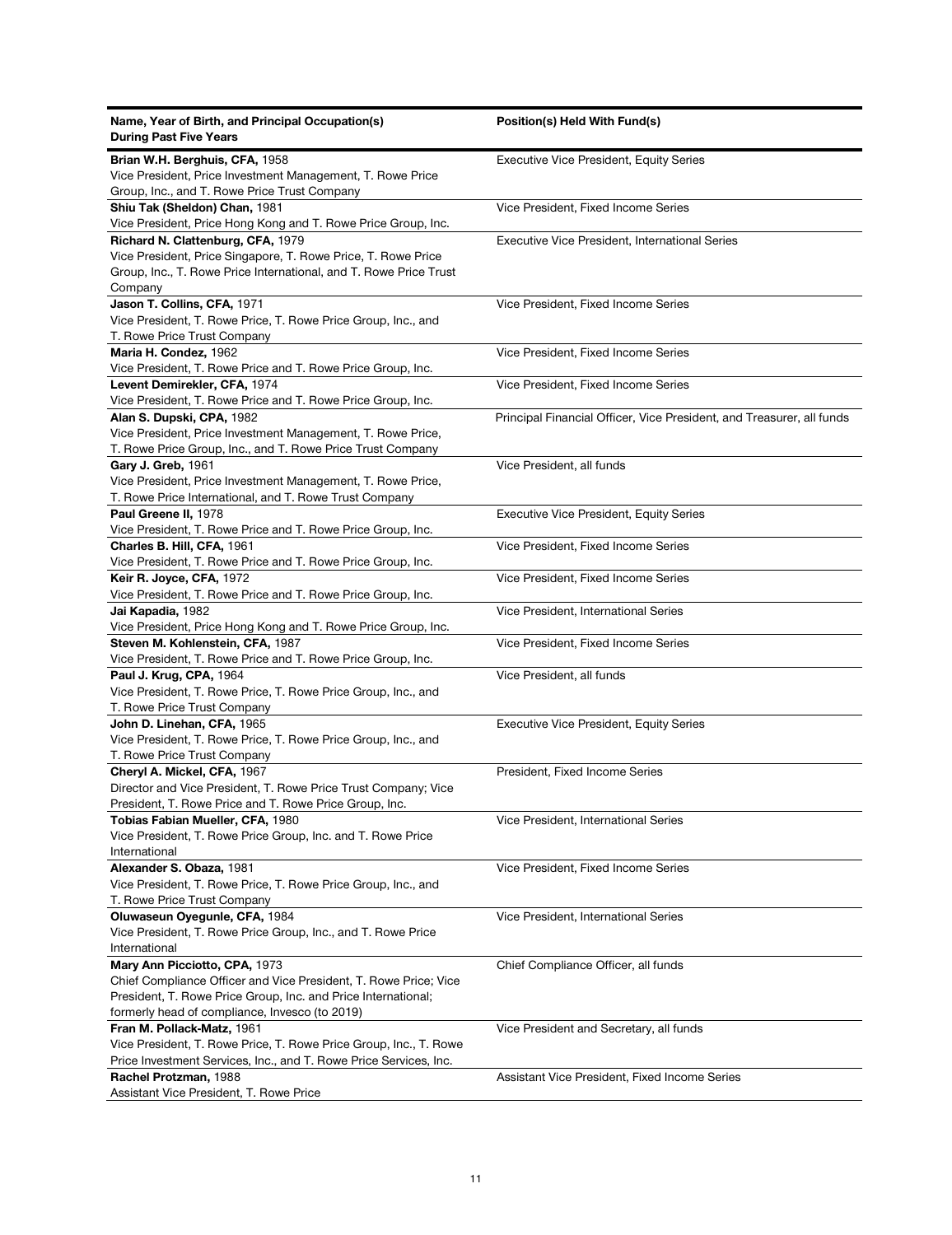| Name, Year of Birth, and Principal Occupation(s)<br><b>During Past Five Years</b>                                                                                                                                                                                                       | Position(s) Held With Fund(s)                        |
|-----------------------------------------------------------------------------------------------------------------------------------------------------------------------------------------------------------------------------------------------------------------------------------------|------------------------------------------------------|
| Shannon Hofher Rauser, 1987<br>Assistant Vice President, T. Rowe Price                                                                                                                                                                                                                  | Assistant Secretary, all funds                       |
| Michael F. Reinartz, CFA, 1973<br>Vice President, T. Rowe Price, T. Rowe Price Group, Inc., and<br>T. Rowe Price Trust Company                                                                                                                                                          | <b>Executive Vice President, Fixed Income Series</b> |
| Sebastian Schrott, 1977<br>Vice President, T. Rowe Price Group, Inc. and T. Rowe Price<br>International                                                                                                                                                                                 | Vice President, International Series                 |
| Chen Shao, 1980<br>Vice President, T. Rowe Price and T. Rowe Price Group, Inc.                                                                                                                                                                                                          | Vice President, Fixed Income Series                  |
| Michael K. Sewell, 1982<br>Vice President, T. Rowe Price and T. Rowe Price Group, Inc.                                                                                                                                                                                                  | Vice President, Fixed Income Series                  |
| Bin Shen, CFA, 1987<br>Vice President, T. Rowe Price Group, Inc. and T. Rowe Price<br>International                                                                                                                                                                                     | Vice President, International Series                 |
| Charles M. Shriver, CFA, 1967<br>Vice President, T. Rowe Price, T. Rowe Price Group, Inc., T. Rowe<br>Price International, and T. Rowe Price Trust Company                                                                                                                              | <b>Executive Vice President, Equity Series</b>       |
| Neil Smith, 1972<br>Vice President, Price Hong Kong, Price Japan, Price Singapore,<br>T. Rowe Price Group, Inc., and Price International                                                                                                                                                | <b>Executive Vice President, Equity Series</b>       |
| Douglas D. Spratley, CFA, 1969<br>Vice President, T. Rowe Price, T. Rowe Price Group, Inc., and<br>T. Rowe Price Trust Company                                                                                                                                                          | Executive Vice President, Fixed Income Series        |
| Toby M. Thompson, CAIA, CFA, 1971<br>Vice President, T. Rowe Price, T. Rowe Price Group, Inc., T. Rowe<br>Price International, and T. Rowe Price Trust Company                                                                                                                          | <b>Executive Vice President, Equity Series</b>       |
| Justin Thomson, 1968<br>Director, Price Hong Kong; Vice President, T. Rowe Price Group,<br>Inc.; Director and Vice President, T. Rowe Price International                                                                                                                               | President, International Series                      |
| Mitch Unger, 1986<br>Vice President, T. Rowe Price and T. Rowe Price Group, Inc.;<br>formerly Senior Research Analyst, NUVEEN, TIAA Investments<br>(to 2018)                                                                                                                            | Vice President, Fixed Income Series                  |
| John F. Wakeman, 1962<br>Vice President, Price Investment Management and T. Rowe Price<br>Group, Inc.                                                                                                                                                                                   | Vice President, Equity Series                        |
| Megan Warren, 1968<br>OFAC Sanctions Compliance Officer and Vice President, Price<br>Investment Management; Vice President, T. Rowe Price, T. Rowe<br>Price Group, Inc., T. Rowe Price Retirement Plan Services, Inc.,<br>T. Rowe Price Services, Inc., and T. Rowe Price Trust Company | Vice President, all funds                            |
| Justin P. White, 1981<br>Vice President, T. Rowe Price and T. Rowe Price Group, Inc.                                                                                                                                                                                                    | <b>Executive Vice President, Equity Series</b>       |
| Ernest C. Yeung, CFA, 1979<br>Director and Vice President, Price Hong Kong; Vice President,<br>T. Rowe Price Group, Inc.                                                                                                                                                                | Vice President, International Series                 |

# **Directors' Compensation**

Each independent director is paid \$375,000 annually for his or her service on the Boards. The chair of the Boards, an independent director, receives an additional \$165,000 annually for serving in this capacity. An independent director serving on the Joint Audit Committee receives an additional \$30,000 annually for his or her service and the chair of the Joint Audit Committee receives an additional \$35,000 for his or her service. An independent director serving as a member of a Special Committee of the Independent Directors receives an additional \$1,500 per meeting of the Special Committee (currently, no Special Committees have been assigned by the Boards). All of these fees are allocated to each fund on a prorata basis based on each fund's net assets relative to the other funds.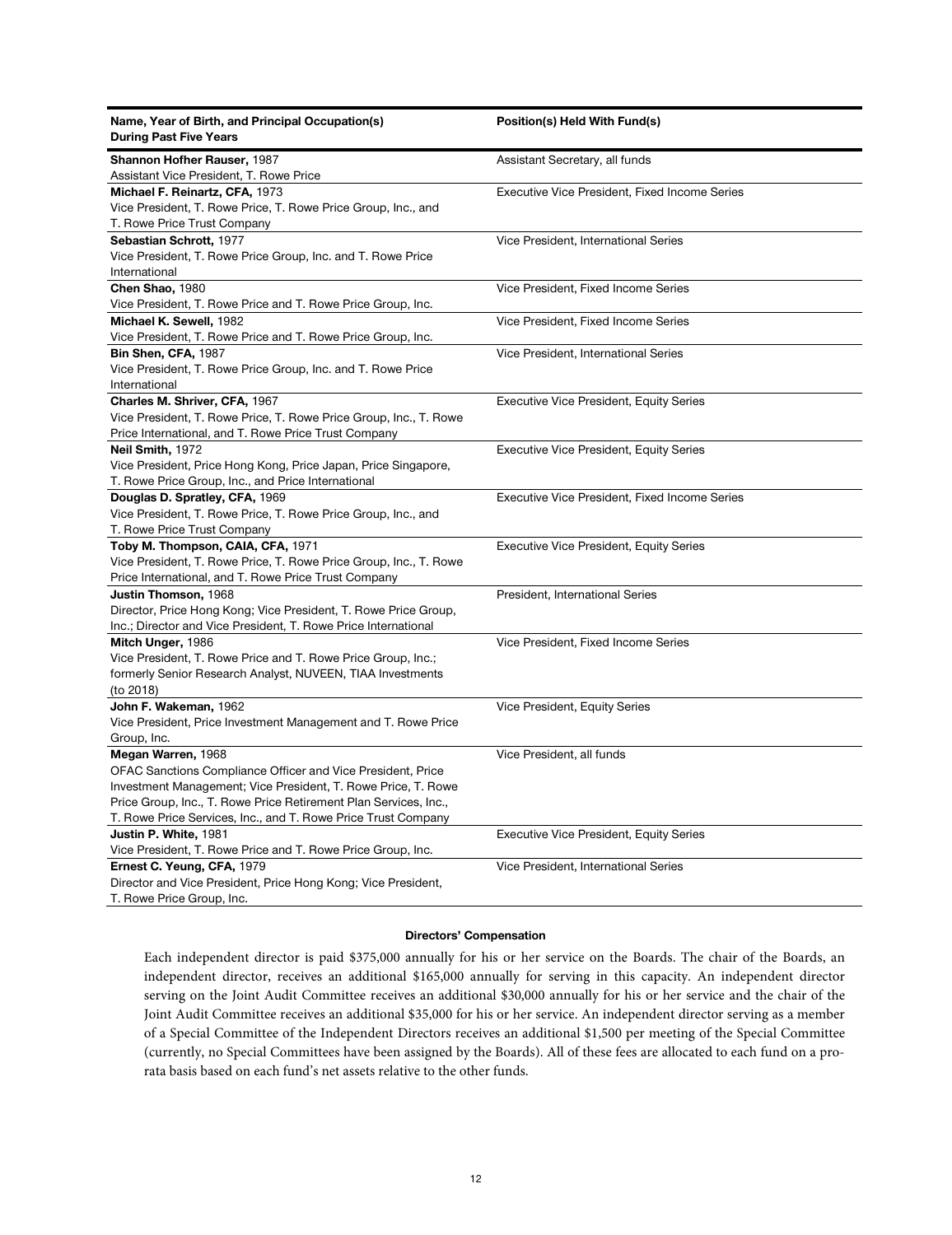The following table shows the total compensation that was received by the independent directors in the calendar year 2021, unless otherwise indicated. The independent directors of the funds do not receive any pension or retirement benefits from the funds or from T. Rowe Price. In addition, the officers and interested directors of the funds do not receive any compensation or benefits from the funds for their service.

| <b>Directors</b> | <b>Total Compensation</b> |
|------------------|---------------------------|
| Bazemore         | \$395,000                 |
| Daniels          | 370,000                   |
| Duncan           | 340,000                   |
| Gerrard          | 535,000                   |
| <b>McBride</b>   | 340,000                   |
| Rouse*           | 85,000                    |
| Schreiber**      | 370,000                   |
| Walker***        | 55,667                    |

Effective March 4, 2021, Dr. Rouse resigned from her role as an independent director of the Price Funds.

\*\* Effective December 31, 2021, Mr. Schreiber resigned from his role as an independent director of the Price Funds.

\*\*\* Effective November 8, 2021, Ms. Walker was appointed as an independent director of the Price Funds.

The following table shows the amounts paid by each fund to the independent directors based on accrued compensation for the calendar year 2021:

| <b>Fund</b>                       | <b>Bazemore</b> | <b>Daniels</b> | <b>Duncan</b> | Gerrard | <b>McBride</b> | Rouse*         | Schreiber** | Walker*** |
|-----------------------------------|-----------------|----------------|---------------|---------|----------------|----------------|-------------|-----------|
| All-Cap Opportunities Portfolio   | \$158           | \$148          | \$136         | \$214   | \$136          | \$33           | \$148       | \$23      |
| <b>Blue Chip Growth Portfolio</b> | 891             | 834            | 767           | 1.207   | 767            | 190            | 834         | 133       |
| Equity Income Portfolio           | 269             | 252            | 232           | 365     | 232            | 56             | 252         | 39        |
| Equity Index 500 Portfolio        | 9               | 9              | 8             | 13      | 8              | $\overline{2}$ | 9           |           |
| Government Money Portfolio        | 13              | 12             | 11            | 18      | 11             | 3              | 12          |           |
| Health Sciences Portfolio         | 305             | 286            | 262           | 413     | 262            | 66             | 286         | 44        |
| International Stock Portfolio     | 113             | 106            | 97            | 153     | 97             | 25             | 106         | 15        |
| Limited-Term Bond Portfolio       | 61              | 58             | 53            | 83      | 53             | 13             | 58          |           |
| Mid-Cap Growth Portfolio          | 229             | 214            | 197           | 310     | 197            | 50             | 214         | 33        |
| Moderate Allocation Portfolio     | 75              | 70             | 64            | 101     | 64             | 17             | 70          | 10        |

Effective March 4, 2021, Dr. Rouse resigned from her role as independent director of the Price Funds.

\*\* Effective December 31, 2021, Mr. Schreiber resigned from his role as independent director of the Price Funds.

\*\*\* Effective November 8, 2021, Ms. Walker was appointed as independent director of the Price Funds.

# **Directors' Holdings in the Price Funds**

The following tables set forth the Price Fund holdings of the current independent and interested directors, as of December 31, 2021, unless otherwise indicated.

The Variable Insurance Portfolios are designed as investment options for insurance companies issuing variable annuity or variable life insurance contracts. Variable life insurance may not be suitable for the independent and interested directors.

|                                  | <b>Independent Directors</b> |                   |                   |                   |                   |        |  |
|----------------------------------|------------------------------|-------------------|-------------------|-------------------|-------------------|--------|--|
| Aggregate<br>Holdings,           | <b>Bazemore</b>              | <b>Daniels</b>    | <b>Duncan</b>     | Gerrard           | <b>McBride</b>    | Walker |  |
| <b>All Price Funds</b>           | Over<br>\$100,000            | Over<br>\$100,000 | Over<br>\$100,000 | Over<br>\$100,000 | Over<br>\$100,000 | None   |  |
| All-Cap Opportunities Portfolio  | None                         | None              | None              | None              | None              | None   |  |
| Blue Chip Growth Portfolio       | None                         | None              | None              | None              | None              | None   |  |
| Blue Chip Growth Portfolio-II    | None                         | None              | None              | None              | None              | None   |  |
| Equity Income Portfolio          | None                         | None              | None              | None              | None              | None   |  |
| Equity Income Portfolio-II       | None                         | None              | None              | None              | None              | None   |  |
| Equity Index 500 Portfolio       | None                         | None              | None              | None              | None              | None   |  |
| Government Money Portfolio       | None                         | None              | None              | None              | None              | None   |  |
| <b>Health Sciences Portfolio</b> | None                         | None              | None              | None              | None              | None   |  |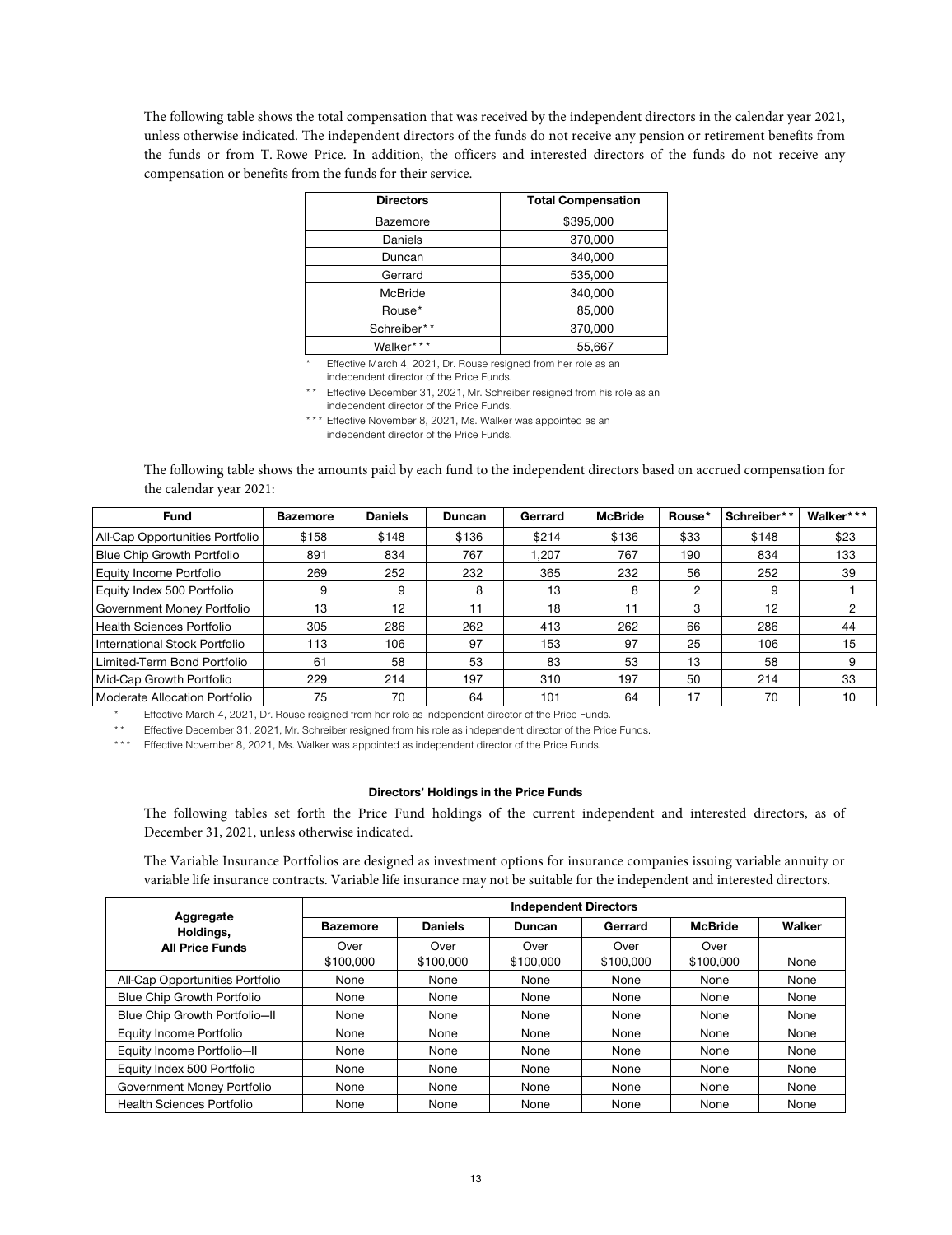|                                | <b>Independent Directors</b> |                |               |           |                |        |  |
|--------------------------------|------------------------------|----------------|---------------|-----------|----------------|--------|--|
| Aggregate<br>Holdings,         | <b>Bazemore</b>              | <b>Daniels</b> | <b>Duncan</b> | Gerrard   | <b>McBride</b> | Walker |  |
| <b>All Price Funds</b>         | Over                         | Over           | Over          | Over      | Over           |        |  |
|                                | \$100,000                    | \$100,000      | \$100,000     | \$100,000 | \$100,000      | None   |  |
| Health Sciences Portfolio-II   | None                         | None           | None          | None      | None           | None   |  |
| International Stock Portfolio  | None                         | None           | None          | None      | None           | None   |  |
| Limited-Term Bond Portfolio    | None                         | None           | None          | None      | None           | None   |  |
| Limited-Term Bond Portfolio-II | None                         | None           | None          | None      | None           | None   |  |
| Mid-Cap Growth Portfolio       | None                         | None           | None          | None      | None           | None   |  |
| Mid-Cap Growth Portfolio-II    | None                         | None           | None          | None      | None           | None   |  |
| Moderate Allocation Portfolio  | None                         | None           | None          | None      | None           | None   |  |

|                                   | <b>Interested Directors</b> |                |  |
|-----------------------------------|-----------------------------|----------------|--|
| Aggregate Holdings,               | <b>Oestreicher</b>          | Veiel          |  |
| <b>All Price Funds</b>            | Over \$100,000              | Over \$100,000 |  |
| All-Cap Opportunities Portfolio   | None                        | None           |  |
| <b>Blue Chip Growth Portfolio</b> | None                        | None           |  |
| Blue Chip Growth Portfolio-II     | None                        | None           |  |
| Equity Income Portfolio           | None                        | None           |  |
| Equity Income Portfolio-II        | None                        | None           |  |
| Equity Index 500 Portfolio        | None                        | None           |  |
| Government Money Portfolio        | None                        | None           |  |
| <b>Health Sciences Portfolio</b>  | None                        | None           |  |
| Health Sciences Portfolio-II      | None                        | None           |  |
| International Stock Portfolio     | None                        | None           |  |
| Limited-Term Bond Portfolio       | None                        | None           |  |
| Limited-Term Bond Portfolio-II    | None                        | None           |  |
| Mid-Cap Growth Portfolio          | None                        | None           |  |
| Mid-Cap Growth Portfolio-II       | None                        | None           |  |
| Moderate Allocation Portfolio     | None                        | None           |  |

# **Portfolio Managers' Holdings in the Price Funds**

The following table sets forth the Price Fund holdings of each Variable Insurance Portfolio's portfolio manager(s). The Variable Insurance Portfolios are designed as investment options for insurance companies issuing variable annuity or variable life insurance contracts. Variable life insurance contracts may not be suitable investments for these portfolio managers.

The portfolio manager has day-to-day responsibility for managing the fund and executing the fund's investment program. The column titled "Range of Fund Holdings as of Fund's Fiscal Year" shows the dollar range of shares beneficially owned (including shares held through the T. Rowe Price 401(k) plan and other T. Rowe Price retirement plans or deferred compensation plans) in the fund for which he or she serves as portfolio manager, as of the end of that fund's most recent fiscal year. The column titled "Range of Holdings in Investment Strategy as of Fund's Fiscal Year" shows the dollar range of shares beneficially owned (including shares or units held through the T. Rowe Price 401(k) plan and other T. Rowe Price retirement plans or deferred compensation plans) in the fund, as well as all investment portfolios that are managed by the same portfolio manager and have investment objectives, policies, and strategies that are substantially similar to those of the fund. Substantially similar portfolios may include other Price Funds, such as institutional funds, T. Rowe Price common trust funds, and non-U.S. pooled investment vehicles, such as Société d'Investissement à Capital Variable Funds (SICAVs). The range of holdings for all investment portfolios within the investment strategy is provided as of the end of the fund's most recent fiscal year, regardless of the fiscal years of the other investment portfolios.

| <b>Fund</b>                     | <b>Portfolio Manager</b> | <b>Range of Fund Holdings</b><br>as of Fund's Fiscal Year <sup>a</sup> | Range of Holdings in<br><b>Investment Strategy as of</b><br>Fund's Fiscal Year <sup>a</sup> |
|---------------------------------|--------------------------|------------------------------------------------------------------------|---------------------------------------------------------------------------------------------|
| All-Cap Opportunities Portfolio | Justin P. White          | None                                                                   | Over \$1,000,000                                                                            |
| Blue Chip Growth Portfolio      | Paul Greene II           | None                                                                   | \$500.001-\$1.000.000                                                                       |
| Equity Income Portfolio         | John D. Linehan          | None                                                                   | Over \$1,000,000                                                                            |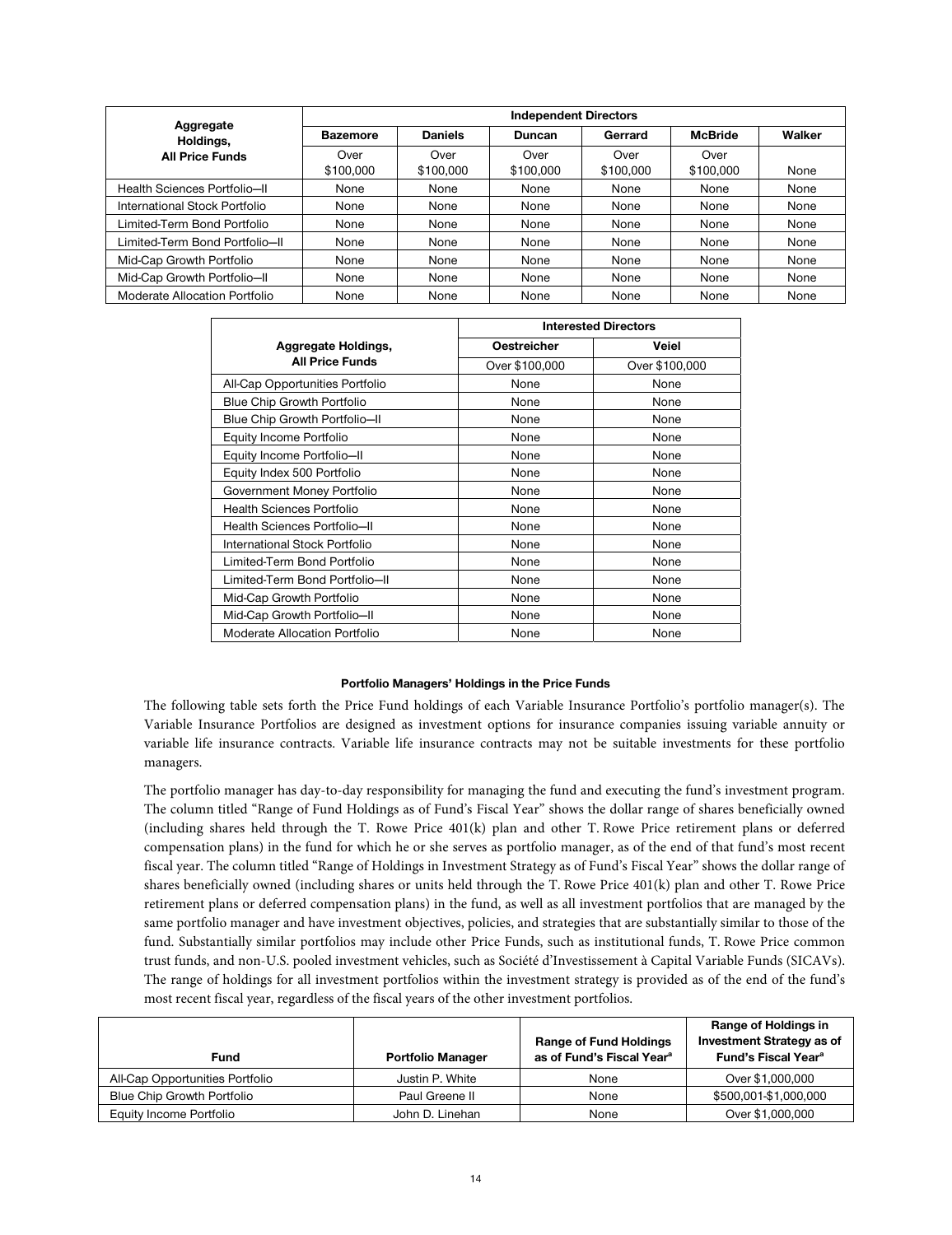| <b>Fund</b>                      | <b>Portfolio Manager</b> | <b>Range of Fund Holdings</b><br>as of Fund's Fiscal Year <sup>a</sup> | Range of Holdings in<br><b>Investment Strategy as of</b><br>Fund's Fiscal Year <sup>a</sup> |
|----------------------------------|--------------------------|------------------------------------------------------------------------|---------------------------------------------------------------------------------------------|
| Equity Index 500 Portfolio       | Neil Smith               | None                                                                   | None                                                                                        |
| Government Money Portfolio       | Douglas D. Spratley      | None                                                                   | \$10,001-\$50,000                                                                           |
| <b>Health Sciences Portfolio</b> | Ziad Bakri               | None                                                                   | \$500,001-\$1,000,000                                                                       |
| International Stock Portfolio    | Richard N. Clattenburg   | None                                                                   | \$100,001-\$500,000                                                                         |
| Limited-Term Bond Portfolio      | Michael F. Reinartz      | None                                                                   | \$100,001-\$500,000                                                                         |
| Mid-Cap Growth Portfolio         | Brian W.H. Berghuis      | None                                                                   | Over \$1,000,000                                                                            |
| Moderate Allocation Portfolio    | Charles M. Shriver       | None                                                                   | \$500,001-\$1,000,000                                                                       |
|                                  | Toby M. Thompson         | None                                                                   | \$500,001-\$1,000,000                                                                       |

(a) See table beginning on page 3 for the fiscal year of the funds. The range of fund holdings as of the fund's fiscal year is updated concurrently with each fund's prospectus date as shown in the table beginning on page 3.

# **Portfolio Manager Compensation**

Portfolio manager compensation consists primarily of a base salary, a cash bonus, and an equity incentive that usually comes in the form of restricted stock grants. Compensation is variable and is determined based on the following factors.

Investment performance over 1-, 3-, 5-, and 10-year periods is the most important input. The weightings for these time periods are generally balanced and are applied consistently across similar strategies. T. Rowe Price (and Price Hong Kong, Price Singapore, Price Japan, Price International, and Price Investment Management, as appropriate) evaluates performance in absolute, relative, and risk-adjusted terms. Relative performance and risk-adjusted performance are typically determined with reference to the broad-based index (e.g., S&P 500 Index) and the Lipper average or index (e.g., Large-Cap Growth Index) set forth in the total returns table in the fund's prospectus, although other benchmarks may be used as well. Investment results are also measured against comparably managed funds of competitive investment management firms. The selection of comparable funds is approved by the applicable investment steering committee (as described under the "Disclosure of Fund Portfolio Information" section) and is the same as the selection presented to the directors of the Price Funds in their regular review of fund performance.

Compensation is viewed with a long-term time horizon. The more consistent a manager's performance over time, the higher the compensation opportunity. The increase or decrease in a fund's assets due to the purchase or sale of fund shares is not considered a material factor. In reviewing relative performance for fixed income funds, a fund's expense ratio is usually taken into account. Contribution to T. Rowe Price's overall investment process is an important consideration as well. Leveraging ideas and investment insights across applicable investment platforms; working effectively with and mentoring others; and other contributions to our clients, the firm, or our culture are important components of T. Rowe Price's long-term success and are generally taken into consideration.

All employees of T. Rowe Price, including portfolio managers, can participate in a 401(k) plan sponsored by T. Rowe Price Group. In addition, all employees are eligible to purchase T. Rowe Price common stock through an employee stock purchase plan that features a limited corporate matching contribution. Eligibility for and participation in these plans is on the same basis for all employees. Finally, all vice presidents of T. Rowe Price Group, including all portfolio managers, receive supplemental medical/hospital reimbursement benefits and are eligible to participate in a supplemental savings plan sponsored by T. Rowe Price Group.

This compensation structure is used when evaluating the performance of all portfolios (including the Price Funds) managed by the portfolio manager.

#### **Assets Under Management**

The following table sets forth the number and total assets of the registered investment companies, other pooled investment vehicles and other accounts managed by the Variable Insurance Portfolios' portfolio managers as of the most recent fiscal year-end of the funds they manage, unless otherwise indicated. All of the assets of the funds that have multiple portfolio managers are shown as being allocated to all co-portfolio managers of those funds. There are no accounts for which the advisory fee is based on the performance of the account.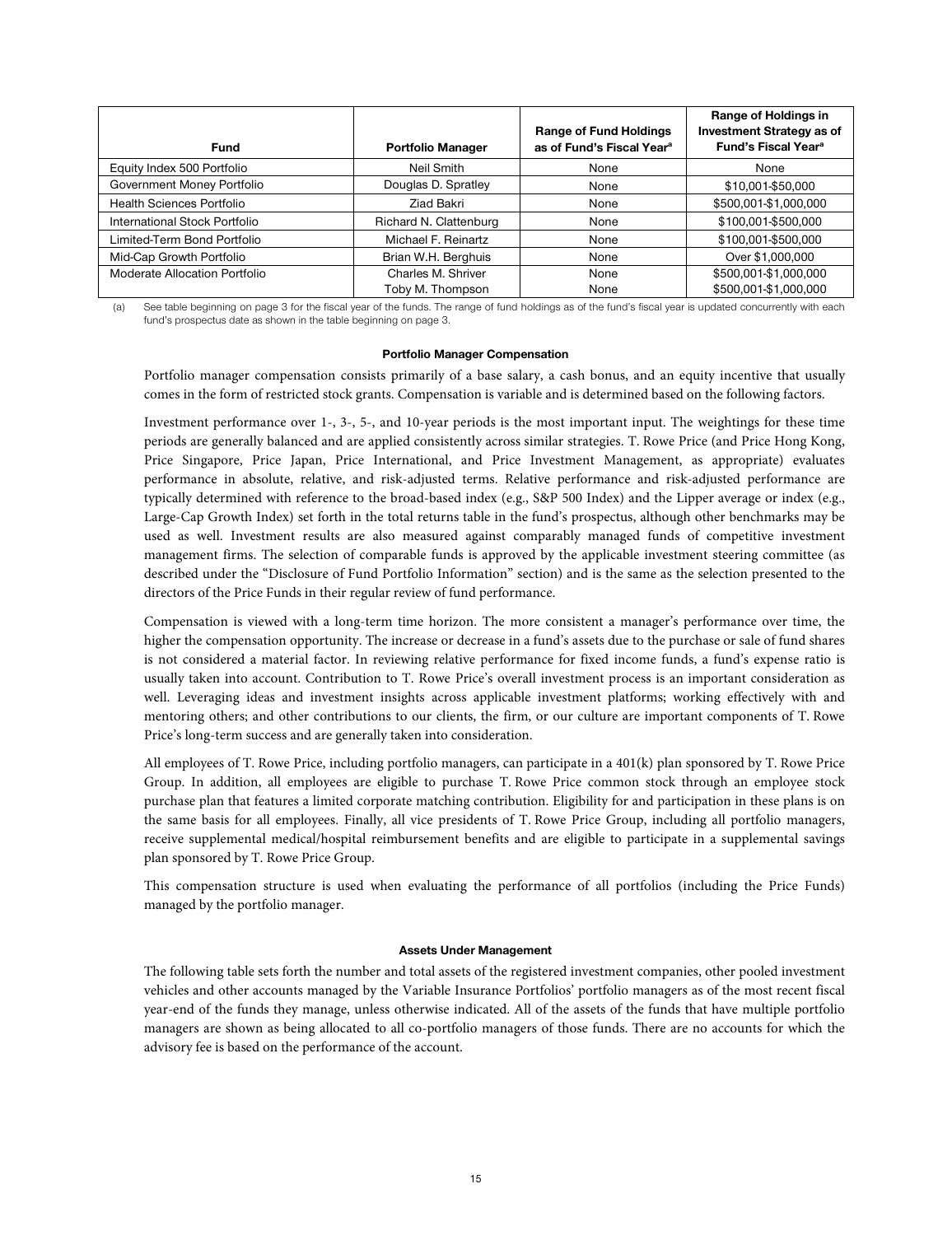|                          |               | <b>Registered Investment</b><br>Companies |               | <b>Other Pooled Investment</b><br><b>Vehicles</b> | <b>Other Accounts</b> |                     |
|--------------------------|---------------|-------------------------------------------|---------------|---------------------------------------------------|-----------------------|---------------------|
| <b>Portfolio Manager</b> | <b>Number</b> | <b>Total Assets</b>                       | <b>Number</b> | <b>Total Assets</b>                               | <b>Number</b>         | <b>Total Assets</b> |
| Ziad Bakri               | 5             | \$21,376,657,983                          | 3             | \$2,896,216,177                                   | 0                     |                     |
| Brian W.H. Berghuis      | 9             | 63,331,116,803                            |               | 12,522,724,669                                    | 3                     | \$512,014,381       |
| Richard N. Clattenburg   | 5             | 16,363,018,584                            | 3             | 10,249,908,416                                    | 0                     |                     |
| Paul Greene II           | 10            | 124,663,121,837                           | 31            | 45,637,068,174                                    | 6                     | 4,376,574,125       |
| John D. Linehan          | 19            | 43,895,590,152                            | 31            | 22,516,562,245                                    | 13                    | 3,041,321,407       |
| Michael F. Reinartz      |               | 10,142,109,927                            | 4             | 14,383,351,688                                    | 3                     | 921,730,982         |
| Charles M. Shriver       | 14            | 53,847,553,774                            | 25            | 10,322,809,106                                    | 14                    | 274,663,311         |
| Neil Smith               | 7             | 39,396,749,607                            | 5             | 23,633,906,674                                    | 0                     |                     |
| Douglas D. Spratley      | 10            | 54,334,476,502                            | 3             | 11,913,835,510                                    | 3                     | 39,908,994          |
| Toby M. Thompson         | 9             | 24,549,201,358                            | 27            | 9,646,325,557                                     | 26                    | 271,781,931         |
| Justin P. White          | 3             | 9,754,918,196                             | 2             | 1,649,637,414                                     | 0                     |                     |

#### **Conflicts of Interest**

Portfolio managers at T. Rowe Price and its affiliates may manage multiple accounts. These accounts may include, among others, mutual funds, exchange-traded funds, separate accounts (assets managed on behalf of institutions such as pension funds, colleges and universities, and foundations), offshore funds, and common trust funds. T. Rowe Price also provides non-discretionary advice to institutional investors in the form of delivery of model portfolios. Portfolio managers make investment decisions for each portfolio based on the investment objectives, policies, practices, and other relevant investment considerations that they believe are applicable to that portfolio. Consequently, portfolio managers may purchase (or sell) securities for one portfolio and not another portfolio. T. Rowe Price and its affiliates have adopted brokerage and trade allocation policies and procedures that they believe are reasonably designed to address any potential conflicts associated with managing multiple accounts. Also, as disclosed under the "Portfolio Manager Compensation" section, the portfolio managers' compensation is determined in the same manner with respect to all portfolios managed by the portfolio manager. Please see the "Portfolio Transactions" section of this SAI for more information about our brokerage and trade allocation policies.

The Price Funds may, from time to time, own shares of Morningstar, Inc. Morningstar is a provider of investment research to individual and institutional investors, and publishes ratings on mutual funds, including the Price Funds. T. Rowe Price acts as subadviser to two mutual funds offered by Morningstar. T. Rowe Price and its affiliates pay Morningstar for a variety of products and services. Morningstar may provide investment consulting and investment management services to clients of T. Rowe Price or its affiliates. The Price Funds may generally not purchase shares of stock issued by T. Rowe Price Group, Inc. However, a T. Rowe Price Index Fund is permitted to make such purchases to the extent T. Rowe Price Group, Inc. is represented in the benchmark index the fund is designed to track.

Additional potential conflicts may be inherent in our use of multiple strategies. For example, conflicts will arise in cases where different clients invest in different parts of an issuer's capital structure, including circumstances in which one or more clients may own private securities or obligations of an issuer and other clients may own or seek to acquire securities of the same issuer. For example, a client may acquire a loan, loan participation or a loan assignment of a particular borrower in which one or more other clients have an equity investment or may invest in senior debt obligations of an issuer for one client and junior debt obligations or equity of the same issuer for another client. Similarly, if an issuer in which a client and one or more other clients directly or indirectly hold different classes of securities (or other assets, instruments or obligations issued by such issuer or underlying investments of such issuer) encounters financial problems, is involved in a merger or acquisition or a going private transaction, decisions over the terms of any workout or transaction will raise conflicts of interests. While it is appropriate for different clients to hold investments in different parts of the same issuer's capital structure under normal circumstances, the interests of stockholders and debt holders may conflict, as the securities they hold will likely have different voting rights, dividend or repayment priorities or other features that could be in conflict with one another. Clients should be aware that conflicts will not necessarily be resolved in favor of their interests.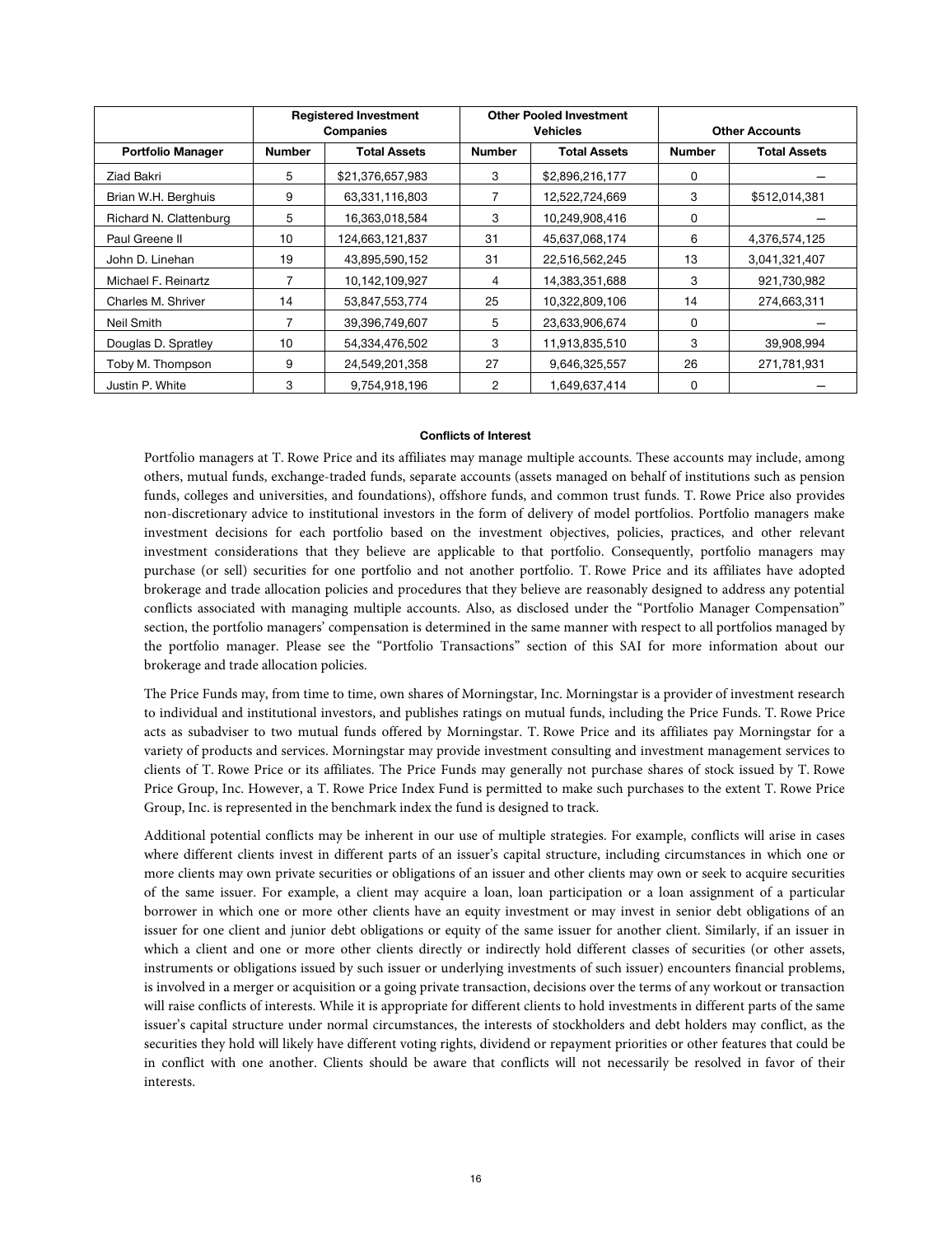In some cases, T. Rowe Price or its affiliates may refrain from taking certain actions or making certain investments on behalf of clients in order to avoid or mitigate certain conflicts of interest or to prevent adverse regulatory actions or other implications for T. Rowe Price or its affiliates, or may sell investments for certain clients, in such case potentially disadvantaging the clients on whose behalf the actions are not taken, investments not made, or investments sold. In other cases, T. Rowe Price or its affiliates may take actions in order to mitigate legal risks to T. Rowe Price or its affiliates, even if disadvantageous to a client.

Conflicts such as those described above may also occur between clients on the one hand, and T. Rowe Price or its affiliates, on the other. These conflicts will not always be resolved in the favor of the client. In addition, conflicts may exist between different clients of T. Rowe Price or its affiliates. T. Rowe Price and one or more of its affiliates may operate autonomously from each other and may take actions that are adverse to other clients managed by an affiliate. In some cases, T. Rowe Price or its affiliates will have limited or no ability to mitigate those actions or address those conflicts, which could adversely affect T. Rowe Price or its affiliates' clients. In addition, certain regulatory restrictions may prohibit clients of T. Rowe Price or its affiliates from investing in certain companies because of the applicability of certain laws and regulations to T. Rowe Price, its affiliates, or the Price Funds. T. Rowe Price or its affiliates' willingness to negotiate terms or take actions with respect to an investment for its clients may be directly or indirectly, constrained or impacted to the extent that an affiliate or the Price Funds and/or their respective directors, partners, managers, members, officers or personnel are also invested therein or otherwise have a connection to the subject investments.

Investment personnel are mindful of potentially conflicting interests of our clients with investments in different parts of an issuer's capital structure and take appropriate measures to ensure that the interests of all clients are fairly represented.

# PRINCIPAL HOLDERS OF SECURITIES

As of March 31, 2022, the directors and executive officers of the funds, as a group, owned less than 1% of the outstanding shares of any fund.

As of December 31, 2021, none of the independent directors or their immediate family members owned beneficially or of record any securities of T. Rowe Price (the Price Funds' investment adviser), Investment Services (the Price Funds' distributor), or any person controlling, controlled by, or under common control with T. Rowe Price or Investment Services.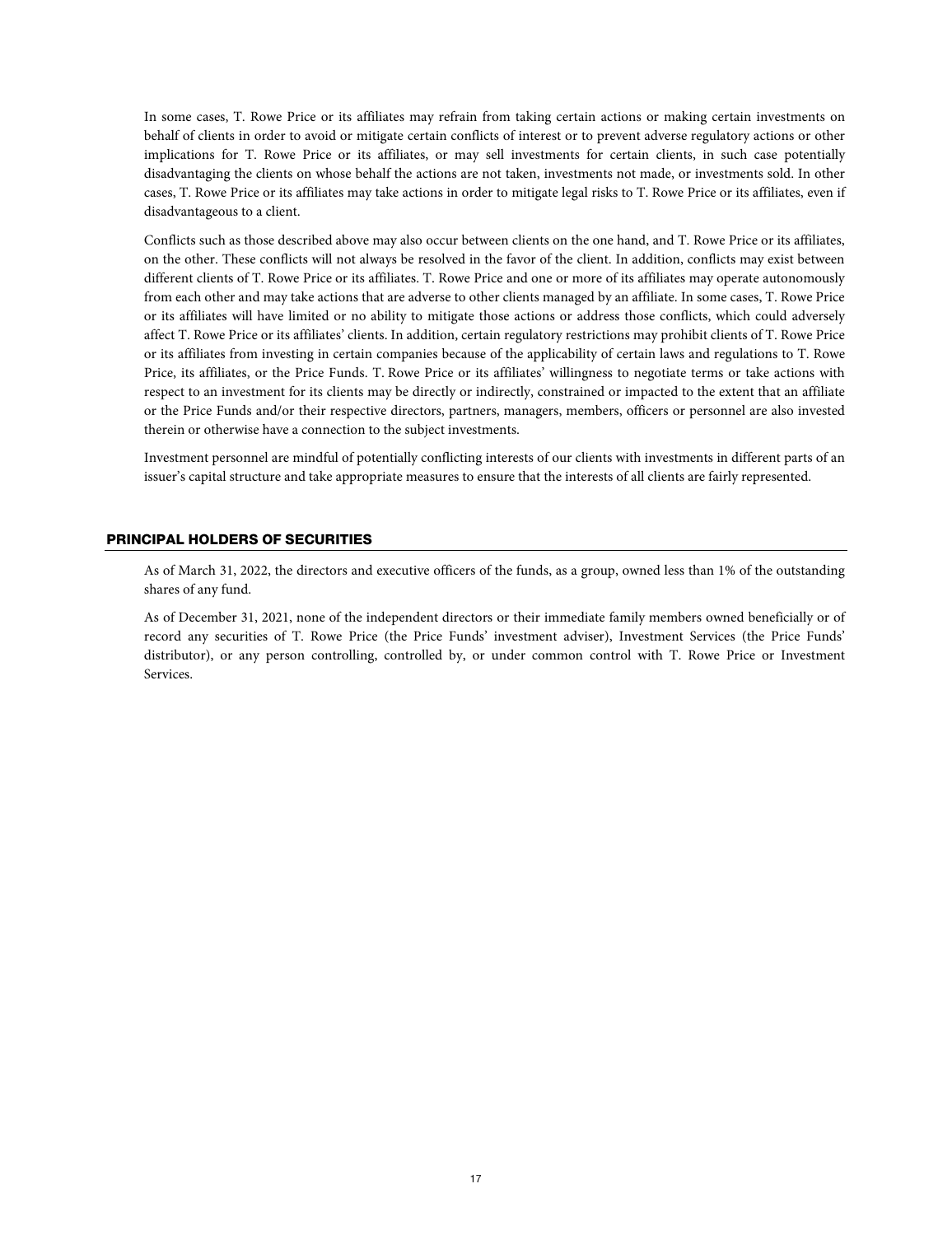| <b>FUND</b>                     | <b>SHAREHOLDER</b>                | %     |
|---------------------------------|-----------------------------------|-------|
| ALL-CAP OPPORTUNITIES PORTFOLIO | MODERN WOODMEN OF AMERICA         | 16.07 |
|                                 | ATTN MUTUAL FUNDS ACCTG           |       |
|                                 | 5801 SW 6TH AVE                   |       |
|                                 | TOPEKA KS 66636-0001              |       |
|                                 | NATIONWIDE INSURANCE COMPANY      | 17.73 |
|                                 | C/O IPO PORTFOLIO ACCOUNTING      |       |
|                                 | P O BOX 182029                    |       |
|                                 | COLUMBUS OH 43218-2029            |       |
|                                 | NATIONWIDE LIFE INSURANCE COMPANY | 24.25 |
|                                 | C/O IPO PORTFOLIO ACCOUNTING      |       |
|                                 | P O BOX 182029                    |       |
|                                 | COLUMBUS OH 43218-2029            |       |
|                                 | PARAGON LIFE INSURANCE CO         | 6.18  |
|                                 | MAIL CODE A2-10                   |       |
|                                 | 13045 TESSON FERRY RD             |       |
|                                 | SAINT LOUIS MO 63128-3499         |       |
|                                 | SECURITY BENEFIT LIFE INS CO      | 13.90 |
|                                 | FBO T ROWE PRICE NO LOAD V A      |       |
|                                 | ATTN MARK YOUNG                   |       |
|                                 | 700 SW HARRISON ST                |       |
|                                 | TOPEKA KS 66636-0001              |       |

As of March 31, 2022, the following shareholders of record owned more than 5% of the outstanding shares of the indicated funds and/or classes.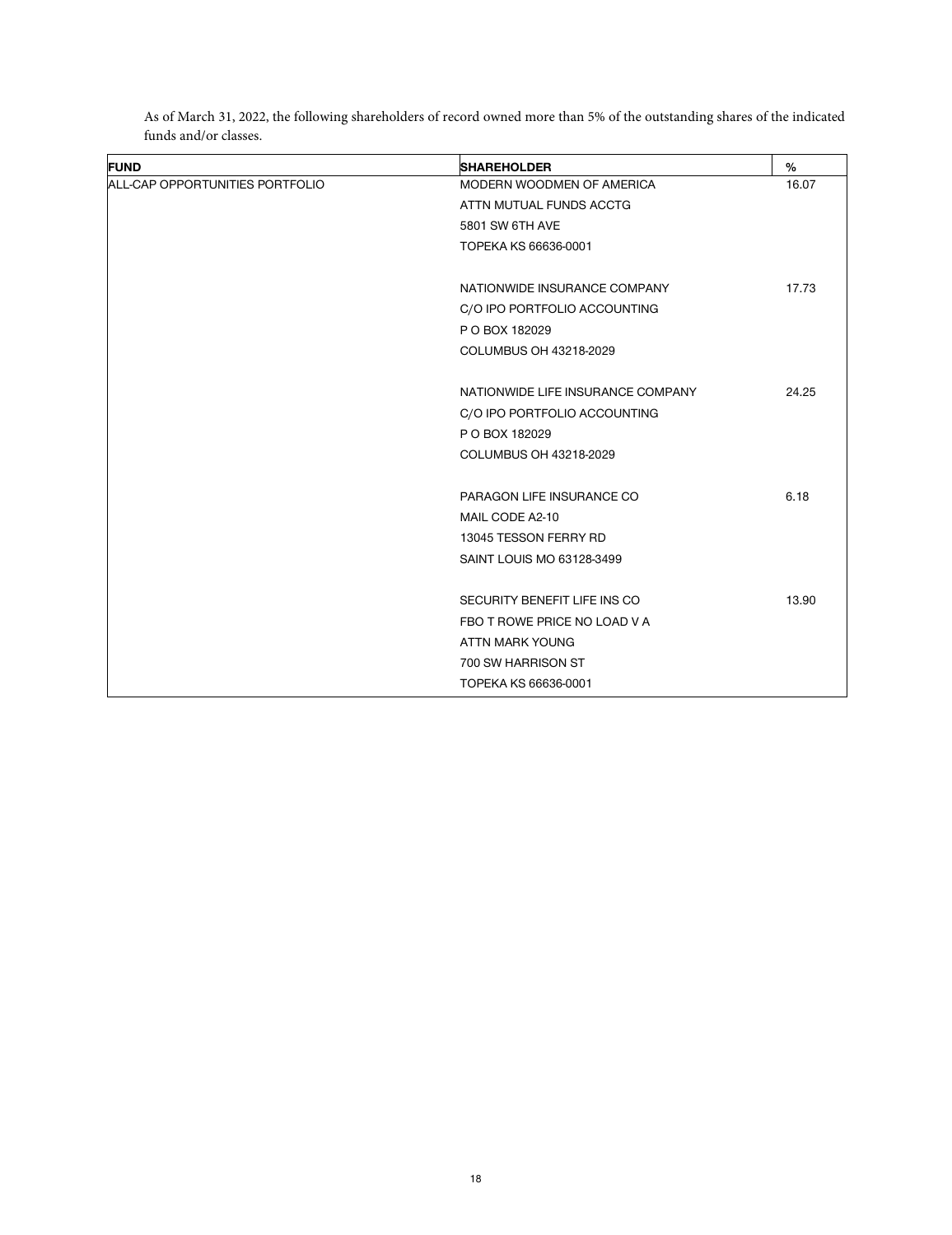| <b>FUND</b>                       | <b>SHAREHOLDER</b>                          | %     |
|-----------------------------------|---------------------------------------------|-------|
| <b>BLUE CHIP GROWTH PORTFOLIO</b> | <b>GREAT-WEST LIFE &amp; ANNUITY</b>        | 8.57  |
|                                   | <b>CLIENT PLANS</b>                         |       |
|                                   | <b>GREAT-WEST LIFE &amp; ANNUITY INS CO</b> |       |
|                                   | 8515 E ORCHARD RD                           |       |
|                                   | ENGLEWOOD CO 80111-5002                     |       |
|                                   | MID ATLANTIC TRUST COMPANY FBO              | 12.16 |
|                                   | MUTUAL OF AMERICA SEPARATE ACCT#1           |       |
|                                   | 1251 WATERFRONT PL STE 525                  |       |
|                                   | PITTSBURGH PA 15222-4228                    |       |
|                                   | MID ATLANTIC TRUST COMPANY FBO              | 24.91 |
|                                   | MUTUAL OF AMERICA SEPARATE ACCT#2           |       |
|                                   | NATIONWIDE INSURANCE COMPANY                | 7.70  |
|                                   | C/O IPO PORTFOLIO ACCOUNTING                |       |
|                                   | NATIONWIDE LIFE INSURANCE COMPANY           | 13.17 |
|                                   | C/O IPO PORTFOLIO ACCOUNTING                |       |
|                                   | <b>NYLIAC</b>                               | 10.32 |
|                                   | ATTN ASHESH UPADHYAY                        |       |
|                                   | <b>NYLIM CENTER</b>                         |       |
|                                   | 30 HUDSON ST                                |       |
|                                   | JERSEY CITY NJ 07302-4600                   |       |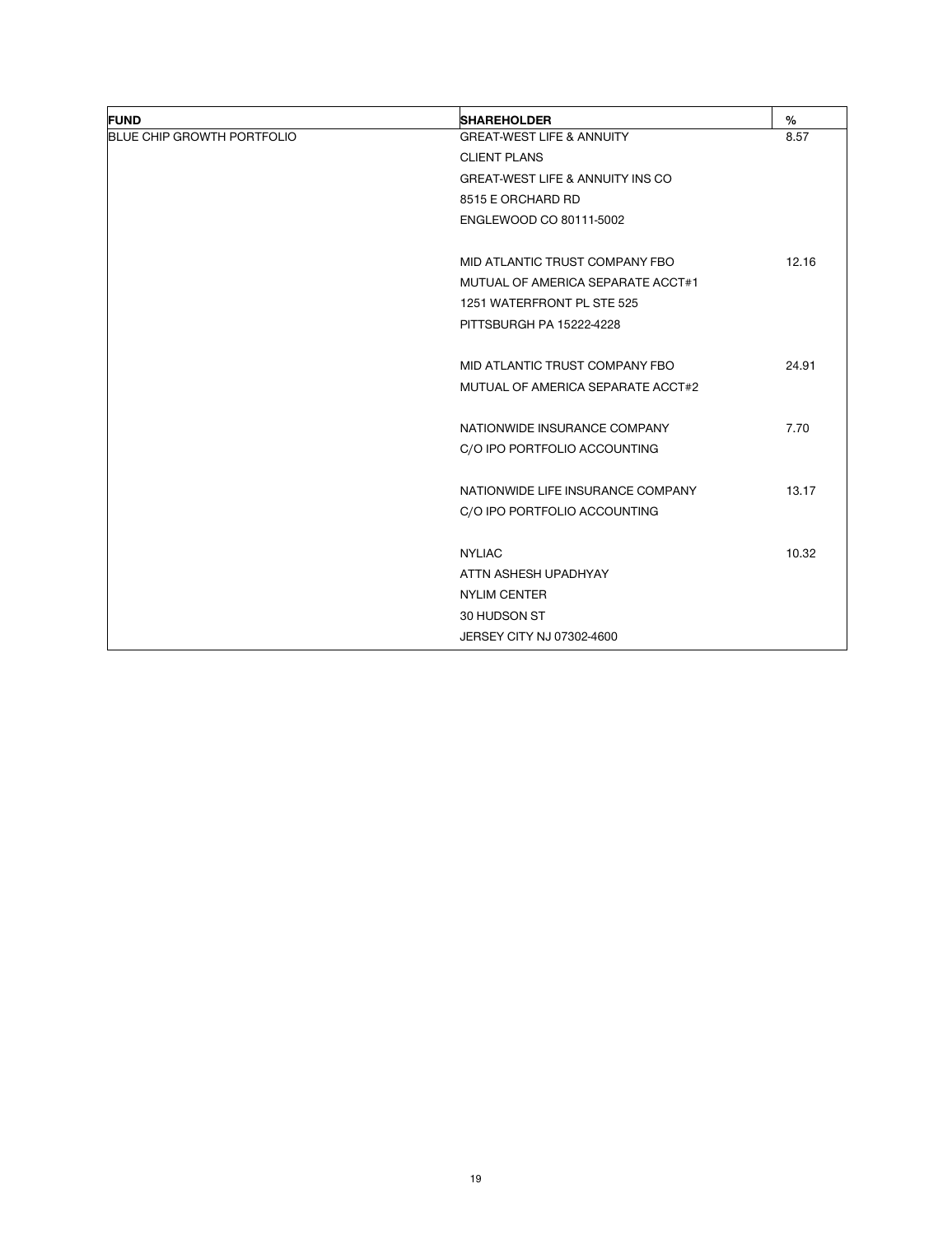| <b>FUND</b>                   | <b>SHAREHOLDER</b>                 | %        |
|-------------------------------|------------------------------------|----------|
| BLUE CHIP GROWTH PORTFOLIO-II | AMERITAS LIFE INSURANCE CORP       | 8.33     |
|                               | AMERITAS VARIABLE SEP ACCT VA-2    |          |
|                               | ATTN VARIABLE TRADES               |          |
|                               | 5900 O ST                          |          |
|                               | LINCOLN NE 68510-2234              |          |
|                               | GREAT-WEST LIFE & ANN INS CO OF NY | 5.01     |
|                               | FBO VARIABLE ANNUITY 2             |          |
|                               | SMARTTRACK II                      |          |
|                               | 8515 E ORCHARD RD 2T2              |          |
|                               | GREENWOOD VLG CO 80111-5002        |          |
|                               | JEFFERSON NATIONAL                 | 12.96    |
|                               | LIFE INS CO                        |          |
|                               | 10350 ORMSBY PARK PL STE 600       |          |
|                               | LOUISVILLE KY 40223-6178           |          |
|                               | MIDLAND NATIONAL LIFE INSURANCE CO | 9.16     |
|                               | 4350 WESTOWN PKWY                  |          |
|                               | WEST DES MOINES IA 50266-1036      |          |
|                               | NATIONWIDE LIFE INSURANCE COMPANY  | 10.95    |
|                               | C/O IPO PORTFOLIO ACCOUNTING       |          |
|                               | NATIONWIDE LIFE INSURANCE COMPANY  | 5.66     |
|                               | C/O IPO PORTFOLIO ACCOUNTING       |          |
|                               | <b>PACIFIC SELECT EXEC</b>         |          |
|                               | SEPARATE ACCOUNT OF                |          |
|                               | <b>PACIFIC LIFE</b>                |          |
|                               | ATTN: VARIABLE PRODUCTS ACCOUNTING |          |
|                               | 700 NEWPORT CENTER DR              |          |
|                               | NEWPORT BEACH CA 92660-6307        |          |
|                               |                                    | 25.42(a) |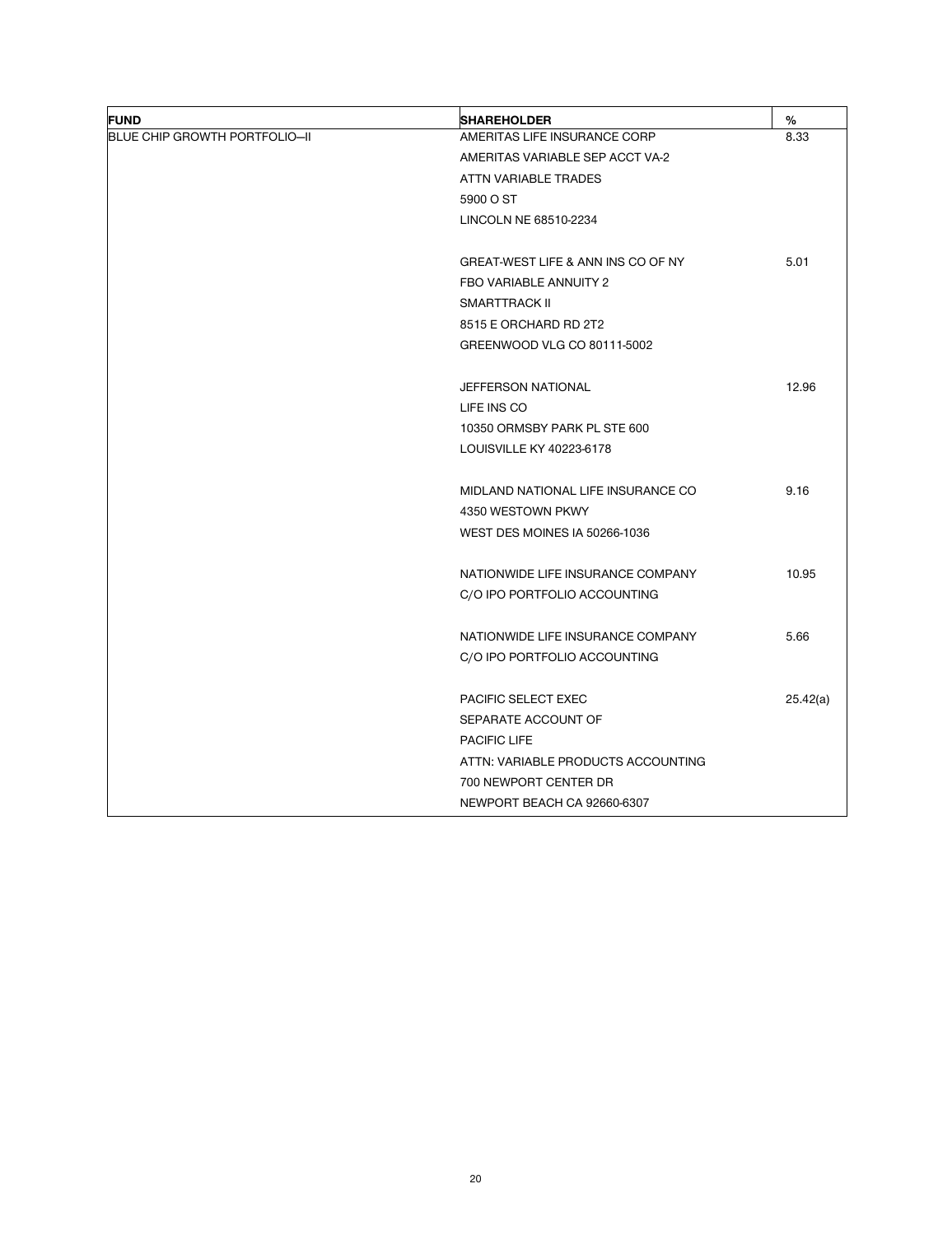| <b>FUND</b>                    | <b>SHAREHOLDER</b>              | $\%$  |
|--------------------------------|---------------------------------|-------|
| <b>EQUITY INCOME PORTFOLIO</b> | AMERICAN UNITED LIFE            | 7.89  |
|                                | AMERICAN UNIT TRUST             |       |
|                                | ATTN SEPARATE ACCOUNTS          |       |
|                                | <b>PO BOX 368</b>               |       |
|                                | INDIANAPOLIS IN 46206-0368      |       |
|                                | AMERICAN UNITED LIFE            | 9.49  |
|                                | SEPARATE ACCOUNT II             |       |
|                                | ATTN SEPARATE ACCOUNTS          |       |
|                                | LINCOLN BENEFIT LIFE CO         | 6.80  |
|                                | <b>LINCOLN BENEFIT VARIABLE</b> |       |
|                                | <b>LIFE</b>                     |       |
|                                | PO BOX 94210                    |       |
|                                | PALATINE IL 60094-4210          |       |
|                                | PRUCO LIFE                      | 10.07 |
|                                | <b>FLEXIBLE PREMIUM</b>         |       |
|                                | VARIABLE ANNUITY ACCOUNT        |       |
|                                | ATTN SEPARATE ACCTS             |       |
|                                | 213 WASHINGTON ST FL 7          |       |
|                                | NEWARK NJ 07102-2917            |       |
|                                | SECURITY BENEFIT LIFE INS CO    | 15.23 |
|                                | FBO T ROWE PRICE NO LOAD V A    |       |
|                                | ATTN MARK YOUNG                 |       |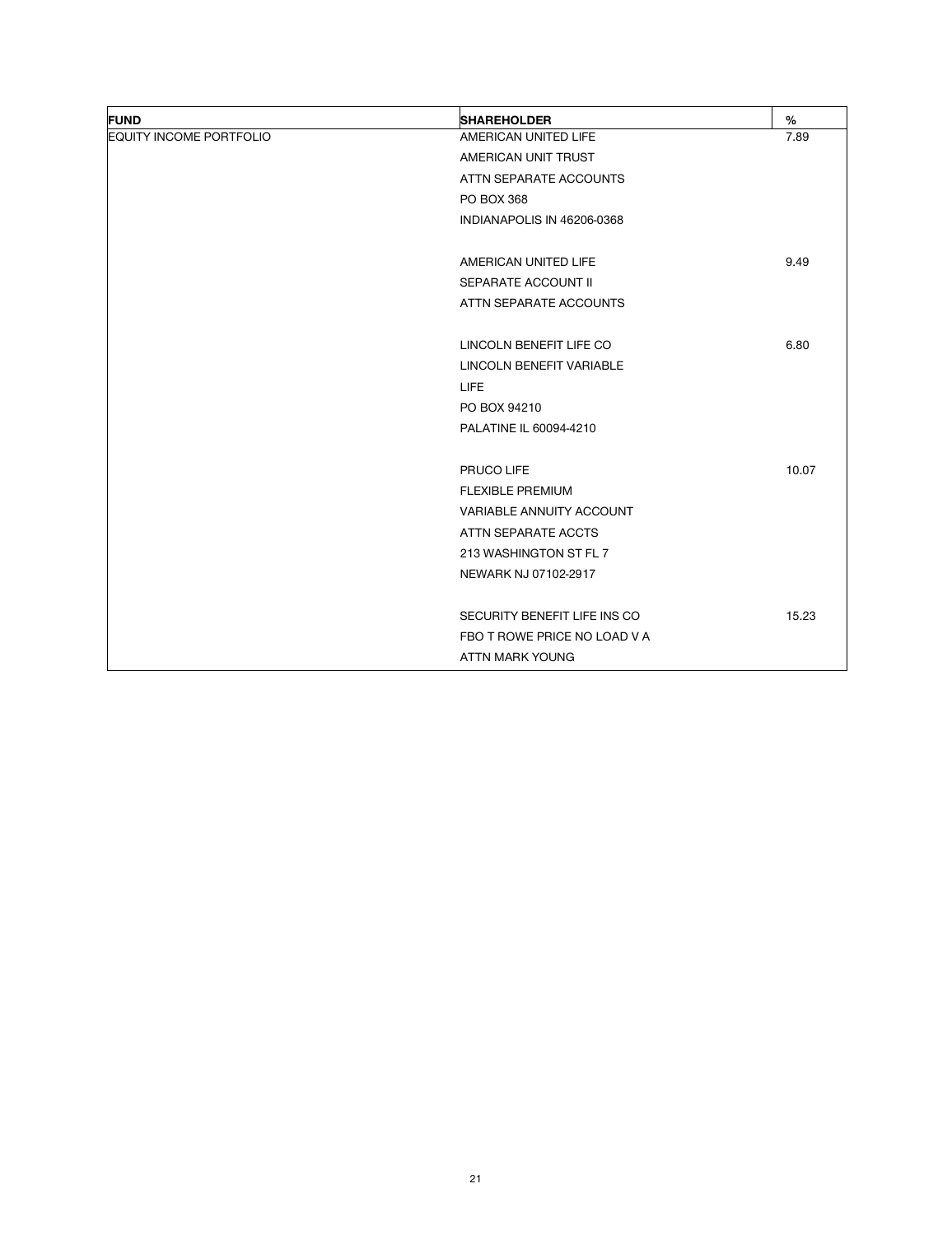| <b>FUND</b>                | <b>SHAREHOLDER</b>                 | $\%$     |
|----------------------------|------------------------------------|----------|
| EQUITY INCOME PORTFOLIO-II | JEFFERSON NATIONAL                 | 7.29     |
|                            | LIFE INS CO                        |          |
|                            |                                    |          |
|                            | NATIONWIDE INSURANCE COMPANY       | 6.58     |
|                            | C/O IPO PORTFOLIO ACCOUNTING       |          |
|                            | NATIONWIDE LIFE INSURANCE COMPANY  | 16.04    |
|                            | C/O IPO PORTFOLIO ACCOUNTING       |          |
|                            | <b>PACIFIC SELECT EXEC</b>         | 33.80(a) |
|                            | SEPARATE ACCOUNT OF                |          |
|                            | <b>PACIFIC LIFE</b>                |          |
|                            | ATTN: VARIABLE PRODUCTS ACCOUNTING |          |
|                            | SEPARATE ACCOUNT 70 OF THE         | 10.03    |
|                            | AXA EQUITABLE LIFE INSURANCE CO    |          |
|                            | 1290 AVENUE OF THE AMERICAS        |          |
|                            | FMG 16TH FL                        |          |
|                            | NEW YORK NY 10104-1472             |          |
|                            |                                    |          |
|                            | SEPARATE ACCOUNT FP OF THE         | 7.71     |
|                            | AXA EQUITABLE LIFE INSURANCE CO    |          |
| EQUITY INDEX 500 PORTFOLIO | <b>NYLIAC</b>                      | 6.34     |
|                            | ATTN ASHESH UPADHYAY               |          |
|                            | <b>NYLIM CENTER</b>                |          |
|                            | SECURITY BENEFIT LIFE INS CO       | 88.94(b) |
|                            | FBO T ROWE PRICE NO LOAD V A       |          |
|                            | ATTN MARK YOUNG                    |          |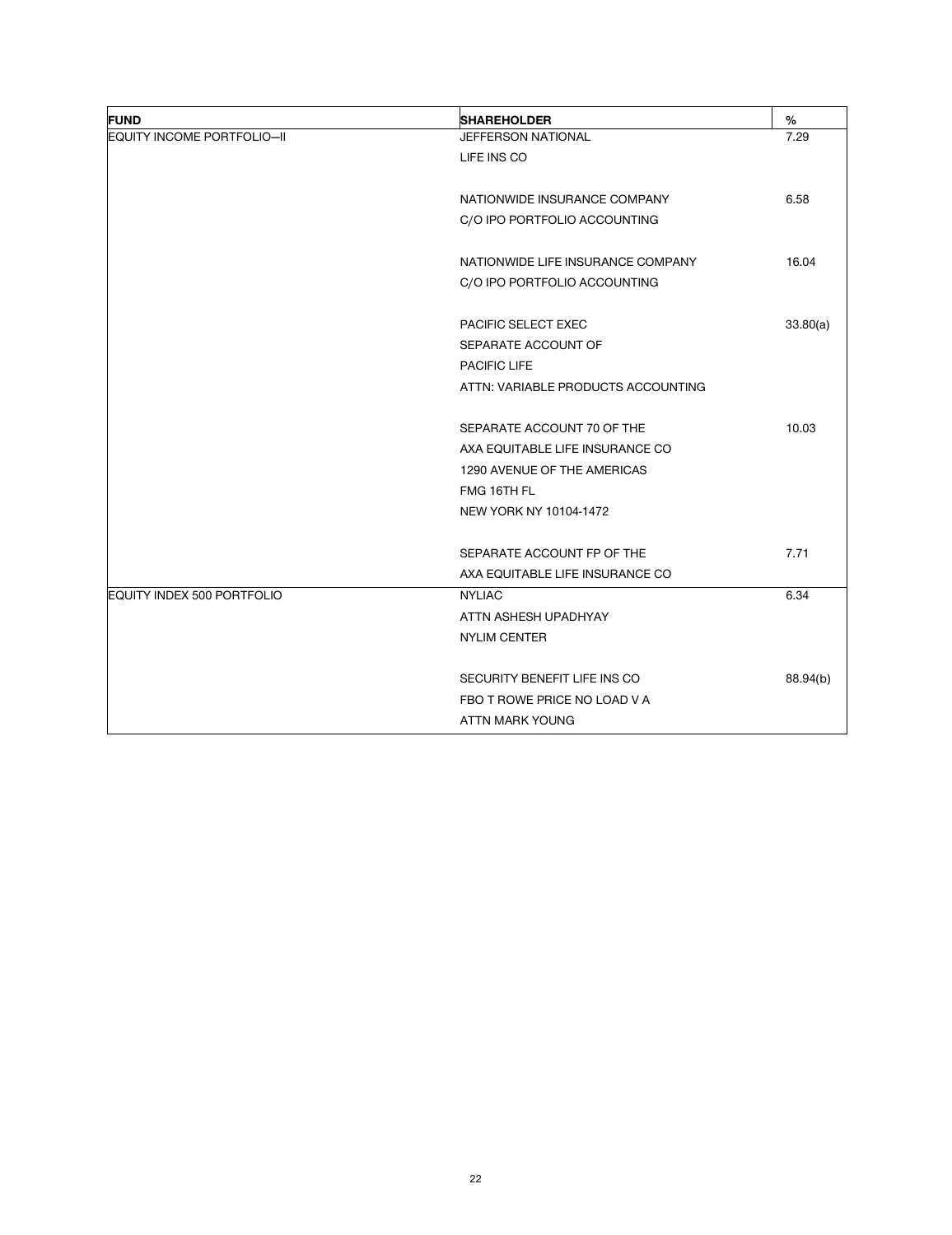| <b>FUND</b>                      | <b>SHAREHOLDER</b>            | %        |
|----------------------------------|-------------------------------|----------|
| GOVERNMENT MONEY PORTFOLIO       | AMERICAN NATIONAL GROUP       | 18.02    |
|                                  | UNALLOCATED VA CORP           |          |
|                                  | ATTN JOHN BURCHETT            |          |
|                                  | 8TH FLOOR CONTROLLERS DEPT    |          |
|                                  | ONE MOODY PLAZA               |          |
|                                  | GALVESTON TX 77550-7947       |          |
|                                  | FIRST SECURITY BENEFIT LIFE & | 5.23     |
|                                  | ANNUITY COMPANY OF NEW YORK   |          |
|                                  | FBO T ROWE PRICE NO LOAD V A  |          |
|                                  | ATTN MARK YOUNG               |          |
|                                  | 700 SW HARRISON ST            |          |
|                                  | TOPEKA KS 66636-0001          |          |
|                                  | HORACE MANN LIFE INSURANCE CO | 53.04(a) |
|                                  | SEPARATE ACCOUNT              |          |
|                                  | 1 HORACE MANN PLZ             |          |
|                                  | SPRINGFIELD IL 62715-0002     |          |
|                                  | SECURITY BENEFIT LIFE INS CO  | 21.25    |
|                                  | FBO T ROWE PRICE NO LOAD V A  |          |
|                                  | ATTN MARK YOUNG               |          |
| <b>HEALTH SCIENCES PORTFOLIO</b> | AMERICAN NATIONAL GROUP       | 6.05     |
|                                  | UNALLOCATED VA CORP           |          |
|                                  | ATTN JOHN BURCHETT            |          |
|                                  | MODERN WOODMEN OF AMERICA     | 25.64(a) |
|                                  | ATTN MUTUAL FUNDS ACCTG       |          |
|                                  | NATIONWIDE LIFE AND ANNUITY   | 25.41(a) |
|                                  | INSURANCE COMPANY             |          |
|                                  | C/O IPO PORTFOLIO ACCOUNTING  |          |
|                                  | P O BOX 182029                |          |
|                                  | COLUMBUS OH 43218-2029        |          |
|                                  | SECURITY BENEFIT LIFE INS CO  | 21.10    |
|                                  | FBO T ROWE PRICE NO LOAD V A  |          |
|                                  | ATTN MARK YOUNG               |          |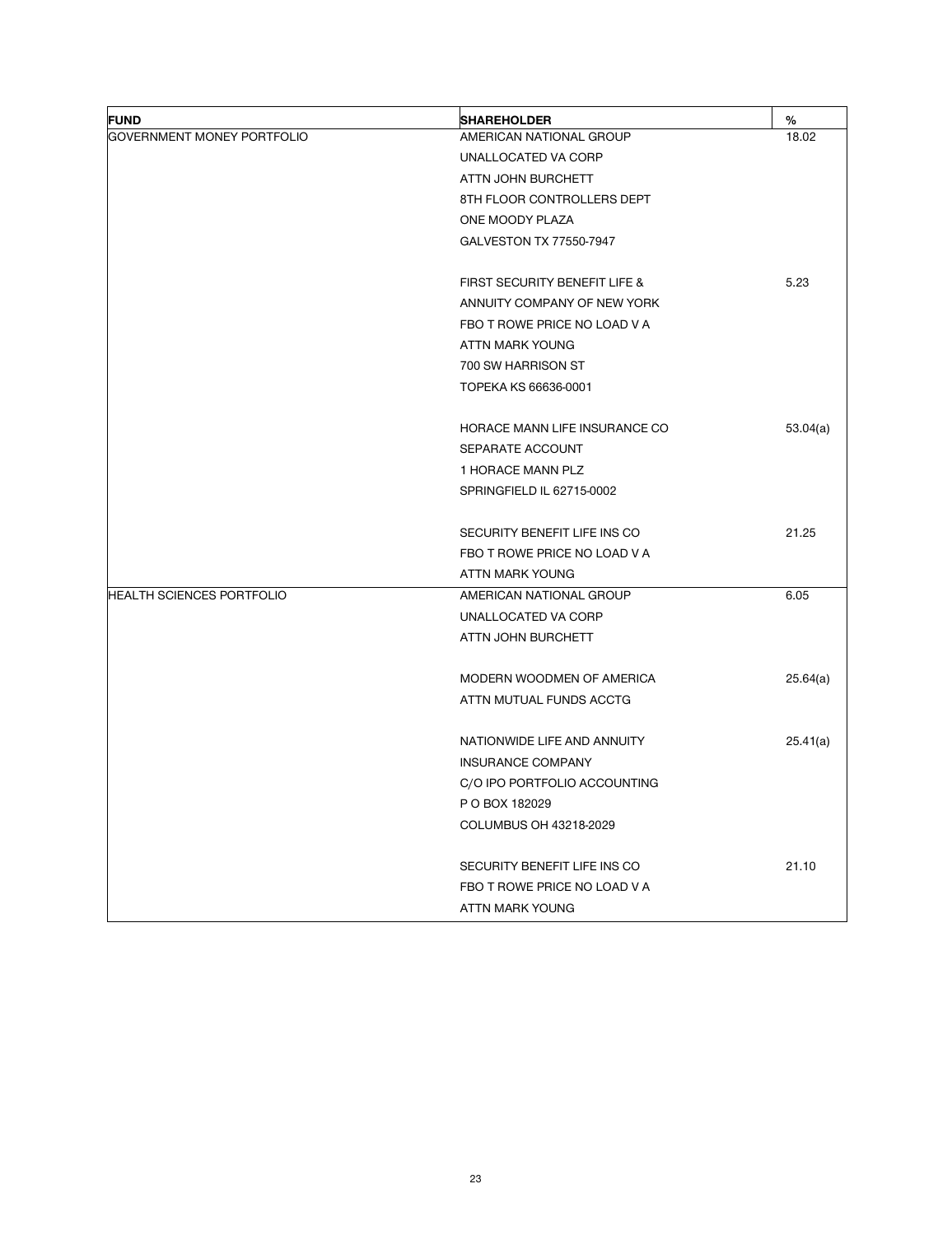| <b>FUND</b>                         | <b>SHAREHOLDER</b>                  | %        |
|-------------------------------------|-------------------------------------|----------|
| <b>HEALTH SCIENCES PORTFOLIO-II</b> | JEFFERSON NATIONAL                  | 5.12     |
|                                     | LIFE INS CO                         |          |
|                                     | NATIONWIDE LIFE INSURANCE COMPANY   | 5.99     |
|                                     | C/O IPO PORTFOLIO ACCOUNTING        |          |
|                                     | NATIONWIDE LIFE INSURANCE COMPANY   | 5.71     |
|                                     | C/O IPO PORTFOLIO ACCOUNTING        |          |
|                                     | NATIONWIDE LIFE INSURANCE COMPANY   | 54.47(a) |
|                                     | C/O IPO PORTFOLIO ACCOUNTING        |          |
| INTERNATIONAL STOCK PORTFOLIO       | FARM BUREAU LIFE INS CO             | 6.89     |
|                                     | ATTN MUTUAL FUND ACCOUNTING         |          |
|                                     | 5400 UNIVERSITY AVENUE              |          |
|                                     | WEST DES MOINES IA 50266-5997       |          |
|                                     | <b>NYLIAC</b>                       | 7.40     |
|                                     | ATTN ASHESH UPADHYAY                |          |
|                                     | <b>NYLIM CENTER</b>                 |          |
|                                     | PRUCO LIFE INSURANCE COMPANY        | 5.30     |
|                                     | PLAZ ANNUITY                        |          |
|                                     | ATTN SEPARATE ACCTS                 |          |
|                                     | 213 WASHINGTON ST FL 7              |          |
|                                     | NEWARK NJ 07102-2917                |          |
|                                     | PRUCO LIFE INSURANCE COMPANY        | 24.29    |
|                                     | PLAZ LIFE                           |          |
|                                     | ATTN SEPARATE ACCOUNTS              |          |
|                                     | SECURITY BENEFIT LIFE INS CO        | 6.82     |
|                                     | FBO T ROWE PRICE NO LOAD V A        |          |
|                                     | ATTN MARK YOUNG                     |          |
|                                     | TRANSAMERICA LIFE INSURANCE COMPANY | 13.79    |
|                                     | WRL SERIES LIFE CORPORATE ACCOUNT   |          |
|                                     | 4333 EDGEWOOD RD NE                 |          |
|                                     | CEDAR RAPIDS IA 52499-3830          |          |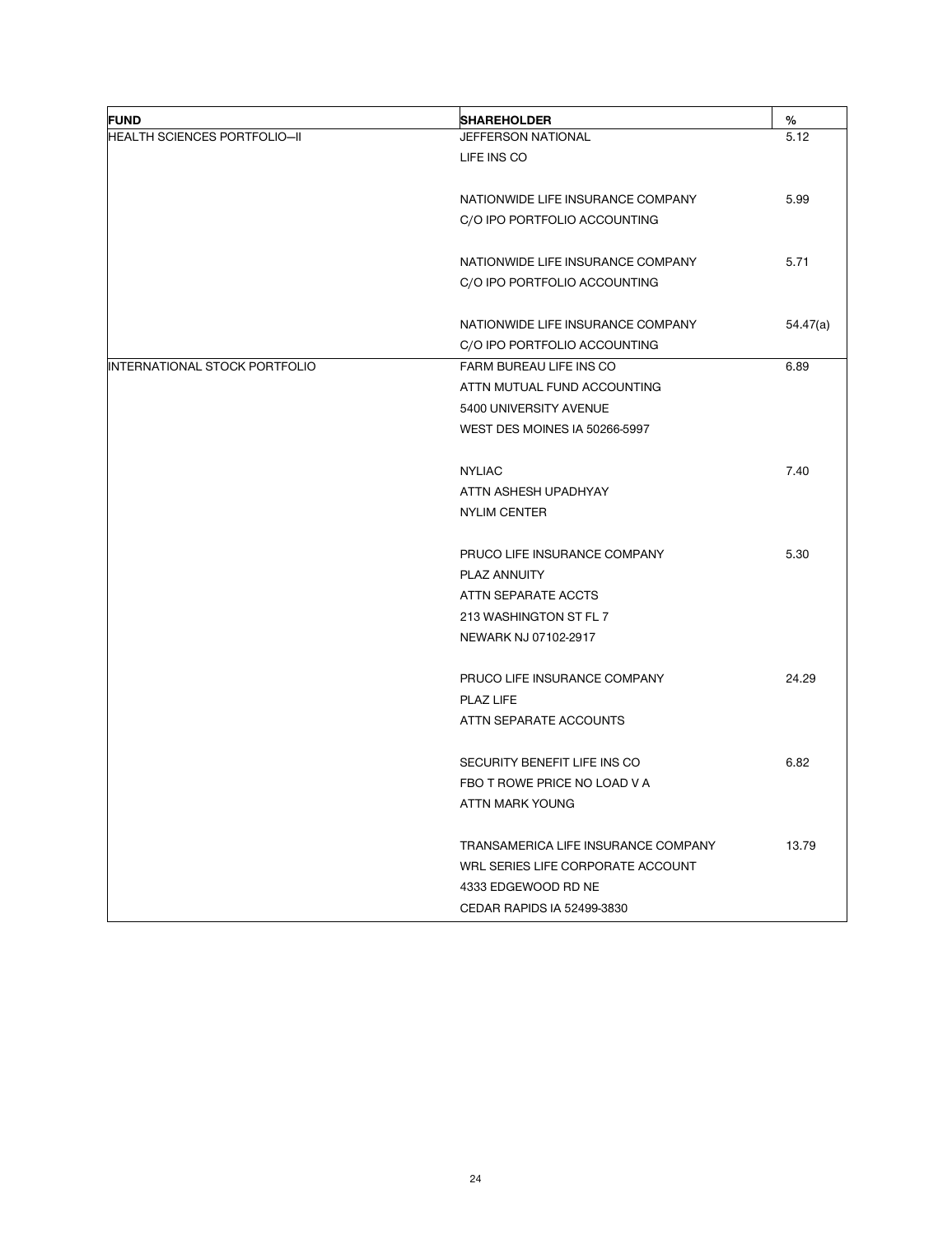| <b>FUND</b>                    | <b>SHAREHOLDER</b>                  | %        |
|--------------------------------|-------------------------------------|----------|
| LIMITED-TERM BOND PORTFOLIO    | JPMORGAN CHASE BANK CUST FBO        | 34.68(a) |
|                                | INTELLIGENT VARIABLE ANNUITY        |          |
|                                | TIAA-CREF LIFE SEP A/C VA-1 OF      |          |
|                                | TIAA-CREF LIFE INSURANCE CO         |          |
|                                | 8625 ANDREW CARNEGIE BLVD           |          |
|                                | CHARLOTTE NC 28262-8551             |          |
|                                |                                     |          |
|                                | NATIONWIDE INSURANCE COMPANY        | 15.64    |
|                                | C/O IPO PORTFOLIO ACCOUNTING        |          |
|                                | NATIONWIDE LIFE INSURANCE COMPANY   | 5.30     |
|                                | C/O IPO PORTFOLIO ACCOUNTING        |          |
|                                |                                     |          |
|                                | SECURITY BENEFIT LIFE INS CO        | 5.84     |
|                                | FBO T ROWE PRICE NO LOAD V A        |          |
|                                | ATTN MARK YOUNG                     |          |
|                                | TRANSAMERICA LIFE INSURANCE COMPANY | 17.00    |
|                                | EM PRIVATE PLACEMENT ADVANTAGE V    |          |
| LIMITED-TERM BOND PORTFOLIO-II | <b>JEFFERSON NATIONAL</b>           | 96.63(a) |
|                                | LIFE INS CO                         |          |
| MID-CAP GROWTH PORTFOLIO       | C M LIFE INSURANCE CO               | 12.99    |
|                                | ATTN FUND OPERATIONS/N255           |          |
|                                | 1295 STATE ST                       |          |
|                                | SPRINGFIELD MA 01111-0001           |          |
|                                | FARM BUREAU LIFE INS CO             | 5.78     |
|                                | ATTN MUTUAL FUND ACCOUNTING         |          |
|                                |                                     |          |
|                                | M M L BAYSTATE LIFE INS CO          | 10.29    |
|                                | ATTN RS FUND OPERATIONS             |          |
|                                | 1295 STATE ST # C105                |          |
|                                | SPRINGFIELD MA 01111-0001           |          |
|                                | MASS MUTUAL LIFE INS CO             | 13.01    |
|                                | ATTN FUND OPERATIONS/N255           |          |
|                                | 1295 STATE ST MIP C105              |          |
|                                | SPRINGFIELD MA 01111-0001           |          |
|                                |                                     |          |
|                                | MODERN WOODMEN OF AMERICA           | 19.40    |
|                                | ATTN MUTUAL FUNDS ACCTG             |          |
|                                |                                     |          |
|                                | SECURITY BENEFIT LIFE INS CO        | 14.55    |
|                                | FBO T ROWE PRICE NO LOAD V A        |          |
|                                | ATTN MARK YOUNG                     |          |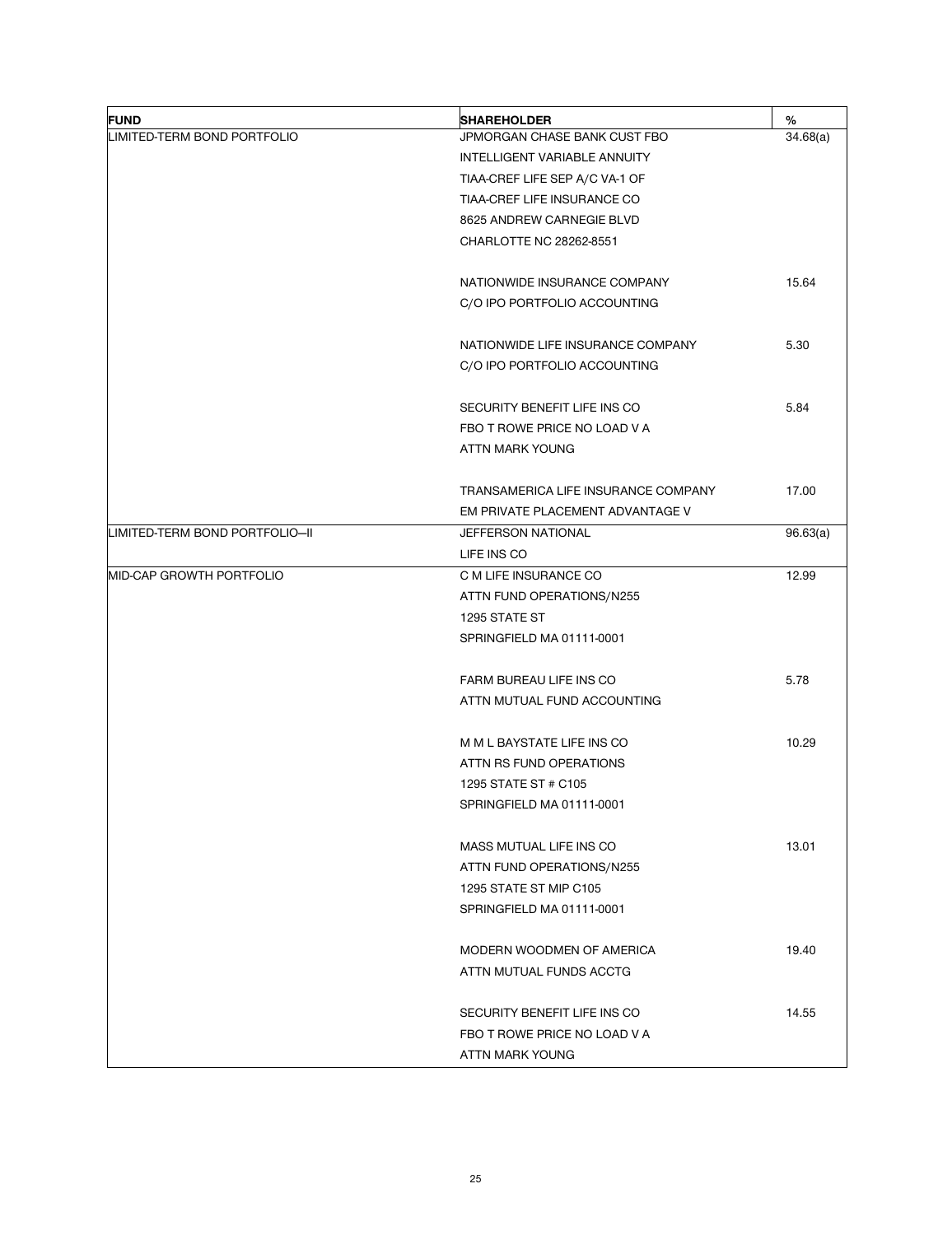| <b>FUND</b>                   | <b>SHAREHOLDER</b>                | %        |
|-------------------------------|-----------------------------------|----------|
| MID-CAP GROWTH PORTFOLIO-II   | LINCOLN NATIONAL LIFE INS CO      | 8.47     |
|                               | <b>ATTN: CAMMIE KLINE</b>         |          |
|                               | 1300 S CLINTON ST                 |          |
|                               | FORT WAYNE IN 46802-3506          |          |
|                               | NATIONWIDE INSURANCE COMPANY      | 60.39(a) |
|                               | C/O IPO PORTFOLIO ACCOUNTING      |          |
|                               | NATIONWIDE LIFE INSURANCE COMPANY | 29.93(a) |
|                               | C/O IPO PORTFOLIO ACCOUNTING      |          |
| MODERATE ALLOCATION PORTFOLIO | AMERICAN NATIONAL GROUP           | 5.30     |
|                               | UNALLOCATED VA CORP               |          |
|                               | ATTN JOHN BURCHETT                |          |
|                               | FARM BUREAU LIFE INS CO           | 10.47    |
|                               | ATTN MUTUAL FUND ACCOUNTING       |          |
|                               | MODERN WOODMEN OF AMERICA         | 22.89    |
|                               | ATTN PRODUCT VALUATION            |          |
|                               | PARAGON LIFE INSURANCE CO         | 13.57    |
|                               | SECURITY BENEFIT LIFE INS CO      | 18.67    |
|                               | FBO T ROWE PRICE NO LOAD V A      |          |
|                               | ATTN MARK YOUNG                   |          |

(a) At the level of ownership indicated, the shareholder may be able to determine the outcome of any matters that are submitted to shareholders for vote.

(b) Security Benefit Life Insurance Company, organized under the laws of Kansas, owns the percentage indicated (in connection with issuing the T. Rowe Price Variable Annuity) of the outstanding shares of the fund. Under current law, the insurance company must vote these shares in accordance with instructions received by underlying contract holders.

# INVESTMENT MANAGEMENT AGREEMENTS

T. Rowe Price is the investment adviser for all of the Price Funds and has executed an Investment Management Agreement with each fund. For certain Price Funds, T. Rowe Price has entered into an investment sub-advisory agreement with Price Investment Management, Price International, Price Hong Kong, Price Japan, and/or Price Singapore. T. Rowe Price, Price Investment Management, Price International, Price Hong Kong, Price Japan, and Price Singapore are hereinafter referred to collectively as "**Price Advisers**." T. Rowe Price is a wholly-owned subsidiary of T. Rowe Price Group, Inc., Price Investment Management and Price International are wholly-owned subsidiaries of T. Rowe Price. Price Hong Kong, Price Japan, and Price Singapore are wholly owned subsidiaries of Price International.

#### **Investment Management Services**

Under the Investment Management Agreements, T. Rowe Price is responsible for supervising and overseeing investments of the funds in accordance with the funds' investment objectives, programs, and restrictions as provided in the funds' prospectuses and this SAI. In addition, T. Rowe Price provides the funds with certain corporate administrative services, including: maintaining the funds' corporate existence and corporate records; registering and qualifying fund shares under federal laws; monitoring the financial, accounting, and administrative functions of the funds; maintaining liaison with the agents employed by the funds such as the funds' custodians, fund accounting vendor, and transfer agent; assisting the funds in the coordination of such agents' activities; and permitting employees of the Price Advisers to serve as officers,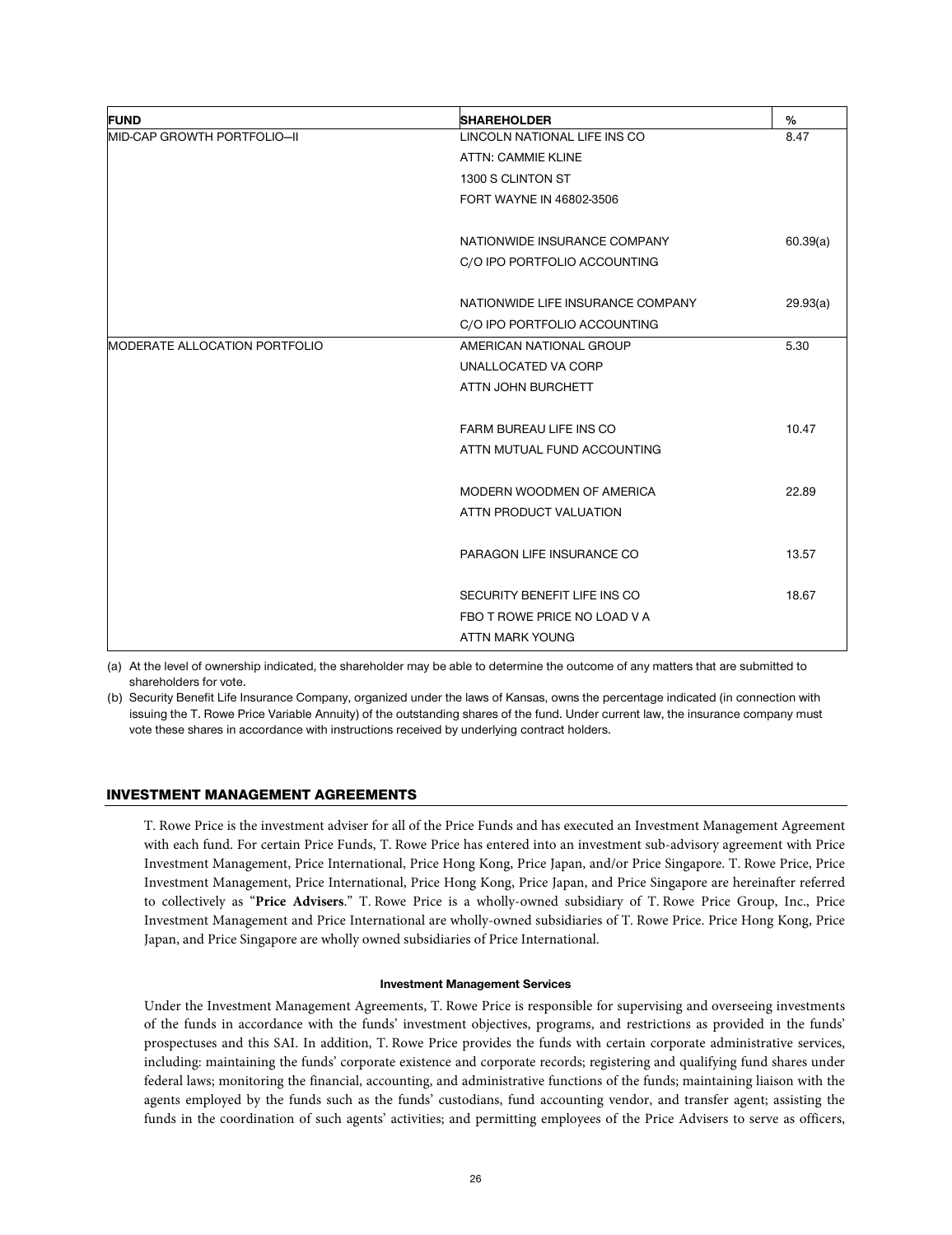directors, and committee members of the funds without cost to the funds. For those Price Funds for which T. Rowe Price has not entered into a subadvisory agreement, T. Rowe Price is responsible for making discretionary investment decisions on behalf of the funds and is generally responsible for effecting security transactions, including the negotiation of commissions and the allocation of principal business and portfolio brokerage.

With respect to the Equity Index 500 Portfolio, T. Rowe Price has entered into a subadvisory agreement with Price International under which, subject to the supervision of T. Rowe Price, Price International is authorized to trade securities and make discretionary investment decisions on behalf of the fund. Under the subadvisory agreement, Price International is responsible for effecting securities transactions on behalf of the fund, including the negotiation of commissions and the allocation of principal business and portfolio brokerage.

With respect to the Limited–Term Bond Portfolio and Moderate Allocation Portfolio, T. Rowe Price has entered into a subadvisory agreement with Price Hong Kong under which, subject to the supervision of T. Rowe Price, Price Hong Kong is authorized to trade securities and make discretionary investment decisions with respect to all or a portion of each fund's portfolio. Under the subadvisory agreement, Price Hong Kong is generally responsible for selecting the funds' investments in the Asia-Pacific region and effecting security transactions on behalf of the funds, including the negotiation of commissions and the allocation of principal business and portfolio brokerage.

With respect to Mid-Cap Growth Portfolio and Moderate Allocation Portfolio, T. Rowe Price has entered into a subadvisory agreement with Price Investment Management under which, subject to the supervision of T. Rowe Price, Price Investment Management is responsible for effecting securities transactions and voting policies on behalf of all or a portion of the funds, including the negotiation of commissions and the allocation of principal business and portfolio brokerage.

The Price Advisers have controls to generally prevent the sharing of information between Price Investment Management and the other Price Advisers related to portfolio management, such as investment decisions, investment research, trading and proxy voting decisions. Thus, Price Investment Management generally makes independent portfolio management decisions from and does not coordinate trading activities with the other Price Advisers.

The Investment Management Agreements also provide that T. Rowe Price, and its directors, officers, employees, and certain other persons performing specific functions for the funds, will be liable to the funds only for losses resulting from willful misfeasance, bad faith, gross negligence, or reckless disregard of duty. The subadvisory agreements have a similar provision limiting the liability of the investment subadviser for errors, mistakes, and losses other than those caused by its willful misfeasance, bad faith, or gross negligence.

Under the Investment Management Agreements (and subadvisory agreements, if applicable), the Price Advisers are permitted to utilize the services or facilities of others to provide them or the funds with statistical and other factual information, advice regarding economic factors and trends, advice as to occasional transactions in specific securities, and such other information, advice, or assistance as the Price Advisers may deem necessary, appropriate, or convenient for the discharge of their obligations under the Investment Management Agreements (and subadvisory agreements, if applicable) or otherwise helpful to the funds.

# **Control of Investment Adviser**

T. Rowe Price Group, Inc. (**Group**), is a publicly owned company and owns 100% of the stock of T. Rowe Price, which in turn owns 100% of Price Investment Management and Price International. Price International in turn owns 100% each of Price Hong Kong, Price Japan, and Price Singapore. Group was formed in 2000 as a holding company for the T. Rowe Price-affiliated companies.

#### **Management Fees**

Each fund pays T. Rowe Price an annual fee (the "**Fee**"), and each fee is listed in the following table. The Fee is paid monthly to T. Rowe Price on the first business day of the next succeeding calendar month and is the sum of the daily Fee accruals for each month. The daily Fee accrual for any particular day is calculated by multiplying the fraction of one (1) over the number of calendar days in the year by the appropriate Fee rate. The product of this calculation is multiplied by the net assets of the fund for that day as determined in accordance with the fund's prospectus as of the close of business from the previous business day on which the fund was open for business.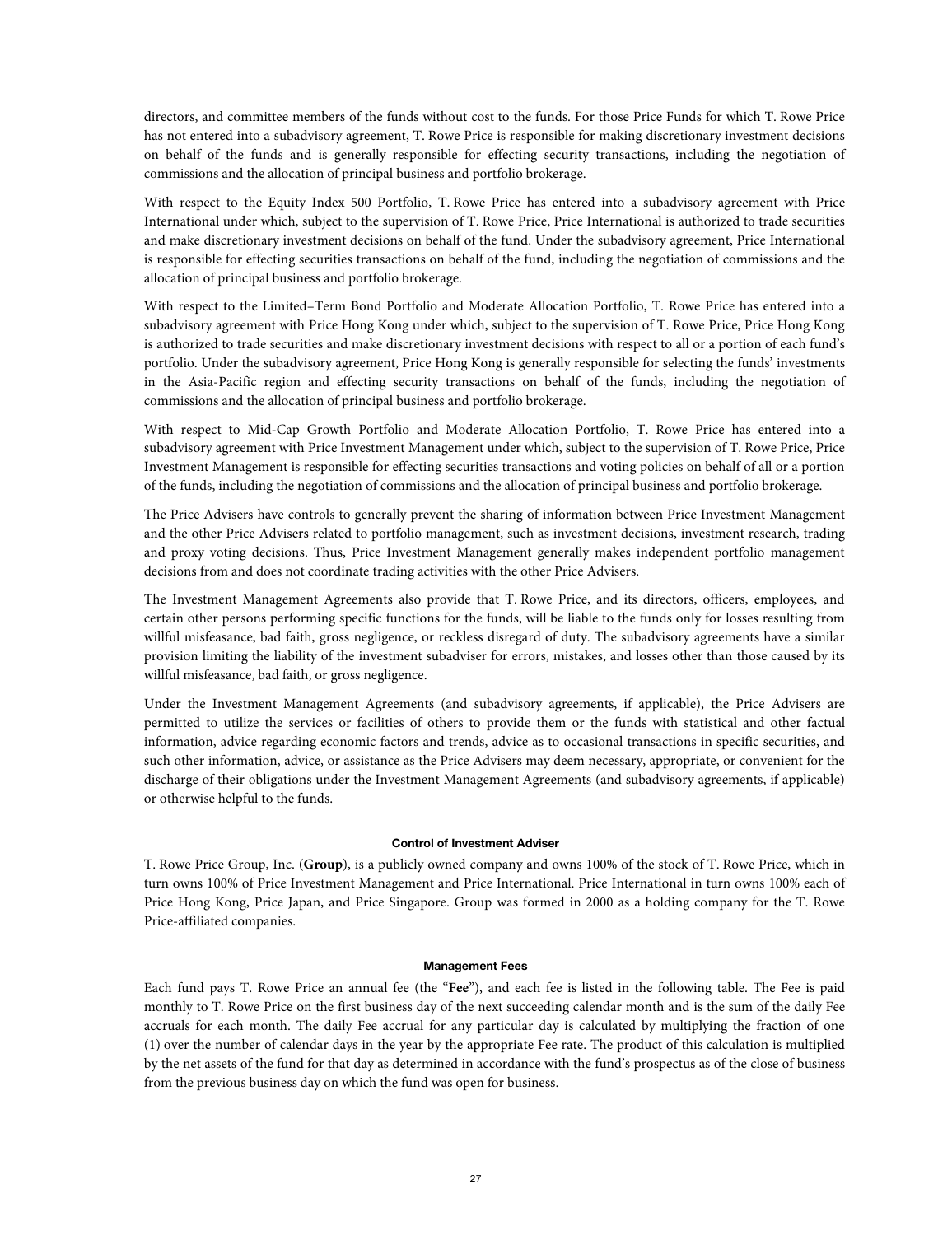| <b>Fund</b>                     | Fee %   |
|---------------------------------|---------|
| All Cap-Opportunities Portfolio | 0.85(a) |
| Blue Chip Growth Portfolio      | 0.85(b) |
| Equity Income Portfolio         | 0.85(c) |
| Equity Index 500 Portfolio      | 0.40(d) |
| Government Money Portfolio      | 0.55    |
| Health Sciences Portfolio       | 0.95(e) |
| International Stock Portfolio   | 1.05(f) |
| Limited-Term Bond Portfolio     | 0.70(q) |
| Mid-Cap Growth Portfolio        | 0.85(h) |
| Moderate Allocation Portfolio   | 0.90(i) |

(a) Pursuant to a contractual management fee waiver agreement, the management fee rate is limited to 0.80%.

(b) Pursuant to a contractual management fee waiver agreement, the management fee rate is limited to 0.75%.

(c) Pursuant to a contractual management fee waiver agreement, the management fee rate is limited to 0.74%.

- (d) Pursuant to a contractual management fee waiver agreement, the management fee rate is limited to 0.39%.
- (e) Pursuant to a contractual management fee waiver agreement, the management fee rate is limited to 0.94%.
- (f) Pursuant to a contractual management fee waiver agreement, the management fee rate is limited to 0.95%.
- (g) Pursuant to a contractual management fee waiver agreement, the management fee rate is limited to 0.50%.
- (h) Pursuant to a contractual management fee waiver agreement, the management fee rate is limited to 0.84%.
- (i) Pursuant to a contractual management fee waiver agreement, the management fee rate is limited to 0.85%.

Pursuant to each of the subadvisory agreements that T. Rowe Price has entered into on behalf of each fund, T. Rowe Price may pay the investment subadviser up to 60% of the management fee that T. Rowe Price receives from that fund.

The Investment Management Agreement between each fund and T. Rowe Price provides that T. Rowe Price will pay all expenses of each fund's operations except for interest; taxes; brokerage commissions, and other charges incident to the purchase, sale, or lending of the fund's portfolio securities; and such nonrecurring or extraordinary expenses that may arise, including the costs of actions, suits, or proceedings to which the fund is a party and the expenses the fund may incur as a result of its obligation to provide indemnification to its officers, directors, and agents. However, the Board for the funds reserves the right to impose additional fees against shareholder accounts to defray expenses that would otherwise be paid by T. Rowe Price under the Investment Management Agreement. The Board does not anticipate levying such charges; such a fee, if charged, may be retained by the funds or paid to the Price Advisers. Some funds pay certain distribution expenses with respect to II Class shares under a 12b-1 plan providing for the distribution of II Class shares. (See Distribution and Shareholder Services Plan discussed later.) Under the Investment Management Agreement, the funds paid the Price Advisers the following amounts for the years indicated:

|                                 | <b>Fiscal Year Ended</b> |             |             |
|---------------------------------|--------------------------|-------------|-------------|
| <b>Fund</b>                     | 12/31/21                 | 12/31/20    | 12/31/19    |
| All-Cap Opportunities Portfolio | \$3,733,000              | \$2,794,000 | \$2,306,000 |
| Blue Chip Growth Portfolio(a)   | 20,964,000               | 16,477,000  | 13,760,000  |
| Equity Income Portfolio(a)      | 6,387,000                | 5,122,000   | 5,693,000   |
| Equity Index 500 Portfolio      | 108,000                  | 84.000      | 81.000      |
| Government Money Portfolio      | 203,000                  | 208,000     | 192,000     |
| Health Sciences Portfolio(a)    | 8.031.000                | 6,241,000   | 5,559,000   |
| International Stock Portfolio   | 3,237,000                | 2,789,000   | 3,022,000   |
| Limited-Term Bond Portfolio(a)  | 1,200,000                | 1,990,000   | 3,257,000   |
| Mid-Cap Growth Portfolio(a)     | 5,372,000                | 4,324,000   | 4,224,000   |
| Moderate Allocation Portfolio   | 1,861,000                | 1,641,000   | 1.603.000   |

The fund has two classes of shares. The management fee is allocated to each class based on relative net assets.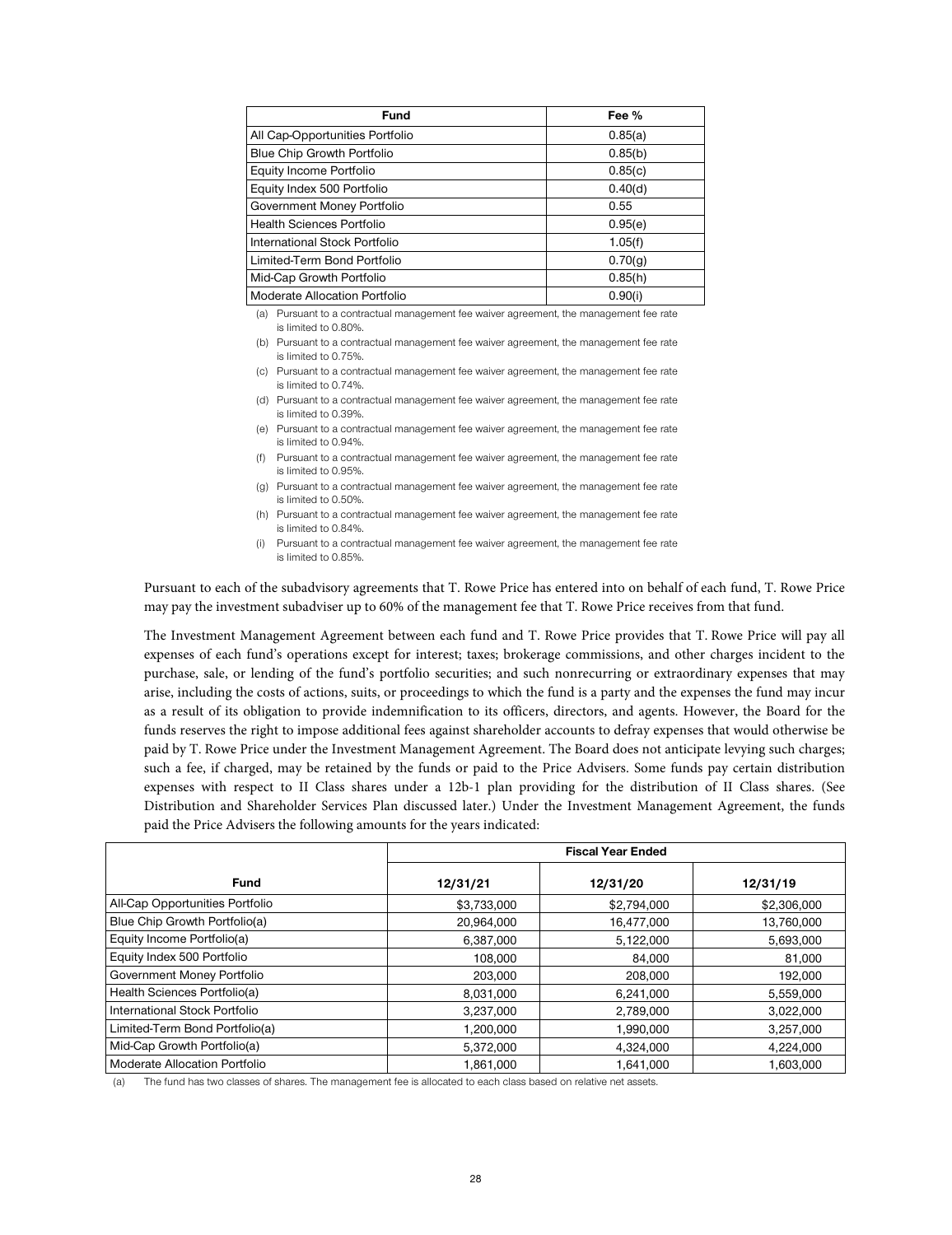From time to time, T. Rowe Price may make payments out of its own resources to eligible insurance companies for recordkeeping and administrative services they provide to the fund for contract holders. These payments range from 0.15% to 0.25% of the average annual total assets invested by the separate accounts of the insurance company in the fund. T. Rowe Price made payments to various insurance companies in the following amounts for the calendar year 2021:

| Fund                              | Payment   |
|-----------------------------------|-----------|
| All-Cap Opportunities Portfolio   | \$956,967 |
| <b>Blue Chip Growth Portfolio</b> | 3,733,780 |
| Blue Chip Growth Portfolio-II     | 1,630,896 |
| Equity Income Portfolio           | 796.184   |
| Equity Income Portfolio-II        | 596,539   |
| Equity Index 500 Portfolio        | 39,605    |
| Government Money Portfolio        | 53,000    |
| Health Sciences Portfolio         | 350,192   |
| Health Sciences Portfolio-II      | 1,575,700 |
| International Stock Portfolio     | 507,228   |
| Limited-Term Bond Portfolio       | 266,924   |
| Limited-Term Bond Portfolio-II    | 47,055    |
| Mid-Cap Growth Portfolio          | 1,196,885 |
| Mid-Cap Growth Portfolio-II       | 159,297   |
| Moderate Allocation Portfolio     | 399,574   |

In addition to these administrative payments and the 12b-1 payments made by the II Class, T. Rowe Price and its affiliates may provide expense reimbursements and meeting and marketing support payments (out of their own resources and not as an expense of the funds) to insurance companies and their affiliates in connection with the sale, distribution, marketing, and/or servicing of the Price Funds.

Such expense reimbursements and meeting support payments may include sponsoring (or cosponsoring) or providing financial support for industry conferences, client seminars, due diligence meetings, sales presentations, and other thirdparty-sponsored events. The primary focus of these events typically is training and education. These payments will generally vary depending upon the nature of the event and may include financial assistance to insurance companies or intermediaries that enable T. Rowe Price or one of its affiliates to participate in and/or present at conferences or seminars, sales, or training programs for invited registered representatives and other attendees, and certain entertainment expenses (such as occasional meal expenses or tickets to sporting events that are not preconditioned on achievement of sales targets). Marketing support payments may be made for a variety of purposes, including, but not limited to: advertising and marketing opportunities; building brand awareness and educating insurance companies, intermediaries, clients, and prospects about the Price Funds; placement on an intermediary's list of offered funds or preferred fund list; gaining access to senior management, sales representatives, or wholesalers of an insurance company or other intermediary; and receiving detailed reporting packages (such as periodic sales reporting, sales production results, and data on how T. Rowe Price products, including the Price Funds, are used).

In addition T. Rowe Price entered into a long-term strategic relationship with Charles Schwab & Co., Inc. (**Schwab**). Under this arrangement, T. Rowe Price will pay Additional Compensation in the form of asset-based payments to Schwab in exchange for Schwab, among other services, promoting certain Price Funds to Schwab's retail clients and clients of investment advisors that custody assets at Schwab, including on schwab.com and other digital properties, access to Schwab representatives and advisors that custody their clients' assets at Schwab and for the provision of additional marketing support opportunities.

The receipt of, or the prospect of receiving, these payments and expense reimbursements from T. Rowe Price and its affiliates may influence insurance companies and other intermediaries to recommend the Price Funds over other investment options for which an insurance company or intermediary does not receive additional compensation (or receives lower levels of additional compensation). However, these arrangements do not increase fund expenses and will not change the price that an investor pays for shares of the Price Funds or the amount that a Price Fund receives to invest on behalf of an investor.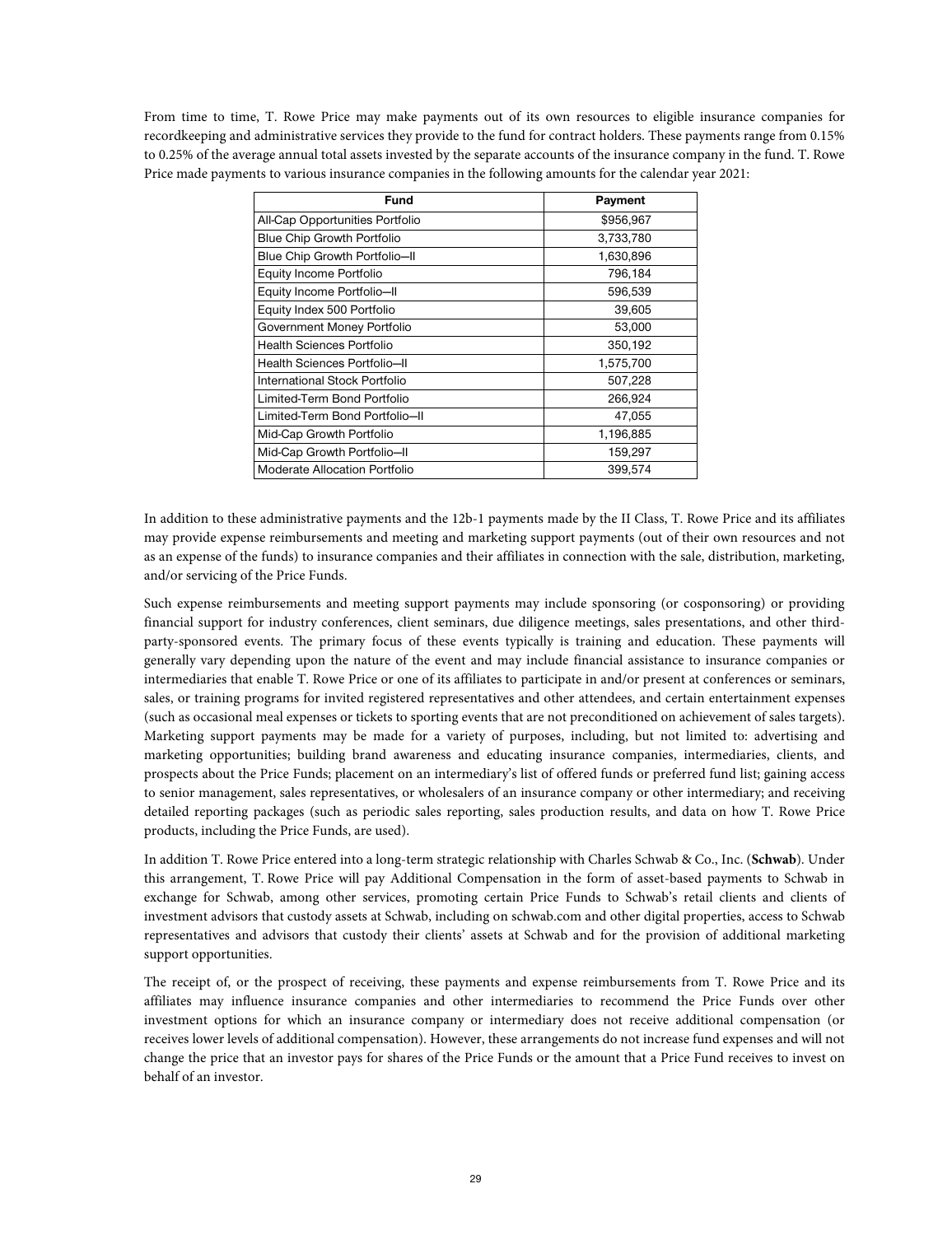#### DISTRIBUTOR FOR THE FUNDS

Investment Services, a Maryland corporation formed in 1980 as a wholly owned subsidiary of T. Rowe Price, serves as distributor for all Price Funds on a continuous basis. Investment Services is registered as a broker-dealer under the 1934 Act and is a member of the Financial Industry Regulatory Authority, Inc. (**FINRA**).

Investment Services is located at the same address as the funds and T. Rowe Price: 100 East Pratt Street, Baltimore, Maryland 21202.

Investment Services serves as distributor to the Price Funds, pursuant to an Underwriting Agreement (**Underwriting Agreement**), which provides that Investment Services will pay or arrange for others to pay all fees and expenses in connection with necessary state filings; preparing, setting in type, printing, and mailing of prospectuses and reports to shareholders; and issuing shares, including expenses of confirming purchase orders.

The Underwriting Agreement also provides that Investment Services will pay or arrange for others to pay all fees and expenses in connection with printing and distributing prospectuses and reports for use in offering and selling fund shares; preparing, setting in type, printing, and mailing all sales literature and advertising; Investment Services' federal and state registrations as a broker-dealer; and offering and selling shares for each fund, except for those fees and expenses specifically assumed by the funds. Investment Services' expenses are paid by T. Rowe Price.

Investment Services acts as the agent of the funds, in connection with the sale of fund shares in the various states in which Investment Services is qualified as a broker-dealer. Under the Underwriting Agreement, Investment Services accepts orders for fund shares at net asset value. Other than as described below with respect to the II Class shares, no sales charges are paid by investors or the funds, and no compensation is paid to Investment Services. The Underwriting Agreement also allows Investment Services to enter into agreements with affiliated T. Rowe Price entities to offer and sell shares of the Price Funds, under limited conditions, to certain institutional investors outside the U.S.

# **II Class**

#### **Distribution and Shareholder Services Plan**

The funds' directors adopted a plan pursuant to Rule 12b-1 under the 1940 Act with respect to each II Class (each, a "**Class**"). Each plan provides that the Class may compensate Investment Services, or such other persons as the funds or Investment Services designates, to finance any or all of the distribution, shareholder servicing, maintenance of shareholder accounts, and/or other administrative services with respect to Class shares. It is expected that most, if not all, payments under each plan will be made (either directly, or indirectly through Investment Services) to intermediaries other than Investment Services such as broker-dealers, banks, insurance companies, and retirement plan recordkeepers. Under each plan, the Class pays a fee at the annual rate of up to 0.25% of that class' average daily net assets. Normally, the full amount of the fee is paid to various insurance companies, their agents, and contract distributors on shares sold through these agencies; however, a lesser amount may be paid. In addition, the fee may be split among intermediaries based on the level of services provided by each. These agencies may use the payments for, among other purposes, compensating employees engaged in sales and/or shareholder servicing of the Class, as well as for a wide variety of other purposes associated with supporting, distributing, and servicing Class shares. The amount of fees paid by a Class during any year may be more or less than the cost of distribution and other services provided to the Class and its investors. FINRA rules limit the amount of annual distribution and service fees that may be paid by a mutual fund and impose a ceiling on the cumulative distribution fees paid. The plan complies with these rules.

The plan requires that Investment Services provide, or cause to be provided, a quarterly written report identifying the amounts expended by each Class and the purposes for which such expenditures were made to the fund directors for their review.

Prior to approving the plan, the fund directors considered various factors relating to the implementation of the plan and determined that there is a reasonable likelihood that the plan will benefit each fund, its Class, and the Class' shareholders. The fund directors noted that to the extent the plan allows a fund to sell Class shares in markets to which it would not otherwise have access, the plan may result in additional sales of fund shares. This may enable a fund to achieve economies of scale that could reduce expenses. In addition, certain ongoing shareholder services may be provided more effectively by insurance companies, their agents, and contract distributors with which shareholders have an existing relationship.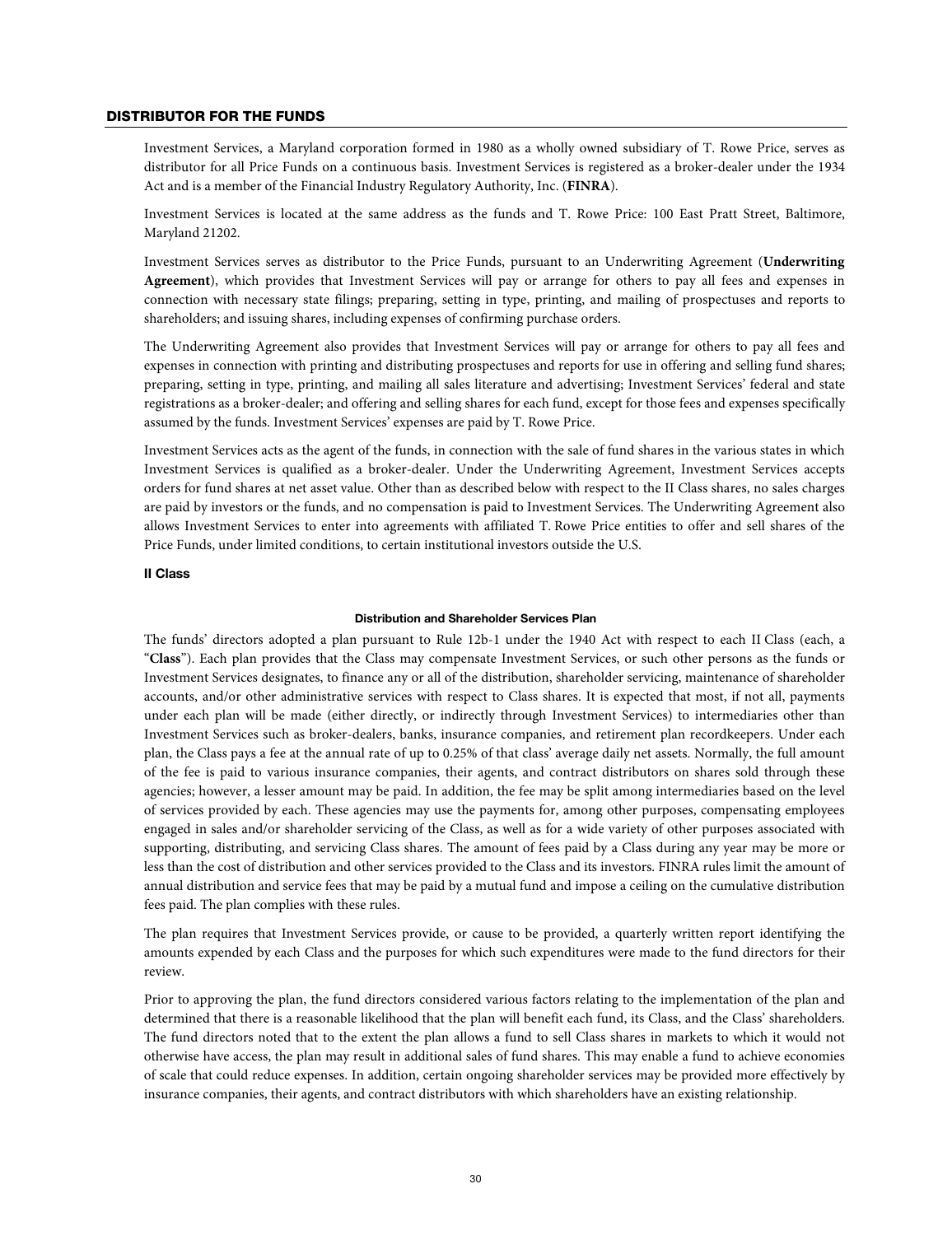The plan is renewable from year to year with respect to each fund, as long as its continuance is approved at least annually (1) by the vote of a majority of the fund directors and (2) by a vote of the majority of the funds' independent directors cast in person at a meeting called for the purpose of voting on such approval. The plan may not be amended to increase materially the amount of fees paid by any Class thereunder unless such amendment is approved by a majority vote of the outstanding shares of such Class and by the fund directors in the manner prescribed by Rule 12b-1 under the 1940 Act. The plan is terminable with respect to a Class at any time by a vote of a majority of the independent directors or by a majority vote of the outstanding shares in the Class.

Payments under the 12b-1 plans will still normally be made for funds that are closed to new investors. Such payments are made for the various services provided to existing investors by the intermediaries receiving such payments.

The following payments for the fiscal year indicated were made to insurance companies, their agents, and contract distributors for the distribution, shareholder servicing, maintenance of shareholder accounts, and/or other administrative services under the plan.

|                                | <b>Fiscal Year Ended</b> |
|--------------------------------|--------------------------|
| Fund                           | 12/31/21                 |
| Blue Chip Growth Portfolio-II  | \$1,884,000              |
| Equity Income Portfolio-II     | 677,000                  |
| Health Sciences Portfolio-II   | 1,663,000                |
| Limited-Term Bond Portfolio-II | 47.000                   |
| Mid-Cap Growth Portfolio-II    | 164.000                  |

# PORTFOLIO TRANSACTIONS

#### **Investment or Brokerage Discretion**

Decisions with respect to the selection, purchase, and sale of portfolio securities on behalf of all or a portion of the Price Fund's portfolios are made by T. Rowe Price or each fund's subadviser(s), Price Investment Management, Price International, Price Hong Kong, Price Japan, and/or Price Singapore (collectively, the "**Price Advisers**"). The Price Advisers are responsible for implementing these decisions for the Price Funds, including, where applicable, the negotiation of commissions, the allocation of portfolio brokerage and principal business, and the use of affiliates to assist in routing orders for execution. Each Price Adviser may delegate actual trade execution to the trading desks of other Price Advisers and may use these affiliated investment advisers for certain other trading-related services.

# **Broker-Dealer Selection**

With respect to equity, fixed income, and derivative transactions, the Price Advisers may effect principal transactions on behalf of a fund with a broker-dealer that furnishes brokerage and, in certain cases, research services; designate a brokerdealer to receive selling concessions, discounts, or other allowances; and otherwise deal with a broker-dealer in the acquisition of securities in underwritings.

# **Fixed Income Securities**

In purchasing and selling fixed income securities, the Price Advisers ordinarily place transactions with the issuer or a broker-dealer acting as principal for the securities on a net basis, with no stated brokerage commission being paid by the client, although the price usually reflects undisclosed compensation to the broker-dealer. Fixed income transactions may also be placed with underwriters at prices that include underwriting fees. Fixed income transactions through brokerdealers reflect the spread between the bid and asked prices.

# **Foreign Currency Transactions**

The Price Advisers may engage in foreign currency transactions (**FX**) to facilitate trading in or settlement of trades in foreign securities. The Price Advisers may use FX, including forward currency contracts, when seeking to manage exposure to or profit from changes in interest or exchange rates; to protect the value of portfolio securities; or to facilitate cash management. The Price Advisers select broker-dealers that they believe will provide best execution on behalf of the Price Funds and other investment accounts that they manage, frequently via electronic platforms. To minimize transaction costs,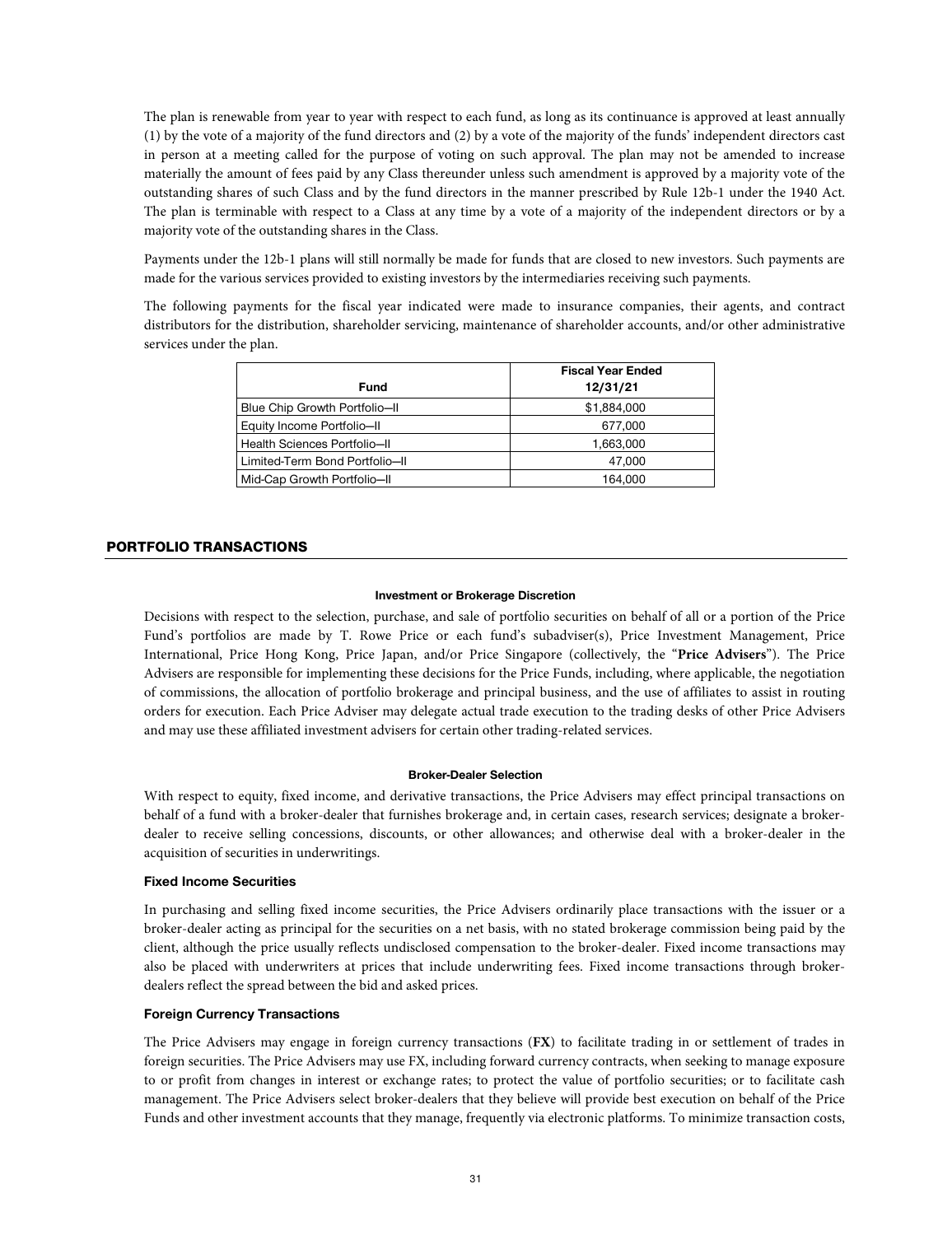certain FX trading activity may be aggregated across accounts, including the Price Funds, but each account's trade is individually settled with the counterparty. T. Rowe Price has agreed to voluntarily reimburse from its own resources certain Price Funds managed by Price Investment Management for the cost of brokerage commissions embedded in the cost of the fund's foreign currency transactions. This agreement may be rescinded at any time.

# **Equity Securities**

In purchasing and selling equity securities, the Price Advisers seek to obtain best execution at favorable security prices through responsible broker-dealers and, in the case of agency transactions, at competitive commission rates. However, under certain conditions, higher brokerage commissions may be paid to broker-dealers providing brokerage and research services to the Price Advisers than might be paid to other broker-dealers in accordance with Section 28(e) under the 1934 Act (**Section 28(e)**) and subsequent guidance from regulators.

In selecting broker-dealers to execute the Price Funds' portfolio transactions, consideration is given to such factors as the (i) liquidity of the security; (ii) the size and difficulty of the order; (iii) the speed and likelihood of execution and settlement; (iv) the reliability, integrity and creditworthiness, general execution and operational capabilities of competing broker-dealers and services provided; and (v) expertise in particular markets. It is not the policy of the Price Advisers to seek the lowest available commission rate where it is believed that a broker-dealer charging a higher commission rate would offer greater reliability or provide better pricing or more efficient execution. Therefore, the Price Advisers pay higher commission rates to broker-dealers that are believed to offer greater reliability, better pricing, or more efficient execution.

#### **Best Execution**

T. Rowe Price's Global Trading Committee (**GTC**) oversees the brokerage allocation and trade execution policies for the Price Advisers. The GTC is supported by the equity and fixed income best execution subcommittees in monitoring the Price Advisers' compliance with the execution policy. The execution policy requires the Price Advisers to execute trades consistent with the principles of best execution which requires an adviser to take all sufficient steps to obtain the best possible result for the Price Funds taking into account various factors.

#### **Research Benefits**

The Price Advisers believe that original in-house research is the primary driver of value-added active management. Although research created or developed by a broker-dealer or its affiliate and research created or developed by an independent third party is an important component of the Price Advisers' investment approach, the Price Advisers rely primarily upon their own research and subject any outside research to internal analysis before incorporating it into the investment process.

The Price Advisers may use equity brokerage commissions in connection with securities transactions consistent with Section 28(e) and other relevant regulatory guidance to acquire brokerage services from broker-dealers. Section 28(e) permits an investment adviser to cause an account to pay a higher commission to a broker-dealer that provides research services than the commission another broker-dealer would charge, provided the adviser determines in good faith that the commission paid is reasonable in relation to the value of the brokerage services provided. An adviser may make this good faith determination based upon either the particular transaction involved or the overall responsibilities of the adviser with respect to the accounts over which it exercises investment discretion.

T. Rowe Price bears the cost of research services for all Price Funds. For certain Price Funds, T. Rowe Price continues to use equity brokerage commissions from those Price Funds' transactions through commission sharing arrangements (consistent with Section 28(e)) to compensate certain U.S. broker-dealers for research services. T. Rowe Price, however, voluntarily reimburses those Price Funds for any amount collected into the commission sharing arrangements.

Price Advisers acquire proprietary research from broker-dealers who also provide trade execution, clearing settlement, and/or other services. Research received from broker-dealers or independent third-party research providers generally includes information on the economy; industries; groups of securities; individual companies; statistical information; accounting and tax law interpretations; political developments; legal developments affecting portfolio securities; technical market action; pricing and appraisal services; credit analysis; currency and commodity market analysis; risk measurement analysis; performance analysis; and analysis of corporate, environmental, social, and governance responsibility issues.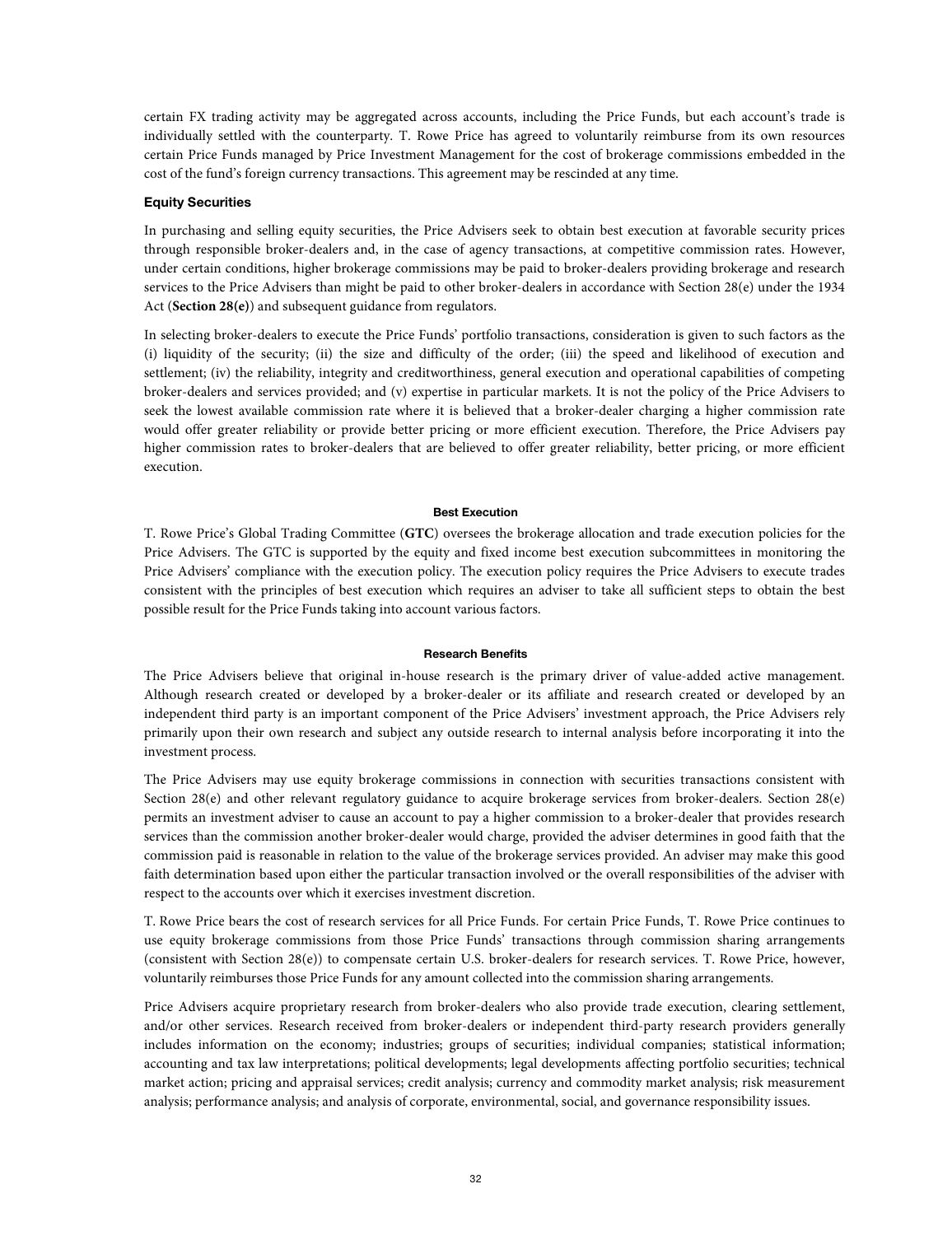Research services are received in the form of written reports; computer-generated data; telephone contacts; investment conferences; bespoke services; financial models; and personal meetings with security analysts, market specialists, corporate and industry executives, and other persons. Research may also include access to unaffiliated individuals with expertise in various industries, businesses, or other related areas, including use of expert referral networks that provide access to industry consultants, vendors, and suppliers. The Price Advisers may use a limited number of expert networks.

Each Price Adviser generally pays for data subscriptions, investment technology tools, and other specialized services to assist with the investment process directly from its own resources. Each Price Adviser also pays for fixed income research and services directly from its own resources where feasible or required.

#### **Allocation of Brokerage Business**

Each Price Adviser has a policy of not pre-committing a specific amount of business to any broker-dealer over any specific period. Each Price Adviser makes brokerage placement determinations, as appropriate, based on the needs of a specific transaction such as market-making, availability of a buyer for or seller of a particular security, or specialized execution skills. Each Price Adviser may choose to allocate brokerage among several broker-dealers able to meet the needs of the transaction. Allocation of brokerage business is monitored on a regularly scheduled basis by appropriate personnel and the GTC.

Each Price Adviser may have brokerage relationships with broker-dealers that are, or are an affiliate of, clients that have appointed the Price Adviser or an affiliate to serve as investment adviser, trustee, or recordkeeper. Each Price Adviser also has other relationships with or may own positions in the publicly traded securities of the broker-dealers with which we transact with or on behalf of our clients.

#### **Evaluating the Overall Reasonableness of Brokerage Commissions Paid**

On a continuing basis, the Price Advisers seek to determine what levels of commission rates are reasonable in the marketplace for transactions executed on behalf of mutual funds and other institutional clients. In evaluating the reasonableness of commission rates, the Price Advisers may consider any or all of the following: (a) rates quoted by brokerdealers; (b) the size of a particular transaction, in terms of the number of shares, dollar amount, and number of clients involved; (c) the complexity of a particular transaction in terms of both execution and settlement; (d) the level and type of business conducted with a particular firm over a period of time; (e) the extent to which the broker-dealer has capital at risk in the transaction; (f) historical commission rates; (g) rates paid by other institutional investors based on available public information; and (h) research provided by the broker-dealer.

#### **Commission Recapture**

Currently, the Price Advisers do not recapture commissions, underwriting discounts, or selling-group concessions for equity or fixed income securities acquired in underwritten offerings. The Price Advisers may, however, designate a portion of the underwriting spread to broker-dealers that participate in the offering.

#### **Block Trading/Aggregated Orders/Order Sequencing**

Because certain investment vehicles (including the Price Funds) managed by the Price Advisers and other affiliated investment advisers have similar investment objectives and programs, investment decisions may be made that result in the simultaneous purchase or sale of securities. As a result, the demand for, or supply of, securities may increase or decrease, which could have an adverse effect on prices. Aggregation of orders may be a collaborative process between trading and portfolio management staff. The Price Advisers' policy is not to favor one client over another in grouping orders for various clients.

The grouping of orders could at times result in more or less favorable prices. In certain cases, where the aggregated order is executed in a series of transactions at various prices on a given day, each participating investment vehicle's proportionate share of grouped orders reflects the average price paid or received. The Price Adviser may include orders on behalf of Price Funds and other clients and products advised by the Price Advisers and their affiliates, including the not-for-profit entities T. Rowe Price Foundation, Inc., the T. Rowe Price Program for Charitable Giving, Inc., employee stock for certain Retirement Plan Services relationships and T. Rowe Price and its affiliates' proprietary investments, in its aggregated orders.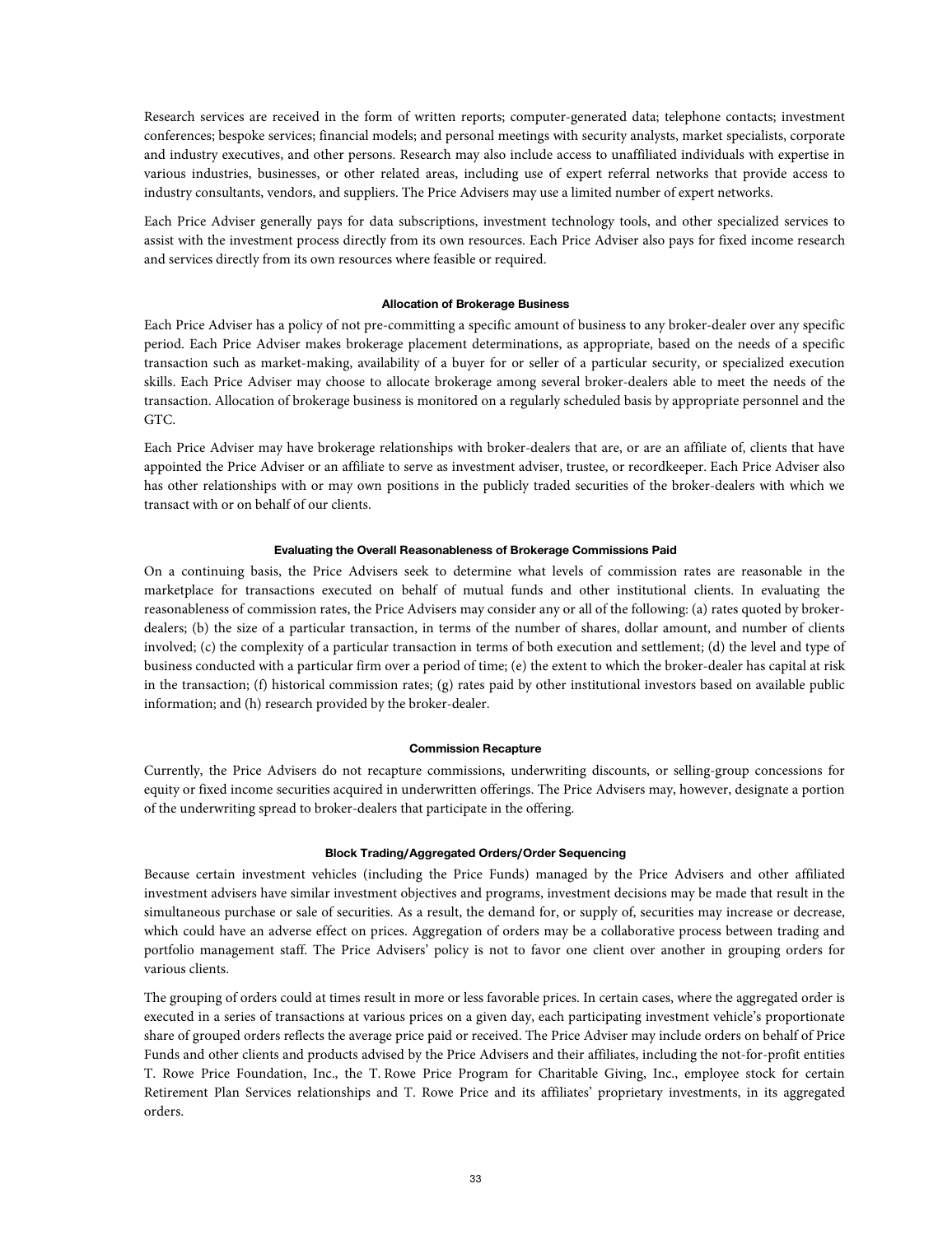The Price Advisers and other affiliated investment advisers have developed written trade allocation guidelines for their trading desks. Generally, when the amount of securities available in a public or initial offering or the secondary markets is insufficient to satisfy the volume for participating clients, the Price Adviser will make pro-rata allocations based upon the relative sizes of the participating client orders or the relative sizes of the participating client portfolios depending upon the market involved, subject to portfolio manager and trader input. For example, a portfolio manager may choose to receive a non-pro-rata allocation to comply with certain client guidelines, manage anticipated cash flows, or achieve the portfolio manager's long-term vision for the portfolio. Each investment vehicle (including the Price Funds) receives the same average share price of the securities for each aggregated order. Because a pro-rata allocation may not always accommodate all facts and circumstances, the guidelines provide for adjustments to allocation amounts in certain cases. For example, adjustments may be made: (i) to eliminate de minimis positions or to satisfy minimum denomination requirements; (ii) to give priority to accounts with specialized investment policies and objectives; and (iii) to allocate in light of a participating portfolio's characteristics, such as available cash, industry or issuer concentration, duration, and credit exposure. Such allocation processes may result in a partial execution of a proposed purchase or sale order.

The Price Advisers employ certain guidelines in an effort to ensure equitable distribution of investment opportunities among clients of the firm, which may occasionally serve to limit the participation of certain clients in a particular security, based on factors such as client mandate or a sector- or industry-specific investment strategy or focus. For example, accounts that maintain a broad investment mandate may have less access than targeted investment mandates to certain securities (e.g., sector-specific securities) where the Price Adviser does not receive a fully filled order (e.g., certain IPO transactions) or where aggregate ownership of such securities is approaching firm limits.

Also, for certain types of investments, most commonly private placement transactions, conditions imposed by the issuer may limit the number or type of clients allowed to participate or number of shares offered to the Price Advisers.

The Price Advisers have developed written trade sequencing and execution guidelines that they believe are reasonably designed to provide the fair and equitable allocation of trades, both long and short, to minimize the impact of trading activity across client accounts. The policies and procedures are intended to mitigate conflicts of interest when: (i) trading both long and short in the same security; and (ii) shorting a security that is held by other accounts managed by the Price Advisers that are not simultaneously transacting in the security. Notwithstanding the application of the Price Advisers' policies and procedures, it may not be possible to mitigate all conflicts of interest when transacting both long and short in the same security; therefore, there is a risk that one transaction will be completed ahead of the other transaction, that the pricing may not be consistent between long and short transactions, or that a long or short transaction may have an adverse impact on the market price of the security being traded.

# **Miscellaneous**

The brokerage allocation policies for the Price Advisers are generally applied to all of their fully discretionary accounts, which represent a substantial majority of all assets under management. Research services furnished by broker-dealers through which the Price Advisers effect securities transactions may be used in servicing all accounts (including non-Price Funds) managed by the Price Advisers. Therefore, research services received from broker-dealers that execute transactions for a particular fund will not necessarily be used by the Price Advisers in connection with the management of that fund. The Price Funds do not allocate business to any broker-dealer on the basis of its sales of the funds' shares. However, this does not mean that broker-dealers that purchase fund shares for their clients will not receive business from the fund.

The Price Advisers may give advice and take action for clients, including the Price Funds, that differs from advice given or the timing or nature of action taken for other clients. The Price Advisers are not obligated to initiate transactions for clients in any security that their principals, affiliates, or employees may purchase or sell for their own accounts or for other clients.

Purchase and sale transactions may be effected directly among and between non-ERISA client accounts (including affiliated mutual funds), provided no commission is paid to any broker-dealer, the security traded has readily available market quotations, and the transaction is effected at the independent current market price.

The GTC is responsible for developing brokerage policies, monitoring their implementation, and resolving any questions that arise in connection with these policies for the Price Advisers.

The Price Advisers have established a general investment policy that they will ordinarily not make additional purchases of a common stock for their clients (including the Price Funds) if, as a result of such purchases, 10% or more of the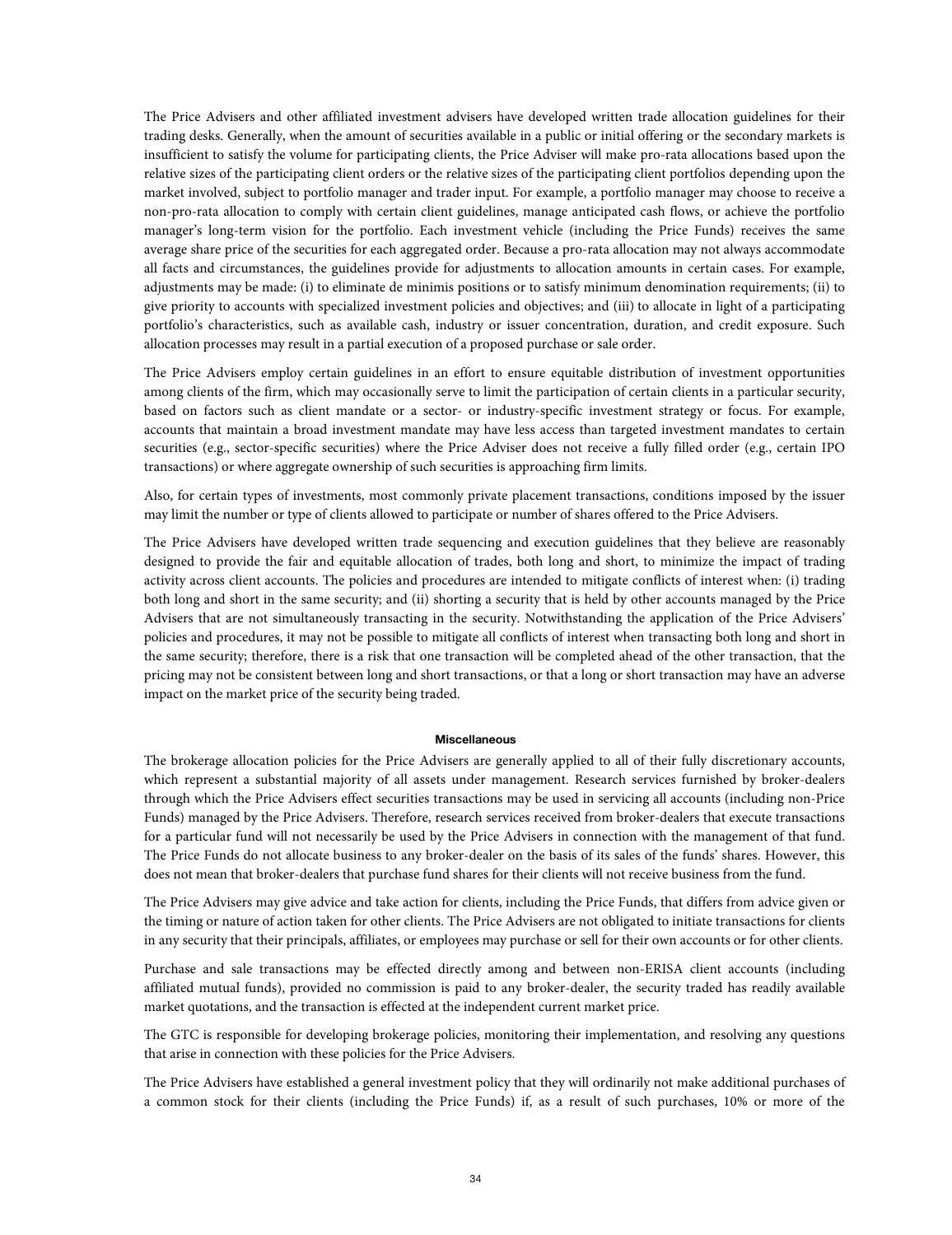outstanding common stock of the issuer would be held by clients in the aggregate. Approval may be given for aggregate ownership up to 20%, and in certain instances, higher amounts. All aggregate ownership decisions are reviewed by the appropriate oversight committee. For purposes of monitoring both of these limits, securities held by clients and clients of affiliated advisers are included.

#### **Total Brokerage Commissions**

The Price Funds' bond investments are generally purchased and sold through principal transactions, meaning that a fund normally purchases bonds directly from the issuer or a primary market-maker acting as principal for the bonds, on a net basis. As a result, there is no explicit brokerage commission paid on these transactions, although purchases of new issues from underwriters of bonds typically include a commission or concession paid by the issuer to the underwriter and purchases from dealers serving as market-makers typically include a dealer's markup (i.e., a spread between the bid and the asked prices). Explicit brokerage commissions are paid, however, in connection with opening and closing out futures positions. In addition, the funds do not incur any brokerage commissions when buying and selling shares of other Price Funds or another open-end mutual fund that is not exchange-traded, although a fund will pay brokerage commissions if it purchases or sells shares of an exchange-traded fund.

The following table shows the approximate total amount of brokerage commissions paid by each fund for its prior three fiscal years. Since bond purchases do not normally involve the payment of explicit brokerage commissions, the tables generally reflect only the brokerage commissions paid on transactions involving equity securities and futures, if applicable. The amount of brokerage commissions paid by a fund may change from year to year because of changing asset levels, shareholder activity, portfolio turnover, or other factors.

|                                   | <b>Fiscal Year Ended</b> |           |           |
|-----------------------------------|--------------------------|-----------|-----------|
| <b>Fund</b>                       | 12/31/21                 | 12/31/20  | 12/31/19  |
| All-Cap Opportunities Portfolio   | \$104.460                | \$122,313 | \$115,249 |
| <b>Blue Chip Growth Portfolio</b> | 262,154                  | 181,688   | 168,629   |
| Equity Income Portfolio           | 99.771                   | 132,819   | 80.343    |
| Equity Index 500 Portfolio        | 336                      | 771       | 368       |
| Government Money Portfolio        | 0                        | 0         | 0         |
| <b>Health Sciences Portfolio</b>  | 119,719                  | 125.199   | 123.307   |
| International Stock Portfolio     | 105.120                  | 112,491   | 126,414   |
| Limited-Term Bond Portfolio       | 2,440                    | 6,799     | 10,944    |
| Mid-Cap Growth Portfolio          | 64,483                   | 94,026    | 79,531    |
| Moderate Allocation Portfolio     | 29,618                   | 41,153    | 36.076    |

# **Fund Holdings in Securities of Brokers and Dealers**

The following lists each fund's holdings in securities of its regular brokers and dealers as of the end of the fiscal years indicated.

#### **(Amounts in 000s)**

#### **All-Cap Opportunities Portfolio**

|                | Fiscal Year Ended 12/31/21     |                               |  |
|----------------|--------------------------------|-------------------------------|--|
| <b>Brokers</b> | <b>Value of Stock Holdings</b> | <b>Value of Bond Holdings</b> |  |
| Wells Fargo    | \$2.745                        |                               |  |

#### **Blue Chip Growth Portfolio**

|                | Fiscal Year Ended 12/31/21     |                               |  |
|----------------|--------------------------------|-------------------------------|--|
| <b>Brokers</b> | <b>Value of Stock Holdings</b> | <b>Value of Bond Holdings</b> |  |
| Goldman Sachs  | \$23.545                       |                               |  |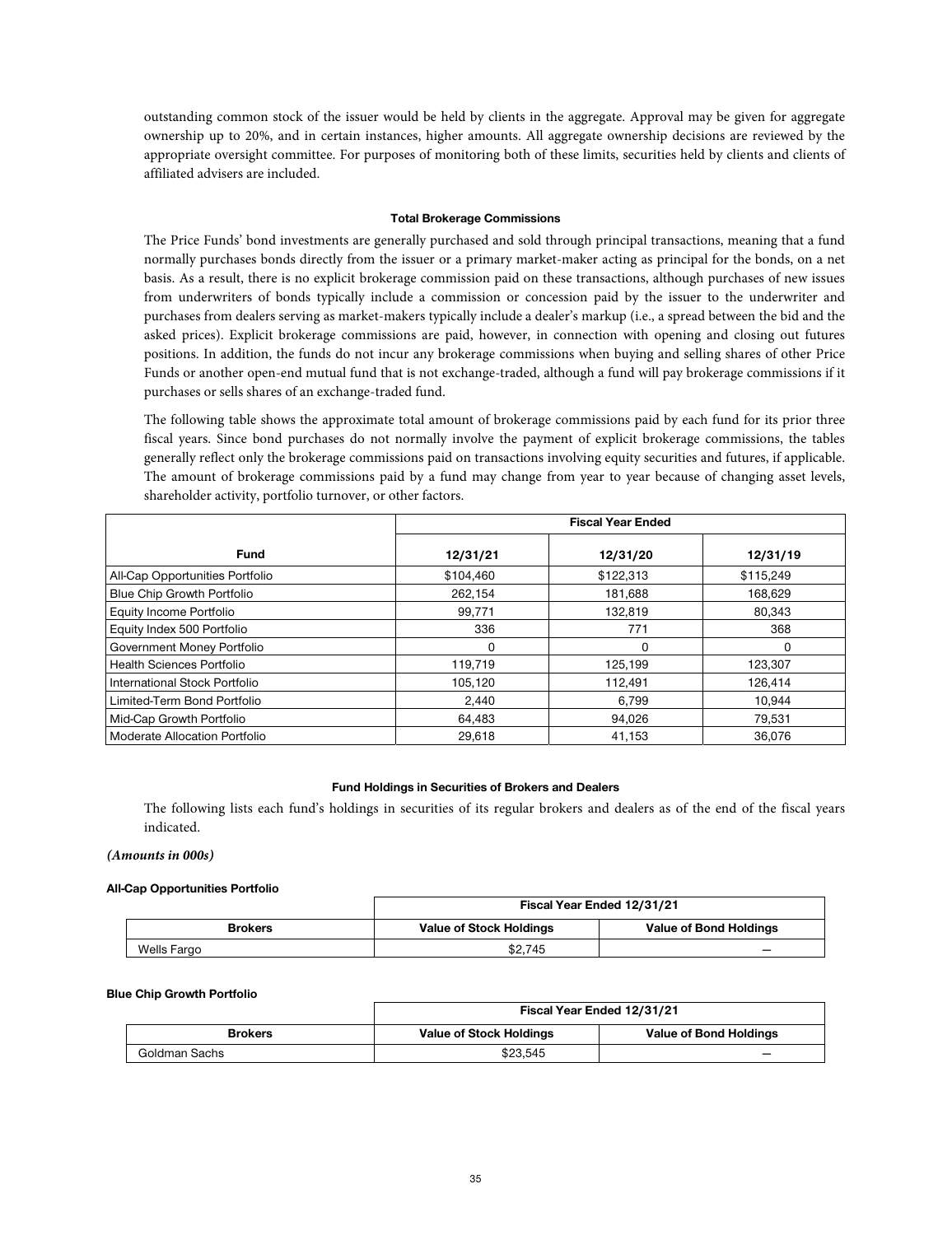#### **Equity Income Portfolio**

|                        | Fiscal Year Ended 12/31/21     |                               |  |
|------------------------|--------------------------------|-------------------------------|--|
| <b>Brokers</b>         | <b>Value of Stock Holdings</b> | <b>Value of Bond Holdings</b> |  |
| <b>Bank of America</b> | \$4,341                        |                               |  |
| Citigroup              | 2,452                          |                               |  |
| Goldman Sachs          | 9,293                          |                               |  |
| JPMorgan               | 4.815                          |                               |  |
| Morgan Stanley         | 7,683                          |                               |  |
| Wells Fargo            | 30,395                         |                               |  |

# **Equity Index 500 Portfolio**

|                        | Fiscal Year Ended 12/31/21     |                               |  |
|------------------------|--------------------------------|-------------------------------|--|
| <b>Brokers</b>         | <b>Value of Stock Holdings</b> | <b>Value of Bond Holdings</b> |  |
| <b>Bank of America</b> | \$229                          |                               |  |
| Citigroup              | 85                             |                               |  |
| Goldman Sachs          | 93                             |                               |  |
| JPMorgan               | 334                            |                               |  |
| Morgan Stanley         | 101                            |                               |  |
| Wells Fargo            | 137                            |                               |  |

# **Limited-Term Bond Portfolio**

|                        | Fiscal Year Ended 12/31/21     |                               |  |
|------------------------|--------------------------------|-------------------------------|--|
| <b>Brokers</b>         | <b>Value of Stock Holdings</b> | <b>Value of Bond Holdings</b> |  |
| <b>Bank of America</b> |                                | \$983                         |  |
| Barclays               |                                | 561                           |  |
| Citigroup              |                                | 1,021                         |  |
| <b>Credit Agricole</b> |                                | 474                           |  |
| <b>Credit Suisse</b>   |                                | 1,006                         |  |
| Goldman Sachs          |                                | 677                           |  |
| JPMorgan               |                                | 1,955                         |  |
| Morgan Stanley         |                                | 2,140                         |  |
| <b>Wells Fargo</b>     |                                | 873                           |  |

# **Moderate Allocation Portfolio**

| <b>Brokers</b>                | Fiscal Year Ended 12/31/21     |                               |  |
|-------------------------------|--------------------------------|-------------------------------|--|
|                               | <b>Value of Stock Holdings</b> | <b>Value of Bond Holdings</b> |  |
| Bank of America Merrill Lynch | \$1,067                        | \$645                         |  |
| <b>BNP Paribas</b>            | 176                            |                               |  |
| Citigroup                     |                                | 169                           |  |
| Goldman Sachs                 | 407                            | 431                           |  |
| <b>HSBC</b>                   | –                              | 204                           |  |
| JPMorgan                      |                                | 672                           |  |
| Morgan Stanley                | 436                            | 244                           |  |
| <b>Wells Fargo</b>            | 389                            | 722                           |  |

# **Portfolio Turnover**

The portfolio turnover rates for the funds (if applicable) for the fiscal years indicated are as follows:

|                                   | <b>Fiscal Year Ended</b> |          |          |
|-----------------------------------|--------------------------|----------|----------|
| Fund                              | 12/31/21                 | 12/31/20 | 12/31/19 |
| All-Cap Opportunities Portfolio   | 73.1%                    | 91.6%    | 85.3%    |
| <b>Blue Chip Growth Portfolio</b> | 38.2                     | 27.1     | 31.6     |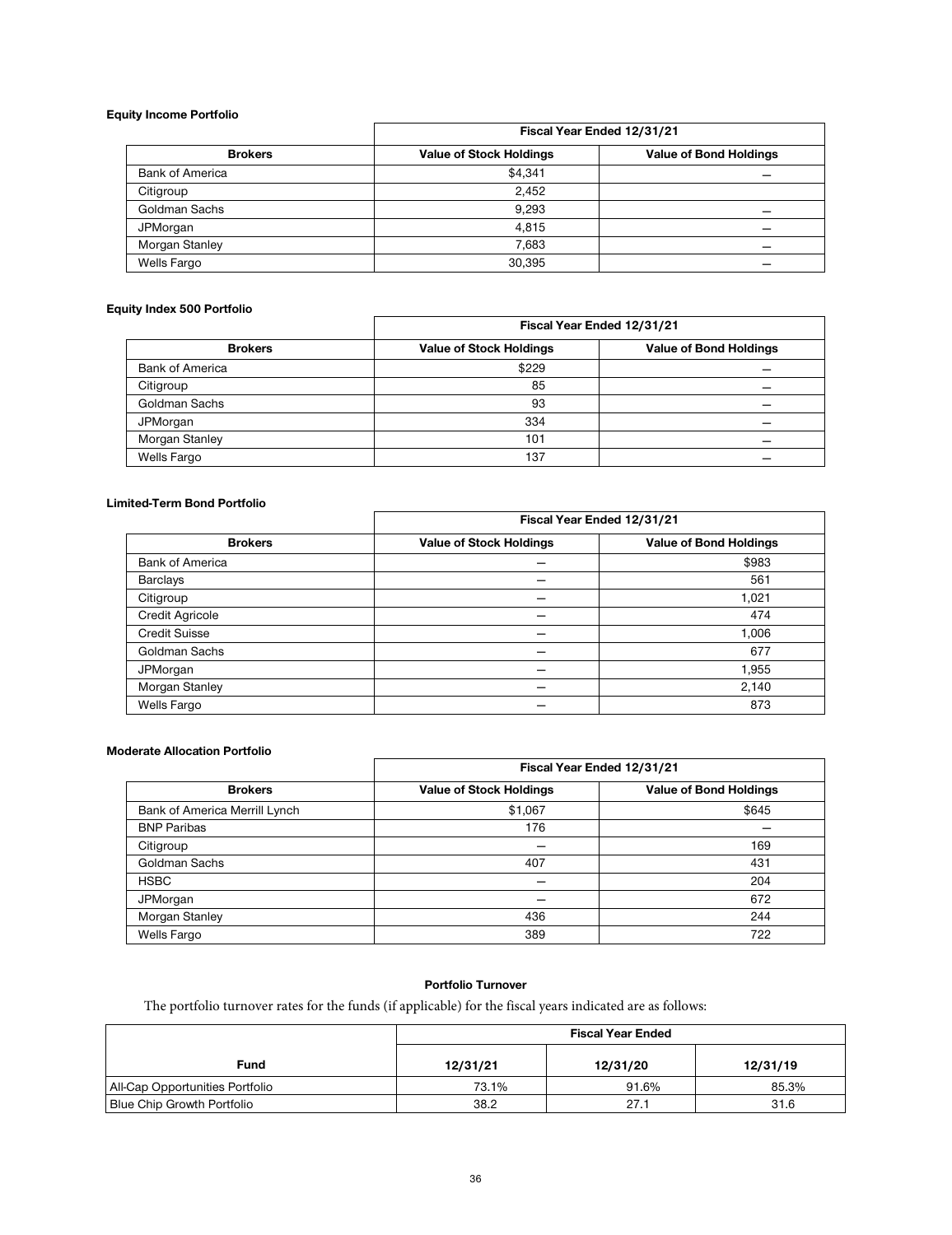|                                  | <b>Fiscal Year Ended</b> |          |          |  |
|----------------------------------|--------------------------|----------|----------|--|
| <b>Fund</b>                      | 12/31/21                 | 12/31/20 | 12/31/19 |  |
| Equity Income Portfolio          | 19.8                     | 27.7     | 19.5     |  |
| Equity Index 500 Portfolio       | 9.5                      | 16.1     | 12.0     |  |
| Government Money Portfolio       | (a)                      | (a)      | (a)      |  |
| <b>Health Sciences Portfolio</b> | 32.3                     | 38.0     | 37.0     |  |
| International Stock Portfolio    | 29.1                     | 30.6     | 33.8     |  |
| Limited-Term Bond Portfolio      | 64.3                     | 70.4     | 61.1     |  |
| Mid-Cap Growth Portfolio         | 18.8                     | 26.1     | 22.1     |  |
| Moderate Allocation Portfolio    | 82.3                     | 65.5     | 91.2     |  |

(a) Money market funds are not required to show portfolio turnover.

# SECURITIES LENDING ACTIVITIES

JPMorgan Chase and State Street Corporation (the "**Agents**") each serve as a custodian and securities lending agent for the Price Funds. As the securities lending agent, they each administer the funds' securities lending program pursuant to the terms of a securities lending agency agreement entered into between the Price Funds and each Agent.

Each Agent is responsible for making securities from each fund's portfolio available to approved borrowers. Each Agent is also responsible for the administration and management of each fund's securities lending program, including the preparation and execution of an agreement with each borrower governing the terms and conditions of any securities loan, ensuring that securities loans are properly coordinated and documented, ensuring that loaned securities are valued daily and that the corresponding required cash collateral is delivered by the borrower(s), arranging for the investment of cash collateral received from borrowers in accordance with the investment vehicle approved by each fund's Board, and arranging for the return of loaned securities to the fund in accordance with the funds' instruction or at loan termination. As compensation for their services, each Agent receives a portion of the amount earned by each fund for lending securities.

The following table sets forth, for each fund's most recently completed fiscal year, the fund's gross income received from securities lending activities, any fees and/or other compensation paid by the fund for securities lending activities, and the net income earned by the fund for securities lending activities. The funds do not pay cash collateral management fees, separate administrative fees, separate indemnification fees, or other fees not reflected in the following table. Net income from securities lending activities may differ from the amount reported in a fund's annual report, which reflects estimated accruals.

|                                   |                                                       | Fees and/or compensation for securities lending activities<br>and related services |                              |                                                                         |                                                     |
|-----------------------------------|-------------------------------------------------------|------------------------------------------------------------------------------------|------------------------------|-------------------------------------------------------------------------|-----------------------------------------------------|
| Fund                              | Gross income from<br>securities lending<br>activities | Fees paid to<br>securities lending<br>agent from a<br>revenue split                | Rebate (paid to<br>borrower) | Aggregate fees<br>/compensation for<br>securities lending<br>activities | Net income from<br>securities lending<br>activities |
| All-Cap Opportunities Portfolio   | \$175,208                                             | \$17,521                                                                           | \$0                          | \$17,521                                                                | \$157,688                                           |
| <b>Blue Chip Growth Portfolio</b> | 30.977                                                | 3.101                                                                              |                              | 3.103                                                                   | 27.874                                              |
| Equity Income Portfolio           | 0                                                     | 0                                                                                  | 0                            | 0                                                                       | 0                                                   |
| Equity Index 500 Portfolio        | 70                                                    | 5                                                                                  | $\Omega$                     | 5                                                                       | 65                                                  |
| Government Money Portfolio        | (a)                                                   | (a)                                                                                | (a)                          | (a)                                                                     | (a)                                                 |
| <b>Health Sciences Portfolio</b>  | 0                                                     | 0                                                                                  | <sup>0</sup>                 | O                                                                       | 0                                                   |
| International Stock Portfolio     | 38,457                                                | 3,839                                                                              | 45                           | 3,885                                                                   | 34,572                                              |
| Limited-Term Bond Portfolio       | $\Omega$                                              | $\Omega$                                                                           | $\Omega$                     | $\Omega$                                                                | <sup>0</sup>                                        |
| Mid-Cap Growth Portfolio          | 911                                                   | 92                                                                                 | $\Omega$                     | 92                                                                      | 820                                                 |
| Moderate Allocation Portfolio     | 5,992                                                 | 596                                                                                | 4                            | 600                                                                     | 5,392                                               |

(a) This fund does not participate in securities lending.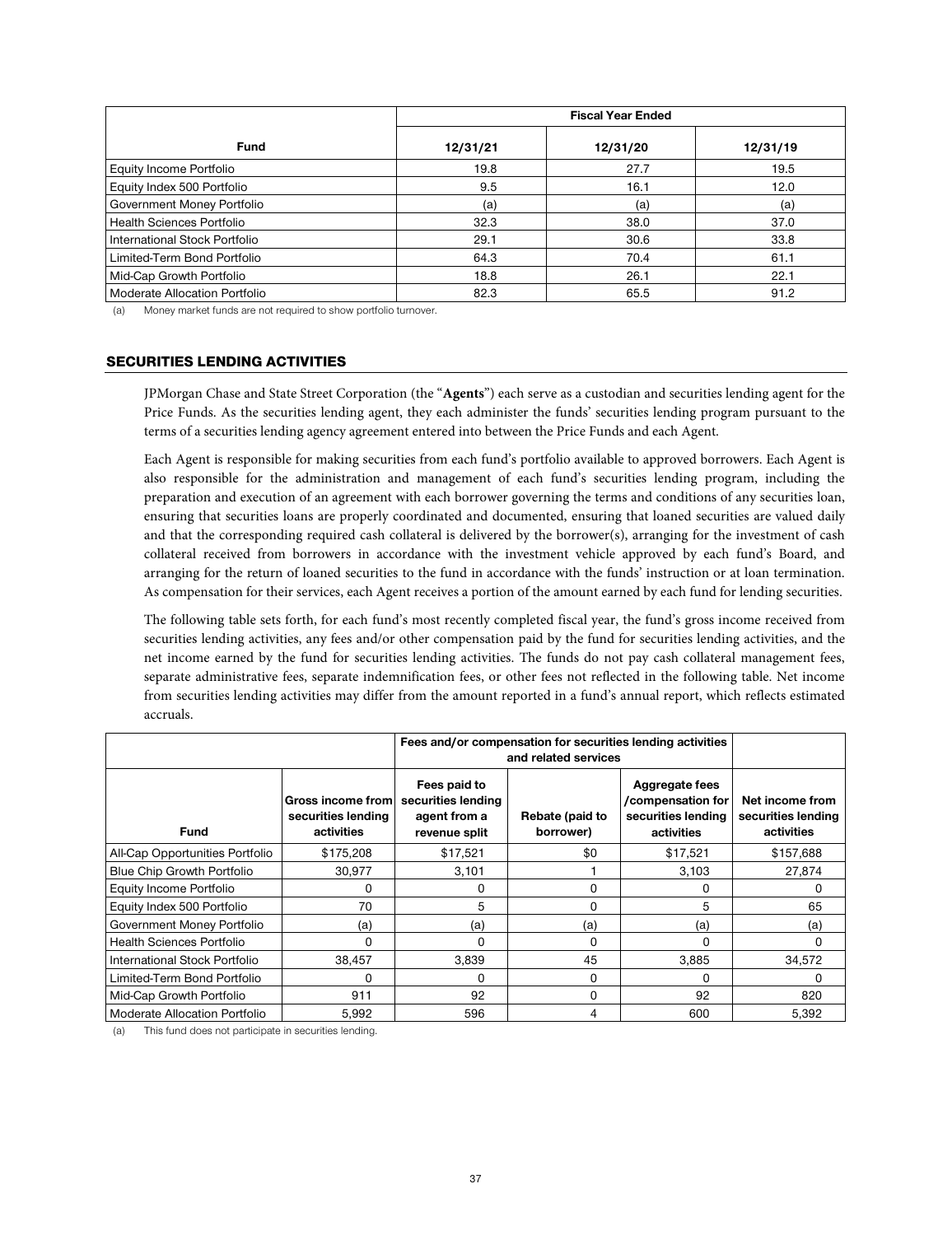# INDEPENDENT REGISTERED PUBLIC ACCOUNTING FIRM

PricewaterhouseCoopers LLP, 100 East Pratt Street, Suite 2600, Baltimore, Maryland 21202, is the independent registered public accounting firm to the funds.

The financial statements and Report of Independent Registered Public Accounting Firm of the funds included in each fund's annual report are incorporated into this SAI by reference. A copy of the annual report of each fund with respect to which an inquiry is made will accompany this SAI.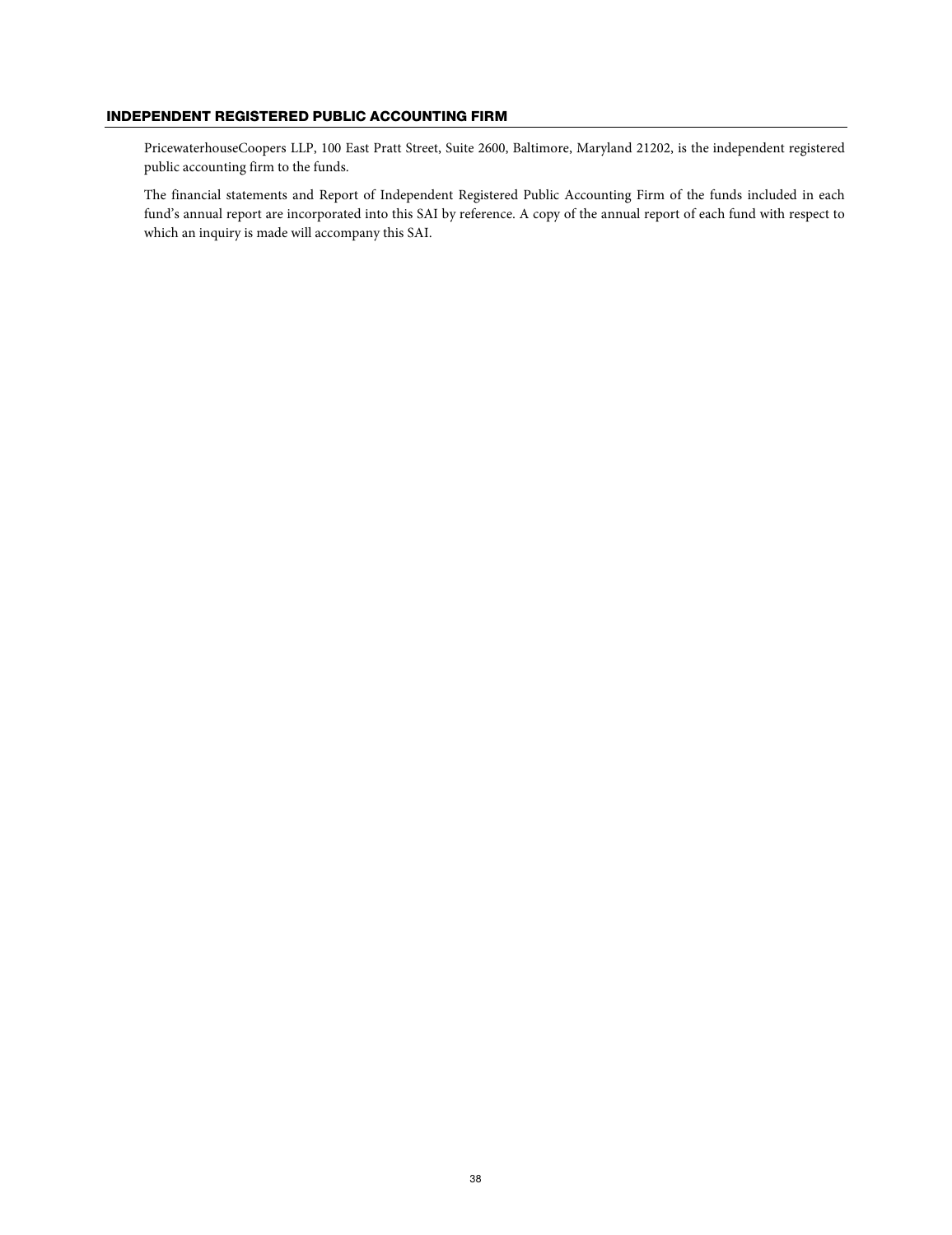# PART II – TABLE OF CONTENTS

|                                           | Page |                                         | Page |
|-------------------------------------------|------|-----------------------------------------|------|
| <b>Investment Objectives and Policies</b> | 39   | Dividends and Distributions             | 102  |
| <b>Risk Factors</b>                       | 39   | Redemptions In-Kind and Purchases       | 102  |
| Portfolio Securities                      | 56   | Tax Status                              | 102  |
| Derivatives                               | 73   | Capital Stock                           | 107  |
| Portfolio Management Practices            | 88   | Proxy Voting Policies                   | 109  |
| <b>Investment Restrictions</b>            | 90   | Federal Registration of Shares          | 115  |
| Custodian and Fund Accounting             | 95   | Legal Counsel                           | 116  |
| Code of Ethics                            | 95   | Ratings of Commercial Paper             | 116  |
| Disclosure of Fund Portfolio Information  | 96   | Ratings of Corporate Debt Securities    | 116  |
| Pricing of Securities                     | 99   | Ratings of Municipal Notes and Variable |      |
| Net Asset Value Per Share                 | 100  | <b>Rate Securities</b>                  | 118  |

### PART II

Part II of this SAI describes risks, policies, and practices that apply to the Price Funds.

# INVESTMENT OBJECTIVES AND POLICIES

The following information supplements the discussion of the funds' investment programs and policies discussed in the funds' prospectuses. You should refer to each fund's prospectus to determine the types of holdings in which the fund primarily invests. You will then be able to review additional information set forth herein on those types of holdings and their risks, as well as information on other holdings in which the fund may occasionally invest.

Each fund's investment objective is considered a fundamental policy. As a result, shareholder approval is required to substantively change fund objectives. Unless otherwise specified, the investment programs and restrictions of the funds are not fundamental policies. Each fund's operating policies are subject to change by the fund's Board without shareholder approval. The funds' fundamental policies may not be changed without the approval of at least a majority of the outstanding shares of the fund or, if it is less, 67% of the shares represented at a meeting of shareholders at which the holders of more than 50% of the shares are represented.

# RISK FACTORS

You may also refer to the sections titled "Portfolio Securities" and "Portfolio Management Practices" for discussions of the risks associated with the investments and practices described therein as they apply to the funds.

# **All Funds**

### **Unforeseen Market Events**

Unpredictable events such as environmental or natural disasters, war, terrorism, pandemics, outbreaks of infectious diseases, and similar public health threats may significantly affect the economy and the markets and issuers in which a fund invests. Certain events may cause instability across global markets, including reduced liquidity and disruptions in trading markets, while some events may affect certain geographic regions, countries, sectors, and industries more significantly than others and exacerbate other preexisting political, social, and economic risks. Since early 2020, a novel strain of coronavirus (**COVID-19**) has resulted in disruptions to global business activity and caused significant volatility and declines in global financial markets.

These types of events, such as the global pandemic caused by COVID-19, may also cause widespread fear and uncertainty and result in, among other things: enhanced health screenings, quarantines, cancellations, and travel restrictions, including border closings; disruptions to business operations, supply chains and customer activity; exchange trading suspensions and closures, and overall reduced liquidity of securities, derivatives, and commodities trading markets; reductions in consumer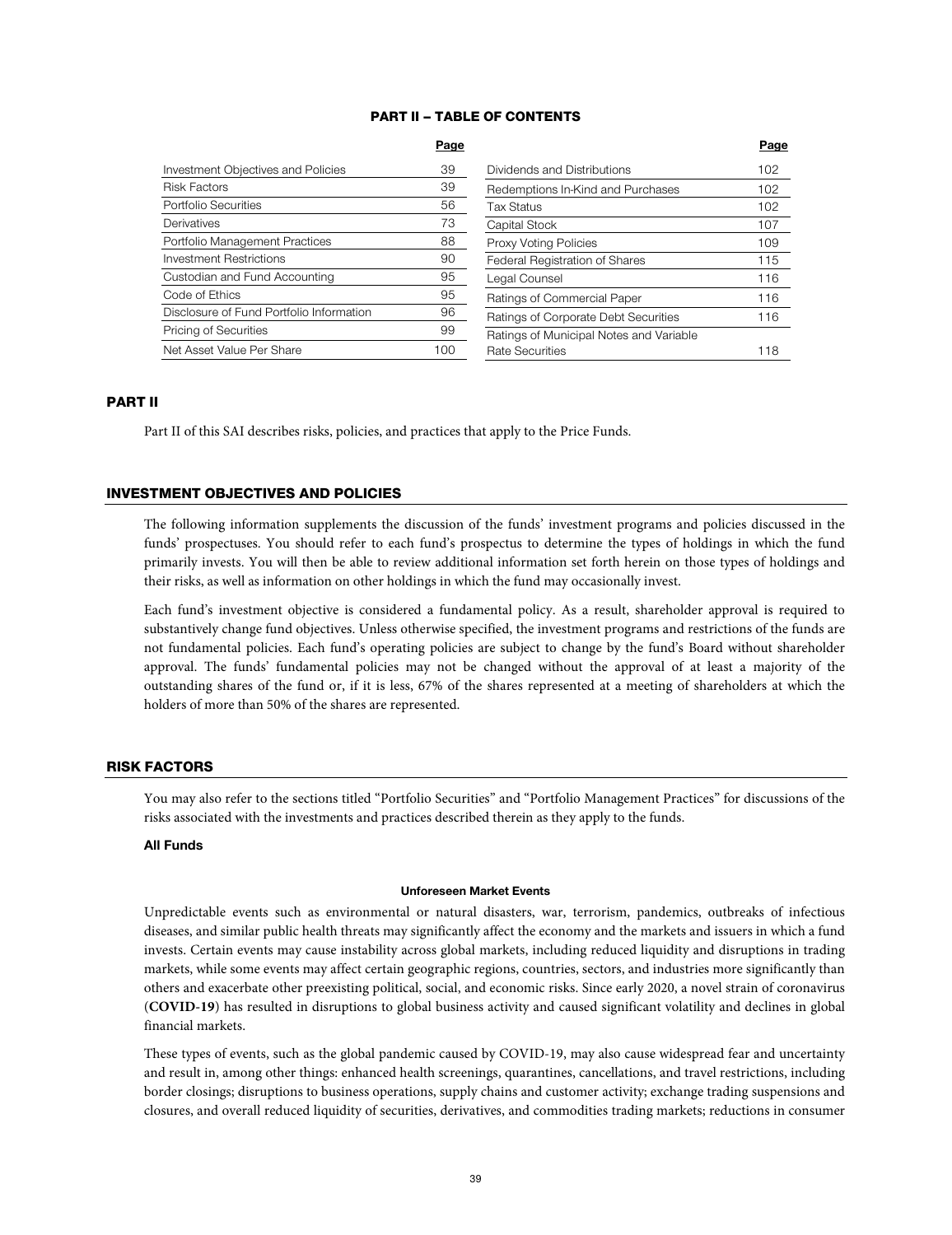demand and economic output; and significant challenges in healthcare service preparation and delivery. The funds could be negatively impacted if the value of a portfolio holding were harmed by such political or economic conditions or events. In addition, the operations of the funds, their investment advisers, and the funds' service providers may be significantly impacted, or even temporarily halted, as a result of any impairment to their information technology and other operational systems, extensive employee illnesses or unavailability, government quarantine measures, and restrictions on travel or meetings and other factors related to public emergencies. Governmental and quasi-governmental authorities and regulators have in the past responded to major economic disruptions with a variety of significant fiscal and monetary policy changes, including but not limited to, direct capital infusions into companies, new monetary programs, and dramatically lower interest rates. An unexpected or quick reversal of these policies, or the ineffectiveness of these policies, could negatively impact overall investor sentiment and further increase volatility in securities markets. The impact of this outbreak has adversely affected the economies of many nations and the entire global economy and may impact individual issuers and capital markets in ways that cannot be foreseen. Other infectious illness outbreaks that may arise in the future could have similar or other unforeseen effects. The duration of this outbreak or others and their effects cannot be determined with certainty.

### **Cybersecurity Risk**

As the use of the internet and other technologies has become more prevalent in the course of business, the funds have become more susceptible to operational and financial risks associated with cyberattacks. Cybersecurity incidents can result from deliberate attacks, such as gaining unauthorized access to digital systems (e.g., through "hacking" or malicious software coding) for purposes of misappropriating assets or sensitive information, corrupting data, or causing operational disruption, or from unintentional events, such as the inadvertent release of confidential information. Cybersecurity failures or breaches of the funds, or their service providers or the issuers of securities in which the funds invest, can cause disruptions and impact business operations, potentially resulting in financial losses; the inability of fund shareholders to transact; violations of applicable privacy and other laws, regulatory fines, penalties, reputational damage, reimbursement, or other compensation costs; and/or additional compliance costs. While measures have been developed that are designed to reduce the risks associated with cyberattacks, there is no guarantee that those measures will be effective, particularly since the funds do not directly control the cybersecurity defenses or plans of their service providers, financial intermediaries, and companies in which they invest or with which they do business.

#### **Operational Risk**

An investment in a Price Fund may be negatively impacted because of the operational risks arising from factors such as processing errors and human errors, inadequate or failed internal or external processes, failures in systems and technology, changes in personnel, and errors caused by third party service providers or trading counterparties. Although the funds attempt to minimize such failures through controls and oversight, it is not possible to identify all of the operational risks that may affect a fund or to develop processes and controls that completely eliminate or mitigate the occurrence of such failures. A fund and its shareholders could be negatively impacted as a result. Processes and controls developed may not eliminate or mitigate the occurrence or effects of all risks, and some risks simply may be beyond any control of the funds, T. Rowe Price and its affiliates, or other service providers.

### **Risk Factors of Investing in Foreign Securities**

### **General**

Foreign securities include both U.S. dollar-denominated and non-U.S. dollar-denominated securities of foreign issuers. Foreign securities include securities issued by companies that are organized under the laws of countries other than the U.S. as well as securities that are issued or guaranteed by foreign governments or by foreign supranational entities. They also include securities issued by companies whose principal trading market is in a country other than the U.S. and companies that derive a significant portion of their revenue or profits from foreign businesses, investments, or sales or that have a majority of their assets outside the United States. Foreign securities may be traded on foreign securities exchanges or in the foreign over-the-counter (**OTC**) markets. Foreign securities markets generally are not as developed or efficient as those in the United States.

Investing in foreign securities, as well as instruments that provide investment exposure to foreign securities and markets, involves risks that are not typically associated with investing in U.S. dollar-denominated securities of domestic issuers.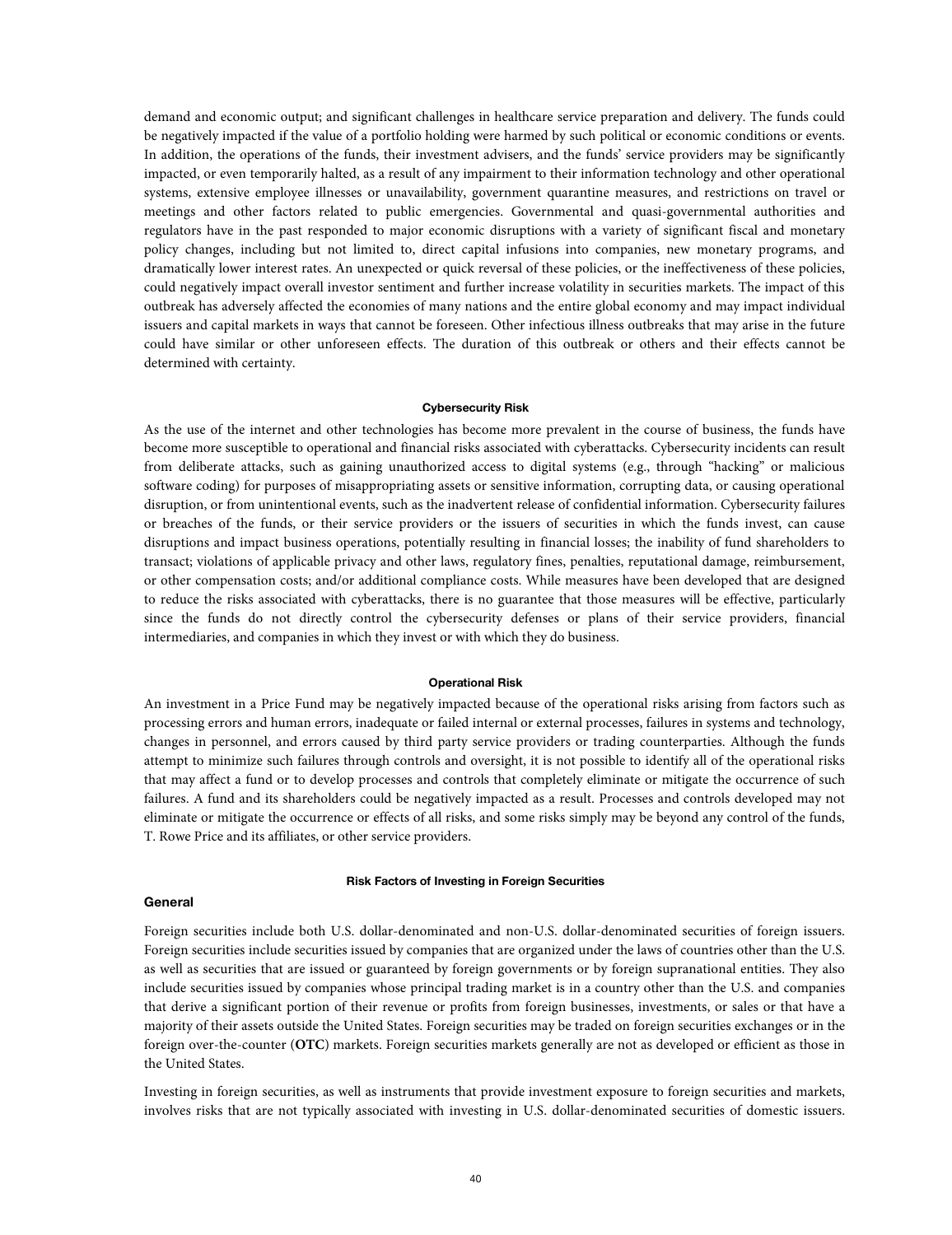Certain of these risks are inherent in any mutual fund investing in foreign securities, while others relate more to the countries and regions in which the funds may invest. Many of the risks are more pronounced for investments in emerging market countries, such as Russia and many of the countries of Africa, Asia, Eastern Europe, Latin America, and the Middle East. There are no universally accepted criteria used to determine which countries are considered developed markets and which are considered emerging markets. However, the funds rely on the classification made for a particular country by an unaffiliated, third-party data provider.

• **Political, Social, and Economic Risks** Foreign investments involve risks unique to the local political, economic, tax, and regulatory structures in place, as well as the potential for social instability, military unrest, or diplomatic developments that could prove adverse to the interests of U.S. investors. The economies of many of the countries in which the funds may invest are not as developed as the U.S. economy, and individual foreign economies can differ favorably or unfavorably from the U.S. economy in such respects as growth of gross national product, rate of inflation, capital reinvestment, resource self-sufficiency, and balance of payments position. In addition, war and terrorism have affected many countries, especially those in Africa and the Middle East. Many countries throughout the world are dependent on a healthy U.S. economy and are adversely affected when the U.S. economy weakens or its markets decline.

Governments in certain foreign countries continue to participate to a significant degree, through ownership interest or regulation, in their respective economies. Action by these governments could have a significant effect on market prices of securities and payment of dividends. The economies of many foreign countries are heavily dependent upon international trade and are accordingly affected by protective trade barriers and economic conditions of their trading partners. The enactment by these trading partners of protectionist trade legislation could have a significant adverse effect upon the securities markets of such countries.

- **Currency Risks** Investments in foreign securities will normally be denominated in foreign currencies. Accordingly, a change in the value of any such currency against the U.S. dollar will result in a corresponding change in the U.S. dollar value of the funds' holdings denominated in that currency. Generally, when a given currency appreciates against the U.S. dollar (e.g., because the U.S. dollar weakens or the particular foreign currency strengthens), the value of the funds' securities denominated in that currency will rise. When a given currency depreciates against the U.S. dollar (e.g., because the U.S. dollar strengthens or the particular foreign currency weakens), the value of the funds' securities denominated in that currency will decline. The value of fund assets may also be affected by losses and other expenses incurred in converting between various currencies in order to purchase and sell foreign securities and by currency restrictions, exchange control regulations, and currency devaluations. In addition, a change in the value of a foreign currency against the U.S. dollar could result in a change in the amount of income available for distribution. If a portion of a fund's investment income may be received in foreign currencies, the fund will be required to compute its income in U.S. dollars for distribution to shareholders, and therefore, the fund will absorb the cost of currency fluctuations.
- **Investment and Repatriation Restrictions** Foreign investment in the securities markets of certain foreign countries is restricted or controlled to varying degrees. These restrictions limit and, at times, preclude investment in such countries and increase the cost and expenses of the funds. Investments by foreign investors are subject to a variety of restrictions in many emerging market countries. These restrictions may take the form of prior governmental approval, limits on the amount or type of securities held by foreigners, and limits on the types of companies in which foreigners may invest. Additional or different restrictions may be imposed at any time by these or other countries in which the funds invest. In addition, the repatriation of both investment income and capital from several foreign countries is restricted and controlled under certain regulations, including, in some cases, the need for certain government consents.
- **Market and Trading Characteristics** Foreign securities markets are generally not as developed or efficient as, and are generally more volatile than, those in the United States. While growing in volume, they usually have substantially less volume than U.S. markets and the funds' foreign portfolio securities may have lower overall liquidity, be more difficult to value, and be subject to more rapid and erratic price movements than securities of comparable U.S. companies. Foreign securities may trade at price/earnings multiples higher than comparable U.S. securities, and such levels may not be sustainable. Commissions on foreign securities trades are generally higher than commissions on U.S. exchanges, and while there are an increasing number of overseas securities markets that have adopted a system of negotiated rates, a number are still subject to an established schedule of minimum commission rates. There is generally less government supervision and regulation of foreign securities exchanges, brokers, and listed companies than in the United States.

Moreover, overall settlement practices for transactions in foreign markets may differ from those in U.S. markets. Such differences include delays beyond periods customary in the U.S. and practices, such as delivery of securities prior to receipt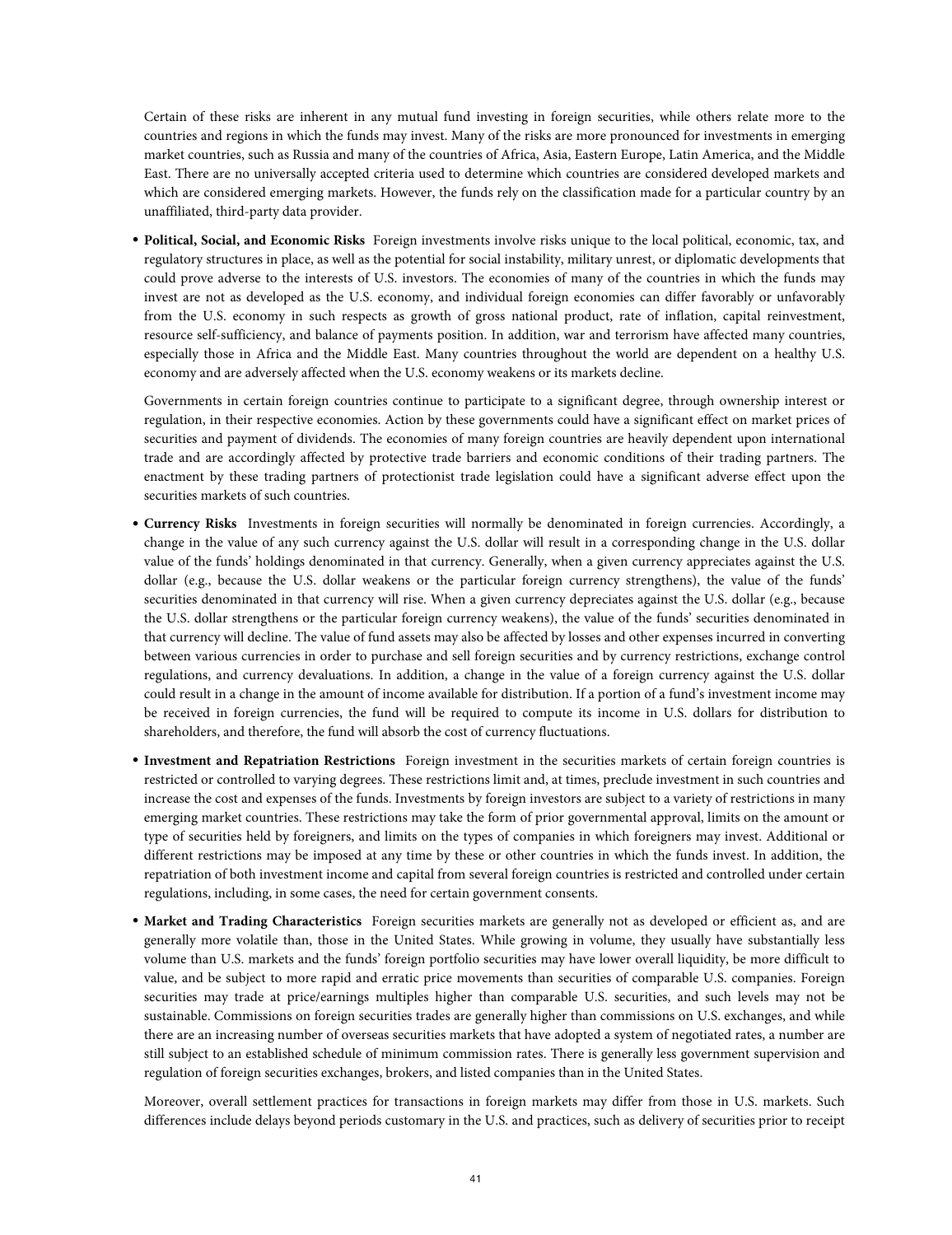of payment, which increase the likelihood of a "failed settlement." Failed settlements can result in losses to the funds. In certain markets there have been times when settlements have been unable to keep pace with the volume of securities transactions, making it difficult to conduct transactions. Delays in clearance and settlement could result in temporary periods when assets of the funds are uninvested and no return is earned. The inability of a fund to make intended security purchases due to clearance and settlement problems could cause the fund to miss attractive investment opportunities. The inability of a fund to sell portfolio securities due to clearance and settlement problems could result either in losses to the fund due to subsequent declines in the value of the portfolio security or, if the fund has entered into a contract to sell the security, liability to the purchaser. Military unrest, war, terrorism, and other factors could result in securities markets closing unexpectedly for an extended period, during which a fund would lose the ability to either purchase or sell securities traded in that market. Finally, certain foreign markets are open for trading on days when the funds do not calculate their net asset value. Therefore, the values of a fund's holdings in those markets may be affected on days when shareholders have no access to the fund.

• **Depositary Receipts** It is expected that most foreign securities will be purchased in OTC markets or on securities exchanges located in the countries in which the issuers of the various securities are located, provided that is the best available market. However, the funds may also purchase depositary receipts, such as American Depositary Receipts (**ADRs**), Global Depositary Receipts (**GDRs**), and European Depositary Receipts (**EDRs**), which are certificates evidencing ownership of underlying foreign securities, as alternatives to directly purchasing the foreign securities in their local markets and currencies. An advantage of ADRs, GDRs, and EDRs is that investors do not have to buy shares through the issuing company's home exchange, which may be difficult or expensive. ADRs, GDRs, and EDRs are subject to many of the same risks associated with investing directly in foreign securities.

Generally, ADRs are denominated in U.S. dollars and are designed for use in the U.S. securities markets. The depositaries that issue ADRs are usually U.S. financial institutions, such as a bank or trust company, but the underlying securities are issued by a foreign issuer.

GDRs may be issued in U.S. dollars or other currencies and are generally designed for use in securities markets outside the United States. GDRs represent shares of foreign securities that can be traded on the exchanges of the depositary's country. The issuing depositary, which may be a foreign or a U.S. entity, converts dividends and the share price into the shareholder's home currency. EDRs are generally issued by a European bank and traded on local exchanges.

For purposes of a fund's investment policies, investments in depositary receipts are deemed to be investments in the underlying securities. For example, an ADR representing ownership of common stock will be treated as common stock.

- **Participation Notes** The funds may gain exposure to securities in certain foreign markets through investments in participation notes (**P-notes**). For instance, a fund may purchase P-notes while it is awaiting approval from a foreign exchange to trade securities directly in that market as well as to invest in foreign markets that restrict foreign investors, such as the funds, from investing directly in individual securities traded on that exchange. P-notes are generally issued by banks or broker-dealers and are designed to offer a return linked to a particular underlying equity security. An investment in a P-note involves additional risks beyond the risks normally associated with a direct investment in the underlying security, and the P-note's performance may differ from the underlying security's performance. While the holder of a P-note is entitled to receive from the broker-dealer or bank any dividends paid by the underlying security, the holder is not entitled to the same rights (e.g., voting rights) as an owner of the underlying stock. P-notes are considered general unsecured contractual obligations of the banks or broker-dealers that issue them as the counterparty. As such, the funds must rely on the creditworthiness of the counterparty for their investment returns on the P-notes and would have no rights against the issuer of the underlying security. There is also no assurance that there will be a secondary trading market for a P-note or that the trading price of a P-note will equal the value of the underlying security. Additionally, issuers of P-notes and the calculation agent may have broad authority to control the foreign exchange rates related to the P-notes and discretion to adjust the P-note's terms in response to certain events.
- **Investment Funds** The funds may invest in investment funds that have been authorized by the governments of certain countries specifically to permit foreign investment in securities of companies listed and traded on the stock exchanges in these respective countries. Investment in these funds is subject to the provisions of the 1940 Act. If a fund invests in such investment funds, shareholders will bear not only their proportionate share of the expenses of the fund (including operating expenses and the fees of the investment manager), but will also indirectly bear similar expenses of the underlying investment funds. In addition, the securities of these investment funds may trade at a premium over their net asset value.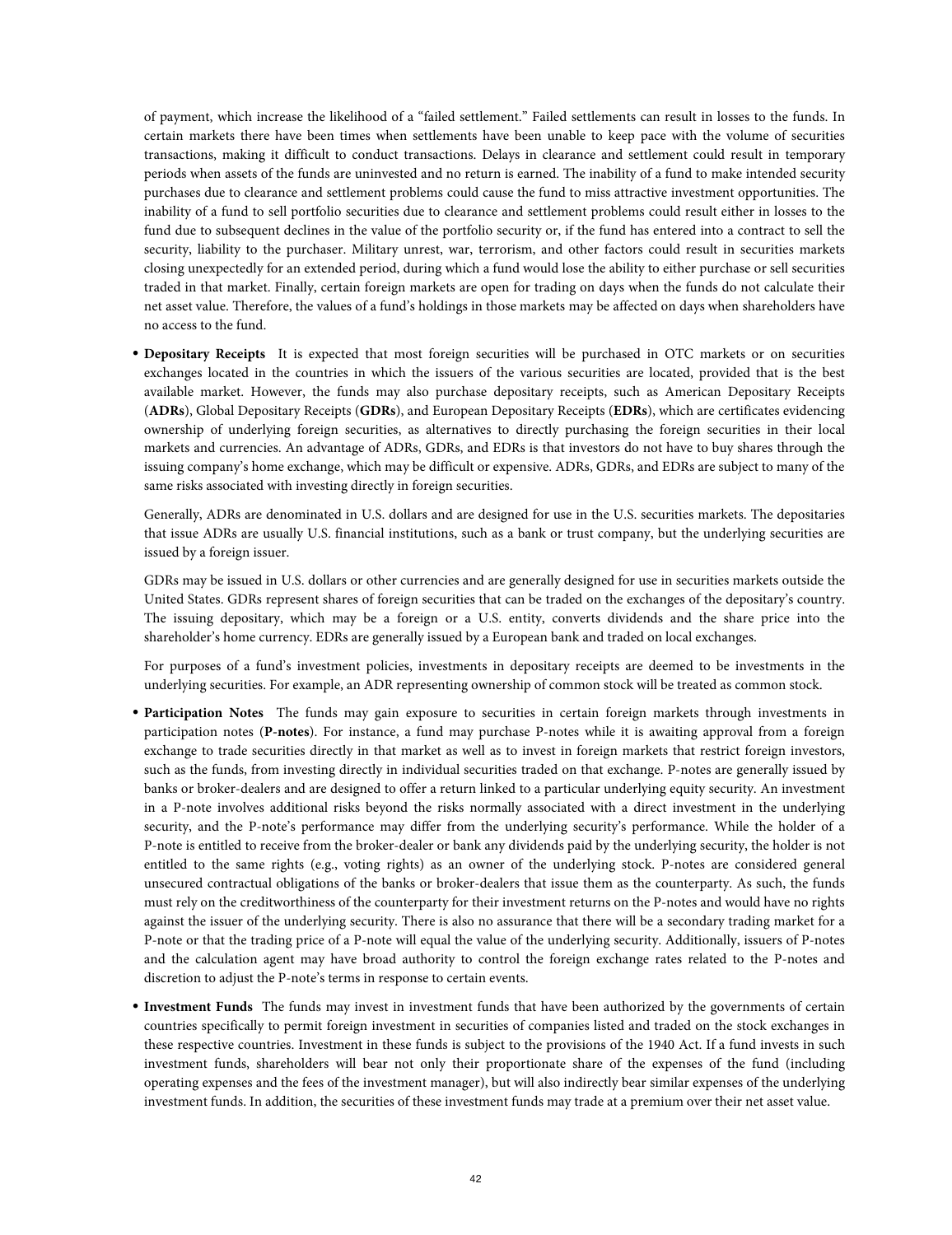- **Financial Information and Governance** There is generally less publicly available information about foreign companies when compared with the reports and ratings that are published about companies in the United States. Many foreign companies are not subject to uniform accounting, auditing, and financial reporting standards, practices, and requirements comparable to those applicable to U.S. companies, and there may be less stringent investor protection and disclosure standards. It also is often more difficult to keep currently informed of corporate actions, which can adversely affect the prices of portfolio securities.
- **Taxes** The dividends and interest payable on certain of the funds' foreign portfolio securities may be subject to foreign withholding taxes, thus reducing the net amount of income available for distribution to the funds' shareholders. In addition, some governments may impose a tax on purchases by foreign investors of certain securities that trade in their country.
- **Higher Costs** Investors should understand that the expense ratios of funds investing primarily in foreign securities can be expected to be higher than funds that invest mainly in domestic securities. Reasons include the higher costs of maintaining custody of foreign securities, higher advisory fee rates paid by funds to investment advisers for researching and selecting foreign securities, and brokerage commission rates and trading costs that tend to be more expensive in foreign markets than in the United States.
- **Other Risks** With respect to certain foreign countries, especially emerging markets, there is the possibility of adverse changes in investment or exchange control regulations, expropriation or confiscatory taxation, limitations on the removal of funds or other assets of the funds, or diplomatic developments that could affect investments by U.S. persons in those countries. Further, the funds may find it difficult or be unable to enforce ownership rights, pursue legal remedies, or obtain judgments in foreign courts. Evidence of securities ownership may be uncertain in many foreign countries. In many of these countries, the most notable of which is Russia, the ultimate evidence of securities ownership is the share register held by the issuing company or its registrar. While some companies may issue share certificates or provide extracts of the company's share register, these are not negotiable instruments and are not effective evidence of securities ownership. In an ownership dispute, the company's share register is controlling.

### • **Europe**

Europe includes both developed and emerging markets. Europe's economies are diverse, its governments are decentralized, and its cultures vary widely. Unemployment in Europe has historically been higher than in the U.S., and public deficits have been an ongoing concern in many European countries.

**Fiscal Constraints** Most developed countries in Europe are members of the European Union (**EU**), and many are also members of the European Economic and Monetary Union (**EMU**). European countries can be significantly affected by the tight fiscal and monetary controls that the EMU imposes on its members and with which candidates for EMU membership are required to comply. Member countries are required to maintain tight controls over inflation, public debt, and budget deficits, and these requirements can severely limit EMU member countries' ability to implement monetary policy to address local or regional economic conditions. The private and public sectors' debt problems of a single EU country can pose economic risks to the EU as a whole. The imposition of fiscal and monetary controls by EMU countries can have a significant impact on Europe as a whole. In addition, such controls could prove unsustainable and lead to an abrupt and unexpected elimination of the policy, leading to significant volatility.

**Eurozone Currency Issues** While certain EU countries continue to use their own currency, there is a collective group of EU countries, known as the eurozone, that use the euro as their currency. Although the eurozone has adopted a common currency and central bank, there is no fiscal union; therefore, money does not automatically flow from countries with surpluses to those with fiscal deficits. Several eurozone countries continue to face deficits and budget issues, some of which may have negative long-term effects for the economies of not just eurozone countries but all of Europe. Rising government debt levels could increase market volatility and the probability of a recession, lead to emergency financing for certain countries, and foster increased speculation that certain countries may require bailouts. Eurozone policymakers have previously struggled to agree on solutions to debt crises, which has stressed the European banking system as lending continued to tighten. Similar crises in the future could place additional stress on the banking system and lead to downgrades of European sovereign debt. There continues to be concern over national-level support for the euro, which could lead to the implementation of currency controls, certain countries leaving the EU, or potentially a breakup of the eurozone and dissolution of the euro. A breakup of the eurozone, particularly a disorderly breakup, would pose special challenges for the financial markets and could lead to exchange controls and/or market closures. In the event of a eurozone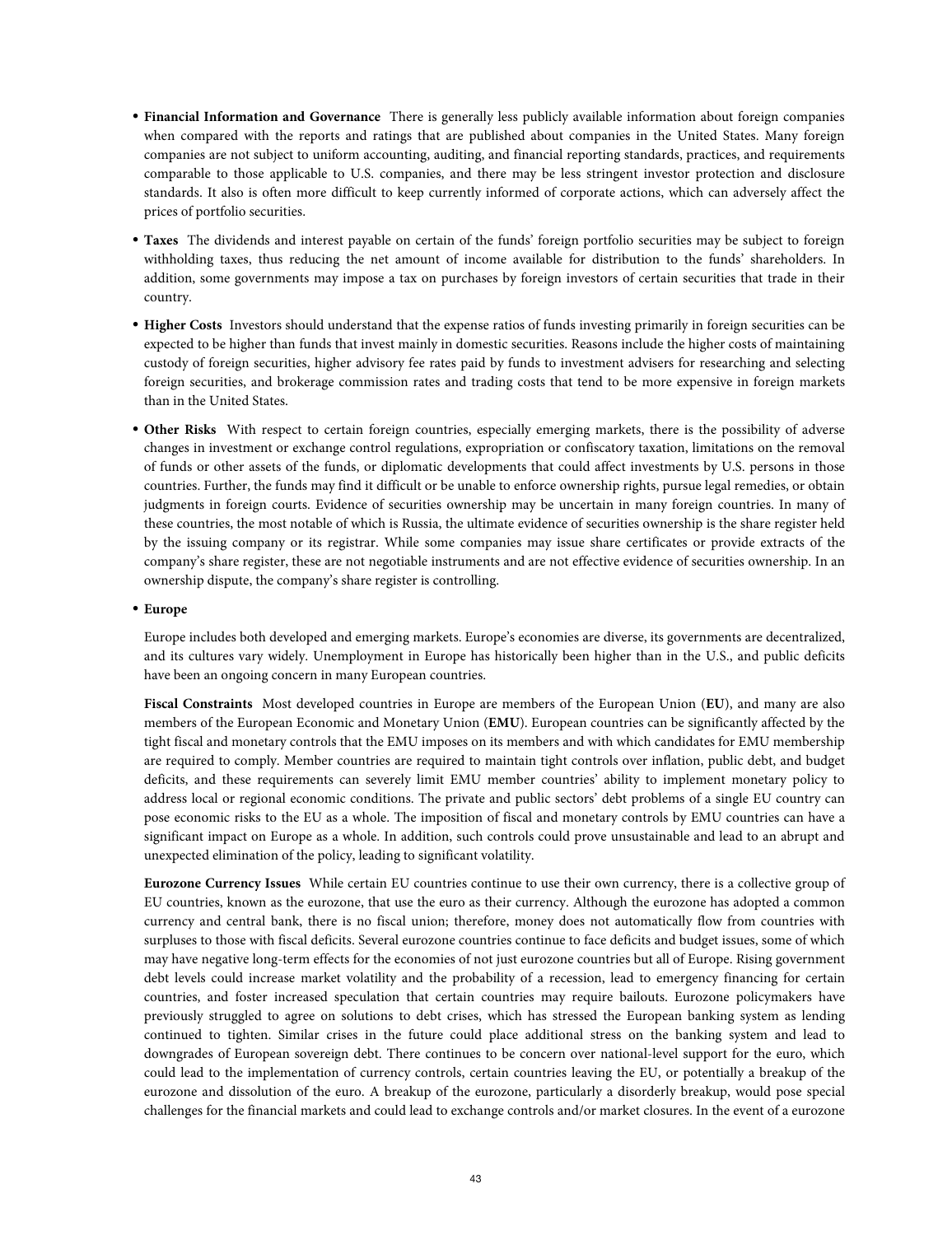default or breakup, some of the most significant challenges the funds with euro-denominated holdings and derivatives involving the euro face would include diminished market liquidity, operational issues relating to the settlement of trades, difficulty in establishing the fair values of holdings, and the redenomination of holdings into other currencies.

**British Exit From the EU (Brexit)** The United Kingdom left the European Union on January 31, 2020, subject to a transitional period ended December 31, 2020. The longer term economic, legal, and political framework between the United Kingdom and the EU remains unclear at this stage and is likely to lead to ongoing political and economic uncertainly and periods of increased volatility in the United Kingdom, Europe, and the global market for some time. There remains considerable uncertainty relating to the potential consequences of the exit, how the negotiations for new agreements will be conducted, including the trade of services such as financial services and whether the United Kingdom's exit will increase the likelihood of other countries to also withdraw from the EU. During this period of uncertainty, the negative impact on not only the United Kingdom and European economies, but also on the broader global economy, could be significant, potentially resulting in increased volatility and illiquidity and lower economic growth for companies that rely significantly on Europe for their business activities and revenues. Any further exits from the EU, or the possibility of such exits, would likely cause additional market disruption globally and introduce new legal and regulatory uncertainties.

**Emerging Europe, Middle East, and Africa** The economies of the countries of emerging Europe, the Middle East, and Africa, sometimes referred to as "EMEA," are all considered emerging market economies, and they tend to be highly reliant on the exportation of commodities.

#### **Risk Factors of Investing in Foreign Securities, Europe**

**Russia's Invasion of Ukraine** In February 2022, Russian military forces invaded Ukraine, significantly amplifying already existing geopolitical tensions among Russia and other countries. Russia's invasion, the responses of countries and political bodies to Russia's actions, and the potential for wider conflict may increase financial market volatility and could have severe adverse effects on regional and global economic markets, including the markets for certain securities and commodities such as oil and natural gas. The United States, the regulatory bodies of certain other countries, and the EU have instituted broad economic sanctions against certain Russian individuals and Russian entities in response to political and military actions, including state-sponsored cyberattacks, against foreign companies and foreign governments. The United States and other countries have also imposed economic sanctions on Belarus and may impose sanctions on other countries that support Russia's military invasion. These sanctions, as well as any other economic consequences related to the invasion, such as additional sanctions, boycotts or changes in consumer or purchaser preferences or cyberattacks on governments, companies or individuals, may further decrease the value and liquidity of certain Russian securities and securities of issuers in other countries that are subject to economic sanctions related to the invasion.

These sanctions can consist of prohibiting certain securities trades, certain private transactions, and doing business with certain Russian corporate entities, large financial institutions, officials and oligarchs as well as asset freezes. The sanctions include a commitment by certain countries and the EU to remove selected Russian banks from the Society for Worldwide Interbank Financial Telecommunications, commonly called "SWIFT", the electronic network that connects banks globally, and imposed restrictive measures to prevent the Russian Central Bank from undermining the impact of the sanctions. In response to sanctions, the Russian Central Bank raised its interest rates and banned sales of local securities by foreigners. Russia may take additional counter measures or retaliatory actions, which may further impair the value and liquidity of Russian securities and fund investments. Such actions could, for example, include restricting gas exports to other countries, seizure of U.S. and European residents' assets, or undertaking or provoking other military conflict elsewhere in Europe, any of which could exacerbate negative consequences on global financial markets and the economy.

These actions in response to the Russian invasion of Ukraine could result in the devaluation of Russian currency, a downgrade in the country's credit rating, significant decline in the value and liquidity of securities issued by Russian companies or the Russian government, and/or significant impairment of the funds ability to buy, sell, or receive proceeds from those securities. The fund could determine at any time that affected securities have zero value. Ongoing sanctions, the continued disruption of the Russian economy, or future military actions by Russia could severely impact not only the performance of Russian securities or derivatives with exposure to Russian securities or currency, but also the economies of other European countries and globally. Moreover, the measures could adversely affect global financial and energy markets, global supply chains, inflation, and global growth and thereby negatively affect the value of the fund's investments beyond any direct exposure to Russian issuers or those of adjoining geographic regions. The duration of ongoing hostilities and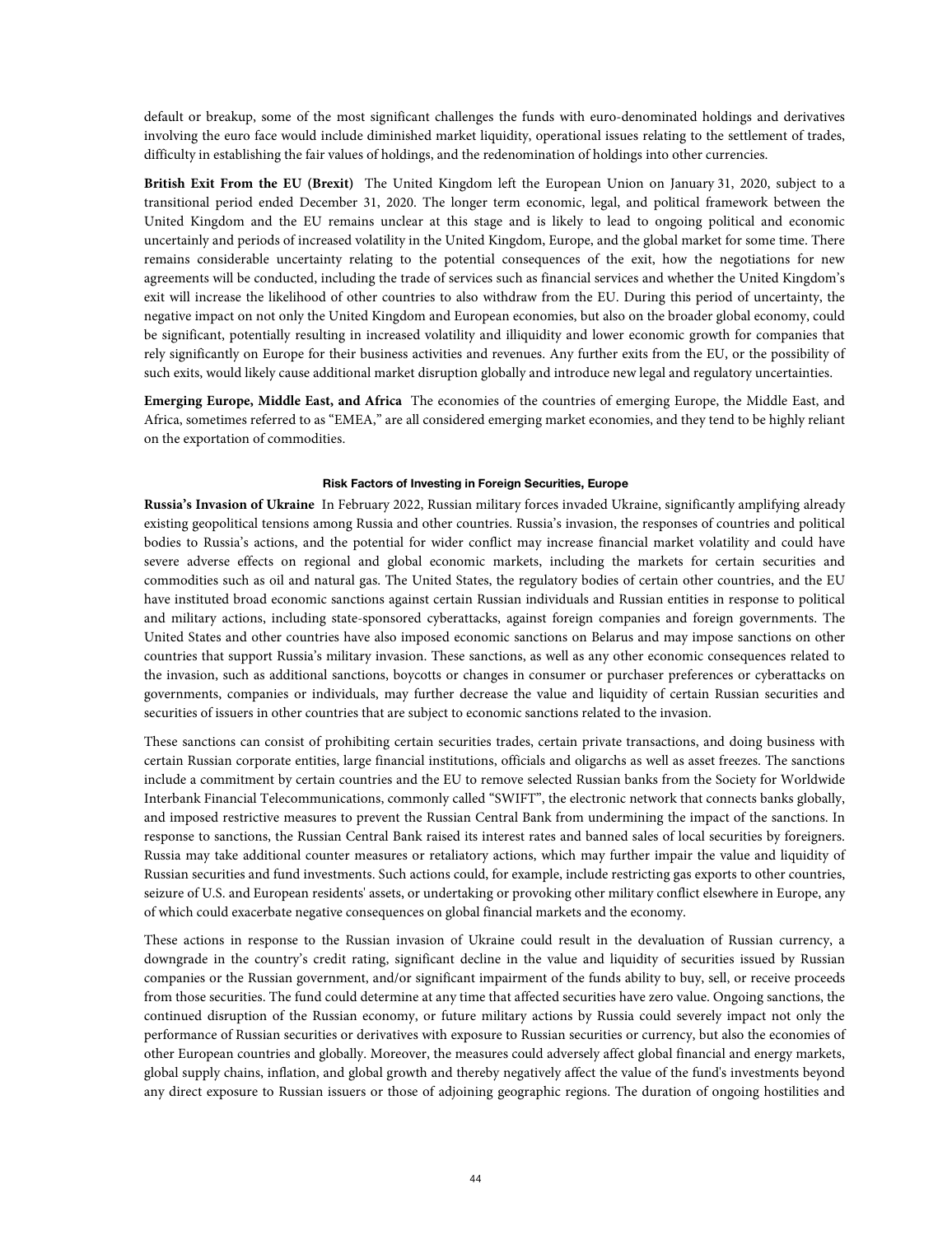corresponding sanctions and related events cannot be predicted and may result in a negative impact on performance and the value of fund investments, particularly as it relates to Russia exposure.

**Political and Military Instability** Many formerly communist, Eastern European countries have experienced significant political and economic reform over the past decade, and a continued eastward expansion of the EU could help to further anchor this reform process. However, the democratization process is still relatively new in a number of the smaller states and political turmoil and popular uprisings remain threats.

Many Middle Eastern economies have little or no democratic tradition and are led by family structures. Opposition parties are often banned, leading to dissidence and militancy. Despite a growing trend toward a democratic process, many African nations have a history of dictatorship, military intervention, and corruption. War, terrorism, and military takeovers could result in a securities market unexpectedly closing for an extended period, which would restrict a fund from selling its securities that are traded in that market. In all parts of EMEA, such developments, if they were to recur, could reverse favorable trends toward economic and market reform, privatization, and removal of trade barriers and result in significant disruptions in securities markets.

**Foreign Currency** Certain countries in the region may have managed currencies that are pegged to the U.S. dollar or the euro, rather than at levels determined by the market. This type of system can lead to sudden and large adjustments in the currency, which may, in turn, have a disruptive and negative effect on investors. There is no significant foreign exchange market for certain currencies, and it would, as a result, be difficult for the funds to engage in foreign currency transactions designed to protect the value of the funds' interests in securities denominated in such currencies.

**Energy/Resources** Russia, the Middle East, and many African nations are highly reliant on income from oil sales. Oil prices can have a major impact on these economies. Other commodities, such as base and precious metals, are also important to these economies. As global supply and demand for commodities fluctuates, the EMEA economies can be significantly impacted by the prices of such commodities.

**Custody and Settlement** The process of clearing and settling trades and to the holding of securities, cash, and other assets by local banks, agents, and depositories involves custody and settlement risks. Low trading volumes and volatile prices in less developed markets make trades harder to complete and settle, and governments or trade groups may compel local agents to hold securities in designated depositories that may not be subject to independent evaluation. Local agents are held only to the standards of care of their local markets, and thus may be subject to limited or no government oversight. In general, the less developed a country's securities market is, the greater the likelihood of custody problems. The possibility of fraud, negligence, or undue influence being exerted by the issuer or refusal to recognize ownership in some emerging markets, and, along with other factors, could result in ownership registration being lost. In addition, the laws of certain countries may put limits on a fund's ability to recover its assets if a foreign bank or depository or issuer of a security or an agent of any of the foregoing goes bankrupt. A fund would absorb any loss resulting from such custody problems and may have no successful claim for compensation.

In particular, because of the underdeveloped state of Russia's financial and legal systems, the settlement, clearing, and registration of securities transactions are subject to heightened risks. Equity securities in Russia are issued only in book entry form, and ownership records are maintained in a decentralized fashion by registrars who are under contract with the issuers. Although a fund's Russian sub-custodian maintains copies of the registrar's records on its premises, such records may not be legally sufficient to establish ownership of securities. The registrars are not necessarily subject to effective state supervision nor are they licensed with any governmental entity. Although a fund investing in Russian securities seeks to ensure through its custodian that its interest continues to be appropriately recorded, it is possible that a fraudulent act may deprive the fund of its ownership rights or improperly dilute its interest. In addition, it is possible that a registrar could be suspended or its license revoked, which would impact a fund's holdings at that registrar until the suspension is lifted or the companies' records are transferred to an alternative registrar. Finally, although applicable Russian regulations impose liability on registrars for losses resulting from their errors, it may be difficult for a fund to enforce any rights it may have against the registrar or issuer of the securities in the event of loss of share registration.

**Investments in Saudi Arabia** The funds generally expect to conduct their transactions in a manner in which they would not be limited by regulations to a single broker. However, there may be a limited number of brokers who can provide services to the fund in Saudi Arabia, which may have an adverse impact on the prices, quantity, or timing of fund transactions.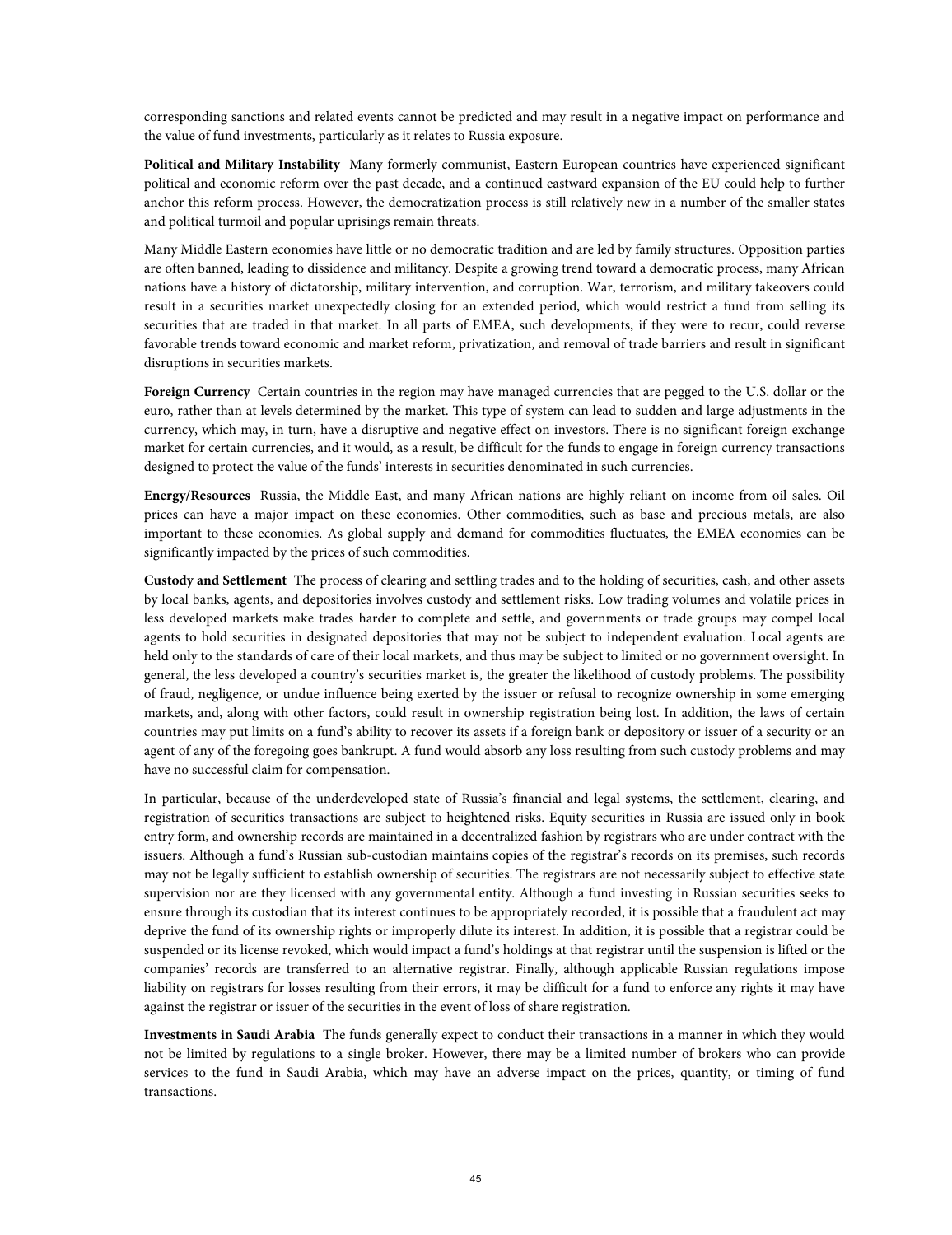The funds' ability to invest in Saudi Arabian equity securities depends on the ability of T. Rowe Price as a Foreign Portfolio Manager, and the fund as a Qualified Foreign Investor (**QFI**), to obtain and maintain their respective authorizations from the Saudi Arabia Capital Market Authority (**CMA**). Even though the funds have obtained QFI approval, the funds do not have an exclusive investment quota and are subject to foreign investment limitations and other regulations imposed by the CMA on QFIs, as well as local market participants. Any change in the QFI system generally, including the possibility of T. Rowe Price or the funds losing their respective Foreign Portfolio Manager and QFI status, may adversely affect the funds.

The funds are required to use a trading account to buy and sell securities in Saudi Arabia. This trading account can be held directly with a broker, or held with a custodian, which is known as the Independent Custody Model (**ICM**). The ICM approach is generally regarded as preferable because securities are under the safe keeping and control of the custodian and would be recoverable in the event of the bankruptcy of the custodian. When a fund utilizes the ICM approach, it relies on a broker standing instruction letter to authorize the fund's sub-custodian to move securities to a trading account for settlement, based on the details supplied by the broker. However, an authorized broker could potentially either fraudulently or erroneously sell a fund's securities, although opportunities for a local broker to conduct fraudulent transactions are limited due to short trading hours (trading hours in Saudi Arabia are generally between 10 a.m. to 3 p.m. local time) In addition, the risk of fraudulent or erroneous transactions are further mitigated by a manual pre-matching process conducted by the custodian, which validates the fund's settlement instructions with the local broker contract note and the transaction report from the depository. Similar risks also apply to using a direct broker trading account. When a fund utilizes a direct broker trading account, the account is set up in the fund's name, and the assets are likely to be treated as ring-fenced and separated from any other accounts at the broker. However, if the broker defaults, there may be a delay to recovering the fund's assets that are held in the broker account and legal proceedings may need to be initiated in order to do so.

# • **Latin America**

The majority of Latin American countries have been characterized at various times by high interest and unemployment rates, inflation, an over-reliance on commodity trades, and government intervention.

**Inflation** Most Latin American countries have experienced, at one time or another, severe and persistent levels of inflation, including, in some cases, hyperinflation. This has, in turn, led to high interest rates, extreme measures by governments to keep inflation in check, and a generally debilitating effect on economic growth. For example, recent political and social unrest in Venezuela has resulted in a massive disruption in the Venezuelan economy, including a deep recession and near hyperinflation. Although inflation in many countries has lessened, there is no guarantee it will remain at lower levels.

**Political Instability and Government Control** Certain Latin American countries have been marred by political uncertainty, intervention by the military in civilian and economic spheres, and political corruption. Such developments, if they were to recur, could reverse favorable trends toward market and economic reform, privatization, and removal of trade barriers and result in significant disruption in securities markets. Many Latin American governments have exercised significant influence over their country's economies, which can have significant effects on companies doing business in Latin America and the securities they issue. These governments have often changed monetary, taxation, credit, tariff, and other policies to alter the direction of their economies. Actions to control inflation have involved the setting of wage and price controls, blocking access to bank accounts, imposing exchange controls, and limiting imports. Investments in Brazilian securities may be subject to certain restrictions on foreign investment. Brazilian law provides that whenever a serious imbalance in Brazil's balance of payments exists or is anticipated, the Brazilian government may impose temporary restrictions on the remittance to foreign investors, such as the funds, of proceeds from the sale of Brazilian securities.

**Foreign Currency** Certain Latin American countries may experience sudden and large adjustments in their currency which, in turn, can have a disruptive and negative effect on foreign investors. Certain Latin American countries may impose restrictions on the free conversion of their currency into other currencies, including the U.S. dollar. There is no significant foreign exchange market for many Latin American currencies, and it would, as a result, be difficult for the funds to engage in foreign currency transactions designed to protect the value of the funds' interests in securities denominated in such currencies.

**Sovereign Debt** A number of Latin American countries have been among the largest debtors of emerging market countries. There have been moratoria on, and reschedulings of, repayment with respect to these debts. Such events can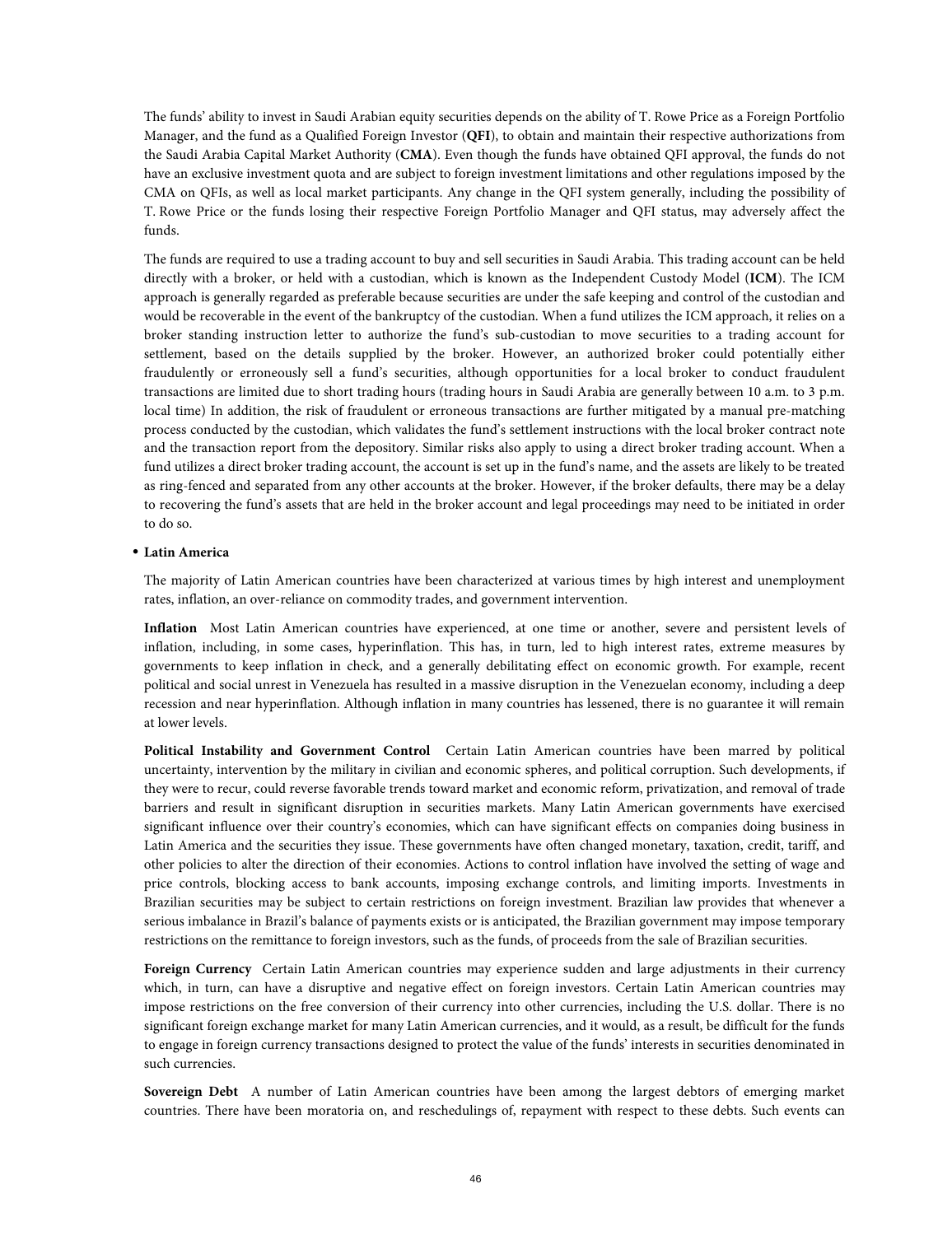restrict the flexibility of these debtor nations in the international markets and result in the imposition of onerous conditions on their economies.

**Foreign Trade** Because commodities, such as agricultural products, minerals, oil, and metals, represent a significant percentage of exports of many Latin American countries, the economies of those countries are particularly sensitive to fluctuations in commodity prices, currencies, and global demand for commodities. More specifically, the prices of oil and other commodities are in the midst of a period of high volatility driven, in part, by economic contraction caused by the COVID-19 and a sudden increase in crude oil supply following the suspension of agreed production cuts among the Organization of the Petroleum Exporting Countries and partner countries. If economic contraction continues, or if global economic conditions worsen, Latin American countries may face significant economic difficulties.

**Venezuela** Investments in Venezuela may subject a fund to legal, regulatory, political, currency, security, expropriation and/or nationalization of assets, and economic risk specific to Venezuela. Venezuela is extremely well endowed with natural resources, and its economy is heavily dependent on the export of natural resources to key trading partners. Any act of terrorism, an armed conflict or a breakdown of a key trading relationship that disrupts the production or export of natural resources will likely negatively affect the Venezuelan economy. The U.S. has imposed economic sanctions, which consist of asset freezes and sectoral sanctions, on certain Venezuelan individuals and Venezuelan corporate entities and on the Venezuelan government. These sanctions, or the threat of further sanctions, may result in the decline of the value and liquidity of Venezuelan securities, a weakening of the bolivar, or other adverse consequences to the Venezuelan economy. These sanctions impair the ability of a fund to buy, sell, receive, or deliver those securities and/or assets. Additional sanctions against Venezuela may in the future be imposed by the U.S. or other countries. These factors and others may significantly reduce the value of creditors' claims against the Venezuelan government, state-owned enterprises, and private business in Venezuela. Enforcing these claims may also require protracted negotiation or litigation.

# • **Japan**

Japan may be subject to political, economic, nature disaster, labor, and other risks. The Japanese economy fell into a recession in the late 2000s due in part to the global economic crisis during that period. This economic recession was likely compounded by an unstable financials sector, low domestic consumption, and certain corporate structural weaknesses, which remain some of the major issues the Japanese economy faces. Japan's government implemented significant economic reform aimed at jump-starting the Japanese economy and boosting the competitiveness of Japanese goods in world markets. Through aggressive monetary easing, temporary fiscal stimulus, and overall structural reform, the program is designed to end the recent cycles of deflation, falling prices, and declining wages. In addition, in recent years, Japan's economic growth rate has generally remained low relative to other advanced economies, and it may remain low in the future. Japan has an aging workforce and has experienced a significant population decline in recent years, which may adversely affect Japan's economic competitiveness.

**Banking System** To help sustain Japan's economic recovery and improve its economic growth, many believe an overhaul of the nation's financial institutions is necessary. Banks, in particular, may have to reform themselves to become more competitive. While successful financials sector reform would contribute to Japan's economic recovery at home and would benefit other economies in Asia, internal conflict over the proper way to reform the banking system currently persists.

**Natural Disasters** Japan has experienced natural disasters, such as earthquakes and tidal waves, of varying degrees of severity. The risks of such phenomena, and the resulting damage, continue to exist and could have a severe and negative impact on a fund's holdings in Japanese securities. Japan also has one of the world's highest population densities. A significant percentage of the total population of Japan is concentrated in the metropolitan areas of Tokyo, Osaka, and Nagoya. Therefore, a natural disaster centered in or very near one of these cities could have a particularly devastating effect on Japan's financial markets. Japan's recovery from the recession has been affected by economic distress from the earthquake and resulting tsunami that struck northeastern Japan in March 2011 causing major damage along the coast, including damage to nuclear power plants in the region. Since the earthquake, Japan's financial markets have fluctuated dramatically.

**Energy Importation** Japan historically has depended on oil for most of its energy requirements. Almost all of its oil is imported, the majority from the Middle East. In the past, oil prices have had a major impact on the domestic economy, but more recently Japan has worked to reduce its dependence on oil by encouraging energy conservation and the use of alternative fuels. In addition, a restructuring of industry, with emphasis shifting from basic industries to processing and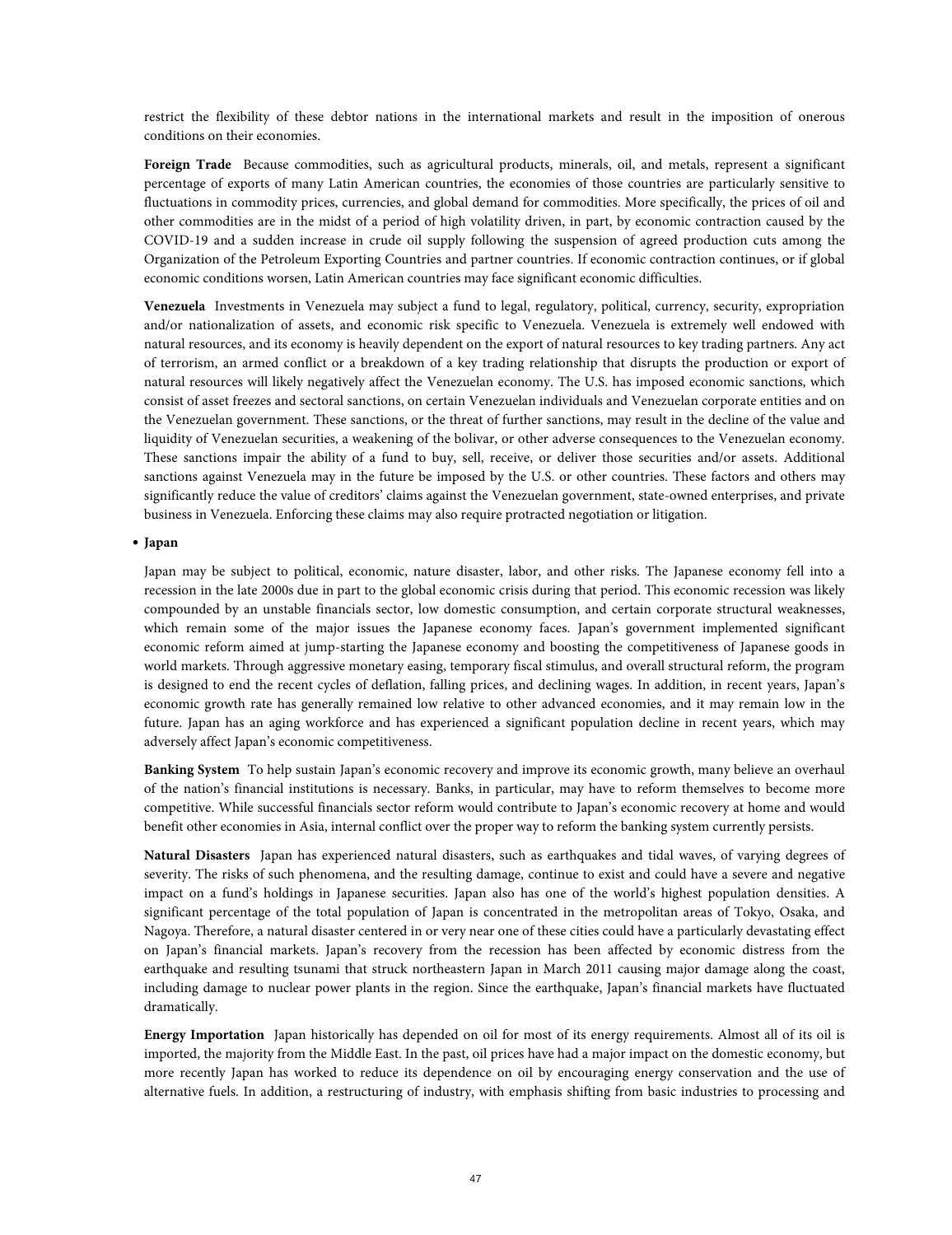assembly type industries, has contributed to the reduction of oil consumption. However, there is no guarantee that this favorable trend will continue.

**Foreign Trade** Overseas trade is important to Japan's economy, and Japan's economic growth is significantly driven by its exports. Japan has few natural resources and must export to pay for its imports of these basic requirements. A significant portion of Japan's trade is conducted with emerging market countries, almost all of which are located in East and Southeast Asia, and it can be affected by conditions in these other countries and currency fluctuations. Because of the concentration of Japanese exports in highly visible products such as automobiles and technology, and the large trade surpluses ensuing therefrom, Japan has had difficult relations with its trading partners, particularly the United States. Japan's aging and shrinking population increases the cost of the country's pension and public welfare system and lowers domestic demand, making Japan even more dependent on exports to sustain its economy. It is possible that trade sanctions or other protectionist measures could impact Japan adversely in both the short and long term.

### • **Asia (excluding Japan)**

Asia includes countries in all stages of economic development, some of which have been characterized at times by overextension of credit, currency fluctuations, devaluations, restrictions, unstable employment rates, over-reliance on exports, and less efficient markets. Currency fluctuations or devaluations in any one country can have a significant effect on the entire region. Furthermore, increased political and social unrest in some Asian countries could cause further economic and market uncertainty in the entire region.

**Political and Social Instability** The political history of some Asian countries has been characterized by political uncertainty, intervention by the military in civilian and economic spheres, and political corruption. Such developments, if they continue to occur, could reverse favorable trends toward market and economic reform, privatization, and removal of trade barriers and could result in significant disruption to securities markets. For example, there is a demilitarized border and hostile relations between North and South Korea, and the Taiwanese economy has been affected by security threats from China. China remains a totalitarian country with continuing risk of nationalization, expropriation, or confiscation of property, and its legal system is still developing, making it more difficult to obtain or enforce judgments. China has experienced security concerns, such as terrorism and strained international relations. Additionally, China is alleged to have participated in state-sponsored cyberattacks against foreign companies and foreign governments. Actual and threatened responses to such activity, including purchasing restrictions, sanctions, tariffs, or cyberattacks on the Chinese government or Chinese companies, may impact China's economy and Chinese issuers of securities in which certain funds invest. At times, religious, cultural, and military disputes within and outside India have caused volatility in the Indian securities markets, and such disputes could adversely affect the value and liquidity of a fund's investments in Indian securities in the future.

**Foreign Currency** Certain Asian countries may have managed currencies, which are maintained at artificial levels to the U.S. dollar rather than at levels determined by the market. This type of system can lead to sudden and large adjustments in the currency, which, in turn, can have a disruptive and negative effect on foreign investors. Certain Asian countries also may restrict the free conversion of their currency into foreign currencies, including the U.S. dollar. There is no significant foreign exchange market for certain currencies, and it would, as a result, be difficult for the funds to engage in foreign currency transactions designed to protect the value of the funds' interests in securities denominated in such currencies.

**Interrelated Economies and International Trade** A number of Asian companies are highly dependent on foreign loans for their operation, some of which may impose strict repayment term schedules and require significant economic and financial restructuring. The economies of many countries in the region are heavily dependent on international trade and are accordingly affected by protective trade barriers and the economic conditions of their trading partners. China has had an increasingly significant and positive impact on the region and the global economy, but its continued success depends on its ability to retain the legal and financial policies that have fostered economic freedom and market expansion. China's central government historically has exercised substantial control over the Chinese economy through administrative regulation and/or state ownership. Despite economic reforms that have resulted in less direct central and local government control over Chinese businesses, actions of the Chinese central and local government authorities continue to have a substantial effect on economic conditions in China. These activities, which may include central planning or partial state ownership of or government actions designed to substantially influence certain Chinese industries, market sectors, or particular Chinese companies, may adversely affect the public and private sector companies in which a fund invests. The Hong Kong, Taiwanese, and Chinese economies can be dependent on the economies of other countries and can be significantly affected by currency fluctuations and increasing competition from Asia's other low-cost emerging economies.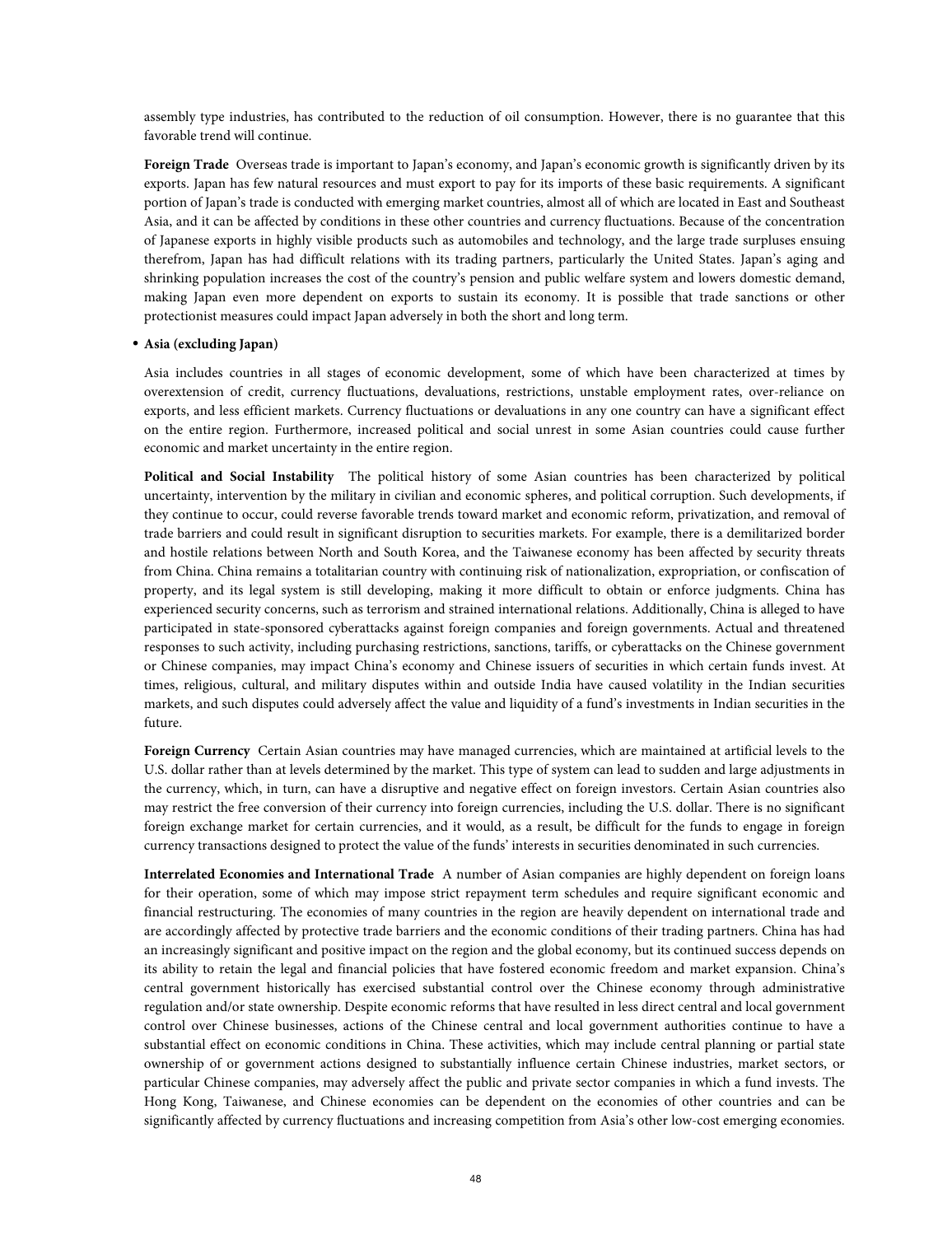These China region economies can also be significantly affected by general social, economic, and political conditions in China and other countries. The willingness and ability of the Chinese government to support the Hong Kong and Chinese economies and markets is uncertain. China has yet to develop comprehensive securities, corporate, or commercial laws, and its market is relatively new and undeveloped. Also, foreign investments may be restricted. Changes in government policy could significantly affect the local markets.

# **Investments in Chinese Companies and Securities**

Chinese companies, including Chinese companies that are listed on U.S. exchanges, are not subject to the same degree of regulatory requirements, accounting standards, or auditor oversight as companies in more developed countries, and as a result, information about the Chinese securities in which certain funds invest may be less reliable or complete. The Chinese government has taken positions that prevent the U.S. Public Company Accounting Oversight Board (**PCAOB**) from inspecting the audit work and practices of accounting firms in mainland China and Hong Kong for compliance with U.S. law and professional standards. Audits performed by PCAOB-registered accounting firms in mainland China and Hong Kong may be less reliable than those performed by firms subject to PCAOB inspection. Accordingly, information about the Chinese securities in which a fund invests may be less reliable or complete. Under amendments to the Sarbanes-Oxley Act enacted in December 2020, which requires that the PCAOB be permitted to inspect the accounting firm of a U.S.-listed Chinese issuer, Chinese companies with securities listed on U.S. exchanges may be delisted if the PCAOB is unable to inspect the accounting firm.

Chinese operating companies listed on U.S. exchanges are often structured as variable interest entities (**VIEs**). Instead of directly owning the equity securities of a Chinese company, a VIE enters into service contracts and other contracts with the Chinese company, which provide the VIE with exposure to the company. Although the VIE has no equity ownership of the Chinese operating company, the contractual arrangements permit the VIE to consolidate the Chinese operating company into its financial statements. Intervention by the Chinese government with respect to VIEs could significantly affect the Chinese operating company's performance and the enforceability of the VIE's contractual arrangements with the Chinese company.

There may be significant obstacles to obtaining information necessary for investigations into, or litigation against, Chinese companies and shareholders may have limited legal remedies. In addition, there may be restrictions on investments in Chinese companies. For example, a series of executive orders issued between November 2020 and June 2021 prohibit the funds from investing in certain companies tied to the Chinese military or China's surveillance technology sector. The prohibited companies are those identified by the U.S. Department of the Treasury as "Chinese Military Industrial Complex Companies." The restrictions on investing in Chinese Military Industrial Complex Companies extend to instruments that are derivative of, or designed to provide investment exposure to, these companies. The orders contain a limited exception for transactions that are made solely for the purpose of divesting from restricted companies through June 3, 2022. The restrictions in these executive orders may force the fund to sell certain positions and may restrict the fund from future investments the fund deems otherwise attractive.

Certain funds may hold securities listed on the Shanghai Stock Exchange (**SSE**) or Shenzhen Stock Exchange (**SZSE**). Securities listed on these exchanges are divided into two classes: A shares, which are mostly limited to domestic investors (**China A Shares**, as described further below under "Risks Associated With Investing in China A Shares"), and B shares, which are allocated for both international and domestic investors (**China B Shares**). The funds' exposure to China A Shares is generally through the Shanghai-Hong Kong Stock Connect and Shenzhen-Hong Kong Stock Connect programs (each a "**Stock Connect"** and together the "**Stock Connects"**) or through T. Rowe Price's Qualified Foreign Institutional Investor (**QFII**) Quota.

The Stock Connects and T. Rowe Price's QFII Quota are described in more detail under "Risks Associated With Investing in China A Shares," below. In addition to China A Shares and China B Shares, certain funds may also invest in Hong Kong-listed H shares, Hong Kong-listed Red Chips (which are companies incorporated in certain foreign jurisdictions, owned by national or local governments in China and deriving substantial revenues in China but listed in Hong Kong), P Chips (which are companies incorporated in certain foreign jurisdictions, controlled by individuals in China and deriving substantial revenues in China but listed in Hong Kong), and companies with a majority of revenues derived from business conducted in China (regardless of the exchange on which the security is listed or the country in which the company is based).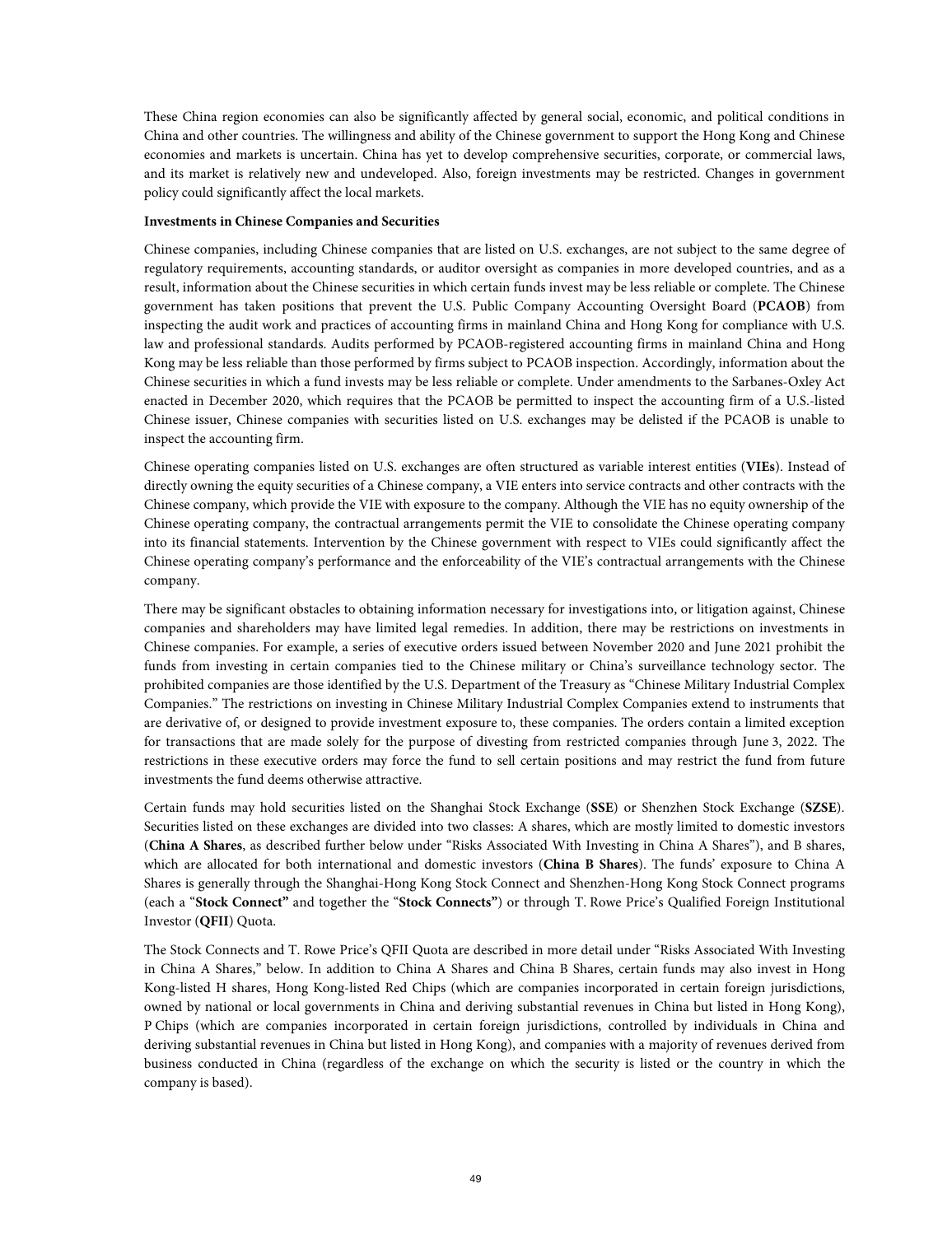Some funds may invest in onshore China bonds via a QFII license awarded to T. Rowe Price or through a China Interbank Bond Market (**CIBM**) registration. CIBM is an over-the-counter (**OTC**) market outside the two main stock exchanges in the People's Republic of China (**PRC**), Shanghai Stock Exchange and Shenzhen Stock Exchange, and was established in 1997. On CIBM, institutional investors (including domestic institutional investors but also QFIIs, Renminbi QFIIs as well as other offshore institutional investors, subject to authorization) trade certain debt instruments on a one-to-one quotedriven basis. CIBM accounts for a vast majority of outstanding bond values of total trading volume in the PRC. The main debt instruments traded on CIBM include government bonds, financial bonds, corporate bonds, bond repo, bond lending, and People's Bank of China bills.

Investors should be aware that trading on CIBM exposes the applicable fund to increased risks. CIBM is still in its development stage, and the market capitalization and trading volume may be lower than those of more developed markets. Market volatility and potential lack of liquidity due to low trading volume of certain debt securities may result in the prices of debt securities traded on such market to fluctuate significantly. Funds investing in such a market therefore may incur significant trading, settlement, and realization costs and may face counterparty default, liquidity, and volatility risks, resulting in significant losses for the funds and their investors. Further, since a large portion of CIBM consists of Chinese state-owned entities, the policy priorities of the Chinese government, the strategic importance of the industry, and the strength of a company's ties to the local, provincial, or central government may and will affect the pricing of such securities.

In addition to the risks of investing in securities of Chinese issuers described in each applicable fund's prospectus, it is important to understand that significant portions of the Chinese securities markets may become rapidly illiquid, as the Chinese regulatory authorities and Chinese issuers have the ability to suspend the trading of equity securities and have shown a willingness to exercise that option in response to market volatility and other events. The liquidity of Chinese securities may shrink or disappear suddenly and without warning as a result of adverse economic, market, or political events or adverse investor perceptions, whether or not accurate. The liquidity of a suspended security may be significantly impaired and may be more difficult to value accurately. Illiquidity of a fund's holdings may limit the ability of the fund to obtain cash to meet redemptions on a timely basis.

**China A Share Market Risk** Investments in China and more specifically, investments in securities of the Chinese domestic securities market listed and traded on China's domestic stock exchanges (including China A Shares) are currently subject to certain additional risks. Purchase and ownership of China A Shares is generally restricted to Chinese investors and may only be accessible to foreign investors under certain regulatory frameworks as described herein. China A Shares may only be bought from, or sold to, a fund from time to time where the relevant China A Shares may be sold or purchased on the SSE or the SZSE, as appropriate. The existence of a liquid trading market for China A Shares may depend on whether there is supply of, and demand for, China A Shares. Investors should note that the SSE and SZSE on which China A Shares are traded (collectively, the "**China A Shares Markets**") are undergoing development and the market capitalization of, and trading volumes on, those exchanges may be lower than those in more developed financial markets. Market volatility and settlement difficulties in the China A Shares Markets may result in significant fluctuation in the prices of the securities traded on such markets and thereby changes in the Net Asset Value of a fund. The China A Shares Markets are considered volatile and unstable (with the risk of suspension of a particular stock or government intervention).

**China QFII Investment Risk** Part of the assets of certain funds may be invested in China A Shares through the use of a Qualified Foreign Institutional Investor license. Under the prevailing regulations in China, foreign investors can invest in China A Shares pursuant to the applicable QFII rules and regulations (**QFII Eligible Securities**) through institutions that have obtained QFII status in China. The funds themselves are not QFIIs, but may invest directly in QFII Eligible Securities via the QFII status of an entity having QFII status. T. Rowe Price has been granted QFII status and a QFII investment quota (**QFII Quota**) through which a fund will be able to invest in QFII Eligible Securities. Some funds, such as the China Evolution Equity Fund, have a segregated account from which they are able to utilize T. Rowe Price's existing and unused QFII Quota.

A fund's ability to make the relevant investment to fully implement or pursue its investment objective or strategy is subject to the applicable laws, rules, and regulations (including restrictions on investments and repatriation of principal and profits) in China, which are subject to change, and such change may have potential retrospective effect.

There are rules and restrictions under current QFII regulations including rules on remittance of principal, investment restrictions, lock-up periods, and repatriation of principal and profits. Due to Chinese legal restrictions on repatriation of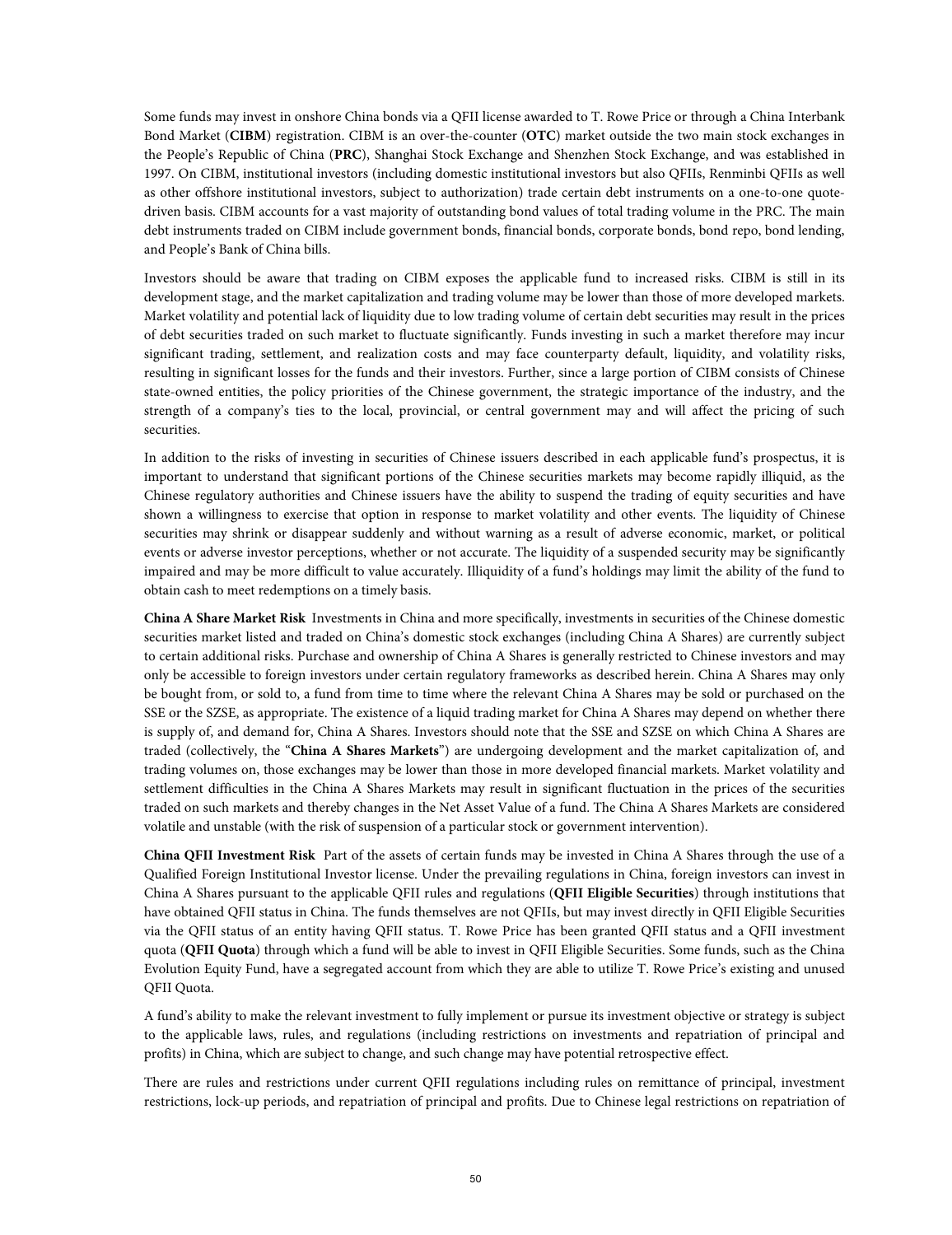assets, proceeds from sales of China A Shares cannot be immediately received by a fund. QFII restrictions on repatriations may apply to the QFII Quota granted to T. Rowe Price.

The QFII Quota is granted to T. Rowe Price as a whole and not simply T. Rowe Price to investments made by a fund. The capacity of a fund to make investments in QFII Eligible Securities and the ability to repatriate funds may be thus adversely affected by the investments, performance, and/or repatriation of funds invested by other client accounts or mutual funds managed by T. Rowe Price utilizing its QFII Quota or by T. Rowe Price itself.

The QFII status of T. Rowe Price could be revoked, in particular because of material violations of rules and regulations by T. Rowe Price. If T. Rowe Price loses its QFII status, the funds may not be able to invest directly in QFII Eligible Securities and may be required to dispose of their holdings, which would likely have a material adverse effect on the funds.

As the QFII, T. Rowe Price is responsible for ensuring that all transactions and dealings by a fund in China A Shares will comply with the fund's investment policies as well as the relevant laws and regulations applicable to T. Rowe Price as QFII. If any conflicts of interest arise, T. Rowe Price will seek to ensure that each fund is managed in the best interests of the shareholders of that fund. The QFII Quota is granted to T. Rowe Price as a whole and not simply to investments made by a particular fund. There can be no assurance that the QFII will be able to allocate a sufficient portion of its QFII Quota to meet all desired investments by a fund in China A Shares, or that redemption requests can be processed in a timely manner due to adverse changes in relevant laws or regulations, including changes in QFII repatriation restrictions.

In extreme circumstances, a fund may incur significant loss if there is insufficient QFII Quota allocated for the fund to make investments, if the approval of T. Rowe Price as QFII is revoked/terminated or otherwise invalidated as the fund may be prohibited from trading of relevant securities and repatriating of the fund's monies, or if any of the key operators or parties (including the QFII custodian/brokers) is bankrupt/in default and/or is disqualified from performing its obligations (including execution or settlement of any transaction or transfer of monies or securities).

**Risks Associated With Shanghai-Hong Kong Stock Connect and Shenzhen-Hong Kong Stock Connect** A fund may invest in and have direct access to certain eligible China A Shares via the Stock Connects upon approval by the relevant regulatory authority. The Shanghai-Hong Kong Stock Connect is a securities trading and clearing linked program developed by Hong Kong Exchanges and Clearing Limited (**HKEx**), SSE, and China Securities Depository and Clearing Corporation Limited (**ChinaClear**). The Shenzhen-Hong Kong Stock Connect is a securities trading and clearing linked program developed by HKEx, SZSE and ChinaClear. The aim of each Stock Connect is to achieve mutual stock market access between mainland China and Hong Kong.

Under both Stock Connects, overseas investors (including the funds) may be allowed, subject to rules and regulations issued and amended from time to time, to trade certain China A Shares listed on either the SSE or SZSE through the relevant "Northbound Trading Link." The list of eligible securities may be changed subject to the review and approval by the relevant Chinese regulators from time to time and the funds may invest in any security made available through the Stock Connects.

Hong Kong and overseas investors (including the funds) may only trade and settle SSE securities and SZSE securities in renminbi.

Risks of investing through the Stock Connects include:

- **Quota Limitations Risk** Each of the Stock Connects is subject to a daily quota. If the daily quota is exceeded, further buy orders will be rejected. The daily quota is not particular to either the funds or T. Rowe Price; instead, it applies to all market participants generally. Thus, T. Rowe Price will not be able to control the use or availability of the quota. If T. Rowe Price is unable to purchase additional Stock Connect securities, it may affect T. Rowe Price's ability to implement the funds' respective investment strategies.
- **Suspension Risk** The Stock Exchange of Hong Kong (**SEHK**), SZSE, and SSE reserve the right to suspend trading if necessary for ensuring an orderly and fair market and managing risks prudently, which could adversely affect the relevant funds' ability to access the mainland China market.
- **Differences in Trading Day** The Stock Connects only operate on days when both the mainland China and Hong Kong markets are open for trading and when banks in both markets are open on the corresponding settlement days. It is possible that there are occasions when it is a normal trading day for the mainland China market but Hong Kong and overseas investors (such as the funds) cannot carry out any China A Shares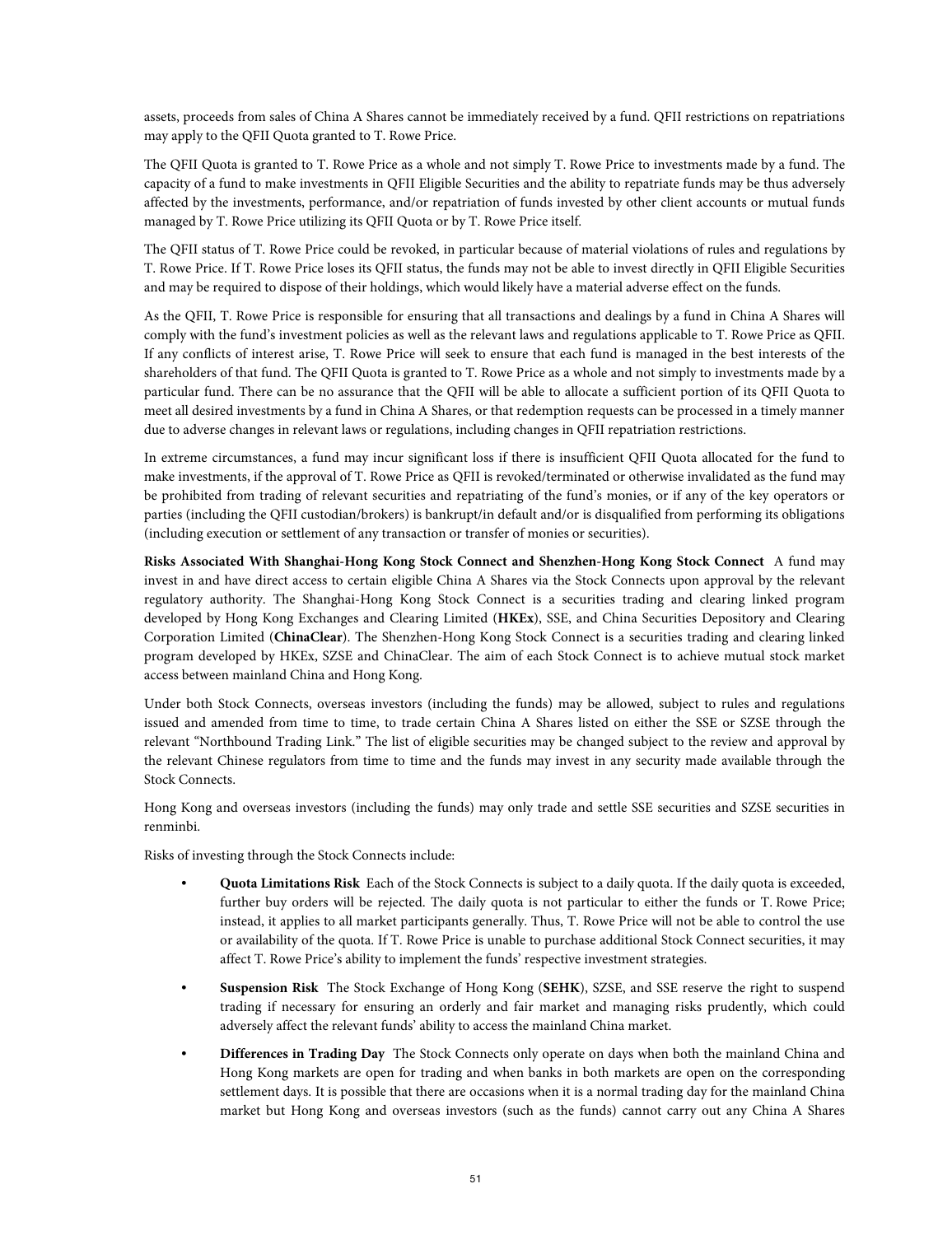trading because it is not a day when the Hong Kong market is open for trading. The funds may be subject to the risk of price fluctuations in China A Shares during the time when the Stock Connects are not trading as a result.

- **Extended Market Closings** The Shanghai and Shenzhen stock exchanges may close for extended periods for holidays or otherwise, which impacts the fund's ability to trade during those periods.
- **Clearing and Settlement and Custody Risks** The Hong Kong Securities Clearing Company Limited, a wholly owned subsidiary of HKEx (**HKSCC**) and ChinaClear establish the clearing links and each is a participant of the other to facilitate clearing and settlement of cross-boundary trades. As the national central counterparty of China's securities market, ChinaClear operates a comprehensive network of clearing, settlement and stock holding infrastructure. ChinaClear has established a risk management framework and measures that are approved and supervised by the China Securities Regulatory Commission (**CSRC**). The chances of a default by ChinaClear are considered to be remote. Should the remote event of a ChinaClear default occur and ChinaClear be declared as a defaulter, HKSCC will in good faith, seek recovery of the outstanding stocks and monies from ChinaClear through available legal channels or through ChinaClear's liquidation. In that event, the relevant fund(s) may suffer delay in the recovery process or may not be able to fully recover its losses from ChinaClear. The China A Shares traded through the Stock Connects are issued without stock certificates in scripless form, so investors such as the funds will not hold any physical China A Shares. Hong Kong and overseas investors, such as a fund, who have acquired SSE securities and/or SZSE securities through the Stock Connects, should maintain the SSE securities and/or SZSE securities with their brokers' or custodians' stock accounts with the Central Clearing and Settlement System operated by HKSCC for the clearing securities listed or traded on SEHK.
- **Operational Risk** The Stock Connects are premised on the functioning of the operational systems of the relevant market participants. Market participants are able to participate in this program subject to meeting certain information technology capability, risk management, and other requirements as may be specified by the relevant exchange and/or clearing house. It should be appreciated that the securities regimes and legal systems of the two markets differ significantly and market participants may need to address issues arising from the differences on an ongoing basis. There is no assurance that the systems of the SEHK and market participants will function properly or will continue to be adapted to changes and developments in both markets. In the event that the relevant systems failed to function properly, trading in both markets through the program could be disrupted. A fund's ability to access the China A Shares Market (and hence to pursue its investment strategy) will be adversely affected.
- **Recalling Risk and Trading Restrictions** A stock may be recalled from the scope of eligible SSE securities or SZSE securities for trading via the Stock Connects for various reasons, and in such event the stock can only be sold but is restricted from being bought. T. Rowe Price' ability to implement a fund's investment strategies may be adversely affected.
- **Nominee Arrangements in Holding China A Shares** HKSCC is the "nominee holder" of the securities acquired by overseas investors (including the relevant funds) through the Stock Connects. The CSRC Stock Connect rules expressly provide that investors enjoy the rights and benefits of the securities acquired through the Stock Connects in accordance with applicable laws. However, how a beneficial owner of the relevant securities exercises and enforces its rights over such securities in the courts in China is yet to be tested. Even if the concept of beneficial ownership is recognized under Chinese law, those securities may form part of the pool of assets of such nominee holder available for distribution to creditors of such nominee holder and/or that a beneficial owner may have no rights whatsoever in respect thereof. Consequently, a fund and the Depositary cannot ensure that the funds' ownership of these securities or title thereto is assured in all circumstances. Under the rules of the Central Clearing and Settlement System operated by HKSCC for the clearing of securities listed or traded on SEHK, HKSCC as nominee holder shall have no obligation to take any legal action or court proceeding to enforce any rights on behalf of the investors in respect of the SSE securities and/or SZSE securities in China or elsewhere. Therefore, although the relevant funds' ownership may be ultimately recognized, that fund may suffer difficulties or delays in enforcing its rights in China. To the extent that HKSCC is deemed to be performing safekeeping functions with respect to assets held through it, the Depositary and the fund will have no legal relationship with HKSCC and no direct legal recourse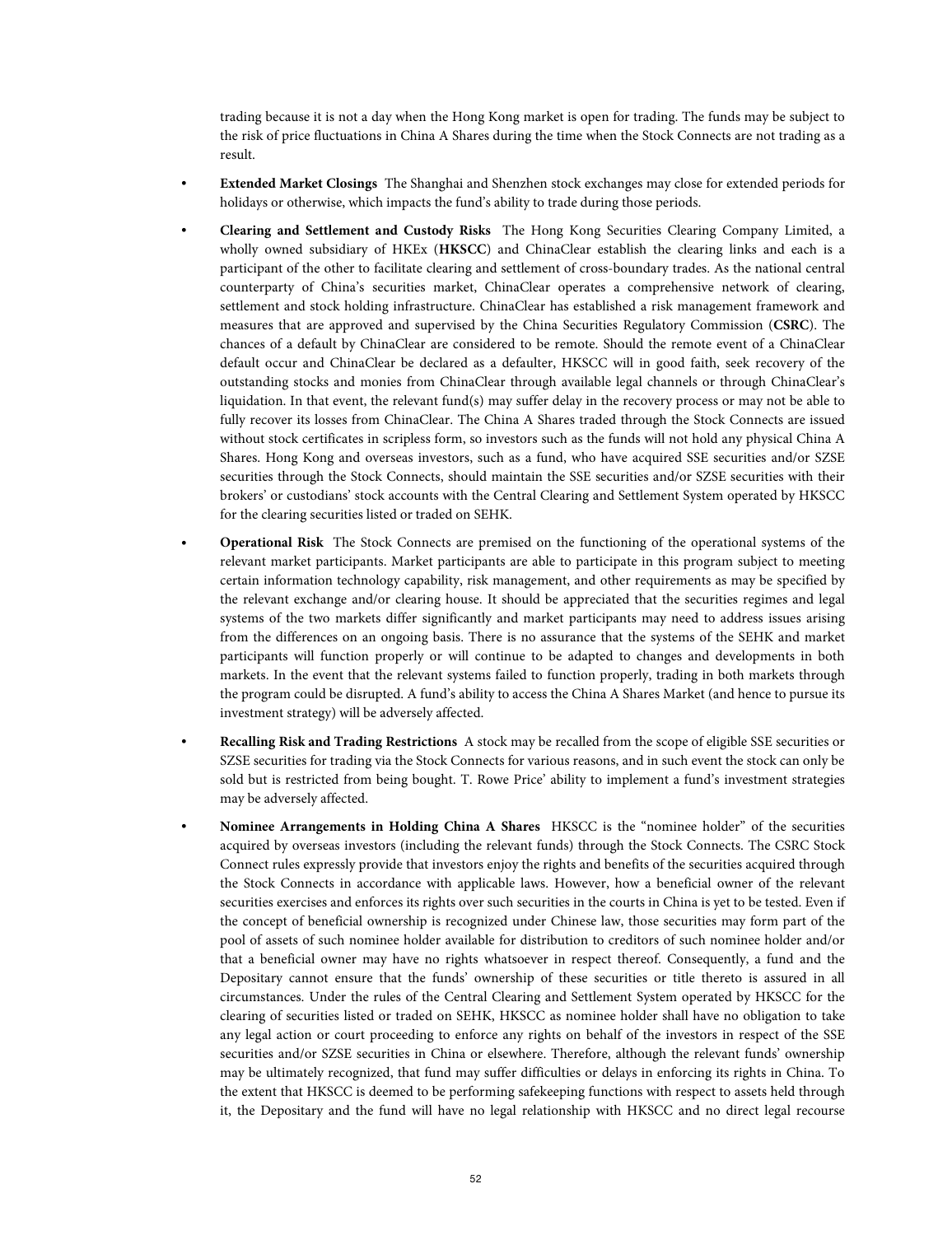against HKSCC in the event that the fund suffers losses resulting from the performance or insolvency of HKSCC.

- **Investor Compensation** Investments of a fund through Northbound trading under the Stock Connects will not be covered by Hong Kong's Investor Compensation Fund. Hong Kong's Investor Compensation Fund is established to pay compensation to investors of any nationality who suffer pecuniary losses as a result of default of a licensed intermediary or authorized financial institution in relation to exchange-traded products in Hong Kong. Since default matters in Northbound trading via the Stock Connects do not involve products listed or traded in SEHK or Hong Kong Futures Exchange Limited, they will not be covered by the Investor Compensation Fund. On the other hand, since a fund is carrying out Northbound trading through securities brokers in Hong Kong but not mainland Chinese brokers, it is not protected by the China Securities Investor Protection Fund in China.
- **Trading Costs** In addition to paying trading fees and stamp duties in connection with trading China A Shares, a fund may be subject to other fees and taxes arising from stock transfers which are determined by the relevant authorities.
- **Regulatory Risk** Stock Connects are subject to regulations promulgated by regulatory authorities and implementation rules made by the stock exchanges in mainland China and Hong Kong. Further, new regulations may be promulgated from time to time by the regulators in connection with operations and crossborder trades under the Stock Connects. The relevant rules and regulations are untested so far and there is no certainty as to how they will be applied. Moreover, the rules and regulations are subject to change which may have potential retroactive effect. There can be no assurance that the Stock Connects will not be abolished. The relevant funds that may invest in mainland China markets through the Stock Connects may be adversely affected as a result of such changes.
- **Risks Associated With the Small and Medium Enterprise Board and/or ChiNext Market** Via Shenzhen-Hong Kong Stock Connect, the funds may access securities listed on the Small and Medium Enterprise (**SME**) board and the ChiNext market of the SZSE. Listed companies on the SME board and/or the ChiNext market are usually of an emerging nature with smaller operating scale. They are subject to higher fluctuation in stock prices and liquidity and have higher risks and turnover ratios than companies listed on the main board of the SZSE. Securities listed on the SME board and/or ChiNext may be overvalued and such exceptionally high valuation may not be sustainable. Stock price may be more susceptible to manipulation due to fewer circulating shares. It may be more common and faster for companies listed on the SME board and/or ChiNext to delist. This may have an adverse impact on the funds if the companies that they invest in are delisted. Also, the rules and regulations regarding companies listed on the ChiNext market are less stringent in terms of profitability and share capital than those on the main board and SME board. Investments in the SME board and/or ChiNext market may result in significant losses for the funds and their investors.

### **Risk Factors of Investing in Taxable Debt Obligations**

### **General**

Yields on short-, intermediate-, and long-term debt securities are dependent on a variety of factors, including the general conditions of the money, bond, and foreign exchange markets; the size of a particular offering; the maturity of the obligation; and the credit rating of the issue. Debt securities with longer maturities tend to carry higher yields and are generally subject to greater capital appreciation and depreciation than obligations with shorter maturities and lower yields. The market prices of debt securities usually vary, depending upon available yields. An increase in interest rates will generally reduce the value of portfolio investments, and a decline in interest rates will generally increase the value of portfolio investments. The ability of funds investing in debt securities to achieve their investment objectives is also dependent on the continuing ability of the issuers of the debt securities in which the funds invest to meet their obligations for the payment of interest and principal when due.

After purchase by the funds, a debt security may cease to be rated or its rating may be reduced below the minimum required for purchase by the funds. Neither event will require a sale of such security by the funds. However, such events will be considered in determining whether the funds should continue to hold the security. To the extent that the ratings given by Moody's, S&P, or others may change as a result of changes in such organizations or their rating systems, the funds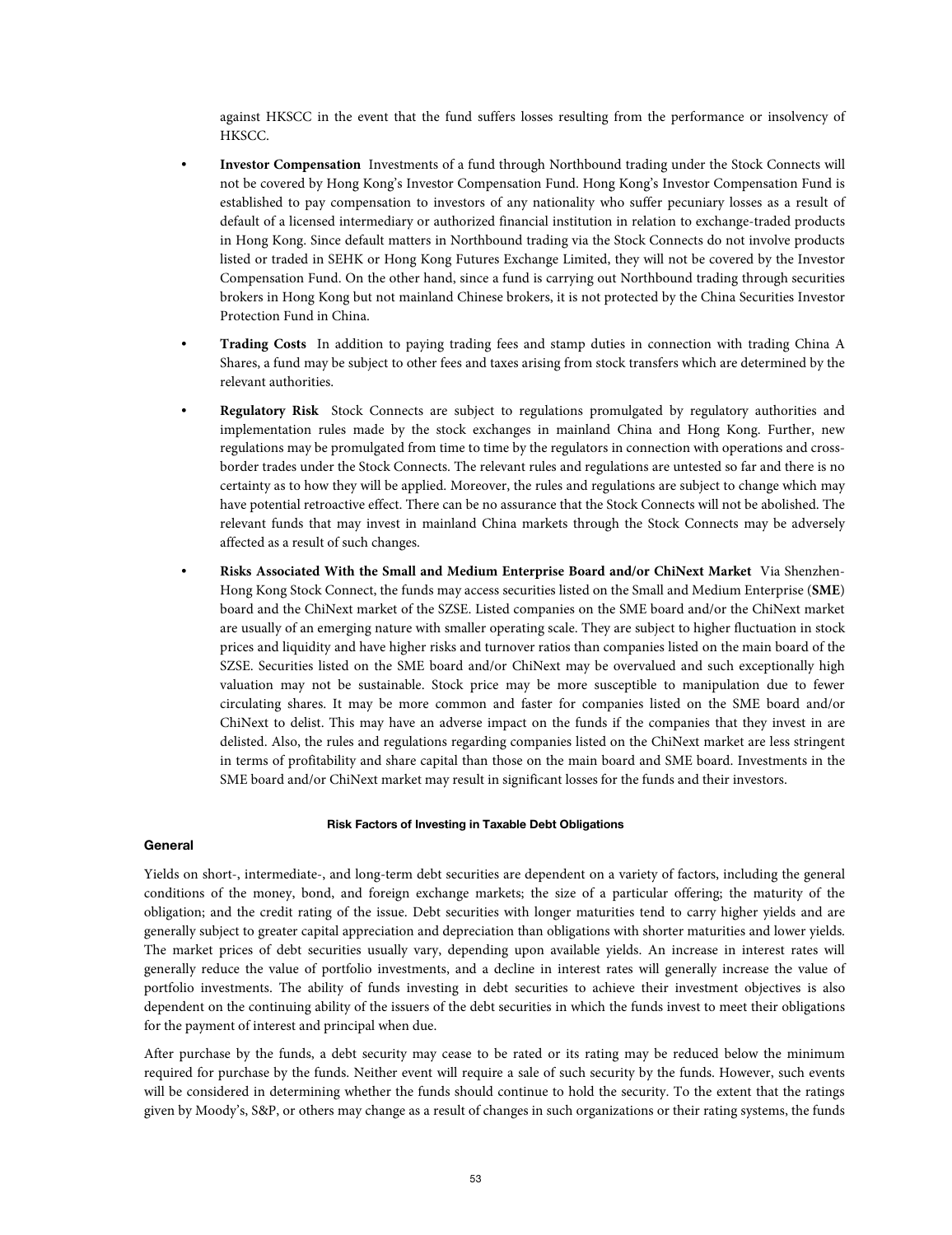will attempt to use comparable ratings as standards for investments in accordance with the investment policies contained in the prospectus. The ratings of Moody's, S&P, and others represent their opinions as to the quality of securities that they undertake to rate. Ratings are not absolute standards of quality. When purchasing unrated securities, T. Rowe Price, under the supervision of the funds' Boards, determines whether the unrated security is of a quality comparable to that which the funds are allowed to purchase.

# **Full Faith and Credit Securities**

Securities backed by the full faith and credit of the United States (e.g., Government National Mortgage Association (**GNMA**) and U.S. Treasury securities) are generally considered to be among the most, if not the most, creditworthy investments available. While the U.S. government has honored its credit obligations continuously for the last 200 years, political events have, at times, called into question whether the United States would default on its obligations. Such an event would be unprecedented, and there is no way to predict its impact on the securities markets or the funds. However, it is very likely that default by the United States would result in losses to the funds.

# **Mortgage Securities**

Mortgage-backed securities, including GNMA securities, differ from conventional bonds in that principal is paid back over the life of the security rather than at maturity. As a result, the holder of a mortgage-backed security (i.e., a fund) receives monthly scheduled payments of principal and interest and may receive unscheduled principal payments representing prepayments on the underlying mortgages. Therefore, GNMA securities may not be an effective means of "locking in" long-term interest rates due to the need for the funds to reinvest scheduled and unscheduled principal payments. The incidence of unscheduled principal prepayments is also likely to increase in mortgage pools owned by the funds when prevailing mortgage loan rates fall below the mortgage rates of the securities underlying the individual pool. The effect of such prepayments in a falling rate environment is to (1) cause the funds to reinvest principal payments at the then-lower prevailing interest rate, and (2) reduce the potential for capital appreciation beyond the face amount of the security and adversely affect the return to the funds. Conversely, in a rising interest rate environment, such prepayments can be reinvested at higher prevailing interest rates, which will reduce the potential effect of capital depreciation to which bonds are subject when interest rates rise. When interest rates rise and prepayments decline, GNMA securities become subject to extension risk or the risk that the price of the securities will fluctuate more. In addition, prepayments of mortgage securities purchased at a premium (or discount) will cause such securities to be paid off at par, resulting in a loss (gain) to the funds. T. Rowe Price will actively manage the funds' portfolios in an attempt to reduce the risk associated with investment in mortgage-backed securities.

The market value of adjustable rate mortgage securities (**ARMs**), like other U.S. government securities, will generally vary inversely with changes in market interest rates, declining when interest rates rise and rising when interest rates decline. Because of their periodic adjustment feature, ARMs should be more sensitive to short-term interest rates than long-term rates. They should also display less volatility than long-term mortgage-backed securities. Thus, while having less risk of a decline during periods of rapidly rising rates, ARMs may also have less potential for capital appreciation than other investments of comparable maturities. Interest rate caps on mortgages underlying ARMs may prevent income on the ARMs from increasing to prevailing interest rate levels and cause the securities to decline in value. In addition, to the extent ARMs are purchased at a premium, mortgage foreclosures and unscheduled principal prepayments may result in some loss of the holders' principal investment to the extent of the premium paid. On the other hand, if ARMs are purchased at a discount, both a scheduled payment of principal and an unscheduled prepayment of principal will increase current and total returns and will accelerate the recognition of income that, when distributed to shareholders, will be taxable as ordinary income.

### **High Yield Securities**

**Special Risks of Investing in Junk Bonds** The following special considerations are additional risk factors of funds investing in lower-rated securities.

• **Lower-Rated Debt Securities** An economic downturn or increase in interest rates is likely to have a greater negative effect on this market; the value of lower-rated debt securities in the funds' portfolios; the funds' net asset value; and the ability of the bonds' issuers to repay principal and interest, meet projected business goals, and obtain additional financing than on higher-rated securities. These circumstances also may result in a higher incidence of defaults than with respect to higher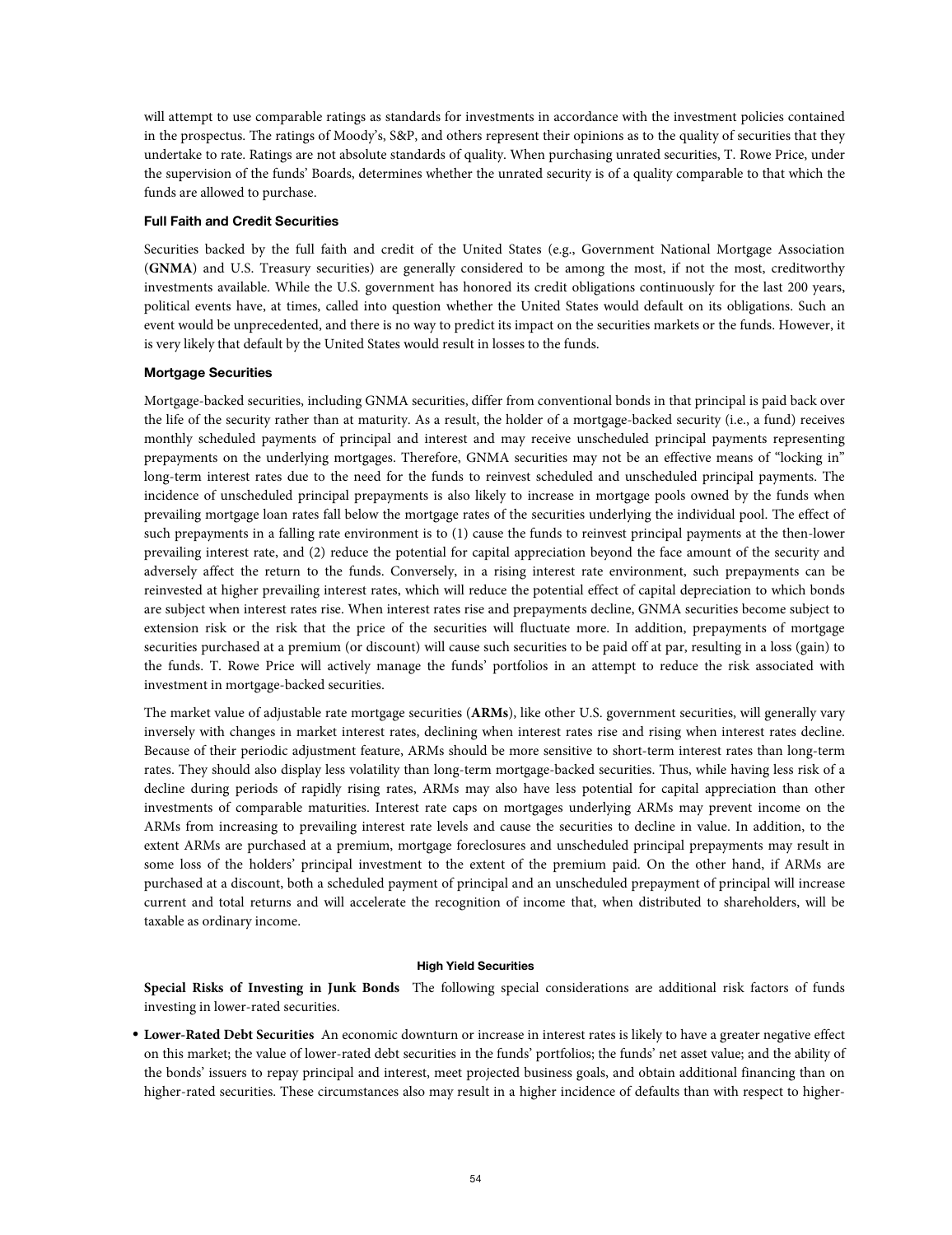rated securities. Investment in funds that invest in lower-rated debt securities is more risky than investment in shares of funds that invest only in higher-rated debt securities.

- **Sensitivity to Interest Rate and Economic Changes** Prices of lower-rated debt securities may be more sensitive to adverse economic changes or corporate developments than higher-rated investments. Debt securities with longer maturities, which may have higher yields, may increase or decrease in value more than debt securities with shorter maturities. Market prices of lower-rated debt securities structured as zero-coupon or pay-in-kind securities are affected to a greater extent by interest rate changes and may be more volatile than securities that pay interest periodically and in cash. Where it deems it appropriate and in the best interests of fund shareholders, a fund may incur additional expenses to seek recovery on a debt security on which the issuer has defaulted and to pursue litigation to protect the interests of security holders of its portfolio companies.
- **Liquidity and Valuation** Because the market for lower-rated securities may be thinner and less active than for higherrated securities, there may be market price volatility for these securities and limited liquidity in the resale market. Nonrated securities are usually not as attractive to as many buyers as rated securities are, a factor that may make nonrated securities less marketable. These factors may have the effect of limiting the availability of the securities for purchase by the funds and may also limit the ability of the funds to sell such securities at their fair value, either to meet redemption requests or in response to changes in the economy or the financial markets.

Adverse publicity and investor perceptions, whether or not based on fundamental analysis, may decrease the values and liquidity of lower-rated debt securities, especially in a thinly traded market. To the extent the funds own or may acquire illiquid or restricted lower-rated securities, these securities may involve special registration responsibilities, liabilities, costs, and liquidity and valuation difficulties. Changes in values of debt securities that the funds own will affect the net asset value per share. If market quotations are not readily available for the funds' lower-rated or nonrated securities, these securities will be valued by a method that the funds' Boards believe accurately reflects fair value. Judgment plays a greater role in valuing lower-rated debt securities than with respect to securities for which more external sources of quotations and last sale information are available.

• **Taxation** Special tax considerations are associated with investing in lower-rated debt securities structured as zero-coupon or pay-in-kind securities. The funds accrue income on these securities prior to the receipt of cash payments. Similar requirements may apply to bonds purchased with market discount. The funds must distribute substantially all of their income to their shareholders to qualify for pass-through treatment under the tax laws and may, therefore, have to dispose of portfolio securities to satisfy distribution requirements.

### **Risk Factors of Investing in Money Market Funds**

The T. Rowe Price money market funds limit their purchases of portfolio holdings to those U.S. dollar-denominated securities that the funds' Boards determine present minimal credit risk and that are eligible securities as defined in Rule 2a-7 under the 1940 Act.

Rule 2a-7 requires money market funds to purchase securities that have a remaining maturity of no more than 397 calendar days and that have been determined by the money market funds' Boards (or the funds' investment adviser, if the Boards delegate such power to the investment adviser) to present minimal credit risks to the money market funds. Accordingly, each T. Rowe Price money market fund only purchases securities that present minimal credit risks in the opinion of T. Rowe Price, pursuant to guidelines approved by each fund's Board. In making its minimal credit risks determinations, T. Rowe Price considers the capacity of each security's issuer or guarantor to meet its financial obligations and, in doing so, considers, to the extent appropriate, the following factors, as required by Rule 2a-7: (1) the issuer's or guarantor's financial condition; (2) the issuer's or guarantor's sources of liquidity; (3) the issuer's or guarantor's ability to react to future market-wide and issuer- or guarantor-specific events, including ability to repay debt in a highly adverse situation; and (4) the strength of the issuer's or guarantor's industry within the economy and relative to economic trends and the issuer's or guarantor's competitive position within its industry. In making determinations regarding minimal credit risks, T. Rowe Price may consider additional factors, including, for example, certain asset-specific factors. Pursuant to Rule 2a-7 and guidelines approved by the funds' Boards, T. Rowe Price provides an ongoing review of the credit quality of each portfolio security to determine whether the security continues to present minimal credit risks. A security may need to be sold if its maturity or credit quality is not acceptable under Rule 2a-7.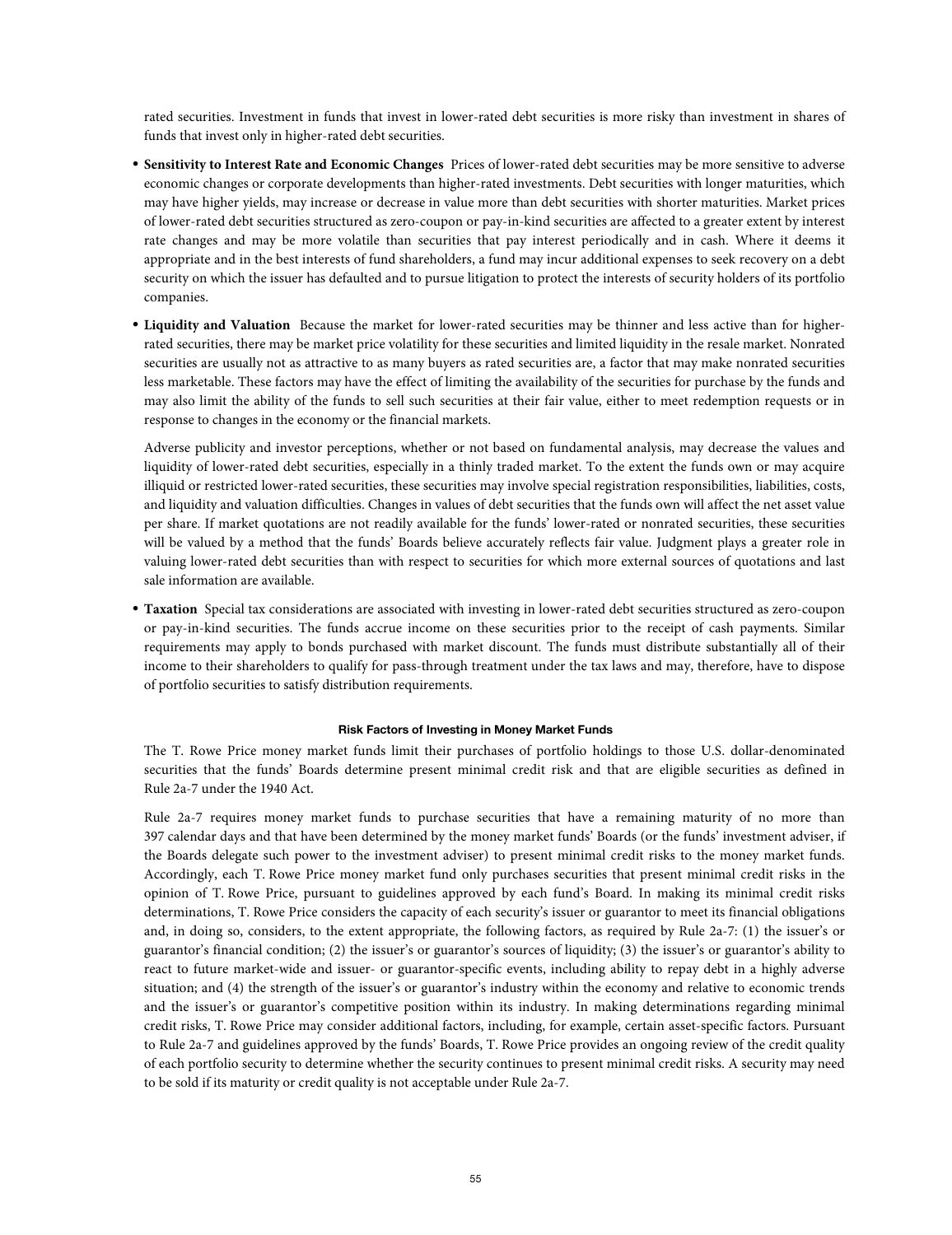A "government money market fund" is required to invest at least 99.5% of its total assets in cash, U.S. government securities, and/or repurchase agreements that are fully collateralized by government securities or cash. Government securities include any security issued or guaranteed as to principal or interest by the U.S. government and its agencies or instrumentalities.

There can be no assurance that the funds will achieve their investment objectives or, in the case of retail or government money market funds, be able to maintain their net asset values per share at \$1.00. The price of the funds is not guaranteed or insured by the U.S. government, and their yields are not fixed. While the funds invest in high-grade money market instruments, investment in the funds is not without risk, even if all portfolio instruments are paid in full at maturity. An increase in interest rates could reduce the value of the funds' portfolio investments, and a decline in interest rates could increase the value.

Pursuant to Rule 2a-7, "retail money market funds" are required to implement policies and procedures reasonably designed to limit investments in the funds to accounts beneficially owned by natural persons. Funds designated "retail money market funds" have implemented policies and procedures designed to limit new investments to accounts beneficially owned by natural persons and have obtained assurances from financial intermediaries that they have developed adequate procedures to limit new investments in the fund to accounts beneficially owned by natural persons. The T. Rowe Price retail money market funds will involuntarily redeem investors who do not satisfy these eligibility requirements.

The SEC has proposed amendments to the rules applicable to money market funds, which, if adopted as proposed, could change the investment strategies, operations, and/or liquidity for certain money markets funds.

# PORTFOLIO SECURITIES

# **Types of Securities**

Set forth below is additional information about certain of the investments described in the funds' prospectuses.

# **Equity Securities**

Common and preferred stocks both represent an equity or ownership interest in an issuer. Common stock typically entitles the owner to vote on the election of directors and other important matters, while preferred stock does not ordinarily carry voting rights. In the event an issuer is liquidated or declares bankruptcy, the claims of secured and unsecured creditors and owners of bonds take precedence over the claims of those who own preferred stock, and the owners of preferred stock take precedence over the claims of those who own common stock.

Although owners of common stock are typically entitled to receive any dividends on such stock, owners of common stock participate in company profits on a pro-rata basis. Profits may be paid out in dividends or reinvested in the company to help it grow. Because increases and decreases in earnings are usually reflected in a company's stock price, common stocks generally have the greatest appreciation and depreciation potential of all corporate securities.

Preferred stock, unlike common stock, often has a stated dividend rate payable from the corporation's earnings. Preferred stock dividends may be cumulative or noncumulative, participating or nonparticipating, or adjustable rate. Cumulative dividend provisions require all or a portion of prior unpaid dividends to be paid before dividends can be paid to the issuer's common stock, while a passed dividend on noncumulative preferred stock is generally gone forever. Participating preferred stock may be entitled to a dividend exceeding the declared dividend in certain cases, while nonparticipating preferred stock is limited to the stipulated dividend. Adjustable rate preferred stock pays a dividend that is adjustable, usually quarterly, based on changes in certain interest rates. Convertible preferred stock is exchangeable for a specified number of common stock shares and is typically more volatile than nonconvertible preferred stock, which tends to behave more like a bond.

The funds may make equity investments in companies through initial public offerings and by entering into privately negotiated transactions involving equity securities that are not yet publicly traded on a stock exchange. Stocks may also be purchased on a "when issued" basis, which is used to refer to a security that has not yet been issued but that will be issued in the future. The term may be used for new stocks and stocks that have split but have not yet started trading.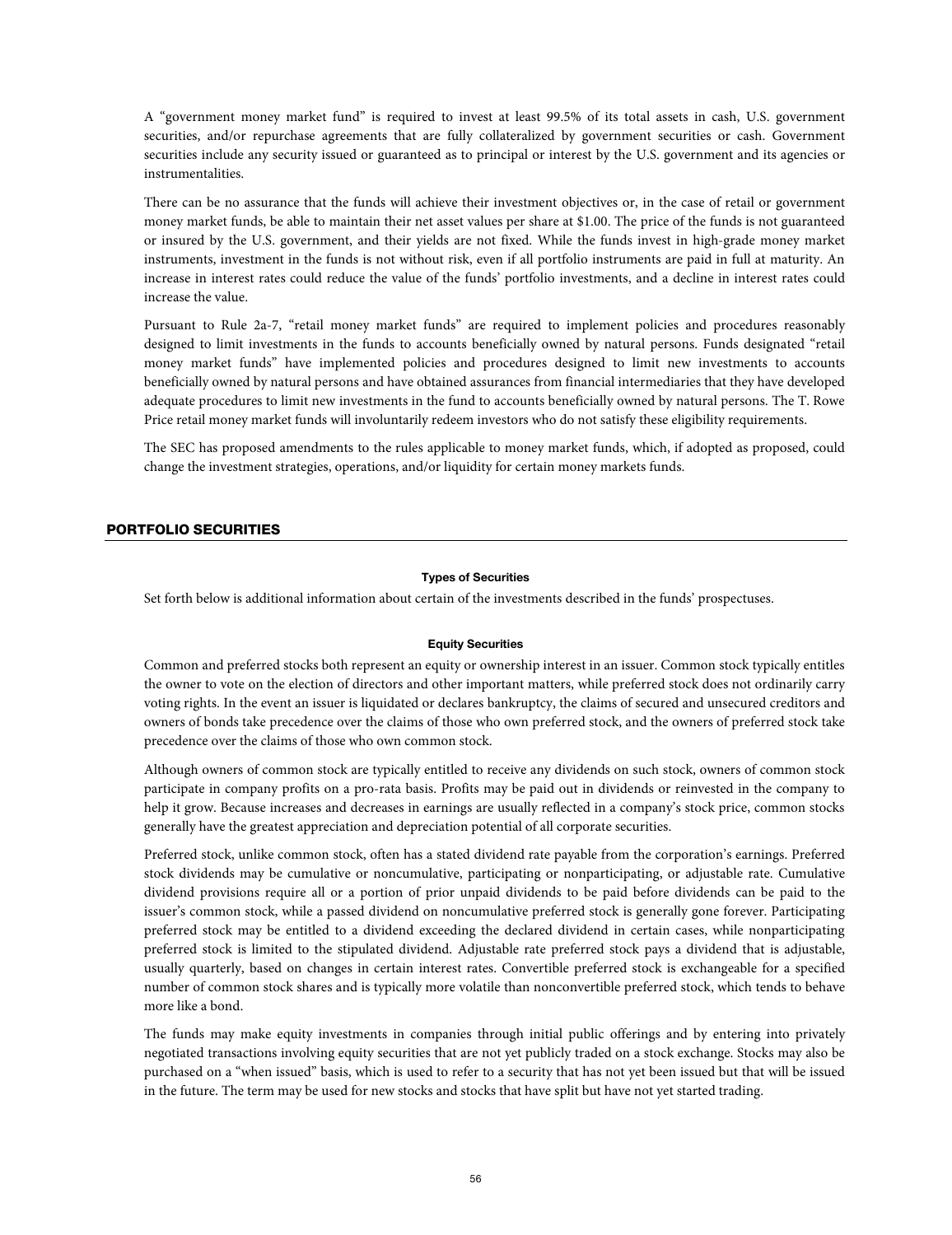### **Debt Securities**

- **U.S. Government Obligations** Bills, notes, bonds, and other debt securities issued by the U.S. Treasury and backed by the full faith and credit of the U.S. government. These are direct obligations of the U.S. government and differ mainly in the length of their maturities. U.S. Treasury obligations may also include, among other things, the separately traded principal and interest components of securities guaranteed or issued by the U.S. Treasury if such components are traded independently under the Separate Trading of Registered Interest and Principal of Securities program (**STRIPS**), as well as Treasury inflation protected securities (**TIPS**) whose principal value is periodically adjusted according to the rate of inflation.
- **U.S. Government Agency Securities** Issued or guaranteed by U.S. government-sponsored enterprises and federal agencies. These include securities issued by the Federal National Mortgage Association (**FNMA**), GNMA, Federal Home Loan Bank, Federal Land Banks, Farmers Home Administration, Banks for Cooperatives, Federal Intermediate Credit Banks, Federal Financing Bank, Farm Credit Banks, the Small Business Association, and the Tennessee Valley Authority. Some of these securities are supported by the full faith and credit of the U.S. Treasury; the remainder are supported only by the credit of the instrumentality, which may or may not include the right of the issuer to borrow from the U.S. Treasury. These may also include securities issued by eligible private institutions that are guaranteed by certain U.S. government agencies under authorized programs.
- **Bank Obligations** Certificates of deposit, banker's acceptances, and other short-term debt obligations. Certificates of deposit are short-term obligations of commercial banks. A banker's acceptance is a time draft drawn on a commercial bank by a borrower, usually in connection with international commercial transactions. Certificates of deposit may have fixed or variable rates. The funds may invest in U.S. banks, foreign branches of U.S. banks, U.S. branches of foreign banks, and foreign branches of foreign banks.
- **Savings and Loan Obligations** Negotiable certificates of deposit and other short-term debt obligations of savings and loan associations.
- **Supranational Agencies** Securities of certain supranational entities, such as the International Development Bank.
- **Corporate Debt Securities** Outstanding corporate debt securities (e.g., bonds and debentures). Corporate notes may have fixed, variable, or floating rates.
- **Short-Term Corporate Debt Securities** Outstanding nonconvertible corporate debt securities (e.g., bonds and debentures) that have one year or less remaining to maturity. Corporate notes may have fixed, variable, or floating rates.
- **Commercial Paper and Commercial Notes** Short-term promissory notes issued by corporations primarily to finance short-term credit needs. Certain notes may have floating or variable rates and may contain options, exercisable by either the buyer or the seller, that extend or shorten the maturity of the note.
- **Foreign Government Securities** Issued or guaranteed by a foreign government, province, instrumentality, political subdivision, or similar unit thereof.
- **Funding Agreements** Obligations of indebtedness negotiated privately between the funds and an insurance company. Often such instruments will have maturities with unconditional put features, exercisable by the funds, requiring return of principal within one year or less.

There are other types of securities that are or may become available that are similar to the foregoing, and the funds may invest in these securities.

### **Mortgage-Related Securities**

• **Mortgage-Backed Securities** Mortgage-backed securities are securities representing an interest in a pool of mortgages. The mortgages may be of a variety of types, including adjustable rate, conventional 30-year and 15-year fixed rate, and graduated payment mortgages. Principal and interest payments made on the mortgages in the underlying mortgage pool are passed through to the funds. This is in contrast to traditional bonds where principal is normally paid back at maturity in a lump sum. Unscheduled prepayments of principal shorten the securities' weighted average life and may lower their total return. (When a mortgage in the underlying mortgage pool is prepaid, an unscheduled principal prepayment is passed through to the funds. This principal is returned to the funds at par. As a result, if a mortgage security were trading at a premium, its total return would be lowered by prepayments, and if a mortgage security were trading at a discount, its total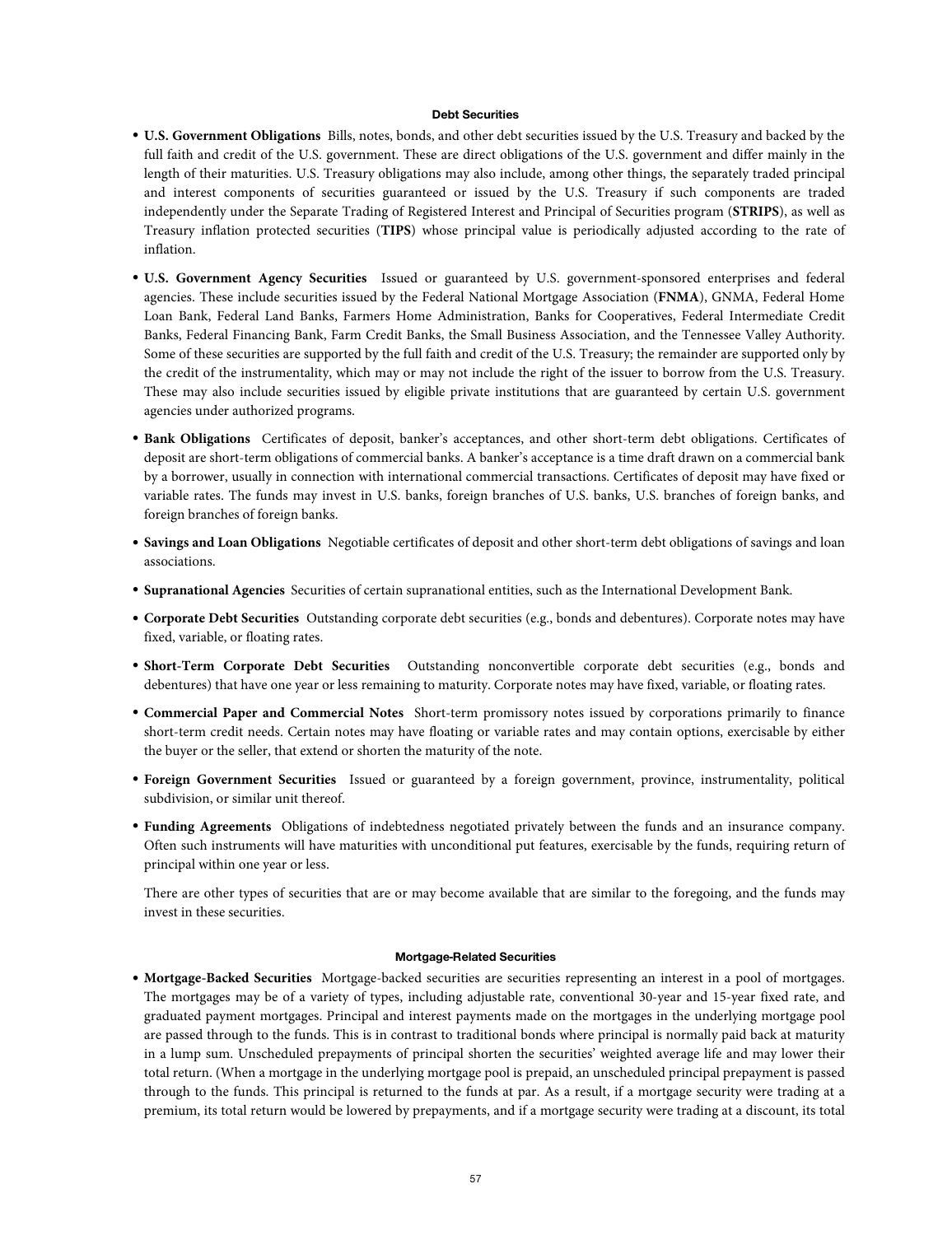return would be increased by prepayments.) The value of these securities also may change because of changes in the market's perception of the creditworthiness of the federal agency that issued them or a downturn in housing prices. In addition, the mortgage securities market in general may be adversely affected by changes in governmental regulation or tax policies.

- **U.S. Government Agency Mortgage-Backed Securities** These are obligations issued or guaranteed by the U.S. government or one of its agencies or instrumentalities, such as GNMA, FNMA, the Federal Home Loan Mortgage Corporation (**FHLMC**), and the Federal Agricultural Mortgage Corporation (**FAMC**). FNMA, FHLMC, and FAMC obligations are not backed by the full faith and credit of the U.S. government as GNMA certificates are, but they are supported by the instrumentality's right to borrow from the U.S. Treasury. On September 7, 2008, FNMA and FHLMC were placed under conservatorship of the Federal Housing Finance Agency, an independent federal agency. U.S. Government Agency Mortgage-Backed Certificates provide for the pass-through to investors of their pro-rata share of monthly payments (including any prepayments) made by the individual borrowers on the pooled mortgage loans, net of any fees paid to the guarantor of such securities and the servicer of the underlying mortgage loans. GNMA, FNMA, FHLMC, and FAMC each guarantee timely distributions of interest to certificate holders. GNMA and FNMA guarantee timely distributions of scheduled principal. FHLMC has in the past guaranteed only the ultimate collection of principal of the underlying mortgage loan; however, FHLMC now issues mortgage-backed securities (FHLMC Gold PCS), which also guarantee timely payment of monthly principal reductions.
- **GNMA Certificates** GNMA is a wholly owned corporate instrumentality of the United States within the Department of Housing and Urban Development. The National Housing Act of 1934, as amended (**Housing Act**), authorizes GNMA to guarantee the timely payment of the principal of, and interest on, certificates that are based on and backed by a pool of mortgage loans insured by the Federal Housing Administration under the Housing Act, or Title V of the American Housing Act of 1949, or guaranteed by the Department of Veterans Affairs under the Servicemen's Readjustment Act of 1944, as amended, or by pools of other eligible mortgage loans. The Housing Act provides that the full faith and credit of the U.S. government is pledged to the payment of all amounts that may be required to be paid under any guaranty. In order to meet its obligations under such guaranty, GNMA is authorized to borrow from the U.S. Treasury with no limitations as to amount.
- **FNMA Certificates** FNMA is a federally chartered and privately owned corporation organized and existing under the Federal National Mortgage Association Charter Act of 1938. FNMA certificates represent a pro-rata interest in a group of mortgage loans purchased by FNMA. FNMA guarantees the timely payment of principal and interest on the securities it issues. The obligations of FNMA are not backed by the full faith and credit of the U.S. government.
- **FHLMC Certificates** FHLMC is a corporate instrumentality of the United States created pursuant to the Emergency Home Finance Act of 1970, as amended. FHLMC certificates represent a pro-rata interest in a group of mortgage loans purchased by FHLMC. FHLMC guarantees timely payment of interest and principal on certain securities it issues and timely payment of interest and eventual payment of principal on other securities it issues. The obligations of FHLMC are obligations solely of FHLMC and are not backed by the full faith and credit of the U.S. government.
- **FAMC Certificates** FAMC is a federally chartered instrumentality of the United States established by Title VIII of the Farm Credit Act of 1971, as amended. FAMC was chartered primarily to attract new capital for financing of agricultural real estate by making a secondary market in certain qualified agricultural real estate loans. FAMC provides guarantees of timely payment of principal and interest on securities representing interests in, or obligations backed by, pools of mortgages secured by first liens on agricultural real estate. Similar to FNMA and FHLMC, FAMC certificates are not supported by the full faith and credit of the U.S. government; rather, FAMC may borrow from the U.S. Treasury to meet its guaranty obligations.

As discussed above, prepayments on the underlying mortgages and their effect upon the rate of return of a mortgagebacked security is the principal investment risk for a purchaser of such securities, like the funds. Over time, any pool of mortgages will experience prepayments due to a variety of factors, including (1) sales of the underlying homes (including foreclosures), (2) refinancings of the underlying mortgages, and (3) increased amortization by the mortgagee. These factors, in turn, depend upon general economic factors, such as level of interest rates and economic growth. Thus, investors normally expect prepayment rates to increase during periods of strong economic growth or declining interest rates and to decrease in recessions and rising interest rate environments. Accordingly, the life of the mortgage-backed security is likely to be substantially shorter than the stated maturity of the mortgages in the underlying pool. Because of such variation in prepayment rates, it is not possible to predict the life of a particular mortgage-backed security, but FHA statistics indicate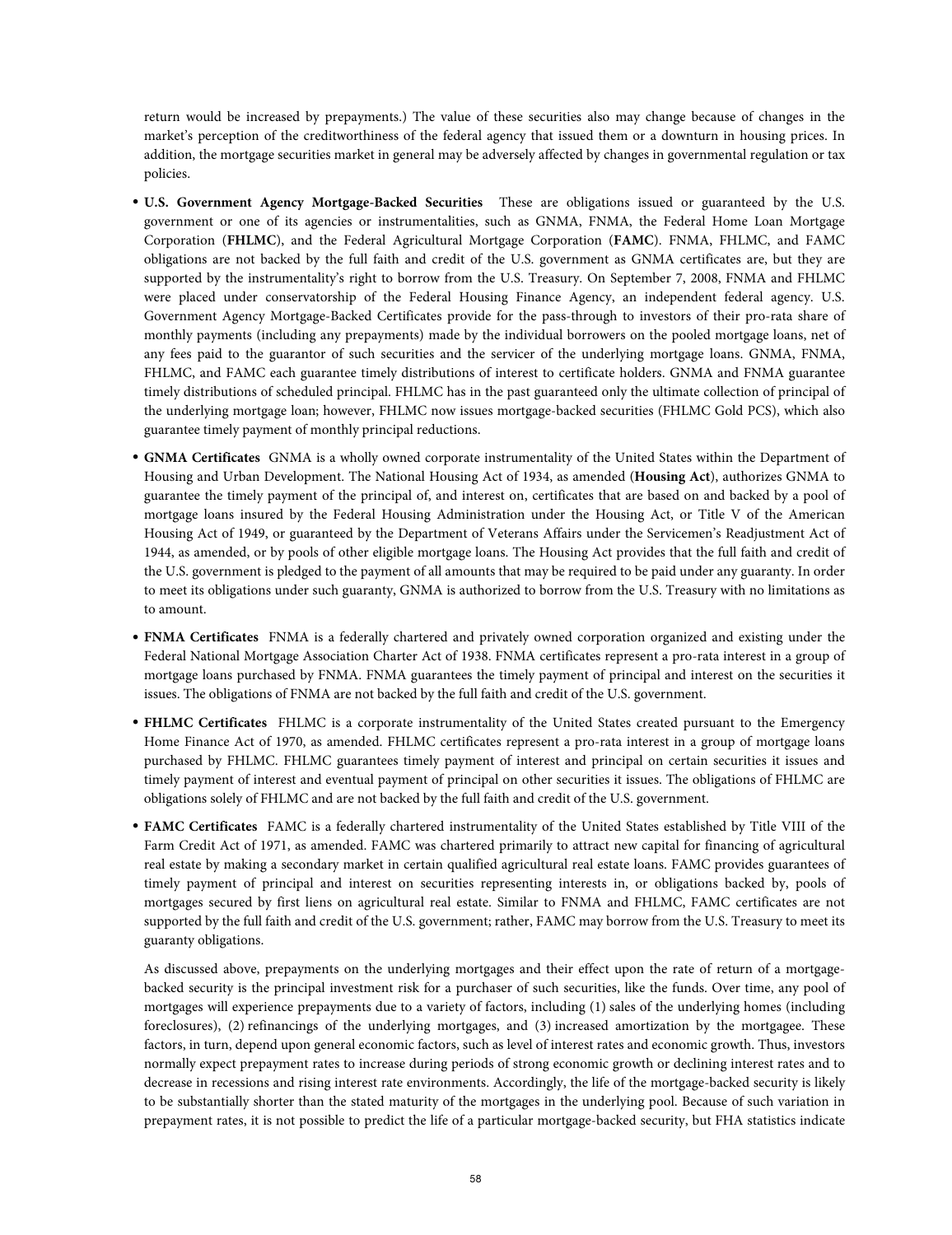that 25- to 30-year single family dwelling mortgages have an average life of approximately 12 years. The majority of GNMA certificates are backed by mortgages of this type, and, accordingly, the generally accepted practice treats GNMA certificates as 30-year securities that prepay in full in the 12th year. FNMA and FHLMC certificates may have differing prepayment characteristics.

Fixed rate mortgage-backed securities bear a stated "coupon rate" that represents the effective mortgage rate at the time of issuance, less certain fees to GNMA, FNMA, and FHLMC for providing the guarantee and the issuer for assembling the pool and for passing through monthly payments of interest and principal.

Payments to holders of mortgage-backed securities consist of the monthly distributions of interest and principal less the applicable fees. The actual yield to be earned by a holder of mortgage-backed securities is calculated by dividing interest payments by the purchase price paid for the mortgage-backed securities (which may be at a premium to or a discount from the face value of the certificate).

Monthly distributions of interest, as contrasted to semiannual distributions that are common for other fixed interest investments, have the effect of compounding and thereby raising the effective annual yield earned on mortgage-backed securities. Because of the variation in the life of the pools of mortgages that back various mortgage-backed securities, and because it is impossible to anticipate the rate of interest at which future principal payments may be reinvested, the actual yield earned from a portfolio of mortgage-backed securities will differ significantly from the yield estimated by using an assumption of a certain life for each mortgage-backed security included in such a portfolio as described above.

- **Commercial Mortgage-Backed Securities (CMBS)** These are securities created from a pool of commercial mortgage loans, such as loans for hotels, restaurants, shopping centers, office buildings, and apartment buildings. Interest and principal payments from the underlying loans are passed through to the funds according to a schedule of payments. CMBS are structured similarly to mortgage-backed securities in that both are backed by mortgage payments. However, CMBS involve loans related to commercial property, whereas mortgage-backed securities are based on loans relating to residential property. Because commercial mortgages tend to be structured with prepayment penalties, CMBS generally carry less prepayment risk than loans backed by residential mortgages. Credit quality depends primarily on the quality of the loans themselves and on the structure of the particular deal. However, the value of these securities may change because of actual or perceived changes in the creditworthiness of the individual borrowers, their tenants, and servicing agents or due to deterioration in the general state of commercial real estate or overall economic conditions.
- **Collateralized Mortgage Obligations (CMOs)** CMOs are bonds that are collateralized by whole-loan mortgages or mortgage pass-through securities. The bonds issued in a CMO deal are divided into groups, and each group of bonds is referred to as a "tranche." Under the traditional CMO structure, the cash flows generated by the mortgages or mortgage pass-through securities in the collateral pool are used to first pay interest and then pay principal to the CMO bondholders. The bonds issued under such a CMO structure are retired sequentially as opposed to the pro-rata return of principal found in traditional pass-through obligations. Subject to the various provisions of individual CMO issues, the cash flow generated by the underlying collateral (to the extent it exceeds the amount required to pay the stated interest) is used to retire the bonds. Under the CMO structure, the repayment of principal among the different tranches is prioritized in accordance with the terms of the particular CMO issuance. The "fastest pay" tranche of bonds, as specified in the prospectus for the issuance, would initially receive all principal payments. When that tranche of bonds is retired, the next tranche, or tranches, in the sequence, as specified in the prospectus, receive all of the principal payments until they are retired. The sequential retirement of bond groups continues until the last tranche, or group of bonds, is retired. Accordingly, the CMO structure allows the issuer to use cash flows of long maturity, monthly pay collateral to formulate securities with short, intermediate, and long final maturities and expected average lives.

New types of CMO tranches continue to evolve, such as floating rate CMOs, planned amortization classes, accrual bonds, and CMO residuals. Some newer structures could affect the amount and timing of principal and interest received by each tranche from the underlying collateral. Under certain structures, given classes of CMOs have priority over others with respect to the receipt of prepayments on the mortgages. Therefore, depending on the type of CMOs in which the funds invest, the investment may be subject to a greater or lesser risk of prepayment than other types of mortgage-related securities.

The primary risk of any mortgage security is the uncertainty of the timing of cash flows. For CMOs, the primary risk results from the rate of prepayments on the underlying mortgages serving as collateral and from the structure of the deal (priority of the individual tranches). An increase or decrease in prepayment rates (resulting from a decrease or increase in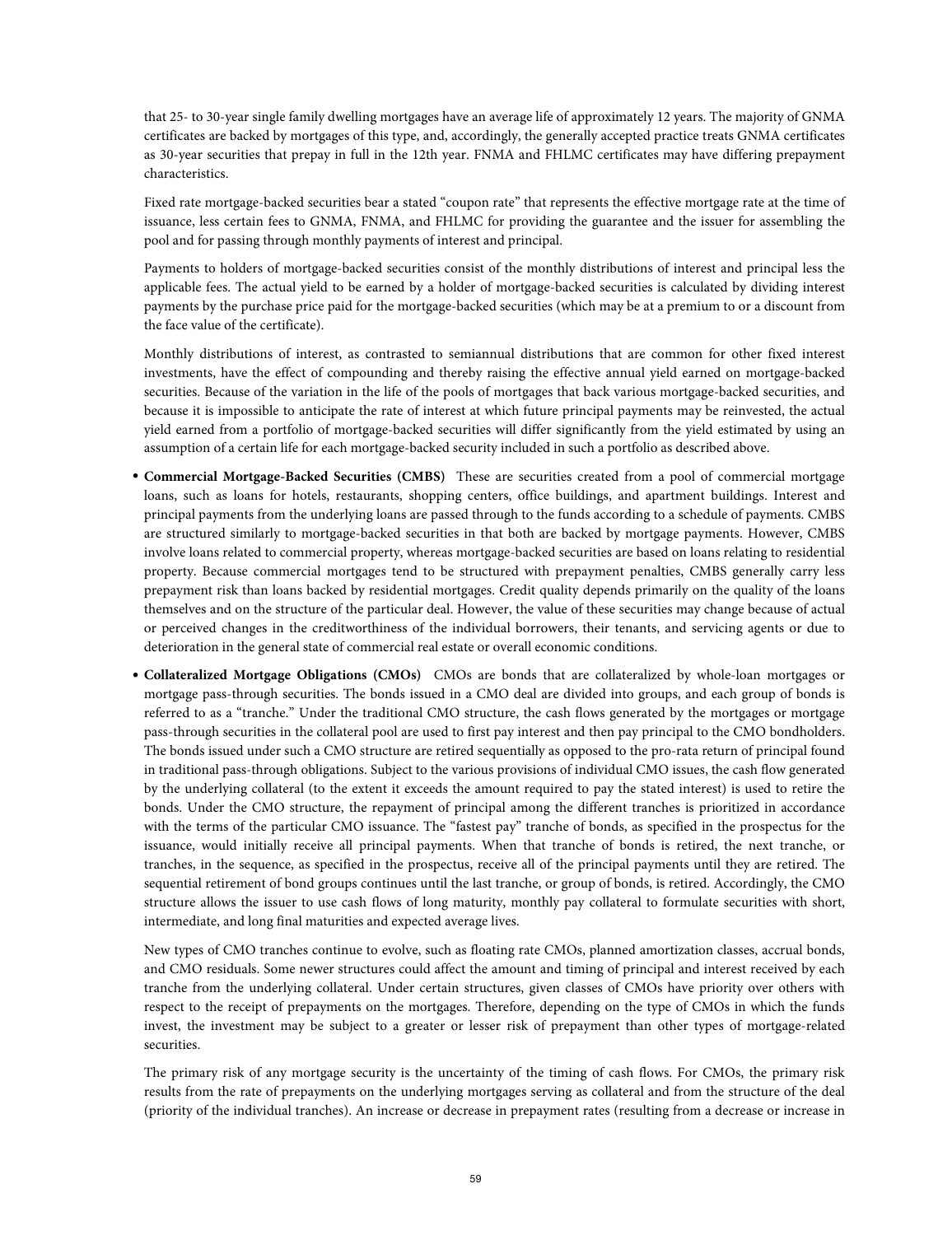mortgage interest rates) will affect the yield, average life, and price of CMOs. The prices of certain CMOs, depending on their structure and the rate of prepayments, can be volatile. Some CMOs may also not be as liquid as other securities.

- **U.S. Government Agency Multi-class Pass-Through Securities** Unlike CMOs, U.S. government agency multi-class passthrough securities, which include FNMA guaranteed real estate mortgage investment conduit pass-through certificates and FHLMC multi-class mortgage participation certificates, are ownership interests in a pool of mortgage assets. Unless the context indicates otherwise, all references herein to CMOs include multi-class pass-through securities.
- **Multi-class Residential Mortgage Securities** Such securities represent interests in pools of mortgage loans to residential home buyers made by commercial banks, savings and loan associations, or other financial institutions. Unlike GNMA, FNMA, and FHLMC securities, the payment of principal and interest on multi-class residential mortgage securities is not guaranteed by the U.S. government or any of its agencies. Accordingly, yields on multi-class residential mortgage securities historically have been higher than the yields on U.S. government mortgage securities. However, the risk of loss due to default on such instruments is higher since they are not guaranteed by the U.S. government or its agencies. Additionally, pools of such securities may be divided into senior or subordinated segments. Although subordinated mortgage securities may have a higher yield than senior mortgage securities, the risk of loss of principal is greater because losses on the underlying mortgage loans must be borne by persons holding subordinated securities before those holding senior mortgage securities.
- **Privately Issued Mortgage-Backed Certificates** These are pass-through certificates issued by nongovernmental issuers. Pools of conventional residential or commercial mortgage loans created by such issuers generally offer a higher rate of interest than government and government-related pools because there are no direct or indirect government guarantees of payment. Timely payment of interest and principal of these pools is, however, generally supported by various forms of insurance or guarantees, including individual loan, title, pool, and hazard insurance. The insurance and guarantees are issued by government entities, private insurance, or the mortgage poolers. Such insurance and guarantees and the creditworthiness of the issuers thereof will be considered in determining whether a mortgage-related security meets the funds' quality standards. The funds may buy mortgage-related securities without insurance or guarantees if, through an examination of the loan experience and practices of the poolers, the investment manager determines that the securities meet the funds' quality standards.
- **Stripped Mortgage-Backed Securities** These instruments represent interests in a pool of mortgages, the cash flow of which has been separated into its interest and principal components. Interest-only securities (**IOs**) receive the interest portion of the cash flow while principal-only securities (**POs**) receive the principal portion. IOs and POs are usually structured as tranches of a CMO. Stripped mortgage-backed securities may be issued by U.S. government agencies or by private issuers similar to those described above with respect to CMOs and privately issued mortgage-backed certificates. As interest rates rise and fall, the value of IOs tends to move in the same direction as interest rates. The value of the PO, as with other mortgage-backed securities described herein, and other debt instruments, will tend to move in the opposite direction compared with interest rates. Under the Code, POs may generate taxable income from the current accrual of original issue discount without a corresponding distribution of cash to the funds.

The cash flows and yields on IO and PO classes are extremely sensitive to the rate of principal payments (including prepayments) on the related underlying mortgage assets. In the case of IOs, prepayments affect the amount of cash flows provided to the investor. In contrast, prepayments on the mortgage pool affect the timing of cash flows received by investors in POs. For example, a rapid or slow rate of principal payments may have a material adverse effect on the prices of IOs or POs, respectively. If the underlying mortgage assets experience greater-than-anticipated prepayments of principal, investors may fail to fully recoup their initial investment in an IO class of a stripped mortgage-backed security, even if the IO class is rated AAA or Aaa or is derived from a full faith and credit obligation. Conversely, if the underlying mortgage assets experience slower-than-anticipated prepayments of principal, the price on a PO class will be affected more severely than would be the case with a traditional mortgage-backed security.

• **ARMs** ARMs, like fixed rate mortgages, have a specified maturity date, and the principal amount of the mortgage is repaid over the life of the mortgage. Unlike fixed rate mortgages, the interest rate on ARMs is adjusted at regular intervals based on a specified, published interest rate "index" such as a Treasury rate index. The new rate is determined by adding a specific interest amount, the "margin," to the interest rate of the index. Investment in ARMs allows the funds to participate in changing interest rate levels through regular adjustments in the coupons of the underlying mortgages, resulting in more variable current income and lower price volatility than longer-term fixed rate mortgage securities. ARMs are a less effective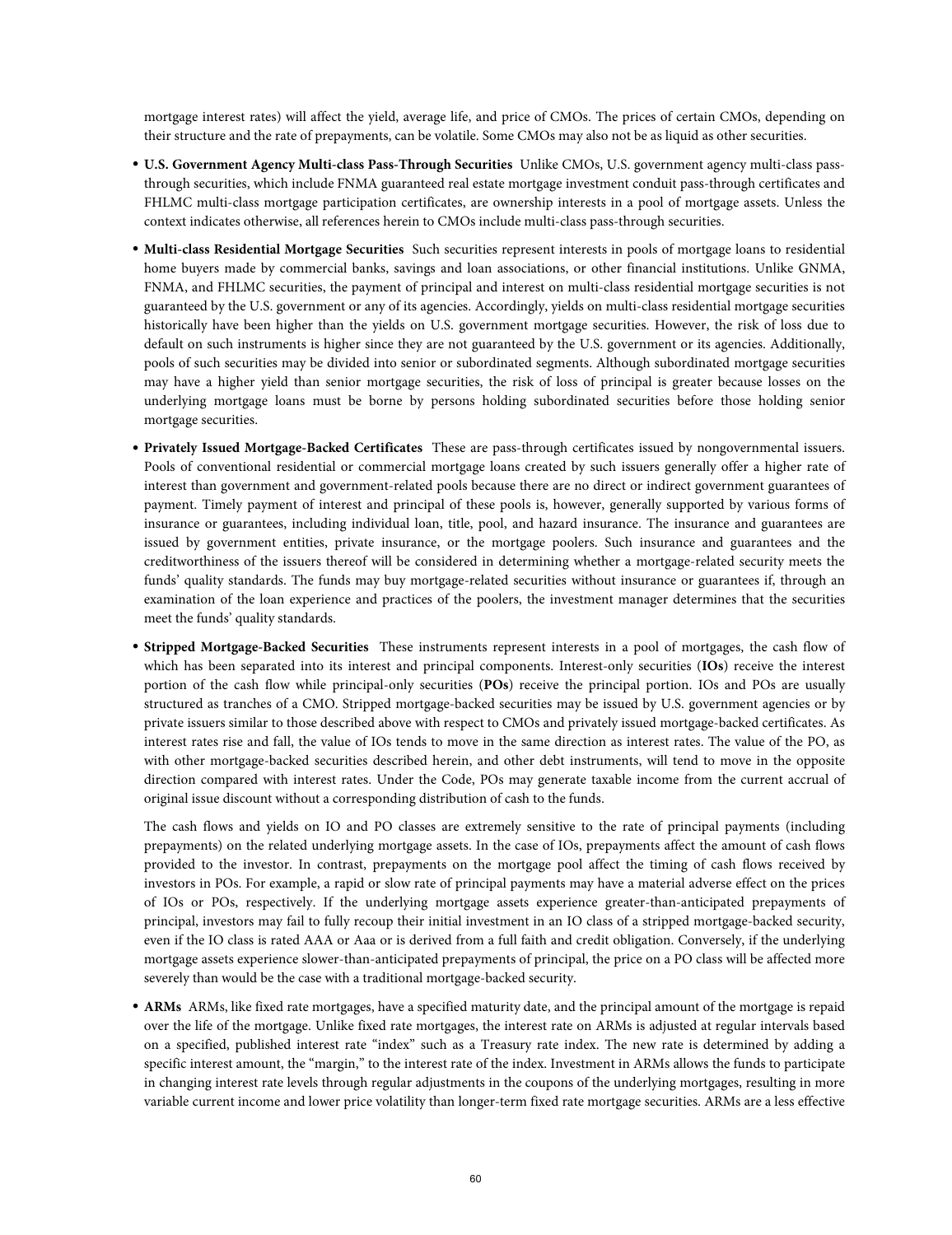means of locking in long-term rates than fixed rate mortgages since the income from adjustable rate mortgages will increase during periods of rising interest rates and decline during periods of falling rates.

• **TBAs and Dollar Rolls** Funds that purchase or sell mortgage-backed securities may choose to purchase or sell certain mortgage-backed securities on a delayed delivery or forward commitment basis through the TBA market. With TBA transactions, the fund would enter into a commitment to either purchase or sell mortgage-backed securities for a fixed price, with payment and delivery at a scheduled future date beyond the customary settlement period for mortgage-backed securities. These transactions are considered TBA because the fund commits to buy a pool of mortgages that have yet to be specifically identified but will meet certain standardized parameters (such as yield, duration, and credit quality) and contain similar loan characteristics. For either purchase or sale transactions, a fund may choose to extend the settlement through a "dollar roll" transaction in which it sells mortgage-backed securities to a dealer and simultaneously agrees to purchase substantially similar securities in the future at a predetermined price. These transactions have the potential to enhance the fund's returns and reduce its administrative burdens when compared with holding mortgage-backed securities directly, although these transactions will increase the fund's portfolio turnover rate. During the roll period, the fund forgoes principal and interest paid on the securities. However, the fund would be compensated by the difference between the current sale price and the forward price for the future purchase, as well as by the interest earned on the cash proceeds of the initial sale.

Although TBA securities must meet industry-accepted "good delivery" standards, there can be no assurance that a security purchased on a forward commitment basis will ultimately be issued or delivered by the counterparty. During the settlement period, the fund will still bear the risk of any decline in the value of the security to be delivered. Dollar roll transactions involve the simultaneous purchase and sale of substantially similar TBA securities for different settlement dates. Because these transactions do not require the purchase and sale of identical securities, the characteristics of the security delivered to the fund may be less favorable than the security delivered to the dealer.

In addition, recently implemented rules of FINRA include mandatory margin requirements that require the funds to post collateral in connection with its TBA transactions. There is no similar requirement applicable to the funds' TBA counterparties. The required collateralization of TBA trades could increase the cost of TBA transactions to the funds and impose added operational complexity.

• **Other Mortgage-Related Securities** Governmental, government-related, or private entities may create mortgage loan pools offering pass-through investments in addition to those described above. The mortgages underlying these securities may be alternative mortgage instruments, that is, mortgage instruments whose principal or interest payments may vary or whose terms to maturity may differ from customary long-term fixed rate mortgages. As new types of mortgage-related securities are developed and offered to investors, the investment manager will, consistent with the funds' objectives, policies, and quality standards, consider making investments in such new types of securities.

### **Asset-Backed Securities**

**Background** The asset-backed securities (**ABS**) market has been one of the fastest-growing sectors of the U.S. fixed income market since its inception in late 1985. Although initial ABS transactions were backed by auto loans and credit card receivables, today's market has evolved to include a variety of asset types, including home equity loans, student loans, equipment leases, stranded utility costs, and collateralized bond/loan obligations. For investors, securitization typically provides an opportunity to invest in high-quality securities with higher credit ratings and less downgrade/event risk than corporate bonds. Unlike mortgages, prepayments on ABS collateral are less sensitive to changes in interest rates. They can also be structured into classes that meet the market's demand for various maturities and credit quality.

**Structure** Asset-backed securities are bonds that represent an ownership interest in a pool of receivables sold by originators into a special purpose vehicle (**SPV**). The collateral types can vary, as long as they are secured by homogeneous assets with relatively predictable cash flows. Assets that are transferred through a sale to an SPV are legally separated from those of the seller/servicer, which insulates investors from bankruptcy or other event risk associated with the seller/servicer of those assets. Most senior tranches of ABS are structured to a AAA rated level through credit enhancement; however, ABS credit ratings range from AAA to non-investment grade. Many ABS transactions are structured to include payout events/performance triggers, which provide added protection against deteriorating credit quality.

ABS structures are generally categorized by two distinct types of collateral. Amortizing assets (such as home equity loans, auto loans, and equipment leases) typically pass through principal and interest payments directly to investors, while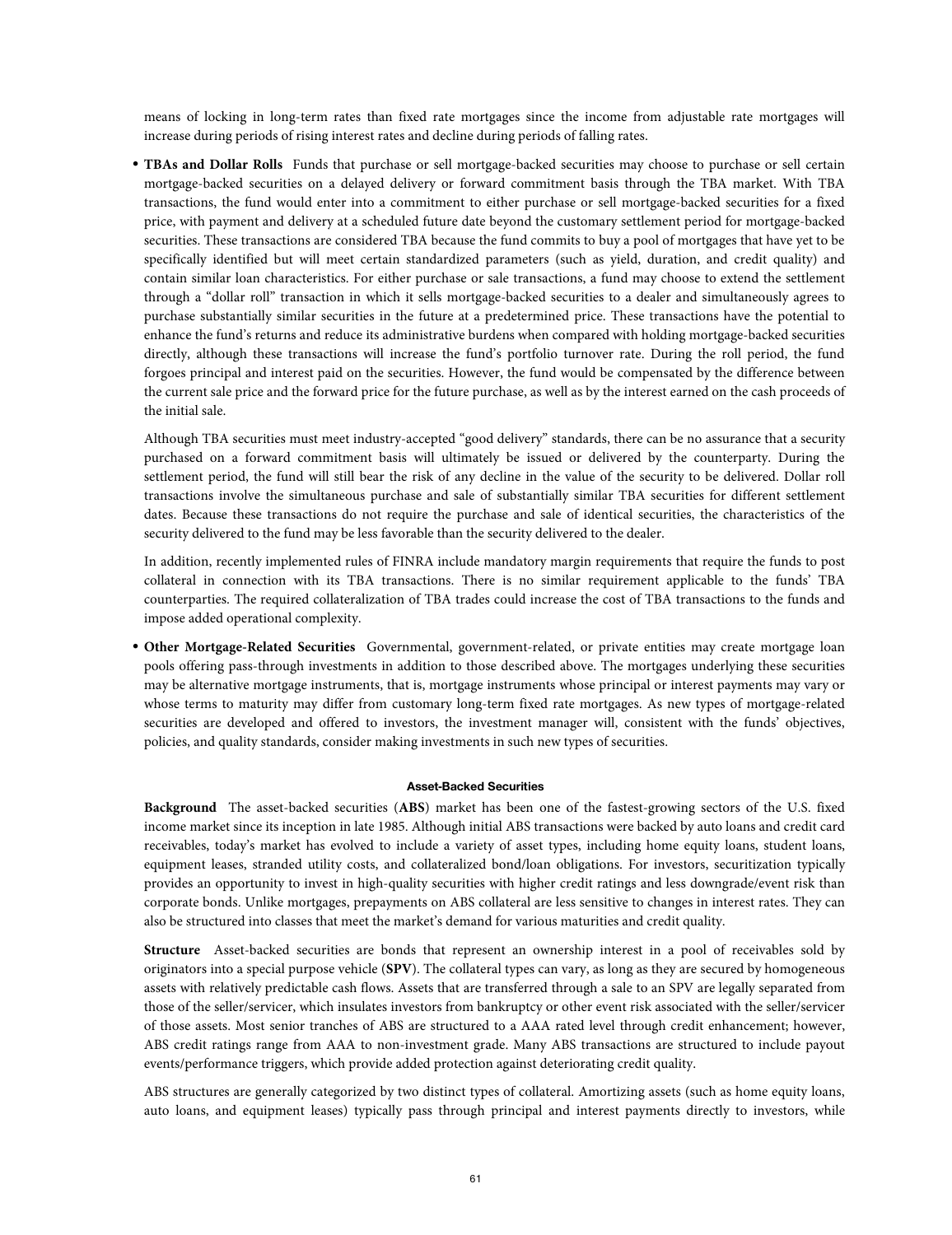revolving assets (such as credit card receivables, home equity lines of credit, and dealer floor-plan loans) typically reinvest principal and interest payments in new collateral for a specified period of time. The majority of amortizing transactions are structured as straight sequential-pay transactions. In these structures, all principal amortization and prepayments are directed to the shortest maturity class until it is retired, then to the next shortest class, and so on. The majority of revolving assets are structured as bullets, whereby investors receive periodic interest payments and only one final payment of principal at maturity.

**Underlying Assets** The asset-backed securities that may be purchased include securities backed by pools of mortgagerelated receivables known as home equity loans, or of consumer receivables such as automobile loans or credit card loans. Other types of ABS may also be purchased. The credit quality of most asset-backed securities depends primarily on the credit quality of the assets underlying such securities, how well the entity issuing the securities is insulated from the credit risk of the originator or any other affiliated entities, and the amount and quality of any credit support provided to the securities. The rate of principal payment on asset-backed securities generally depends on the rate of principal payments received on the underlying assets, which in turn may be affected by a variety of economic and other factors. As a result, the yield and return on any asset-backed security is difficult to predict with precision, and actual return or yield to maturity may be more or less than the anticipated return or yield to maturity.

**Methods of Allocating Cash Flows** While some asset-backed securities are issued with only one class of security, many asset-backed securities are issued in more than one class, each with different payment terms. Multiple-class asset-backed securities are issued for two main reasons. First, multiple classes may be used as a method of providing credit support. This is accomplished typically through creation of one or more classes whose right to payments on the asset-backed security is made subordinate to the right to such payments of the remaining class or classes. Second, multiple classes may permit the issuance of securities with payment terms, interest rates, or other characteristics differing both from those of each other and from those of the underlying assets. Asset-backed securities in which the payment streams on the underlying assets are allocated in a manner different than those described above may be issued in the future. The funds may invest in such assetbacked securities if the investment is otherwise consistent with the fund's investment objectives, policies, and restrictions.

**Types of Credit Support** Asset-backed securities are typically backed by a pool of assets representing the obligations of a diversified pool of numerous obligors. To lessen the effect of failures by obligors on the ability of underlying assets to make payments, such securities may contain elements of credit support. Such credit support falls into two classes: liquidity protection and protection against ultimate default by an obligor on the underlying assets. Liquidity protection refers to the provision of advances, generally by the entity administering the pool of assets, to ensure that scheduled payments on the underlying pool are made in a timely fashion. Protection against ultimate default ensures ultimate payment of the obligations on at least a portion of the assets in the pool. Such protection may be provided through guarantees, insurance policies, or letters of credit obtained from third parties (external credit enhancement), through various means of structuring the transaction (internal credit enhancement), or through a combination of such approaches. Examples of asset-backed securities with credit support arising out of the structure of the transaction include:

- **Excess Spread** Typically, the first layer of protection against losses, equal to the cash flow from the underlying receivables remaining after deducting the sum of the investor coupon, servicing fees, and losses.
- **Subordination** Interest and principal that would have otherwise been distributed to a subordinate class is used to support the more senior classes. This feature is intended to enhance the likelihood that the holder of the senior class certificate will receive regular payments of interest and principal. Subordinate classes have a greater risk of loss than senior classes.
- **Reserve Funds** Cash that is deposited and/or captured in a designated account that may be used to cover any shortfalls in principal, interest, or servicing fees.
- **Overcollateralization** A form of credit enhancement whereby the principal amount of collateral used to secure a given transaction exceeds the principal of the securities issued. Overcollateralization can be created at the time of issuance or may build over time.
- **Surety Bonds** Typically consist of third-party guarantees to irrevocably and unconditionally make timely payments of interest and ultimate repayment of principal in the event there are insufficient cash flows from the underlying collateral.

The degree of credit support provided on each issue is based generally on historical information regarding the level of credit risk associated with such payments. Depending upon the type of assets securitized, historical information on credit risk and prepayment rates may be limited or even unavailable. Delinquency or loss in excess of that anticipated could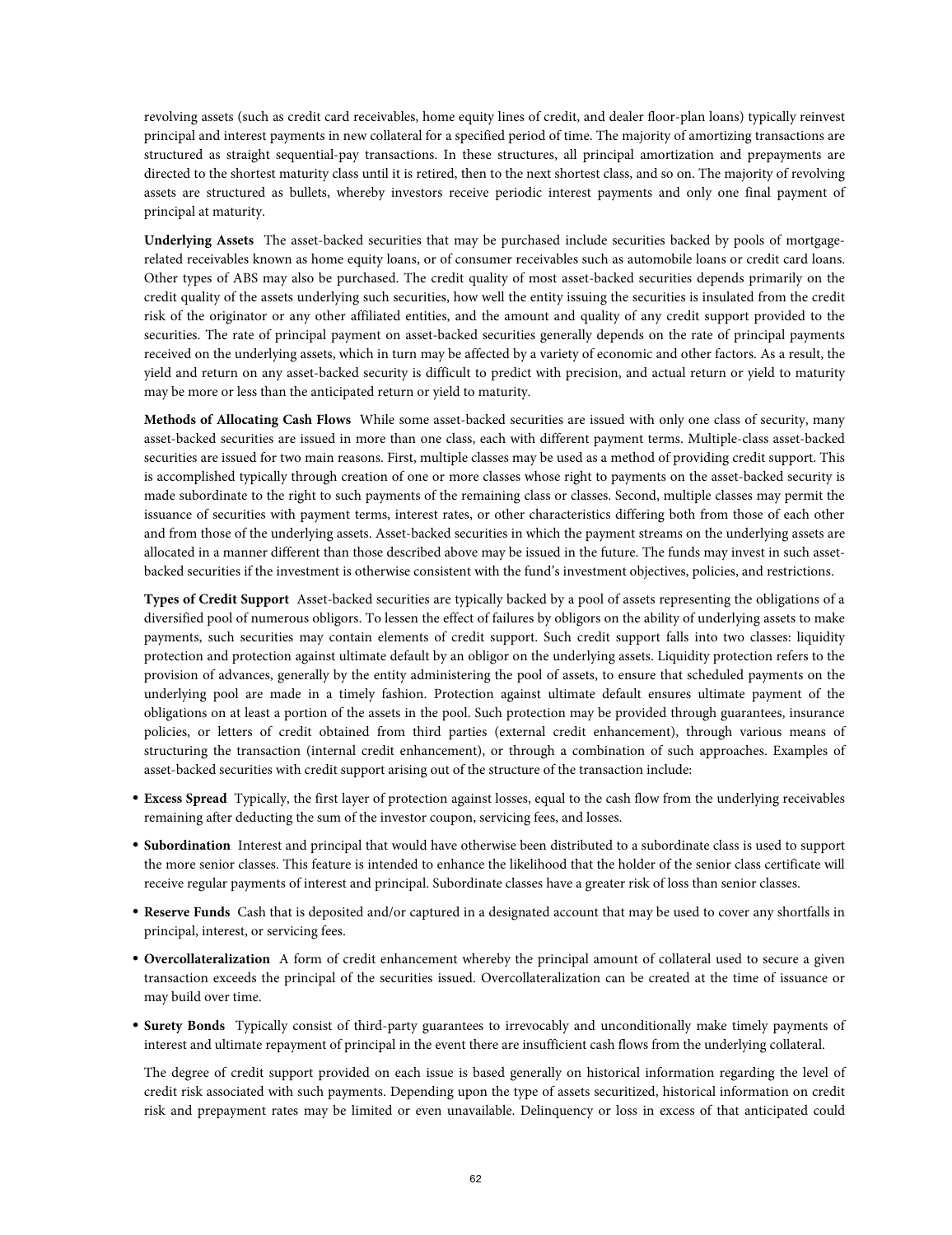adversely affect the return on an investment in an asset-backed security. There is no guarantee that the amount of any type of credit enhancement available will be sufficient to protect against future losses on the underlying collateral.

Some of the specific types of ABS that the funds may invest in include the following:

- **Collateralized Bond or Loan Obligations** Collateralized bond obligations (**CBOs**) are asset-backed securities collateralized by corporate bonds, mortgages, or pools of asset-backed securities. Collateralized loan obligations (**CLOs**) are asset-backed securities collateralized by pools of bank loans. CBOs and CLOs are structured into tranches, and payments are allocated such that each tranche has a predictable cash flow stream and average life. Most CBOs tend to be collateralized by high yield bonds or loans, with heavy credit enhancement.
- **Home Equity Loans** These ABS typically are backed by pools of mortgage loans made to subprime borrowers or borrowers with blemished credit histories. The underwriting standards for these loans are more flexible than the standards generally used by banks for borrowers with unblemished credit histories with regard to the borrower's credit standing and repayment ability. Borrowers who qualify generally have impaired credit histories, which may include a record of major derogatory credit items such as outstanding judgments or prior bankruptcies. In addition, they may not have the documentation required to qualify for a standard mortgage loan.

As a result, the mortgage loans in the mortgage pool are likely to experience rates of delinquency, foreclosure, and bankruptcy that are higher, and that may be substantially higher, than those experienced by mortgage loans underwritten in a more traditional manner. Furthermore, changes in the values of the mortgaged properties, as well as changes in interest rates, may have a greater effect on the delinquency, foreclosure, bankruptcy, and loss experience of the mortgage loans in the mortgage pool than on mortgage loans originated in a more traditional manner.

With respect to first-lien mortgage loans, the underwriting standards do not prohibit a mortgagor from obtaining, at the time of origination of the originator's first-lien mortgage loan, additional financing that is subordinate to that first-lien mortgage loan, which subordinate financing would reduce the equity the mortgagor would otherwise appear to have in the related mortgaged property as indicated in the loan-to-value ratio.

# **Risk Regarding Mortgage Rates**

The pass-through rates on the adjustable rate certificates may adjust monthly and are generally based on one-month London Interbank Offered Rate (**LIBOR**). The mortgage rates on the mortgage loans are either fixed or adjusted semiannually based on six-month LIBOR, which is referred to as a mortgage index. Because the mortgage index may respond to various economic and market factors different than those affecting one-month LIBOR, there is not necessarily a correlation in the movement between the interest rates on those mortgage loans and the pass-through rates of the adjustable rate certificates. As a result, the interest payable on the related interest-bearing certificates may be reduced because of the imposition of a pass-through rate cap called the "net rate cap."

# **Yield and Reinvestment Could Be Adversely Affected by Unpredictability of Prepayments**

No one can accurately predict the level of prepayments that an asset-backed mortgage pool may experience. Factors that influence prepayment behavior include general economic conditions, the level of prevailing interest rates, the availability of alternative financing, the applicability of prepayment charges, and homeowner mobility. Reinvestment risk results from a faster or slower rate of principal payments than expected. A rising interest rate environment and the resulting slowing of prepayments could result in greater volatility of these securities. A falling interest rate environment and the resulting increase in prepayments could require reinvestment in lower-yielding securities.

• **Credit Card-Backed Securities** These ABS are backed by revolving pools of credit card receivables. Due to the revolving nature of these assets, the credit quality could change over time. Unlike most other asset-backed securities, credit card receivables are unsecured obligations of the cardholder, and payments by cardholders are the primary source of payment on these securities. The revolving nature of these card accounts generally provides for monthly payments to the trust. In order to issue securities with longer-dated maturities, most credit card-backed securities are issued with an initial "revolving" period during which collections are reinvested in new receivables. The revolving period may be shortened upon the occurrence of specified events, which may signal a potential deterioration in the quality of the assets backing the security.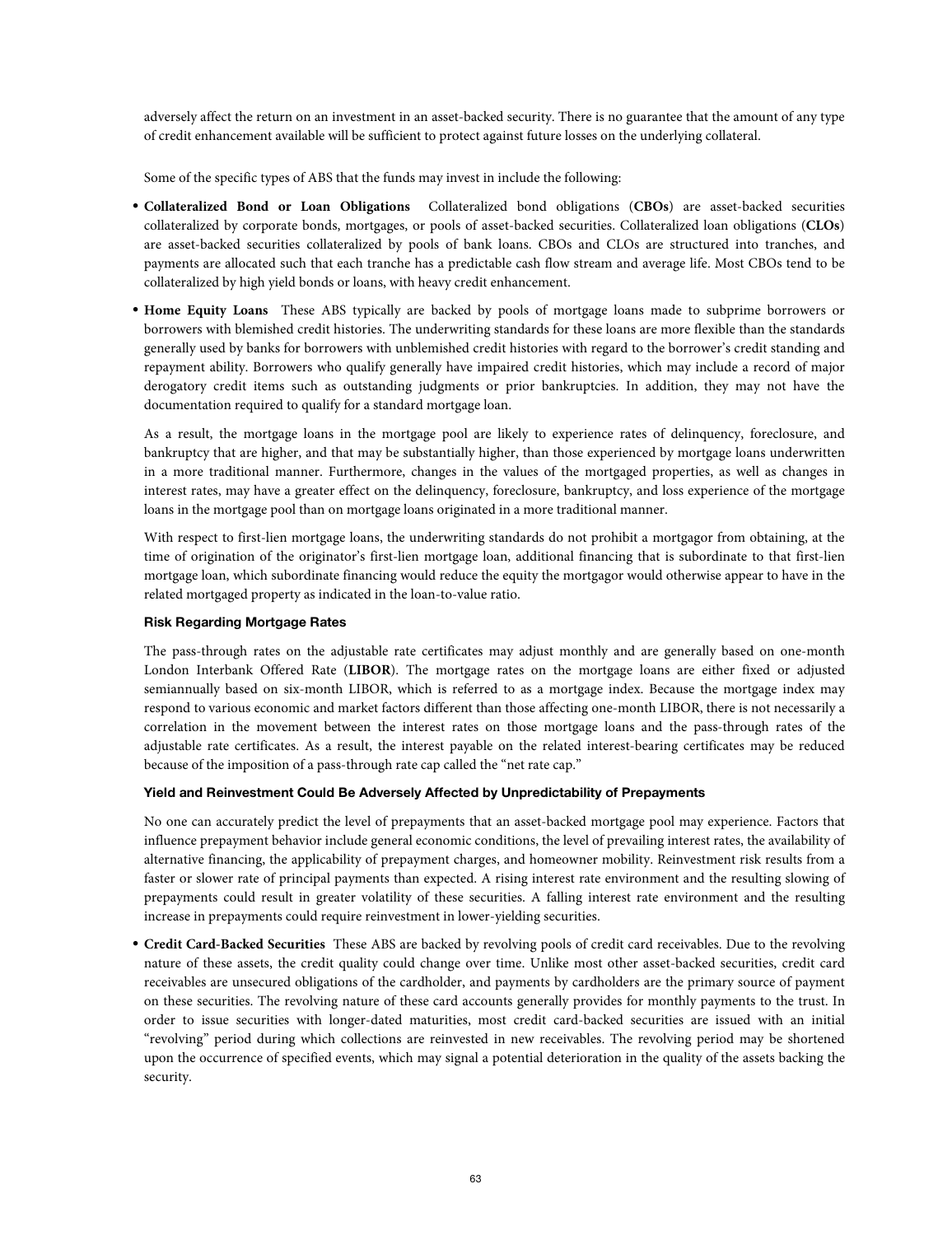• **Automobile Loans** These ABS are backed by receivables from motor vehicle installment sales contracts or installment loans secured by motor vehicles. These securities are primarily discrete pools of assets that pay down over the life of the ABS. The securities are not obligations of the seller of the vehicle or servicer of the loans. The primary source of funds for payments on the securities comes from payment on the underlying trust receivables as well as from credit support.

### **Inflation-Linked Securities**

Inflation-linked securities are income-generating instruments whose interest and principal payments are adjusted for inflation—a sustained increase in prices that erodes the purchasing power of money. TIPS are inflation-linked securities issued by the U.S. government. Inflation-linked bonds are also issued by corporations, U.S. government agencies, states, and foreign countries. The inflation adjustment, which is typically applied monthly to the principal of the bond, follows a designated inflation index, such as the consumer price index. A fixed coupon rate is applied to the inflation-adjusted principal so that as inflation rises, both the principal value and the interest payments increase. This can provide investors with a hedge against inflation, as it helps preserve the purchasing power of the investment. Because of this inflationadjustment feature, inflation protected bonds typically have lower yields than conventional fixed rate bonds. Municipal inflation bonds generally have a fixed principal amount, and the inflation component is reflected in the nominal coupon.

Inflation protected bonds normally will decline in price when real interest rates rise. (A real interest rate is calculated by subtracting the inflation rate from a nominal interest rate. For example, if a 10-year Treasury note is yielding 5% and the rate of inflation is 2%, the real interest rate is 3%.) If inflation is negative, the principal and income of an inflation protected bond will decline and could result in losses for the fund.

Inflation adjustments or TIPS that exceed deflation adjustments for the year will be distributed by a fund as ordinary income to shareholders. Net deflation adjustments for a year could result in all or a portion of dividends paid earlier in the year by a fund being treated as a return of capital.

### **Loan Participations and Assignments**

Loan participations and assignments (collectively, "**participations**") will typically be participating interests in loans made by a syndicate of banks, represented by an agent bank that has negotiated and structured the loan, to corporate borrowers to finance internal growth, mergers, acquisitions, stock repurchases, leveraged buyouts, and other corporate activities. Such loans may also have been made to governmental borrowers, especially governments of developing countries, which are referred to as loans to developing countries debt (**LDC debt**). LDC debt will involve the risk that the governmental entity responsible for the repayment of the debt may be unable or unwilling to meet its obligations when they become due. The loans underlying such participations may be secured or unsecured, and the funds may invest in loans collateralized by mortgages on real property or that have no collateral. The loan participations themselves may extend for the entire term of the loan or may extend only for short "strips" that correspond to a quarterly or monthly floating rate interest period on the underlying loan. Thus, a term or revolving credit that extends for several years may be subdivided into shorter periods.

The loan participations in which the funds will invest will also vary in legal structure. Occasionally, lenders assign to another institution both the lender's rights and obligations under a credit agreement. Since this type of assignment relieves the original lender of its obligations, it is called a novation. More typically, a lender assigns only its right to receive payments of principal and interest under a promissory note, credit agreement, or similar document. A true assignment shifts to the assignee the direct debtor-creditor relationship with the underlying borrower. Alternatively, a lender may assign only part of its rights to receive payments pursuant to the underlying instrument or loan agreement. Such partial assignments, which are more accurately characterized as "participating interests," do not shift the debtor-creditor relationship to the assignee, who must rely on the original lending institution to collect sums due and to otherwise enforce its rights against the agent bank that administers the loan or against the underlying borrower.

If the funds purchase a participation interest in another lender's loan, as opposed to acquiring a loan directly from a lender or through an agent or as an assignment from another lender, the funds will treat both the corporate borrower and the bank selling the participation interest as an issuer for purposes of its fundamental investment restriction on diversification.

Various service fees received by the funds from loan participations may be treated as non-interest income depending on the nature of the fee (commitment, takedown, commission, service, or loan origination). To the extent the service fees are not interest income, they will not qualify as income under Section 851(b) of the Code. Thus the sum of such fees plus any other nonqualifying income earned by the funds cannot exceed 10% of total income.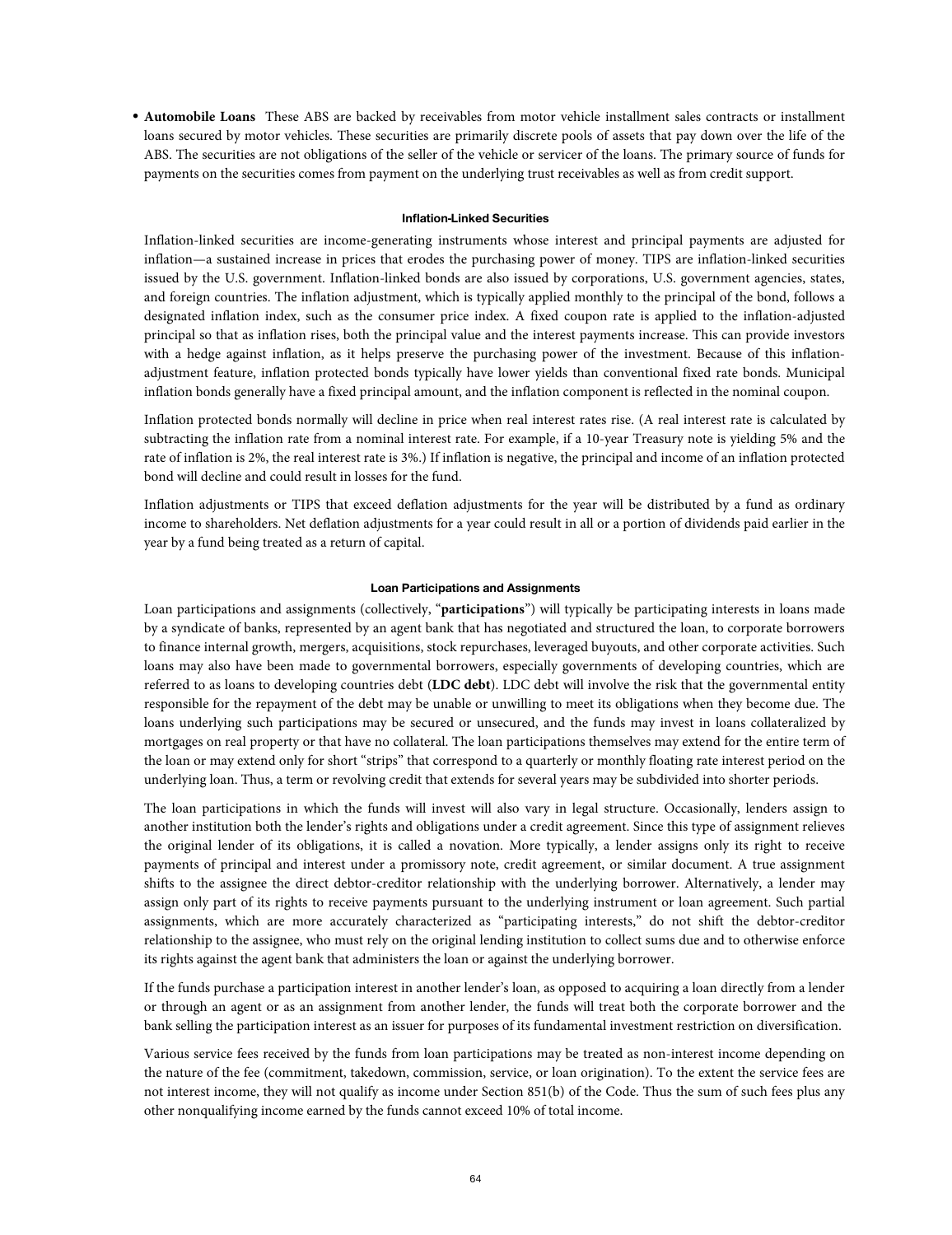The Price Advisers will generally choose not to receive material nonpublic information about the issuers of loans who also issue publicly traded securities that a Price Fund owns or may want to own. As a result, the Price Advisers may have less information than other investors about certain of the loans in which they invest or seek to invest on behalf of the Price Funds or other client accounts. In some circumstances, the Price Advisers may receive material nonpublic information about an issuer as a result of a Price Fund's ownership of a loan involving that issuer. In these situations, a fund may be unable to enter into a transaction in a publicly traded security issued by that borrower when it would otherwise be advantageous to do so due to prohibitions on trading in securities of issuers while in possession of material nonpublic information. Unlike registered securities, such as most stocks and bonds, loans are not registered or regulated under the federal securities laws. As a result, investors in loans have less protection against fraud and other improper practices than investors in registered securities because investors in loans (such as the funds) may not be entitled to rely on the protections of the federal securities laws.

#### **Zero-Coupon and Pay-in-Kind Bonds**

A zero-coupon security has no cash coupon payments. Instead, the issuer sells the security at a substantial discount to its maturity value. The interest received by the investor from holding this security to maturity is the difference between the maturity value and the purchase price. The advantage to the investor is that reinvestment risk of the income received during the life of the bond is eliminated. However, zero-coupon bonds, like other bonds, retain interest rate and credit risk and usually display more price volatility than those securities that pay a cash coupon.

Pay-in-kind (**PIK**) instruments are securities that pay interest in either cash or additional securities, at the issuer's option, for a specified period. PIKs, like zero-coupon bonds, are designed to give an issuer flexibility in managing cash flow. PIK bonds can be either senior or subordinated debt and trade flat (i.e., without accrued interest). The price of PIK bonds is expected to reflect the market value of the underlying debt plus an amount representing accrued interest since the last payment. PIKs are usually less volatile than zero-coupon bonds but more volatile than cash pay securities.

For federal income tax purposes, these types of bonds will require the recognition of gross income each year even though no cash may be paid to the funds until the maturity or call date of the bond. Similar requirements may apply to bonds purchased with market discount. The funds will nonetheless be required to distribute substantially all of this gross income each year to comply with the Code, and such distributions could reduce the amount of cash available for investment by the funds.

#### **Trade Claims**

Trade claims are non-securitized rights of payment arising from obligations other than borrowed funds. Trade claims typically arise when, in the ordinary course of business, vendors and suppliers extend credit to a company by offering payment terms. Generally, when a company files for bankruptcy protection, payments on these trade claims cease and the claims are subject to compromise along with the other debts of the company. Trade claims typically are bought and sold at a discount reflecting the degree of uncertainty with respect to the timing and extent of recovery. In addition to the risks otherwise associated with low-quality obligations, trade claims have other risks, including the possibility that the amount of the claim may be disputed by the obligor.

Many vendors are either unwilling or lack the resources to hold their claim through the extended bankruptcy process with an uncertain outcome and timing. Some vendors are also aggressive in establishing reserves against these receivables, so that the sale of the claim at a discount may not result in the recognition of a loss.

Trade claims can represent an attractive investment opportunity because these claims typically are priced at a discount to comparable public securities. This discount is a reflection of a less efficient trading market with lower overall liquidity, a smaller universe of potential buyers, and the risks peculiar to trade claim investing. It is not unusual for trade claims to be priced at a discount to public securities that have an equal or lower priority claim.

As noted above, investing in trade claims does carry some unique risks, which include:

• **Establishing the Amount of the Claim** Frequently, the supplier's estimate of its receivable will differ from the customer's estimate of its payable. Resolution of these differences can result in a reduction in the amount of the claim. This risk can be reduced by only purchasing scheduled claims (claims already listed as liabilities by the debtor) and seeking representations from the seller.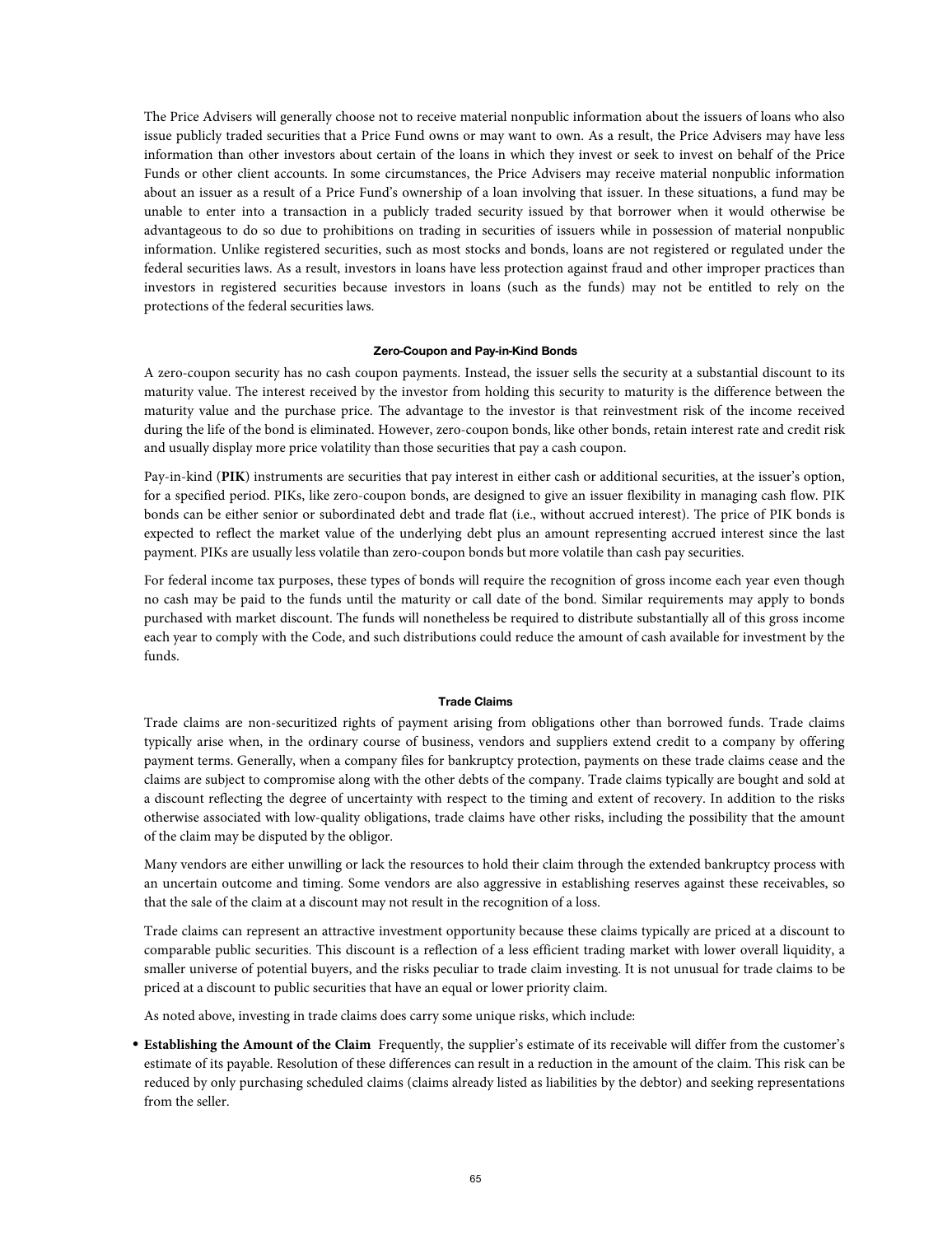- **Defenses to Claims** The debtor has a variety of defenses that can be asserted under the bankruptcy code against any claim. Trade claims are subject to these defenses, the most common of which for trade claims relates to preference payments. (Preference payments are all payments made by the debtor during the 90 days prior to the filing. These payments are presumed to have benefited the receiving creditor at the expense of the other creditors. The receiving creditor may be required to return the payment unless it can show the payments were received in the ordinary course of business.) While none of these defenses can result in any additional liability of the purchaser of the trade claim, they can reduce or wipe out the entire purchased claim. This risk can be reduced by seeking representations and indemnification from the seller.
- **Documentation/Indemnification** Each trade claim purchased requires documentation that must be negotiated between the buyer and seller. This documentation is extremely important since it can protect the purchaser from losses such as those described above. Legal expenses in negotiating a purchase agreement can be fairly high. Additionally, it is important to note that the value of an indemnification depends on the seller's credit.
- **Volatile Pricing Due to Illiquid Market** There are only a handful of brokers for trade claims, and the quoted price of these claims can be volatile. Generally, it is expected that trade claims would be considered illiquid investments.
- **No Current Yield/Ultimate Recovery** Trade claims are almost never entitled to earn interest. As a result, the return on such an investment is very sensitive to the length of the bankruptcy, which is uncertain. Although not unique to trade claims, it is worth noting that the ultimate recovery on the claim is uncertain and there is no way to calculate a conventional yield to maturity on this investment. Additionally, the exit for this investment is a plan of reorganization, which may include the distribution of new securities. The liquidity of these securities may be tied to the liquidity of the original trade claim investment.
- **Tax Issue** Although the issue is not free from doubt, it is likely that gains from trade claims would not be treated as gains from the sale of securities for federal income tax purposes. As a result, any gains would be considered "nonqualifying" under the Code. The funds may have up to 10% of their gross income (including capital gains) derived from nonqualifying sources.

### **Municipal Securities**

Subject to the investment objectives and programs described in the prospectus and the additional investment restrictions described in this SAI, the funds' portfolios may consist of any combination of the various types of municipal securities described below or other types of municipal securities that may be developed. The amount of the funds' assets invested in any particular type of municipal security can be expected to vary.

The term "municipal securities" means obligations issued by or on behalf of states, territories, and possessions of the United States and the District of Columbia and their political subdivisions, agencies, and instrumentalities, as well as certain other persons and entities, the interest from which is generally exempt from federal income tax. In determining the tax-exempt status of a municipal security, the funds rely on the opinion of the issuer's bond counsel at the time of the issuance of the security. However, it is possible this opinion could be overturned, and, as a result, the interest received by the funds from a municipal security assumed to be tax-exempt might not be exempt from federal income tax.

Municipal securities are normally classified by maturity as notes, bonds, or adjustable rate securities. Municipal securities include the following:

- **Municipal Notes** Municipal notes generally are used to provide short-term operating or capital needs and generally have maturities of one year or less.
- **Tax Anticipation Notes** Tax anticipation notes are issued to finance working capital needs of municipalities. Generally, they are issued in anticipation of various seasonal tax revenue, such as income, property, use, and business taxes, and are payable from these specific future taxes.
- **Revenue Anticipation Notes** Revenue anticipation notes are issued in expectation of receipt of revenues, such as sales taxes, toll revenues, or water and sewer charges, that are used to pay off the notes.
- **Bond Anticipation Notes** Bond anticipation notes are issued to provide interim financing until long-term financing can be arranged. In most cases, the long-term bonds then provide the money for the repayment of the notes.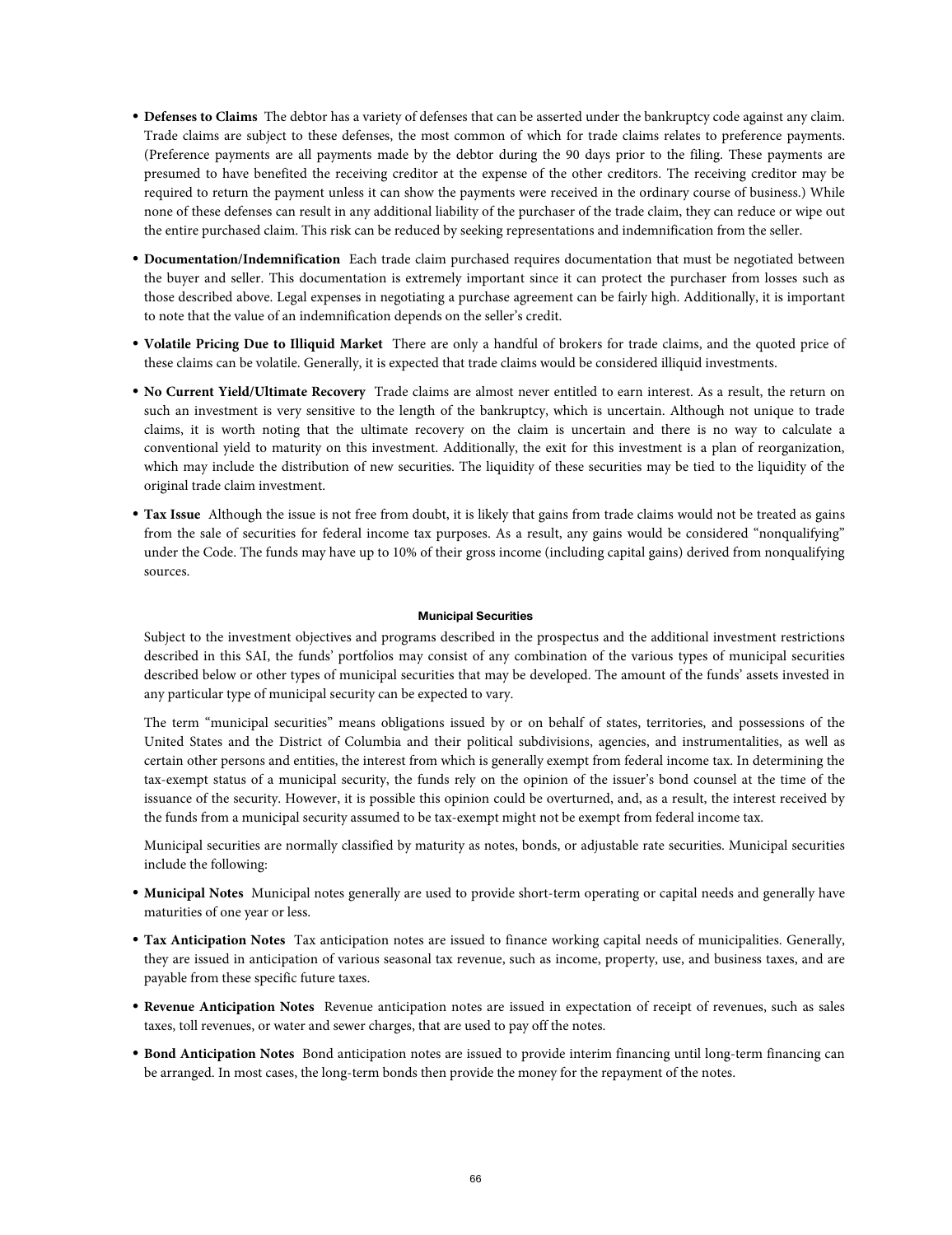• **Tax-Exempt Commercial Paper** Tax-exempt commercial paper is a short-term obligation with a stated maturity of 270 days or less. It is issued by state and local governments or their agencies to finance seasonal working capital needs or as short-term financing in anticipation of longer-term financing.

Municipal bonds, which meet longer-term capital needs and generally have maturities of more than one year when issued, have two principal classifications: general obligation bonds and revenue bonds. Additional categories of potential purchases include municipal lease obligations, prerefunded/escrowed to maturity bonds, private activity bonds, industrial development bonds, and participation interests.

- **General Obligation Bonds** Issuers of general obligation bonds include states, counties, cities, towns, and special districts. The proceeds of these obligations are used to fund a wide range of public projects, including construction or improvement of schools, public buildings, highways and roads, and general projects not supported by user fees or specifically identified revenues. The basic security behind general obligation bonds is the issuer's pledge of its full faith and credit and taxing power for the payment of principal and interest. The taxes that can be levied for the payment of debt service may be limited or unlimited as to the rate or amount of special assessments. In many cases voter approval is required before an issuer may sell this type of bond.
- **Revenue Bonds** The principal security for a revenue bond is generally the net revenues derived from a particular facility or enterprise or, in some cases, the proceeds of a special charge or other pledged revenue source. Revenue bonds are issued to finance a wide variety of capital projects, including electric, gas, water, and sewer systems; highways, bridges, and tunnels; port and airport facilities; colleges and universities; and hospitals. Revenue bonds are sometimes used to finance various privately operated facilities provided they meet certain tests established for tax-exempt status.

Although the principal security behind these bonds may vary, many provide additional security in the form of a mortgage or debt service reserve fund. Some authorities provide further security in the form of the state's ability (without obligation) to make up deficiencies in the debt service reserve fund. Revenue bonds usually do not require prior voter approval before they may be issued.

• **Municipal Lease Obligations** Municipal borrowers may also finance capital improvements or purchases with tax-exempt leases. The security for a lease is generally the borrower's pledge to make annual appropriations for lease payments. The lease payment is treated as an operating expense subject to appropriation risk and not a full faith and credit obligation of the issuer. Lease revenue bonds and other municipal lease obligations are generally considered less secure than a general obligation or revenue bond and often do not include a debt service reserve fund. To the extent such securities are determined to be illiquid, they will be subject to the funds' limit on illiquid investments. There have also been certain legal challenges to the use of lease revenue bonds in various states.

A lease is not a full faith and credit obligation of the issuer and is usually backed only by the borrowing government's unsecured pledge to make annual appropriations for lease payments. There have been challenges to the legality of lease financing in numerous states and, from time to time, certain municipalities have considered not appropriating money for lease payments. In deciding whether to purchase a lease obligation, an assessment is made of the financial condition of the borrower, the merits of the project, the level of public support for the project, and the legislative history of lease financing in the state. These securities may have lower overall liquidity than other municipal bonds.

- **Prerefunded/Escrowed to Maturity Bonds** Certain municipal bonds have been refunded with a later bond issue from the same issuer. The proceeds from the later issue are used to defease the original issue. In many cases the original issue cannot be redeemed or repaid until the first call date or original maturity date. In these cases, the refunding bond proceeds typically are used to buy U.S. Treasury securities that are held in an escrow account until the original call date or maturity date. The original bonds then become "prerefunded" or "escrowed to maturity" and are considered high-quality investments. While still tax-exempt, the security is the proceeds of the escrow account. To the extent permitted by the SEC and the IRS, a fund's investment in such securities refunded with U.S. Treasury securities will, for purposes of diversification rules applicable to the funds, be considered an investment in U.S. Treasury securities.
- **Private Activity Bonds** Under current tax law, all municipal debt is divided broadly into two groups: governmental purpose bonds and private activity bonds. Governmental purpose bonds are issued to finance traditional public purpose projects such as public buildings and roads. Private activity bonds may be issued by a state or local government or public authority but principally benefit private users and are considered taxable unless a specific exemption is provided.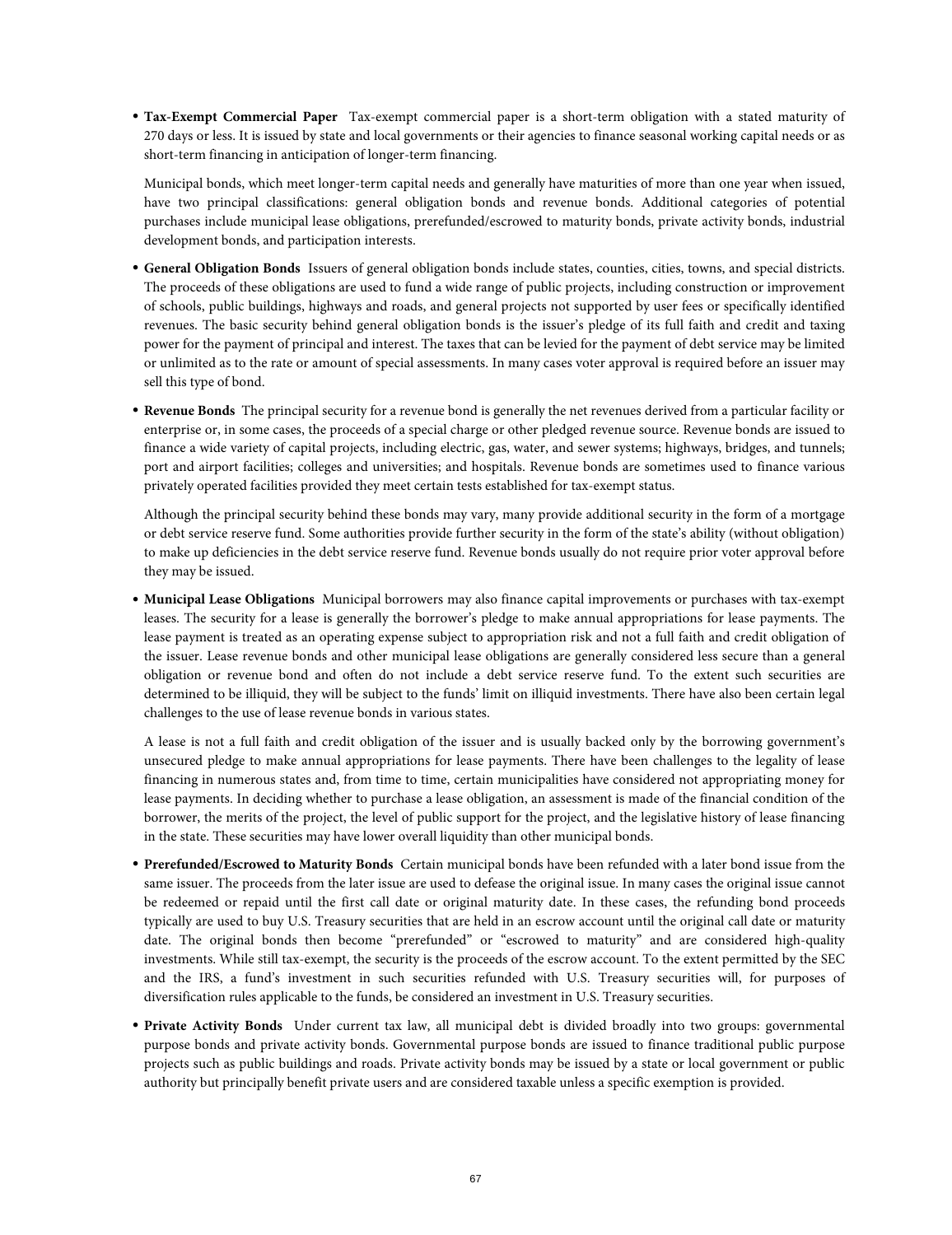The Code currently provides exemptions for certain private activity bonds such as not-for-profit hospital bonds, smallissue industrial development revenue bonds, and mortgage subsidy bonds, which may still be issued as tax-exempt bonds. With some limited exceptions, interest on tax-exempt private activity bonds is generally subject to the alternative minimum tax (**AMT**).

- **Industrial Development Bonds** Industrial development bonds are considered municipal bonds if the interest paid is exempt from federal income tax. They are issued by or on behalf of public authorities to raise money to finance various privately operated facilities for business and manufacturing, housing, sports, and pollution control. These bonds are also used to finance public facilities such as airports, mass transit systems, ports, and parking. The payment of the principal and interest on such bonds is dependent solely on the ability of the facility's user to meet its financial obligations and the pledge, if any, of real and personal property so financed as security for such payment.
- **Participation Interests** The funds may purchase participation interests from third parties in all or part of specific holdings of municipal securities. The purchase may take different forms: In the case of short-term securities, the participation may be backed by a liquidity facility that allows the interest to be sold back to the third party (such as a trust, broker, or bank) for a predetermined price of par at stated intervals. The seller may receive a fee from the funds in connection with the arrangement.

In the case of longer-term bonds, the funds may purchase interests in a pool of municipal bonds or a single municipal bond or lease without the right to sell the interest back to the third party.

The funds will not purchase participation interests unless a satisfactory opinion of counsel or ruling of the IRS has been issued that the interest earned from the municipal securities on which the funds hold participation interests is exempt from federal income tax to the funds. However, there is no guarantee the IRS would treat such interest income as tax-exempt.

- **Securities With Puts** Some longer-term municipal bonds give the investor the right to "put," or sell, the security at par (face value) within a specified number of days following the investor's request. This feature enhances a security's liquidity by shortening its effective maturity and may enable it to trade at a price equal to or very close to its principal amount. Termination of a put feature prior to its exercise could result in the forced holding of the longer-term security, which could experience substantially more price volatility and become illiquid.
- **Variable and Floating Rate Certificates** Variable and floating rate securities are debt instruments that provide for periodic adjustments in the interest rate paid on the security and may sometimes be created by dividing underlying taxexempt fixed rate bonds into separate components. These securities have been developed in the secondary market to meet the demand for short-term, tax-exempt securities. Some variable or floating rate securities are structured with liquidity features such as put options or tender options, as well as auction rate features, remarketing provisions, or other maturityshortening devices. The Internal Revenue Service has not issued a definitive ruling on the tax-exempt nature of certain floating rate certificates. However, the fund will only invest in securities with a structure that nationally recognized bond counsel has concluded allows for the pass-through of tax-exempt interest to investors.

# **When-Issued Securities**

New issues of municipal securities are often offered on a when-issued basis; that is, delivery and payment for the securities normally takes place 15 to 45 days or more after the date of the commitment to purchase. The payment obligation and the interest rate that will be received on the securities are each fixed at the time the buyer enters into the commitment. The funds will only make a commitment to purchase such securities with the intention of actually acquiring the securities. However, the funds may sell these securities before the settlement date if it is deemed advisable as a matter of investment strategy. Each fund will maintain cash, high-grade marketable debt securities, or other suitable cover with its custodian bank equal in value to commitments for when-issued securities. Such securities either will mature or, if necessary, be sold on or before the settlement date. Securities purchased on a when-issued basis and the securities held in the funds' portfolios are subject to changes in market value based upon the public perception of the creditworthiness of the issuer and changes in the level of interest rates (which will generally result in similar changes in value, i.e., both experiencing appreciation when interest rates decline and depreciation when interest rates rise). Therefore, to the extent the funds remain fully invested or almost fully invested at the same time that they have purchased securities on a when-issued basis, there will be greater fluctuations in their net asset value than if they solely set aside cash to pay for when-issued securities. In the case of the retail or government money market funds, this could increase the possibility that the market value of the funds' assets could vary from \$1.00 per share. In addition, there will be a greater potential for the realization of capital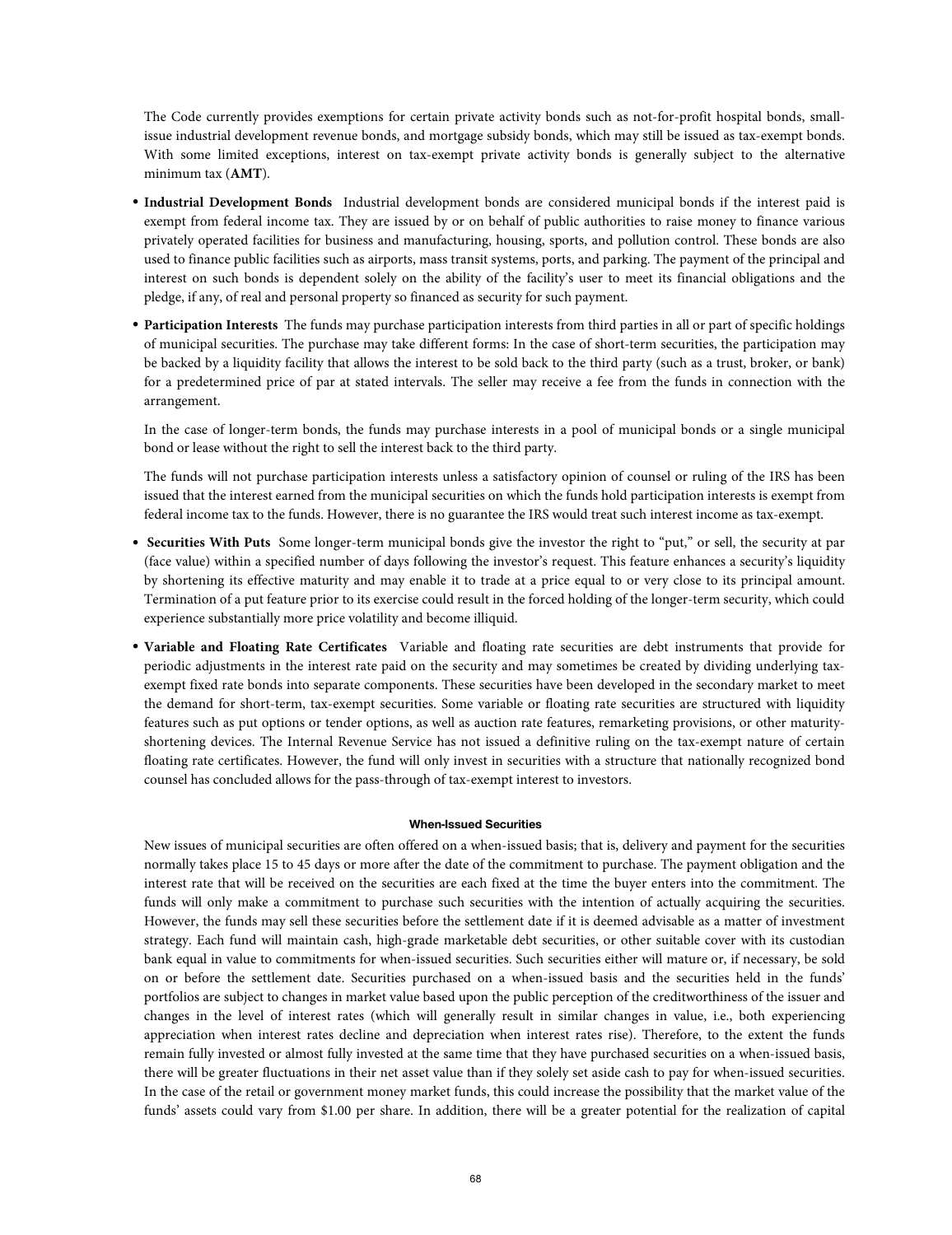gains, which are not exempt from federal income tax. When the time comes to pay for when-issued securities, the funds will meet their obligations from then-available cash flow, sale of securities, or—although it would not normally expect to do so—from sale of the when-issued securities themselves (which may have a value greater or less than the payment obligation).

### **Forwards**

In some cases, the funds may purchase bonds on a when-issued basis with longer-than-standard settlement dates, in some cases exceeding one to two years. In such cases, the funds must execute a receipt evidencing the obligation to purchase the bond on the specified issue date and must segregate cash internally to meet that forward commitment. Municipal "forwards" typically carry a substantial yield premium to compensate the buyer for the risks associated with a long whenissued period, including: shifts in market interest rates that could materially impact the principal value of the bond, deterioration in the credit quality of the issuer, loss of alternative investment options during the when-issued period, changes in tax law or issuer actions that would affect the exempt interest status of the bonds and prevent delivery, failure of the issuer to complete various steps required to issue the bonds, and limited liquidity for the buyer to sell the escrow receipts during the when-issued period.

### **Residual Interest Bonds**

Residual interest bonds are a type of high-risk derivative. The funds may purchase municipal bond issues that are structured as two-part, residual interest bond and variable rate security offerings. The issuer is obligated only to pay a fixed amount of tax-free income that is to be divided among the holders of the two securities. The interest rate for the holders of the short-term, variable rate securities will typically be determined by an index or auction process held approximately every seven to 35 days while the long-term bondholders will receive all interest paid by the issuer minus the amount given to the variable rate security holders and a nominal auction fee. Therefore, the coupon of the residual interest bonds, and thus the income received, will move inversely with respect to short-term, 7- to 35-day tax-exempt interest rates. There is no assurance that the auction will be successful and that the variable rate security will provide short-term liquidity. The issuer is not obligated to provide such liquidity. In general, these securities offer a significant yield advantage over standard municipal securities, due to the uncertainty of the shape of the yield curve (i.e., short-term versus long-term rates) and consequent income flows, but they tend to be more volatile than other municipal securities of similar maturity and credit quality.

Unlike many adjustable rate securities, residual interest bonds are not necessarily expected to trade at par and in fact present significant market risks. In certain market environments, residual interest bonds may carry substantial premiums, trade at deep discounts, or have limited liquidity. Residual interest bonds entail varying degrees of leverage, which could result in greater volatility and losses greater than investing directly in the underlying municipal bond.

The funds may invest in other types of derivative instruments as they become available.

For the purpose of the funds' investment restrictions, the identification of the "issuer" of municipal securities that are not general obligation bonds is made by T. Rowe Price, on the basis of the characteristics of the obligation as described previously, the most significant of which is the source of funds for the payment of principal and interest on such securities.

There are, of course, other types of securities that are or may become available that are similar to the foregoing, and the funds may invest in these securities.

### **Adjustable Rate Securities**

Generally, the maturity of a security is deemed to be the period remaining until the date (noted on the face of the instrument) on which the principal amount must be paid or, in the case of an instrument called for redemption, the date on which the redemption payment must be made. However, certain securities may be issued with demand features or adjustable interest rates that are reset periodically by predetermined formulas or indexes in order to minimize movements in the principal value of the investment in accordance with Rule 2a-7 under the 1940 Act. Such securities may have longterm maturities but may be treated as a short-term investment under certain conditions. Generally, as interest rates decrease or increase, the potential for capital appreciation or depreciation on these securities is less than for fixed rate obligations. These securities may take a variety of forms, including variable rate, floating rate, and put option securities.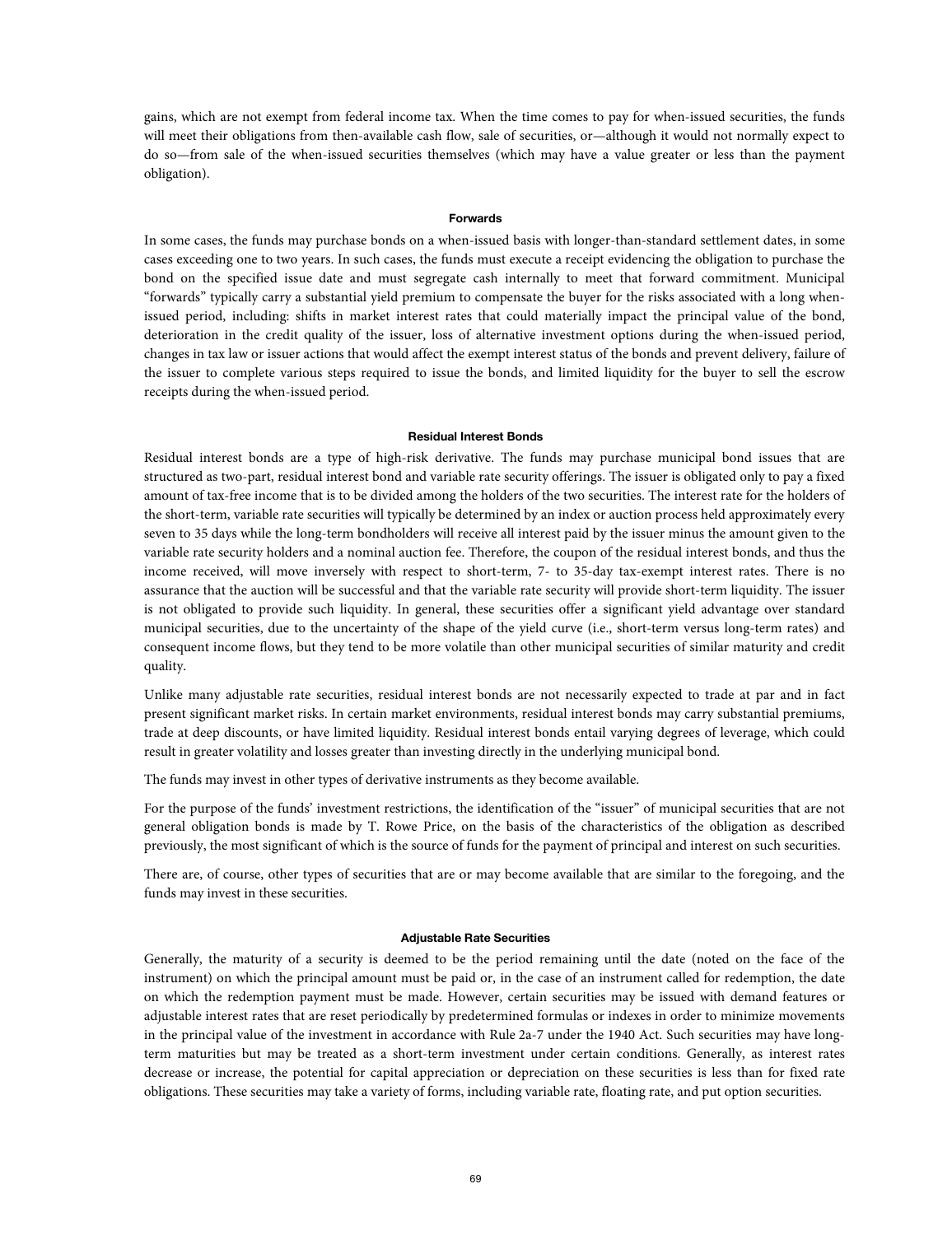Many financial instruments use or may use a floating rate based on the LIBOR, which is the offered rate for short-term Eurodollar deposits between major international banks. Over the course of the last several years, global regulators have indicated an intent to phase out the use of LIBOR and similar interbank offered rates (IBOR). While publication for most LIBOR currencies and lesser-used USD LIBOR settings ceased immediately after December 31, 2021, remaining USD LIBOR settings will continue to be published until June 30, 2023. Any potential effects of the transition away from LIBOR on a fund, or on certain instruments in which a fund invests, are not known. The elimination of LIBOR or changes to other reference rates or any other changes or reforms to the determination or supervision of reference rates could have an adverse impact on the market for, or value of, any securities or payments linked to those reference rates, which may adversely affect the fund's performance and/or net asset value. The transition process may result in, among other things, an increase in volatility or illiquidity of markets for instruments that currently rely on LIBOR, a reduction in the value of certain instruments held by a fund, or a reduction in the effectiveness of related fund transactions such as hedges. Furthermore, the risks associated with the expected discontinuation of LIBOR and transition may be exacerbated if the work necessary to effect an orderly transition to an alternative reference rate is not completed in a timely manner. Because the usefulness of LIBOR as a benchmark could deteriorate during the transition period, these effects could occur until the anticipated discontinuance date in 2023 for the majority of the LIBOR rates. There remains uncertainty regarding the nature of any replacement rates for LIBOR and the other IBORs as well as around fallback approaches for instruments extending beyond the date on which the applicable LIBOR rates will no longer be published. Consensus around market standard replacement rates and fallback provisions for securities and other instruments invested in by the fund has not yet developed.

**Variable Rate Securities** Variable rate instruments are those whose terms provide for the adjustment of their interest rates on set dates and which, upon such adjustment, can reasonably be expected to have a market value that approximates its par value. A variable rate instrument, the principal amount of which is scheduled to be paid in 397 days or less, is deemed to have a maturity equal to the period remaining until the next readjustment of the interest rate. A variable rate instrument that is subject to a demand feature entitles the purchaser to receive the principal amount of the underlying security or securities.

#### **Forward Commitment Contracts**

The price of such securities, which may be expressed in yield terms, is fixed at the time the commitment to purchase is made, but delivery and payment take place at a later date. Normally, the settlement date occurs within 90 days of the purchase for when-issued securities, but may be substantially longer for forwards. During the period between purchase and settlement, no payment is made by the funds to the issuer and no interest accrues to the funds. The purchase of these securities will result in a loss if their values decline prior to the settlement date. This could occur, for example, if interest rates increase prior to settlement. The longer the period between purchase and settlement, the greater the risks. At the time the funds make the commitment to purchase these securities, it will record the transaction and reflect the value of the security in determining its net asset value. The funds will cover these securities by maintaining cash, liquid, high-grade debt securities, or other suitable cover as permitted by the SEC, with its custodian bank equal in value to its commitments for the securities during the time between the purchase and the settlement. Therefore, the longer this period, the longer the period during which alternative investment options are not available to the funds (to the extent of the securities used for cover). Such securities either will mature or, if necessary, will be sold on or before the settlement date.

To the extent the funds remain fully or almost fully invested (in securities with a remaining maturity of more than one year) at the same time they purchase these securities, there will be greater fluctuations in the funds' net asset value than if the funds did not purchase them.

### **Real Estate Investment Trusts (REITs)**

Investments in REITs may experience many of the same risks involved with investing in real estate directly. These risks include: declines in real estate values; risks related to local or general economic conditions, particularly lack of demand; overbuilding and increased competition; increases in property taxes and operating expenses; changes in zoning laws; heavy cash flow dependency; possible lack of availability of mortgage funds; obsolescence; losses due to natural disasters; condemnation of properties; regulatory limitations on rents and fluctuations in rental income; variations in market rental rates; and possible environmental liabilities. REITs may own real estate properties (**Equity REITs**) and be subject to these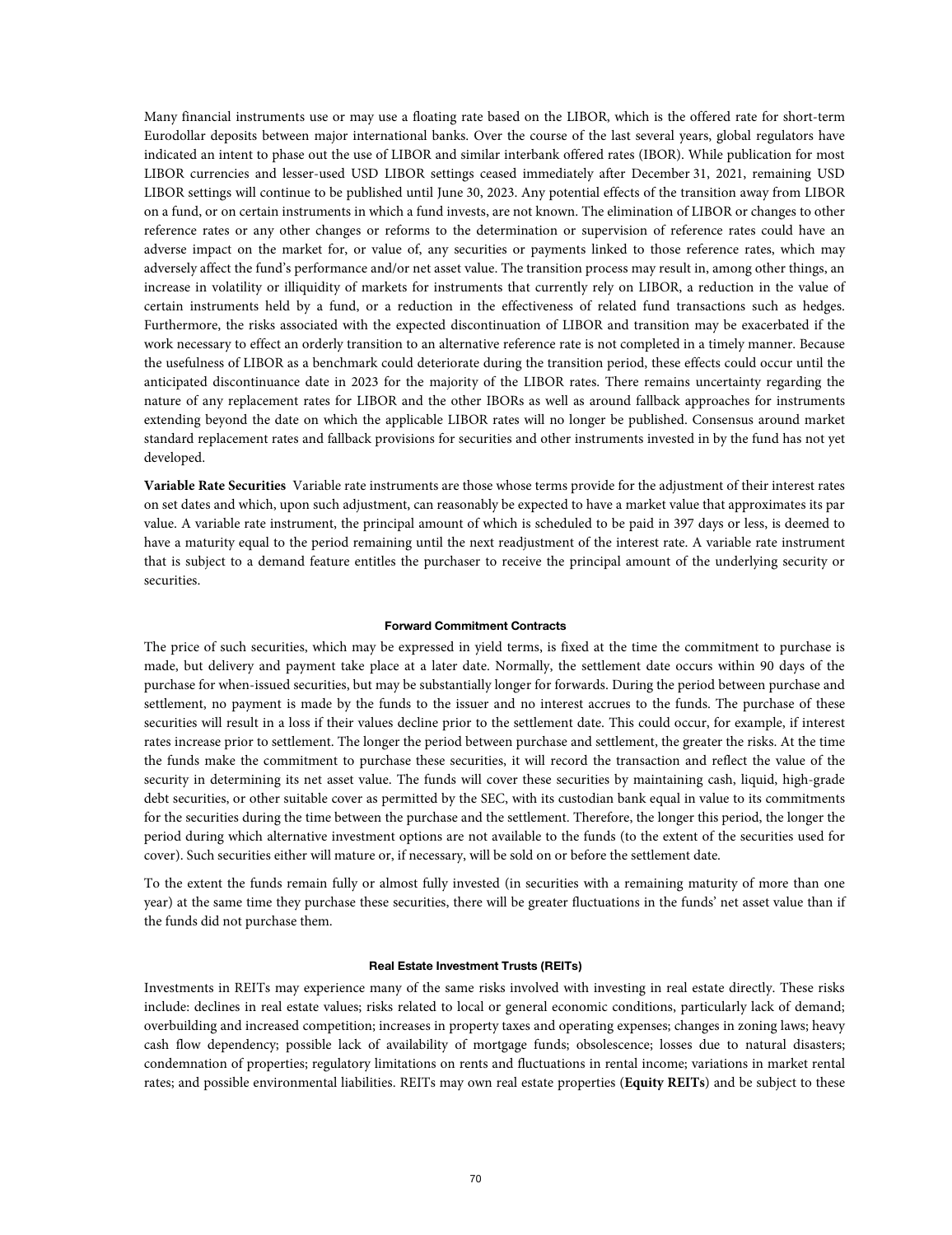risks directly or may make or purchase mortgages (**Mortgage REITs**) and be subject to these risks indirectly through underlying construction, development, and long-term mortgage loans that may default or have payment problems.

Equity REITs can be affected by rising interest rates that may cause investors to demand a high annual yield from future distributions, which, in turn, could decrease the market prices for the REITs. In addition, rising interest rates also increase the costs of obtaining financing for real estate projects. Since many real estate projects are dependent upon receiving financing, this could cause the value of the Equity REITs in which the funds invest to decline.

Mortgage REITs may hold mortgages that the mortgagors elect to prepay during periods of declining interest rates, which may diminish the yield on such REITs. In addition, borrowers may not be able to repay mortgages when due, which could have a negative effect on the funds.

Some REITs have relatively small market capitalizations, which could increase their volatility. REITs tend to be dependent upon specialized management skills and have limited diversification, so they are subject to risks inherent in operating and financing a limited number of properties. In addition, when the funds invest in REITs, a shareholder will bear his or her proportionate share of fund expenses and indirectly bear similar expenses of the REITs. REITs depend generally on their ability to generate cash flow to make distributions to shareholders. Certain REITs may be able to pay up to 90% of their dividends in the form of stock instead of cash. Even if a fund receives all or part of a REIT distribution in stock, the fund will still be deemed to have received 100% of the distribution in cash and the entire distribution will be part of the fund's taxable income. In addition, both Equity and Mortgage REITs are subject to the risks of failing to qualify for tax-free status of income under the Code or failing to maintain their exemptions from the 1940 Act.

### **Partnerships**

The funds may invest in securities issued by companies that are organized as publicly traded partnerships or master limited partnerships, as well as limited liability companies. These entities may be publicly traded on certain stock exchanges or markets, and are generally operated under the supervision of one or more managing partners or members. Limited partners, unitholders, or members (such as a fund that invests in a partnership) are not usually involved in the day-to-day management of the company, but are allocated income and capital gains associated with the partnership project in accordance with the terms of the partnership or limited liability company agreement.

Risks involved with investing in partnerships include, among other things, risks associated with the partnership structure itself and the specific industry or industries in which the partnership invests (e.g., real estate development, oil, or gas). State law governing partnerships is often less restrictive than state law governing corporations. As a result, there may be fewer legal protections afforded to investors in a partnership than to investors in a corporation. At times, partnerships may potentially offer relatively high yields compared with common stocks. Because partnerships are generally treated as "pass through" entities for tax purposes, they do not ordinarily pay income taxes but instead pass their earnings on to unitholders (except in the case of some publicly traded partnerships that may be taxed as corporations).

### **Restricted Securities**

Certain restricted securities may be considered illiquid because they are subject to legal or contractual restrictions on resale or because they cannot be sold or disposed of in current market conditions in seven calendar days or less without the sale or disposition significantly changing the market value of the security. Certain restricted securities may be sold only in privately negotiated transactions or in a public offering with respect to which a registration statement is in effect under the 1933 Act. Where registration is required, the fund may be obligated to pay all or part of the registration expenses, and a considerable period may elapse between the time of the decision to sell and the time the fund may be permitted to sell a security under an effective registration statement. If, during such a period, adverse market conditions were to develop, the fund might obtain a less favorable price than that which prevailed when it decided to sell. Restricted securities will be priced at fair value as determined in accordance with procedures prescribed by the funds' Boards.

Notwithstanding the above, the funds may purchase securities that, while privately placed, are eligible for purchase and sale under Rule 144A under the 1933 Act. This rule permits certain qualified institutional buyers, such as the funds, to trade in privately placed securities even though such securities are not registered under the 1933 Act. The liquidity of these securities is monitored based on a variety of factors.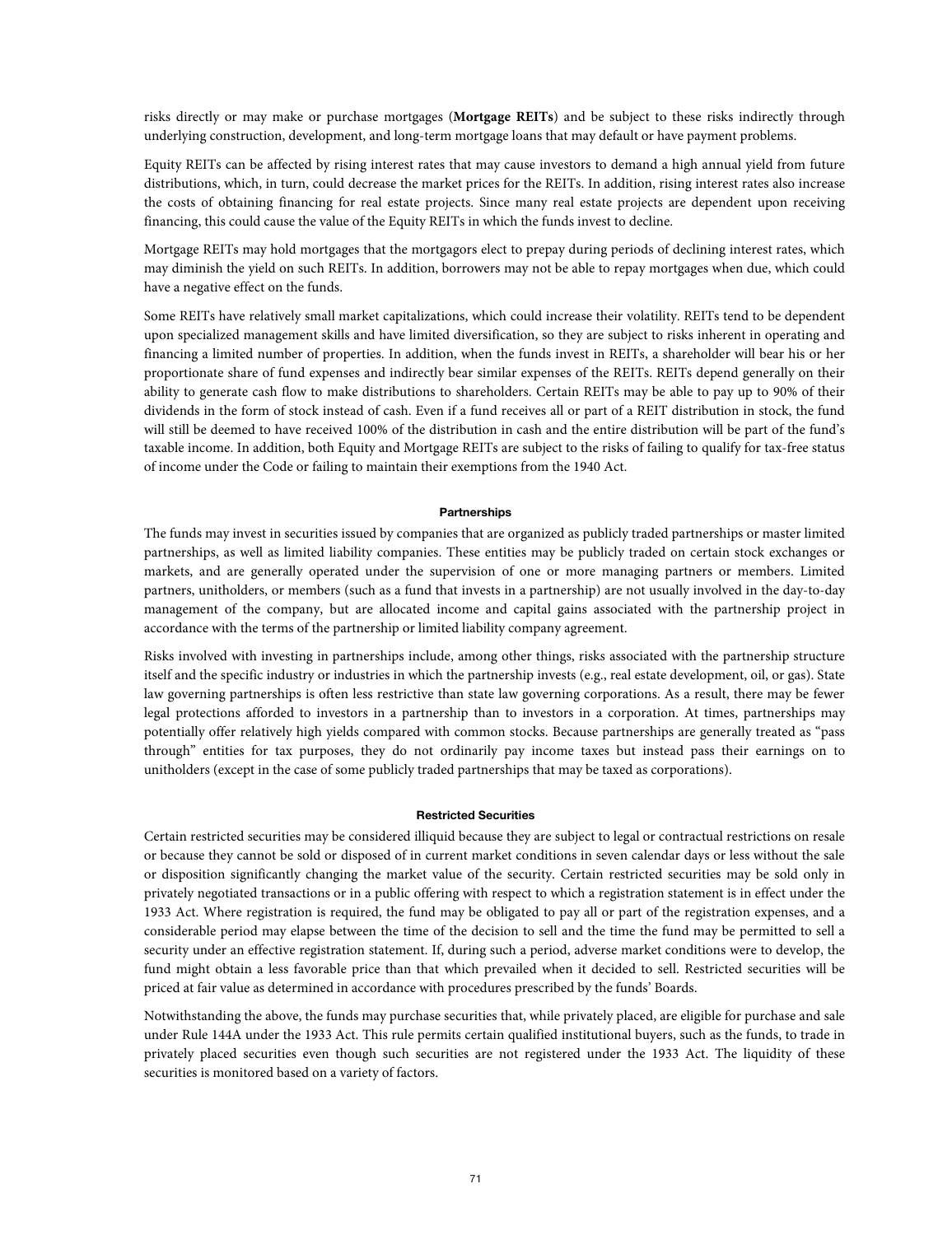# **All Funds (Other Than the Money Market Funds)**

### **Investments in Other Investment Companies**

**Investments in Unaffiliated Investment Companies** The funds may invest in other investment companies that are not sponsored by T. Rowe Price, which include open-end funds, closed-end funds, exchange-traded funds (**ETFs**), unit investment trusts, and other investment companies that have elected to be treated as business development companies under the 1940 Act.

The funds may purchase shares of another investment company to temporarily gain exposure to a portion of the market while awaiting purchase of securities or as an efficient means of gaining exposure to a particular asset class. The funds might also purchase shares of another investment company to gain exposure to the securities in the investment company's portfolio at times when the fund may not be able to buy those securities directly. Any investment in another investment company would be consistent with a fund's objective and investment program.

Investing in another investment company involves risks similar to those of investing directly in the investment company's portfolio securities, including the risk that the values of the portfolio securities may fluctuate due to changes in the financial condition of the securities' issuers and other market factors. An investment company may not achieve its investment objective or execute its investment strategy effectively, which may adversely affect the fund's performance. In addition, because closed-end funds trade on a stock exchange or in the OTC market and ETFs trade on a securities exchange, their shares may trade at a substantial premium or discount to the actual net asset value of its portfolio securities, and their potential lack of liquidity could result in greater volatility.

If a fund invests in a non-T. Rowe Price investment company, the fund must pay its proportionate share of that investment company's fees and expenses, which are in addition to the management fee and other operational expenses incurred by the fund. The expenses associated with certain investment companies, such as business development companies, may be significant. The fund could also incur a sales charge or redemption fee in connection with purchasing or redeeming shares of an investment company.

A Price Fund's investments in non-T. Rowe Price-registered investment companies are subject to the limits and conditions that apply to such investments under the 1940 Act.

**Investments by Unaffiliated Investment Companies** At times, investment companies that are not sponsored by T. Rowe Price may invest in shares of a Price Fund. Such investments are subject to the limits and conditions that apply under the 1940 Act. It is the responsibility of the unaffiliated investment company to notify T. Rowe Price or its affiliates prior to investing in a Price Fund in excess of any applicable limits under the 1940 Act that would necessitate entering into an investment agreement.

**Investments in Affiliated Investment Companies** The funds may also invest in other Price Funds as a means of gaining efficient and cost-effective exposure to specific asset classes, provided the investment is consistent with an investing fund's investment program and policies. Such an investment could allow the fund to obtain the benefits of a more diversified portfolio than might otherwise be available through direct investments in the asset class and will subject the fund to the risks associated with the particular asset class. Examples of asset classes in which other Price Funds invest include high yield bonds, floating rate loans, inflation-linked securities, international bonds, emerging market bonds, and emerging market stocks. A fund will invest in a Z Class of another Price Fund if such an investment is permitted. If a Z Class is not available or the fund is not eligible to invest in a Z Class, to ensure that the fund does not incur duplicate management fees as a result of its investment in another Price Fund, the management fee paid by the investing fund will be reduced in an amount sufficient to offset the fees paid by the underlying fund related to the investment.

**Investments in Hedge Funds** Investments in unregistered hedge funds may be used to gain exposure to certain asset classes. Hedge funds are not subject to the same regulatory requirements as mutual funds and other registered investment companies, and an investing fund may not be able to rely on the protections under the 1940 Act that are available to investors in registered investment companies.

There are often advance notice requirements and withdrawal windows that limit investors' ability to readily redeem shares of a hedge fund. If a hedge fund were to engage in activity deemed inappropriate by a fund or pursue a different strategy than the fund was led to believe, the fund may not be able to withdraw its investment in a hedge fund promptly after a decision has been made to do so, causing the fund to incur a significant loss and adversely affect its total return.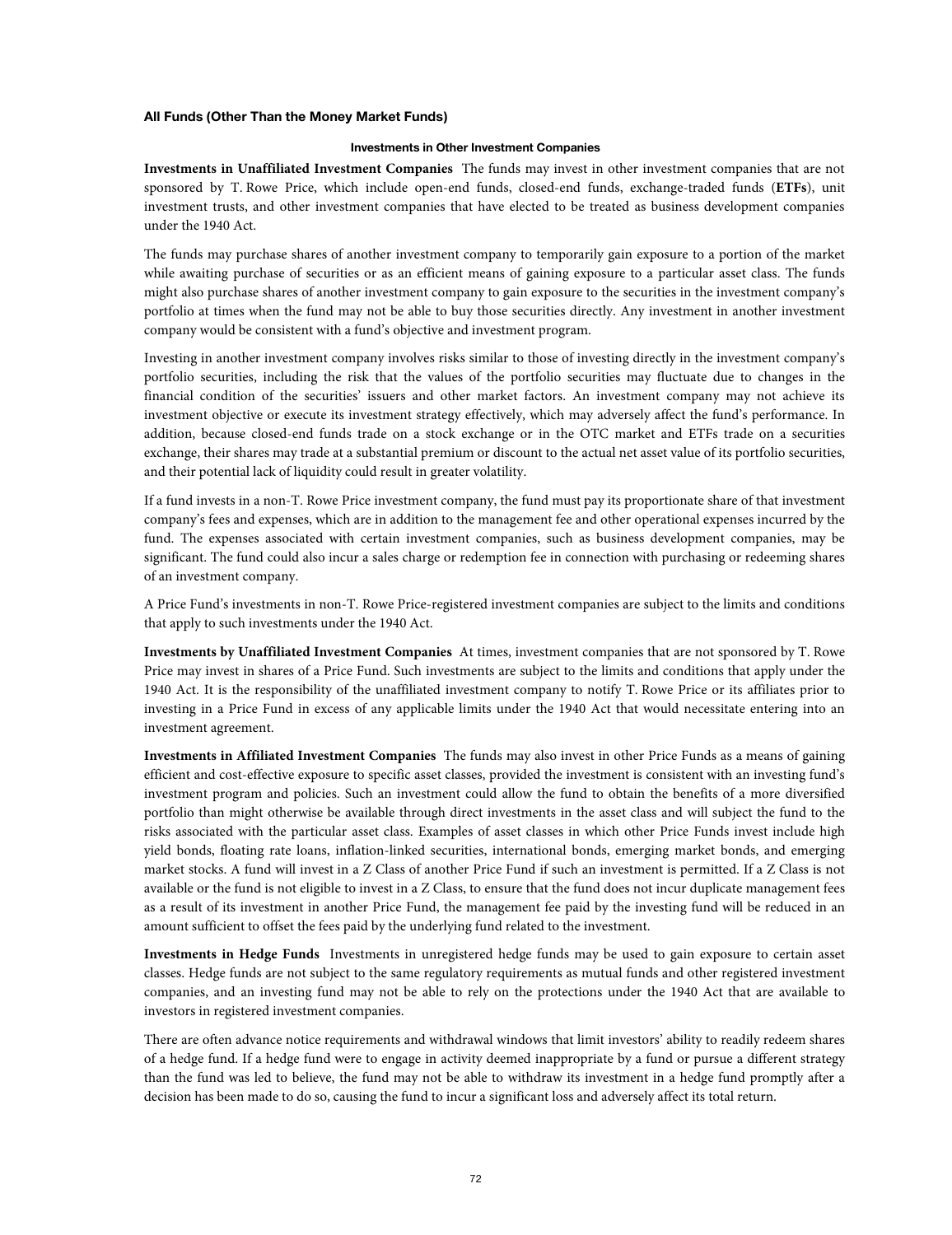Hedge funds are not required to provide periodic pricing or valuation information to investors, and such funds often engage in leveraging, short-selling, commodities investing, and other speculative investment practices that are not fully disclosed and may increase the risk of investment loss. Their underlying holdings and investment strategies are not as transparent to investors or typically as diversified as those of traditional mutual funds; therefore, an investing fund is unable to look through to the hedge fund's underlying investments in determining compliance with its own investment restrictions.

For the various reasons cited above, investments in a hedge fund are generally considered illiquid by an investing fund. Valuations of illiquid investments involve various judgments and consideration of factors that may be subjective, and there is a risk that inaccurate valuations of hedge fund positions could adversely affect the stated value of the fund. Fund investors should be aware that situations involving uncertainties as to the valuation of portfolio positions could have an adverse effect on the fund's net assets, which, in turn, would affect amounts paid on redemptions of fund shares if the judgments made regarding appropriate valuations should be proven incorrect. If the net asset value of a fund is not accurate, purchasing or redeeming shareholders may pay or receive too little or too much for their shares and the interests of remaining shareholders may become overvalued or diluted.

## **Money Market Funds**

#### **Determination of Maturity of Money Market Securities**

The funds may only purchase securities that, at the time of investment, have remaining maturities of 397 calendar days or less or adjustable rate government securities that may have maturities longer than 397 calendar days but have interest rate resets within 397 calendar days. The other funds may also purchase money market securities. In determining the maturity of money market securities, funds will follow the provisions of Rule 2a-7 under the 1940 Act.

### **Eligible Money Market Securities Defined**

Under Rule 2a-7, money market funds are required to invest only in eligible securities, as defined in Rule 2a-7. An eligible security is a security that (i) is issued by a registered investment company that is a money market fund, (ii) is a government security, and/or (iii) has a remaining maturity of 397 calendar days or less and has been determined by the fund's Board (or its delegate) to present minimal credit risks to the fund. The credit risk determination must include an analysis of the capacity of the security's issuer or guarantor (including the provider of a conditional demand feature, when applicable) to meet its financial obligations. In doing so, the analysis must include, to the extent appropriate, consideration of:

- (a) the security's issuer's or guarantor's financial condition;
- (b) the security's issuer's or guarantor's sources of liquidity;
- (c) the security's issuer's or guarantor's ability to react to future market-wide and issuer- or guarantor-specific events, including ability to repay debt in a highly adverse situation; and
- (d) the strength of the issuer's or guarantor's industry within the economy and relative to economic trends, and the issuer's or guarantor's competitive position within its industry.

The credit risk analysis may include additional factors that may be relevant in evaluating certain specific asset types, as described in Rule 2a-7.

# DERIVATIVES

The funds may use derivatives whose characteristics are consistent with the funds' investment programs. In the future, a fund may employ instruments and strategies that are not presently contemplated, but that may be subsequently developed, to the extent such investment methods are consistent with the fund's investment objectives and are legally permissible. There can be no assurance that an instrument, if employed, will be successful.

A derivative is a financial instrument that has a value based on—or "derived from"—the value of other assets, reference rates, or indexes. Derivatives generally take the form of contracts under which the parties agree to payments between them based upon the performance of a wide variety of underlying references, such as stocks, bonds, commodities, interest rates, currency exchange rates, and various domestic and foreign indexes. The main types of derivatives are futures, options,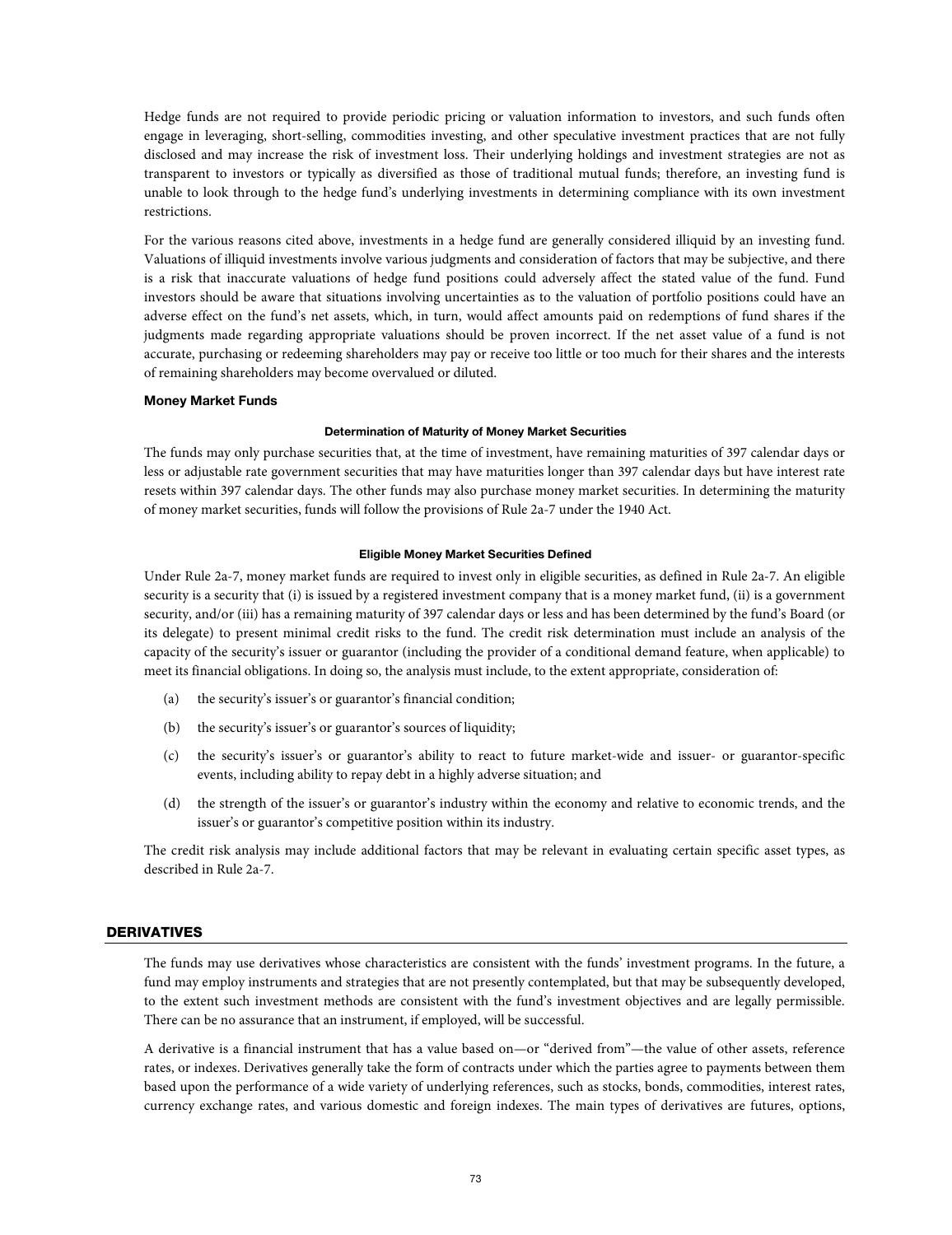forward contracts, and swaps. Derivatives are entered into or traded on the OTC market. Exchange-traded derivatives are traded via specialized derivatives exchanges, securities exchanges, or both. The exchange acts as an intermediary to the transactions and the terms for each type of contract are generally standardized. OTC derivatives are traded between two parties directly without going through a regulated exchange. The terms of the contract are subject to negotiation by the parties to the contract.

The funds may use derivatives for a variety of purposes and may use them to establish both long and short positions within the portfolio. Potential uses include, but are not limited to, the following: adjusting duration; managing or establishing exposure to interest rates, cash market securities, currency exchange rates, or credit quality; investing in broad segments of the market or certain asset classes with greater efficiency and at a lower cost than is possible through direct investment; enhancing income; improving risk-adjusted returns; expressing positive or negative views on a particular issuer, country, or currency; and managing cash flows into and out of a fund and maintaining liquidity while remaining invested in the market. The funds may use derivatives to take a short position in a currency, which allows a fund to sell a currency in excess of the value of its holdings denominated in that currency or to sell a currency even if it does not hold any assets denominated in the currency. The funds may also use derivatives to take short positions with respect to their exposure to a particular issuer, country, or market. For example, a fund could sell futures contracts on a particular index where the value of the futures contract exceeds the value of the bonds or stocks represented in the index that are held by the fund, or the fund could sell futures or enter into interest rate swaps with respect to a particular bond market without owning any bonds in that market.

Each fund may use derivatives for hedging and risk management purposes. Hedging is a strategy in which a derivative is used to offset or mitigate risks associated with other fund holdings. Losses on the other investment may be substantially reduced by gains on a derivative that reacts in an opposite manner to market movements.

There can be no assurance that a fund's hedging strategies will be effective. No fund is required to engage in hedging transactions. While derivatives may be used to help offset the risks of other positions and exposures within the portfolio, some funds may also use derivatives for speculative purposes, such as seeking to achieve gains or enhance returns, rather than offsetting the risk of other positions. When a fund invests in a derivative for speculative purposes, the fund will be fully exposed to the risks of loss of that derivative, which may sometimes require payments in addition to the derivative's original cost.

From time to time, a single order to purchase or sell derivatives (e.g., a futures contract or option thereon) may be made on behalf of a fund and other Price Funds and allocated by the manager across the various funds. Such aggregated orders would be allocated among the fund and the other Price Funds in a manner that is consistent with the allocation policy for the funds, which seeks to make such allocations in a fair and nondiscriminatory manner over time.

## **Risk Factors in Derivatives**

Derivatives can be volatile, have lower overall liquidity, involve a higher risk of loss than other investment instruments, and involve significant risks, including:

- **Correlation Risk** Changes in the value of a derivative will not match the changes in the value of its reference asset or the portfolio holdings that are being hedged or of the particular market or security to which the fund seeks exposure.
- **Counterparty Risks** Certain OTC derivatives are subject to counterparty risk, whereas the risk of default for exchangetraded derivatives is assumed by the exchange's clearinghouse and its member firms. Counterparty risk is the risk that a party to an OTC derivative contract may fail to perform or be legally unable to perform on its obligations. A loss may be sustained as a result of the insolvency or bankruptcy of the counterparty, the failure of the counterparty to make required payments or comply with the terms of the contract, and other reasons affecting the counterparty, such as changes in law and imposition of currency controls. In the event of insolvency of the counterparty, a fund may be unable to liquidate, settle, or transfer a derivatives position. Because derivatives traded in OTC markets are not guaranteed by an exchange or, in most cases, a clearing corporation and may not, in some cases, require the counterparty to post margin to the fund to secure its obligations (although margin will generally be required), to the extent that a fund has unrealized gains in such instruments or has deposited collateral with its counterparty, the fund is at risk that its counterparty will become bankrupt or otherwise fail to honor its obligations. The Price Funds attempt to minimize these risks by engaging in transactions in derivatives traded in OTC markets only with financial institutions that have substantial capital or that have provided the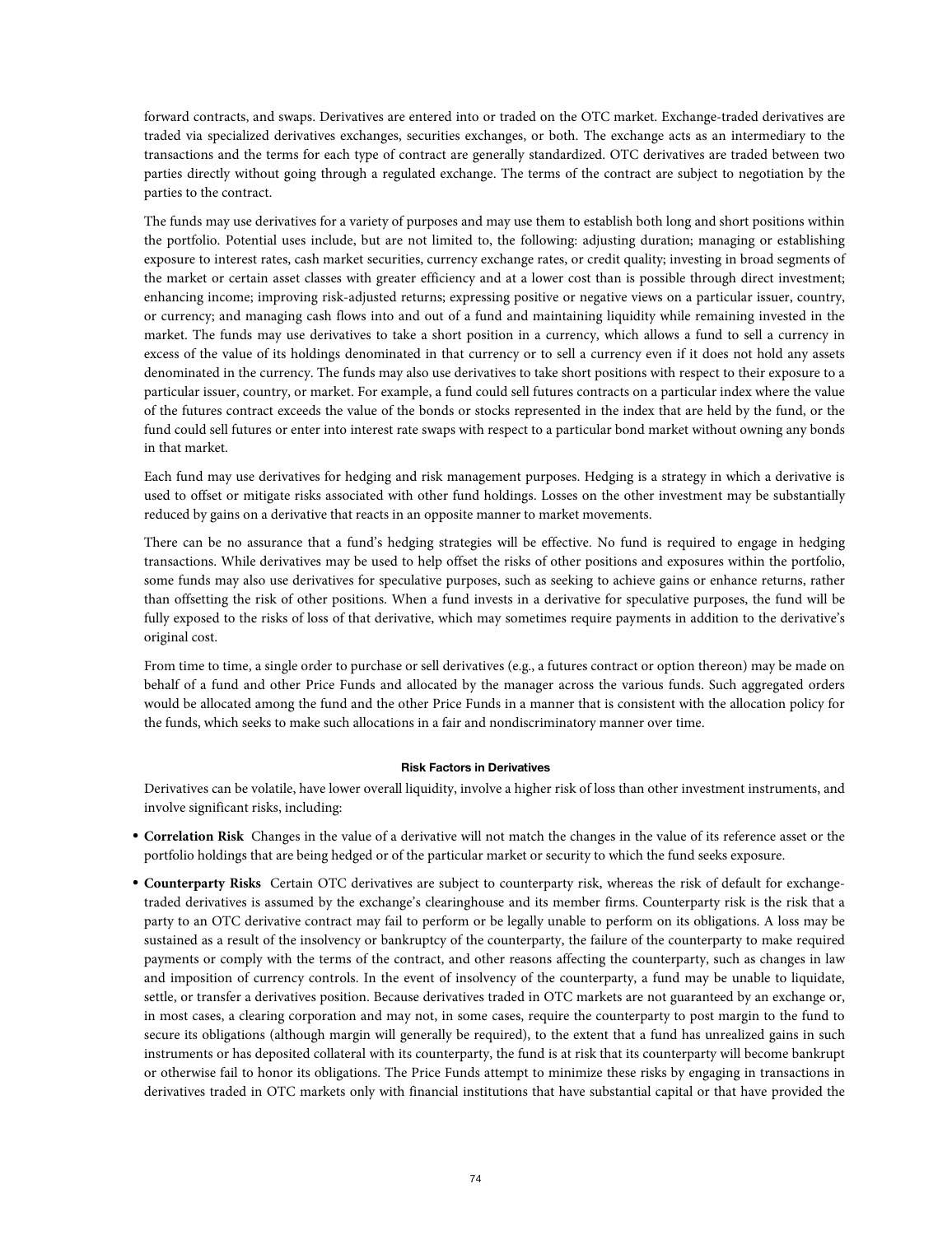fund with a third-party guaranty or other credit enhancement or margin that is held at the custodian for the Price Funds (or at the futures commodity merchant for futures contracts).

- **Credit Event Risks** The counterparty in a derivative transaction may be unable to honor its financial obligation to a fund, or the reference entity in a credit default swap or similar derivative will not be able to honor its financial obligations.
- **Currency Risks** For certain types of currency-related derivatives, changes in the exchange rate between two currencies will adversely affect the value (in U.S. dollar terms) of an investment and could cause losses on the investment.
- **Hedging Risks** A fund's hedging techniques may not result in the anticipated results. When using derivatives for hedging and risk management purposes, losses on other investment may be substantially reduced by gains on a derivative that reacts in an opposite manner to market movements. While hedging can reduce losses, it can also reduce or eliminate gains or cause losses if the market moves in a manner different from that anticipated by the fund or if the cost of the derivative outweighs the benefit of the hedge. There is also a risk of loss by a fund of margin deposits or collateral posted by the fund to the counterparty in the event of bankruptcy of a counterparty with which the fund has an open position. There can be no assurance that a fund's hedging strategies will be effective.
- **Leverage Risks** Certain types of investments or trading strategies (such as, for example, borrowing money to increase the amount of investments) involve the risk that relatively small market movements may result in large changes in the value of an investment. Certain derivatives and trading strategies that involve leverage can result in losses that greatly exceed the amount originally invested.
- **Illiquidity Risk** Derivative positions may be (or become) difficult or impossible to exit at the time that the fund would like or at a price that the fund believes the derivative is currently worth.
- **Index Risk** If a derivative is linked to the performance of an index, it will be subject to the risks associated with changes in that index. If the index changes, a fund could receive lower interest payments or experience a reduction in the value of the derivative below the level that the fund paid. Certain indexed securities, including inverse securities (which move in an opposite direction to the index), may create leverage to the extent that they increase or decrease in value at a rate that is a multiple of the changes in the applicable index.
- **Regulatory Risk** New regulation of derivatives may make them more costly, may limit their availability, or may otherwise affect their value or performance. On October 28, 2020, the SEC adopted new regulations governing the use of derivatives by registered investment companies (**Rule 18f-4**). The funds will be required to implement and comply with Rule 18f-4 by August 19, 2022. Once implemented, Rule 18f-4 will impose limits on the amount of derivatives a fund can enter into, eliminate the asset segregation framework currently used by funds to comply with Section 18 of the 1940 Act and require funds whose use of derivatives is more than a limited specified exposure amount to establish and maintain a comprehensive derivatives risk management program and appoint a derivatives risk manager.
- **Valuation Risk** Derivatives that are not traded on an exchange may not have a widely agreed-upon valuation. In addition, some derivatives may be customized for the fund and may include complex features; thus, without comparable instruments to compare for pricing purposes, they may be difficult to value.

### **Options**

Options are a type of potentially high-risk derivative. The funds may buy or sell listed options on securities, futures, swaps, and commodities, also known as exchange-traded options, as well as buy from or sell options to counterparties, including dealers, which are known as OTC options.

**Writing Call Options** A call option gives the holder (buyer) the right to purchase, and the writer (seller) the obligation to sell a security or currency at a specified price (the exercise price) at expiration of the option (European style) or at any time prior to the expiration date (American style). Options may be settled physically, meaning that the writer or seller must deliver the referenced securities, currency, or commodities to the buyer in exchange for the exercise price, or options may be cash settled, which means that the writer or seller must deliver to the buyer cash equal to the difference between the referenced price level of the security, currency, or commodity and the exercise price. The funds are authorized to write covered call options on the securities or instruments in which they may invest. A covered call option is an option in which a fund, in return for a premium, gives another party a right to buy specified instruments owned by the fund at (or by) a specified future date and price set at the time of the contract. The principal reason for writing covered call options is the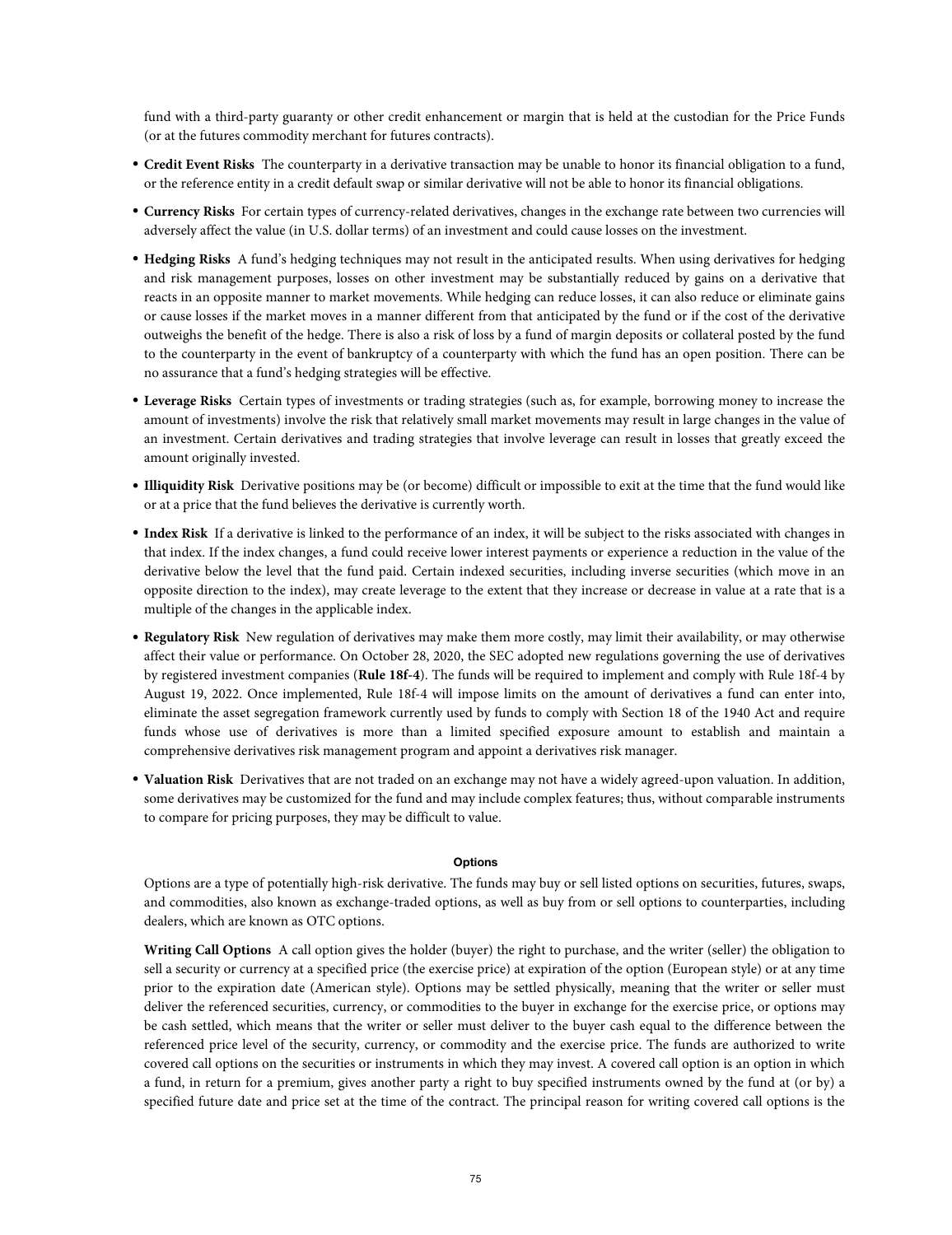attempt to realize, through the receipt of premiums, a greater return than would be realized by only owning the underlying asset. By writing covered call options, a fund gives up the opportunity, while the option is in effect, to profit from any price increase in the underlying security above the option exercise price. In addition, a fund's ability to sell the underlying security will be limited while the option is in effect unless the fund enters into a closing purchase transaction or the option is cash settled. A closing purchase transaction cancels out a fund's position as the writer of an option by means of an offsetting purchase of an identical option prior to the expiration of the option it has written. Unlike owning securities, currencies, or other commodities that are not subject to an option, the funds have no control over when they may be required to sell the underlying securities, currencies, or commodities, since they may be assigned an exercise notice at any time prior to the expiration of its obligation as a writer. If a call option a fund has written expires, the fund will realize a gain in the amount of the premium; however, such gain may be offset by a decline in the market value of the underlying security, currency, or commodity during the option period. If the call option is exercised, the fund will realize a gain or loss from the sale of the underlying security or currency. Covered call options also serve as a partial hedge to the extent of the premium received against the price of the underlying security declining.

A fund is also permitted to write (i.e., sell) uncovered call options on securities or instruments in which it may invest but that are not currently held by the fund provided that at the time the call is written, the fund covers the call with an equivalent dollar value of deliverable securities or liquid assets. The principal reason for writing uncovered call options is to realize income without committing capital to the ownership of the underlying securities or instruments. When writing uncovered call options, a fund must deposit and maintain sufficient margin with the broker-dealer through which it made the uncovered call option as collateral to ensure that the securities can be purchased for delivery if and when the option is exercised. In addition, in connection with each transaction, a fund will determine daily an amount of cash, liquid assets, or other suitable cover (such as owning an offsetting derivative position) as permitted by the SEC, equal to the market value of the options contract (less any related margin deposits) to cover the position. Such segregation will ensure that the fund has assets available to satisfy its obligations with respect to the transaction. Such segregation will not limit the fund's exposure to loss. During periods of declining securities prices or when prices are stable, writing uncovered calls can be a profitable strategy to increase a fund's income with minimal capital risk. Uncovered calls are riskier than covered calls because there is no underlying security held by a fund that can act as a partial hedge.

Uncovered calls have speculative characteristics and the potential for loss by the writer of the option is unlimited. When an uncovered call is exercised, a fund must purchase the underlying security or currency to meet its call obligation. There is also a risk, especially with respect to call options written on preferred and debt securities with lower overall liquidity, that the securities may not be available for purchase. If the purchase price exceeds the exercise price, a fund will lose the difference.

Index options are option contracts in which the underlying value is based on the value of a particular securities index. As the seller of an index call option, the fund receives a premium from the purchaser. The purchaser of an index call option has the right to any appreciation in the value of the index over a fixed price (the exercise price) by the expiration date of the option. If the purchaser does not exercise the option, the fund retains the premium. If the purchaser exercises the option, the fund pays the purchaser the difference between the value of the index and the exercise price of the option. The premium, the exercise price, and the value of the index determine the gain or loss realized by the fund as the seller of the index call option. The fund can also repurchase the call option prior to the expiration date, thereby ending its obligation. In this case, the difference between the cost of repurchasing the option and the premium received will determine the gain or loss realized by the fund.

The premium received represents the market value of an option. The premium the funds will receive from writing a call option will reflect, among other things, the current market price of the underlying security or currency, the relationship of the exercise price to such market price, the historical price volatility of the underlying security or currency, and the length of the option period. T. Rowe Price, in determining whether a particular call option should be written on a particular security or currency, will consider the reasonableness of the anticipated premium and the likelihood that a liquid secondary market will exist for those options. The premium received by the funds for writing covered call options will be recorded as a liability of the funds. This liability will be adjusted daily to the option's current market value, which will be the latest sale price on its primary exchange at the time at which the net asset values per share of the funds are computed (close of the New York Stock Exchange (**NYSE**), normally 4 p.m. ET) or, in the absence of such sale, the mean of closing bid and ask prices. The option will be terminated upon expiration of the option, the purchase of an identical option in a closing transaction, or delivery of the underlying security or currency upon the exercise of the option.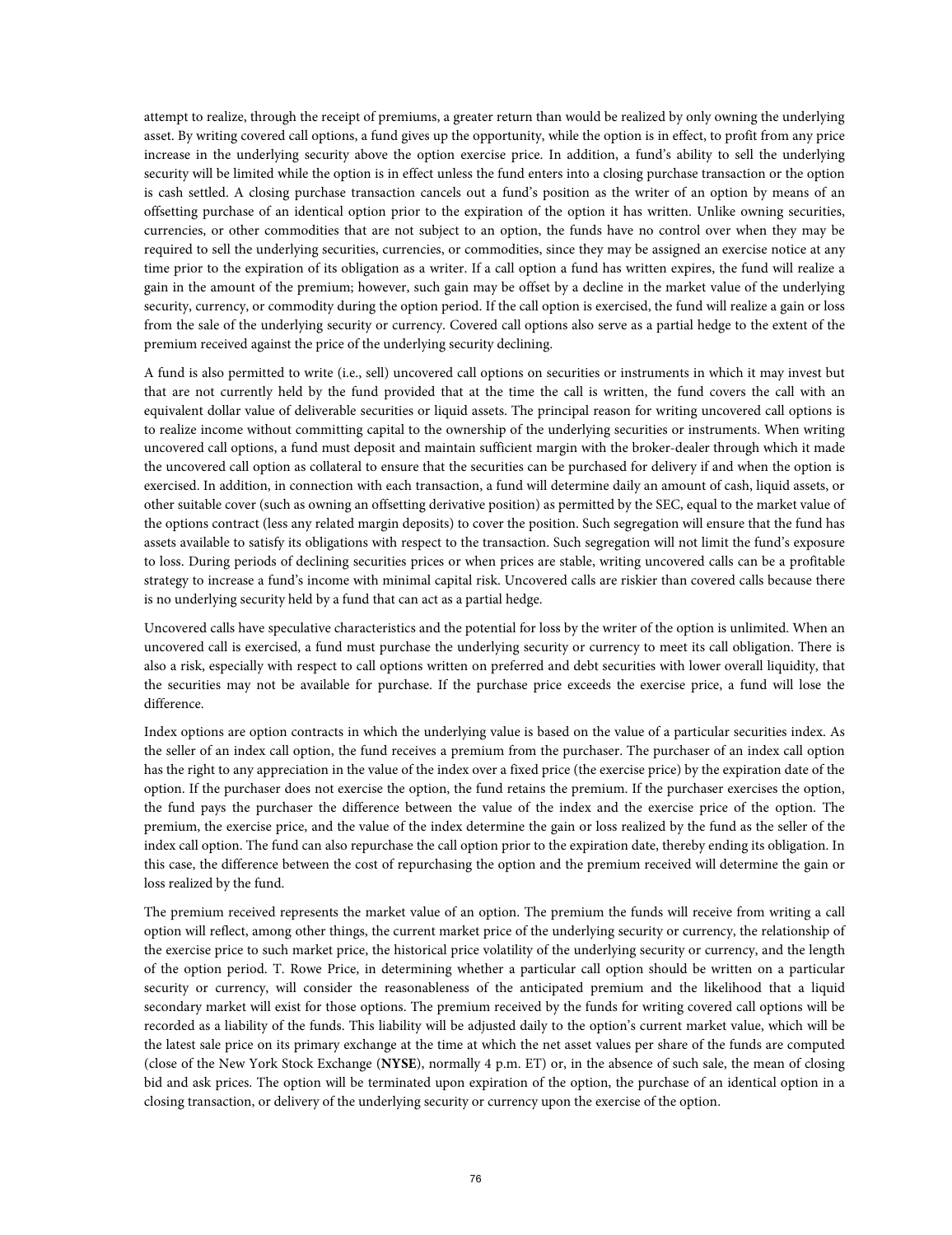Closing transactions will be effected in order to realize a profit on an outstanding call option, to prevent an underlying security or currency from being called, or to permit the sale of the underlying security or currency. Furthermore, effecting a closing transaction will permit the funds to write another call option on the underlying security or currency with either a different exercise price, expiration date, or both. If the funds desire to sell a particular security or currency from their portfolios on which they have written a call option or purchased a put option, they will seek to effect a closing transaction prior to, or concurrently with, the sale of the security or currency. There is, of course, no assurance that the funds will be able to effect such closing transactions at favorable prices. If the funds cannot enter into such a transaction, they may be required to hold a security or currency that they might otherwise have sold. This could result in higher transaction costs. The funds will pay transaction costs in connection with the writing of options to close out previously written options. Such transaction costs are normally higher than those applicable to purchases and sales of portfolio securities.

The exercise price of the options may be below, equal to, or above the current market values of the underlying securities or currencies at the time the options are written. From time to time, the funds may purchase an underlying security or currency for delivery in accordance with an exercise notice of a call option assigned to it, rather than delivering such security or currency from their portfolios. In such cases, additional costs may be incurred.

The funds will realize a profit or loss from a closing purchase transaction if the cost of the transaction is less or more than the premium received from the writing of the option. Because increases in the market price of a call option will generally reflect increases in the market price of the underlying security or currency, any loss resulting from the repurchase of a call option is likely to be offset in whole or in part by appreciation of the underlying security or currency owned by the funds.

**Writing Put Options** A put option gives the purchaser of the option the right to sell and the writer (seller) the obligation to buy the underlying security, currency, or index at the exercise price during the option period (American style) or at the expiration of the option (European style). As long as the obligation of the writer (i.e., the fund) continues, it may be assigned an exercise notice by the broker-dealer through which such option was sold, requiring the fund to make payment of the exercise price against delivery of the underlying security or currency. The operation of put options in other respects, including their related risks and rewards, is substantially identical to that of call options.

Each fund has authority to write put options on the types of securities or instruments that may be held by the fund. A fund will receive a premium for writing a put option, which increases the fund's return.

A fund would generally write covered put options in circumstances where T. Rowe Price wishes to purchase the underlying security or currency for the fund's portfolios at a price lower than the current market price of the security or currency. In such circumstances, the funds would write a put option at an exercise price that, reduced by the premium received on the option, reflects the lower price it is willing to pay. Since the fund would also receive interest on debt securities or currencies maintained to cover the exercise price of the option, this technique could be used to enhance current return during periods of market uncertainty. The risk in such a transaction would be that the market price of the underlying security or currency would decline below the exercise price, less the premiums received. Such a decline could be substantial and result in a significant loss to the fund. In addition, because the fund does not own the specific securities or currencies which it may be required to purchase in exercise of the put, it cannot benefit from appreciation, if any, with respect to such specific securities or currencies.

The funds are also authorized to write (i.e., sell) uncovered put options on instruments in which they may invest but the fund does not currently have a corresponding short position or has not deposited as collateral cash equal to the exercise value of the put option with the broker-dealer through which it made the uncovered put option. The principal reason for writing uncovered put options is to receive premium income and to acquire such securities or instruments at a net cost below the current market value. A fund has the obligation to buy the securities or instruments at an agreed-upon price if the price of the securities or instruments decreases below the exercise price. If the price of the securities or instruments increases during the option period, the option will expire worthless and a fund will retain the premium and will not have to purchase the securities or instruments at the exercise price. In connection with such a transaction, a fund will segregate unencumbered liquid assets with a value at least equal to the fund's exposure, on a marked-to-market basis (as calculated pursuant to requirements of the SEC). Such segregation will ensure that a fund has assets available to satisfy its obligations with respect to the transaction. Such segregation will not limit the fund's exposure to loss.

The premium received by the funds for writing put options will be recorded as a liability of the funds. This liability will be adjusted daily to the option's current market value, which will be the latest sale price on its primary exchange at the time at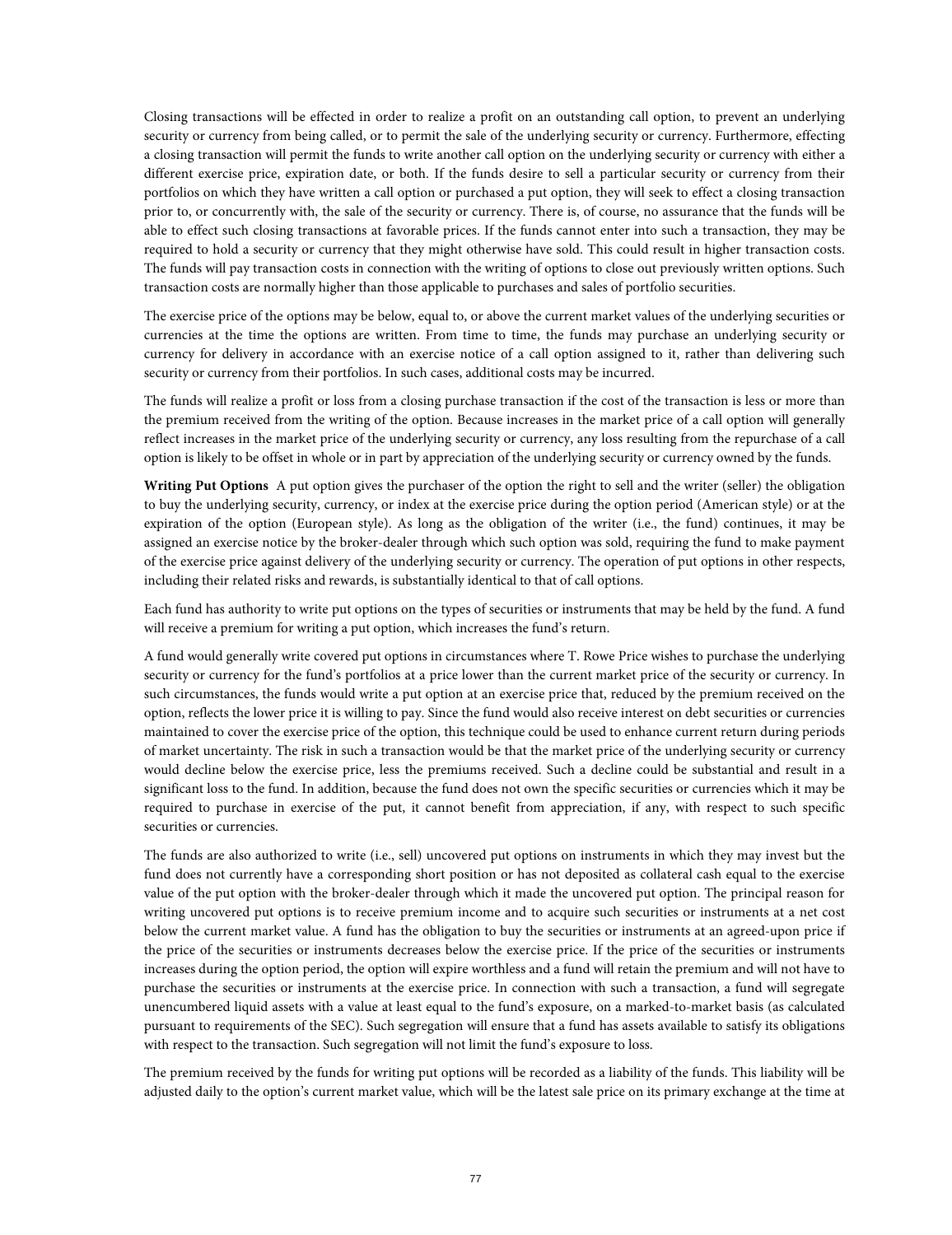which the net asset value per share of the funds is computed (close of the NYSE, normally 4 p.m. ET), or, in the absence of such sale, the mean of the closing bid and ask prices.

**Purchasing Put Options** The funds may purchase American or European style put options. As the holder of a put option, the funds have the right to sell the underlying security or currency at the exercise price at any time during the option period (American style) or at the expiration of the option (European style). The funds may enter into closing sale transactions with respect to such options, exercise them, or permit them to expire.

The funds may purchase a put option on an underlying security or currency (a "**protective put**") owned by the funds as a defensive technique in order to protect against an anticipated decline in the value of the security or currency. Such hedge protection is provided only during the life of the put option when the funds, as holder of the put option, are able to sell the underlying security or currency at the put exercise price regardless of any decline in the underlying security's market price or currency's exchange value. For example, a put option may be purchased in order to protect unrealized appreciation of a security or currency where T. Rowe Price deems it desirable to continue to hold the security or currency because of tax considerations. The premium paid for the put option and any transaction costs would reduce any capital gain otherwise available for distribution when the security or currency is eventually sold.

The funds may also purchase put options at a time when they do not own the underlying security or currency. By purchasing put options on a security or currency they do not own, the funds seek to benefit from a decline in the market price of the underlying security or currency. If the put option is not sold when it has remaining value and if the market price of the underlying security or currency remains equal to or greater than the exercise price during the life of the put option, the funds will lose their entire investment in the put option. In order for the purchase of a put option to be profitable, the market price of the underlying security or currency must decline sufficiently below the exercise price to cover the premium and transaction costs, unless the put option is sold in a closing sale transaction.

**Purchasing Call Options** The funds may purchase American or European style call options. As the holder of a call option, the funds have the right to purchase the underlying security or currency at the exercise price at any time during the option period (American style) or at the expiration of the option (European style). The funds may enter into closing sale transactions with respect to such options, exercise them, or permit them to expire.

Call options may be purchased by the funds for the purpose of acquiring the underlying securities or currencies for their portfolios. Utilized in this fashion, the purchase of call options enables the funds to acquire the securities or currencies at the exercise price of the call option plus the premium paid. At times, the net cost of acquiring securities or currencies in this manner may be less than the cost of acquiring the securities or currencies directly. This technique may also be useful to the funds when seeking to purchase a large block of securities or currencies that would be difficult to acquire by direct market purchases. As long as a fund holds such a call option, rather than the underlying security or currency itself, the fund is partially protected from any unexpected decline in the market price of the underlying security or currency and in such event could allow the call option to expire, incurring a loss only to the extent of the premium paid for the option.

The funds may also purchase call options on underlying securities or currencies they own in order to protect unrealized gains on call options previously written by them. A call option would be purchased for this purpose where tax considerations make it inadvisable to realize such gains through a closing purchase transaction. Call options may also be purchased at times to avoid realizing losses.

The funds may engage in transactions involving dealer (OTC) options. Certain risks, including credit risk and counterparty risk, are specific to dealer options. While the funds would look to a clearing corporation to exercise exchangetraded options, if the funds were to purchase a dealer option, they would rely primarily on the dealer from whom they purchased the option to perform if the option were exercised. Failure by the dealer to do so could result in the loss of the premium paid by the funds as well as loss of the expected benefit of the transaction.

Exchange-traded options generally have a continuous liquid market, while dealer options could have less or no liquidity. Consequently, the funds will generally be able to realize the value of a dealer option they have purchased only by exercising it or reselling it to the dealer who issued it. Under certain conditions, the funds may also be able to resell or assign a purchased dealer option to another dealer on substantially the same terms. Similarly, when the funds write a dealer option, unless they can assign the option to another dealer, they generally will be able to close out the option prior to its expiration only by entering into a closing purchase transaction with the dealer to which the funds originally wrote the option. While the funds will seek to enter into dealer options only with dealers who will agree to and are expected to be capable of entering into closing transactions with the funds, there can be no assurance that the dealers will consent to the closing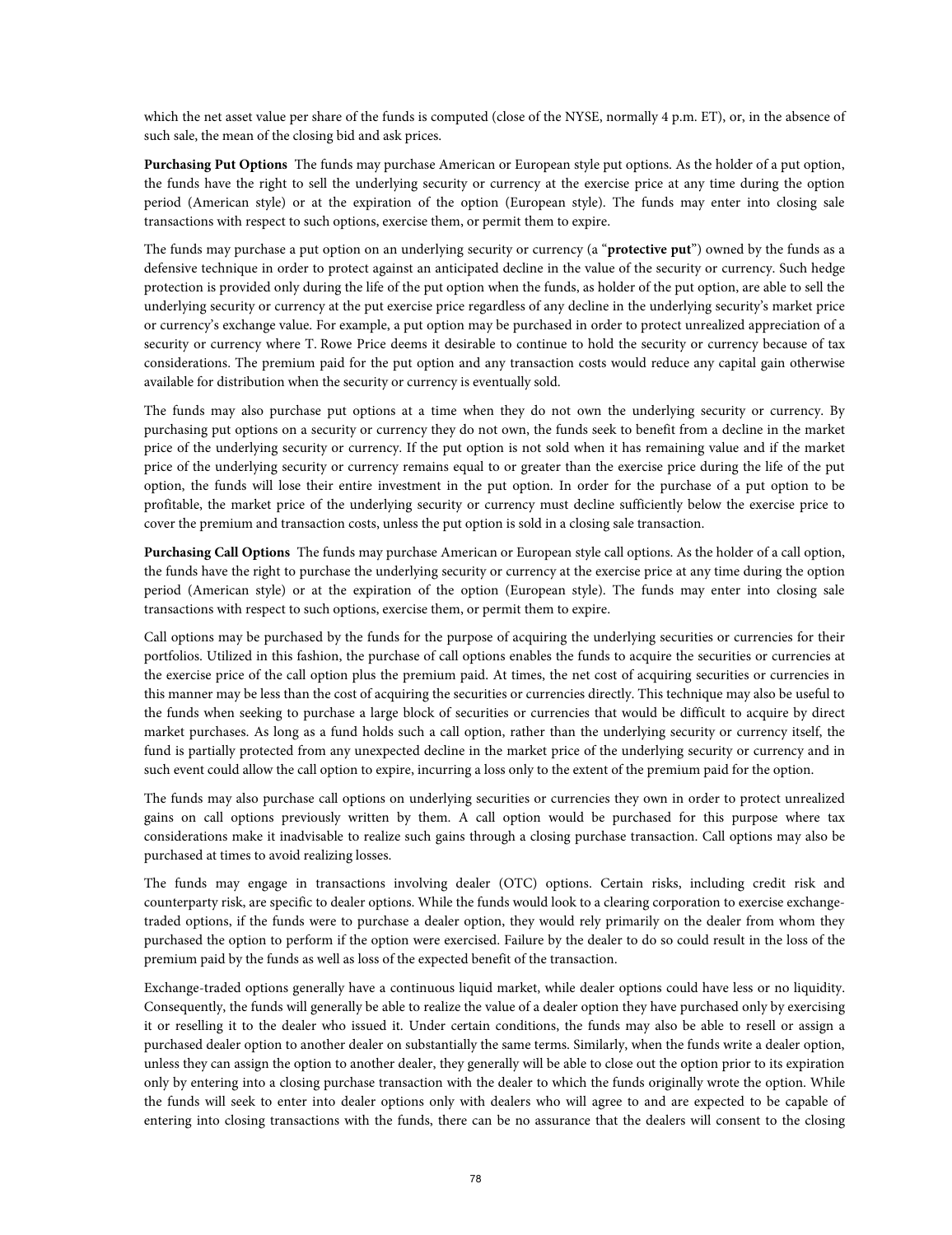transaction nor is it assured that the funds will realize a favorable price. Until a fund, as a covered dealer call option writer, is able to effect a closing purchase transaction, they will not be able to liquidate securities (or other assets) or currencies used as cover until the option expires or is exercised. In the event of insolvency of the counterparty, the funds may be unable to liquidate a dealer option. With respect to options written by the funds, the inability to enter into a closing transaction may result in material losses to the funds.

The funds may consider OTC options to be liquid holdings; however, any OTC options that cannot be unwound, reassigned, or sold within seven days may be considered to be illiquid. The funds may treat the cover used for written OTC options as liquid if the dealer agrees that the funds may repurchase the OTC option they have written for a maximum price to be calculated by a predetermined formula. In such cases, the OTC option would be considered illiquid only to the extent the maximum repurchase price under the formula exceeds the intrinsic value of the option.

**Special Risks Associated With Options** There are several risks associated with transactions in options on securities and indexes. For example, there are significant differences between the securities and options markets that could result in an imperfect correlation between these markets, causing a given transaction not to achieve its objectives. In addition, a liquid secondary market for particular options, whether traded OTC or on an exchange may be absent for reasons that include the following: There may be insufficient trading interest in certain options; restrictions may be imposed by an exchange on opening transactions or closing transactions or both; trading halts, suspensions, or other restrictions may be imposed with respect to particular classes or series of options or underlying securities; unusual or unforeseen circumstances may interrupt normal operations on an exchange; the facilities of an exchange or the Options Clearing Corporation may not at all times be adequate to handle current trading volume; or one or more exchanges could, for economic or other reasons, decide or be compelled at some future date to discontinue the trading of options (or a particular class or series of options), in which event the secondary market on that exchange (or in that class or series of options) would cease to exist, although outstanding options that had been issued by the Options Clearing Corporation as a result of trades on that exchange would continue to be exercisable in accordance with their terms.

### **Futures Contracts**

The funds may enter into futures contracts involving indexes, interest rates, commodities, currencies, and other reference assets ("**futures**" or "**futures contracts**"). Futures contracts are a type of potentially high-risk derivative. A futures contract provides for the future sale by one party and purchase by another party of a specified amount of a specific instrument (e.g., units of a stock index) for a specified price, date, time, and place designated at the time the contract is made. Brokerage fees are incurred when a futures contract is bought or sold and margin deposits must be maintained during the term of the contract. Entering into a contract to buy is commonly referred to as buying or purchasing a contract or holding a long position. Entering into a contract to sell is commonly referred to as selling a contract or holding a short position. Futures may involve substantial leverage risk.

The funds will enter into futures contracts that are traded on national (or foreign) futures exchanges and are standardized as to maturity date and underlying financial instrument. Futures exchanges and trading in the United States are regulated under the Commodity Exchange Act by the Commodity Futures Trading Commission (**CFTC**). Although techniques other than the sale and purchase of futures contracts could be used as an alternative to futures contracts, futures contracts are effective and relatively low cost.

Unlike when the funds purchase or sell a security, no price would be paid or received by the funds upon the purchase or sale of a futures contract. Upon entering into a futures contract, and to maintain the funds' open positions in futures contracts, the funds would be required to deposit in a segregated account with the clearing broker for the futures contract an amount of cash or liquid assets known as "initial margin." The margin required for a particular futures contract is set by the exchange on which the contract is traded and may be significantly modified from time to time by the exchange during the term of the contract. Futures contracts are customarily purchased and sold on margins that may range upward from less than 5% of the value of the contract being traded.

Futures are valued daily at closing settlement prices. If the price of an open futures contract changes (by increase in the case of a sale or by decrease in the case of a purchase) so that the loss on the futures contract reaches a point at which the margin on deposit does not satisfy margin requirements, the clearing broker will require a payment by the funds (**variation margin**) to restore the margin account to the amount of the initial margin.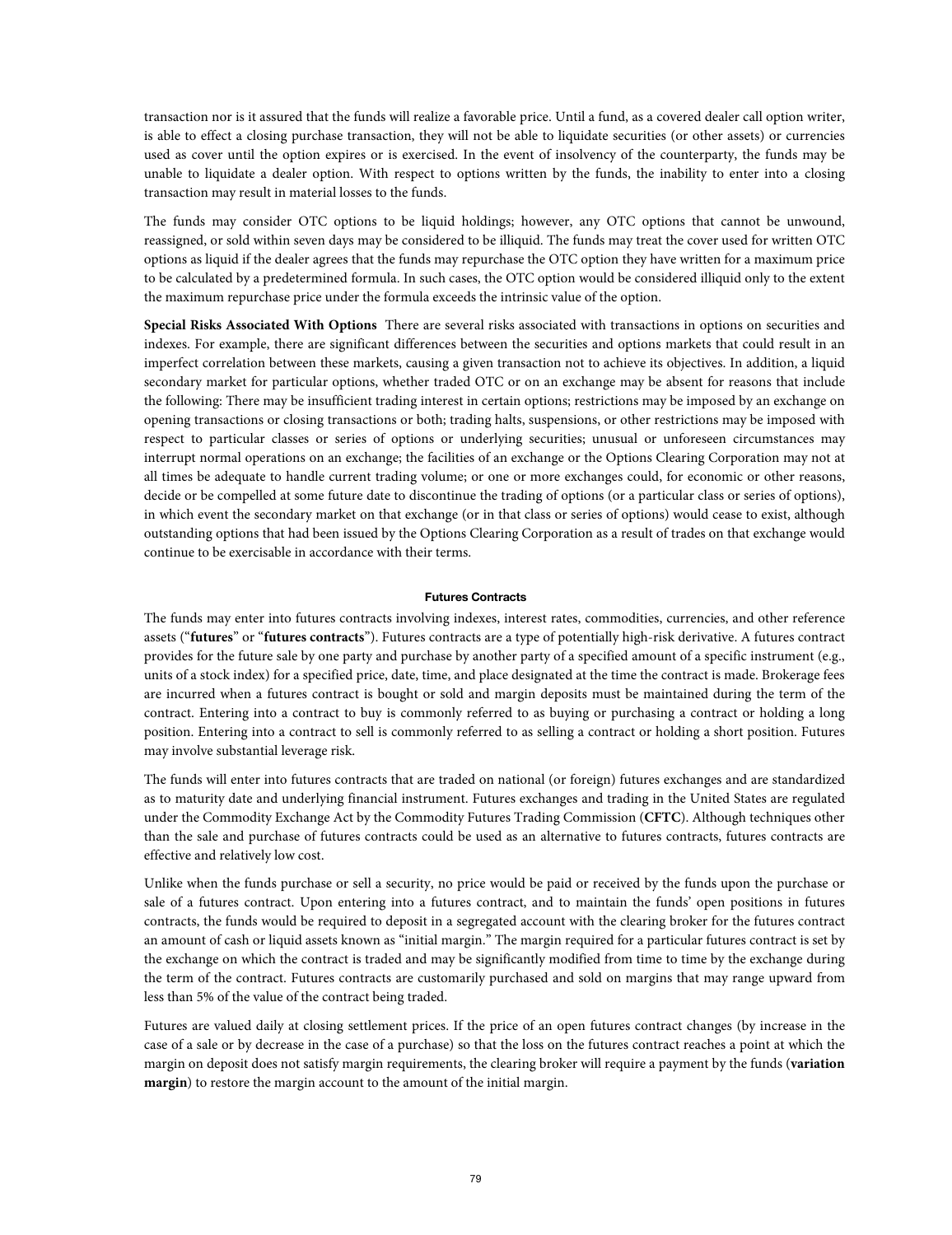Subsequent payments (**mark-to-market payments**) to and from the futures clearing broker are made on a daily basis as the price of the underlying assets fluctuates, making the long and short positions in the futures contract more or less valuable. If the value of the open futures position increases in the case of a sale or decreases in the case of a purchase, the funds will pay the amount of the daily change in value to the clearing broker. However, if the value of the open futures position decreases in the case of a sale or increases in the case of a purchase, the clearing broker will pay the amount of the daily change in value to the funds.

Although certain futures contracts, by their terms, require actual future delivery of and payment for the underlying instruments, in practice, most futures contracts are usually closed out before the delivery date. Closing out an open futures contract purchase or sale is effected by entering into an offsetting futures contract sale or purchase, respectively, for the same aggregate amount of the identical securities and the same delivery date. If the offsetting purchase price is less than the original sale price, the fund realizes a gain; if it is more, the fund realizes a loss. Conversely, if the offsetting sale price is more than the original purchase price, the fund realizes a gain; if it is less, the fund realizes a loss. The transaction costs must also be included in these calculations. There can be no assurance, however, that the funds will be able to enter into an offsetting transaction with respect to a particular futures contract at a particular time. If the funds are not able to enter into an offsetting transaction, the funds will continue to be required to maintain the margin deposits on the futures contract.

As an example of an offsetting transaction in which the underlying instrument is not delivered, the contractual obligations arising from the sale of one contract of September Treasury bills on an exchange may be fulfilled at any time before delivery of the contract is required (i.e., on a specified date in September, the "delivery month") by the purchase of one contract of September Treasury bills on the same exchange. In such instance, the difference between the price at which the futures contract was sold and the price paid for the offsetting purchase, after allowance for transaction costs, represents the profit or loss to the funds.

The funds may invest in futures on indexes, such as stock and bond indexes. For example, a stock index assigns relative values to the common stocks included in the index and the index value fluctuates with the changes in the market value of those stocks. Stock index futures are contracts based on the future value of the basket of securities that comprise the underlying stock index. The contracts obligate the seller to deliver and the purchaser to take cash to settle the futures transaction or to enter into an obligation contract. No physical delivery of the securities underlying the index is required when settling the futures obligation and no monetary amount is paid or received by a fund on the purchase or sale of a stock index future. At any time prior to the expiration of the future, a fund may elect to close out its position by taking an opposite position, at which time a final determination of variation margin is made and additional cash is required to be paid by or released to the fund. Any gain or loss is then realized by the fund on the future for tax purposes. Although stock index futures by their terms call for settlement by the delivery of cash, in most cases the settlement obligation is fulfilled without such delivery by entering into an offsetting transaction.

With respect to a futures contract that is settled with an exchange of cash payments, a fund will cover (and mark-to-market on a daily basis) with liquid assets that, when added to the amounts deposited with a futures commission merchant as margin, are equal to the variation margin of the futures contract. When entering into a futures contract that does not settle in cash (a physically settled futures contract), a fund will maintain (and mark-to-market on a daily basis) liquid assets that, when added to the amounts deposited with a futures commission merchant as margin, are equal to the full notional value of the contract. Alternatively, the fund may cover its position in a long future by purchasing a put option on the same futures contract with a strike price as high or higher than the price of the contract held by the fund. A position in a short future may be covered by purchasing a call option on the same futures contract with a strike price no higher than the futures contract. For asset segregation purposes, physically settled futures contracts (and written options on such contracts) will be treated like cash settled futures contracts when a fund has entered into a contractual arrangement with a futures commission merchant or other counterparty to off-set the fund's exposure under the contract and, failing that, to assign its delivery obligation under the contract to the counterparty.

It is possible that hedging activities of funds investing in municipal securities will occur through the use of U.S. Treasury bond futures.

**Special Risks of Transactions in Futures** The primary risks associated with the use of futures contracts are (a) the imperfect correlation between the change in market value of the instruments held by a fund and the price of the futures contract; (b) possible lack of a liquid secondary market for a futures contract and the resulting inability to close a futures contract when desired; (c) losses caused by unanticipated market movements, which are potentially unlimited; (d) the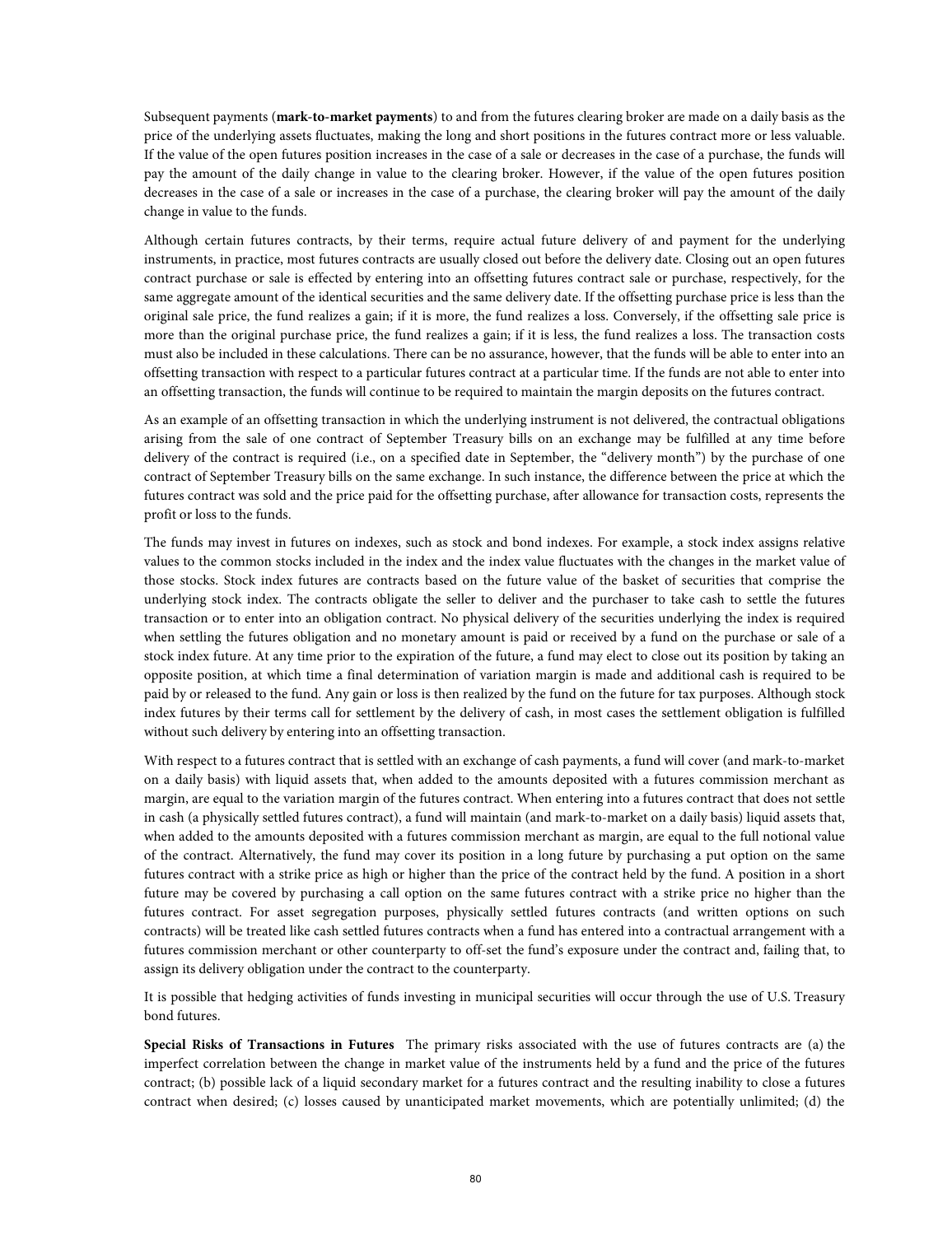investment adviser's inability to predict correctly the direction of securities prices, interest rates, currency exchange rates, and other economic factors; and (e) the risk of loss in the event of bankruptcy of its futures commission merchant.

In addition, the funds are subject to "fellow-customer risk," which is the risk that one or more customers of a futures commission merchant will default on their obligations and that the resulting losses will be so great that the futures commission merchant will default on its obligations and that margin posted by one customer will be used to cover a loss caused by a different customer.

There are rules that generally prohibit the use of one customer's funds to meet the obligations of another customer and that limit the ability to use customer margin posted by non-defaulting customers to satisfy losses caused by defaulting customers by requiring the futures commission merchant to use its own funds to meet a defaulting customer's obligations. While a customer's loss would likely need to be substantial before other customers would be exposed to fellow-customer risk, these rules nevertheless permit the commingling of margin and do not limit the mutualization of customer losses from investment losses, custodial failures, fraud, or other causes. If the loss is so great that, notwithstanding the application of the futures commission merchant's own funds, there is a shortfall in the amount of customer funds required to be held in segregation, the futures commission merchant could default and be placed into bankruptcy. In these circumstances, the Bankruptcy Code provides that non-defaulting customers will share pro rata in any shortfall. A shortfall in customer segregated funds may also make the transfer of the accounts of non-defaulting customers to another futures commission merchant more difficult.

#### **Options on Futures**

Options on futures are similar to options on underlying instruments, except that options on futures give the purchaser the right, in return for the premium paid, to assume a position in a futures contract (a long position if the option is a call and a short position if the option is a put), rather than to purchase or sell the futures contract at a specified exercise price at any time during the period of the option. Upon exercise of the option, the delivery of the futures position by the writer of the option to the holder of the option will be accompanied by the delivery of the accumulated balance in the writer's futures margin account, which represents the amount by which the market price of the futures contract, at exercise, exceeds (in the case of a call) or is less than (in the case of a put) the exercise price of the option on the futures contract. Purchasers of options who fail to exercise their options prior to the exercise date suffer a loss of the premium paid. Options on futures contracts are valued daily at the last sale price on its primary exchange at the time at which the net asset value per share of the funds are computed (close of the NYSE, normally at 4 p.m. ET), or, in the absence of such sale, the mean of closing bid and ask prices.

Investments in options on futures contracts involve some of the same considerations that are involved in connection with investments in future contracts (e.g., the existence of a liquid secondary market). In addition, the purchase or sale of an option also entails the risk that changes in the value of the underlying futures contract will not correspond to changes in the value of the option purchased. Depending on the pricing of the option compared with either the futures contract upon which it is based or upon the price of the securities being hedged, an option may or may not be less risky than ownership of the futures contract or such securities. In general, the market prices of options can be expected to be more volatile than the market prices on underlying futures contract. Compared with the purchase or sale of futures contracts, however, the purchase of call or put options on futures contracts may frequently involve less potential risk to a fund because the maximum amount at risk is the premium paid for the options (plus transaction costs).

#### **Foreign Futures and Options**

Participation in foreign futures and foreign options transactions involves the execution and clearing of trades on, or subject to the rules of, a foreign board of trade. Neither the National Futures Association nor any domestic exchange regulates activities of any foreign boards of trade, including the execution, delivery, and clearing of transactions, or has the power to compel enforcement of the rules of a foreign board of trade or any applicable foreign law. This is true even if the exchange is formally linked to a domestic market so that a position taken on the market may be liquidated by a transaction on another market. Moreover, such laws or regulations will vary depending on the foreign country in which the foreign futures or foreign options transaction occurs. For these reasons, when the funds trade foreign futures or foreign options contracts, they may not be afforded certain of the protective measures provided by the Commodity Exchange Act, the CFTC's regulations, and the rules of the National Futures Association and any domestic exchange, including the right to use reparations proceedings before the CFTC and arbitration proceedings provided by the National Futures Association or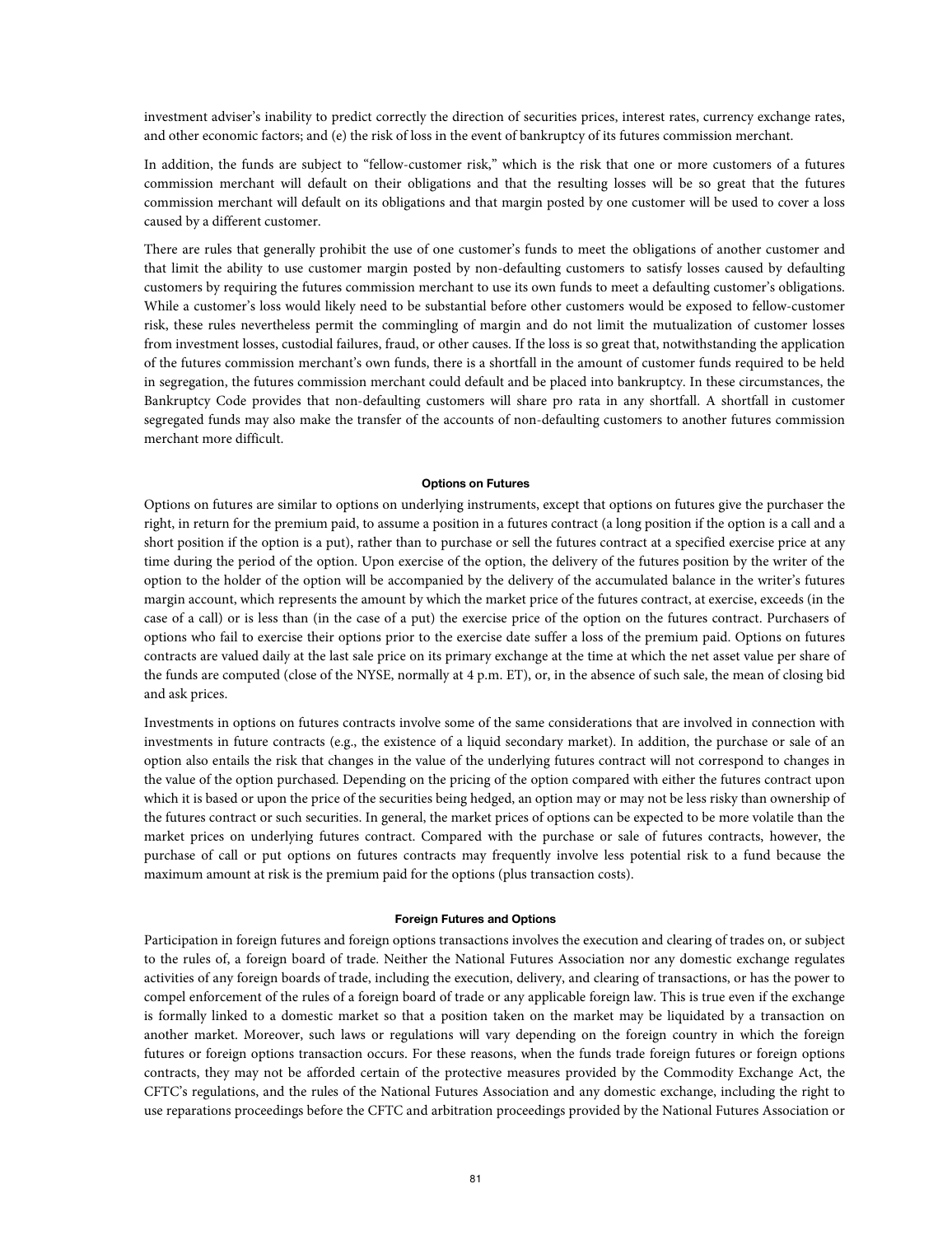any domestic futures exchange. In particular, proceeds derived from foreign futures or foreign options transactions may not be provided the same protections as proceeds derived from transactions on U.S. futures exchanges. In addition, the price of any foreign futures or foreign options contract and, therefore, the potential profit and loss thereon, may be affected by any variance in the foreign exchange rate between the time the funds' orders are placed and the time they are liquidated, offset, or exercised.

#### **Swap Agreements**

The funds may enter into swap agreements with respect to securities, futures, currencies, indices, commodities, and other instruments.

Swap agreements are typically two-party contracts entered into primarily by institutional investors for a specified period of time. In a standard bilateral swap transaction, two parties agree on the terms to exchange the returns (or differentials in rates of return) earned or realized on a particular predetermined index, currency or other investment. The gross returns to be exchanged or "swapped" between the parties are generally calculated with respect to a notional amount, i.e., the dollar amount invested at a particular interest rate, in a particular foreign currency, or in a particular security or basket of securities representing a particular index.

The funds may enter into swap agreements on either a bilateral basis or a cleared basis. In bilateral swap transactions, all aspects of an agreed trade are dealt with directly between the transacting parties and set forth in the agreements between the parties. Each party takes on the risk, known as counterparty risk, that the other party may default at some time during the life of the contract. Collateral for bilateral agreements is exchanged but subject to negotiations between the counterparties. With centralized clearing, the original buyer and seller of a contract are no longer counterparties to each other. The central clearinghouse becomes the buyer to every seller and the seller to every buyer. These trades require daily settlements of margin to act as collateral to mitigate counterparty risk.

For centrally cleared swaps, the funds will maintain sufficient liquid assets to satisfy any unsettled variation margin payable; however, for bilateral OTC swaps, the funds will maintain sufficient liquid assets to meet the swaps, confirmed settlement method (i.e., physical settlement or cash settlement). For cash settled swaps, the funds will maintain sufficient liquid assets to satisfy any unsettled variation margin payable. For long physically settled swap positions, the funds will generally maintain sufficient liquid assets to cover future payment obligations; however, for short physically settled contracts, the funds will maintain sufficient liquid assets to cover the notional amount. For example; when trading credit default swaps, a fund will maintain sufficient coverage for the full notional amount of the credit default swap when it sells credit default swap protection; however, when buying credit default swap protection, the fund will maintain sufficient liquid assets to satisfy its aggregate future payment obligations. The fund may net swap positions for purposes of asset coverage if the long and short positions have the same expiration date, reference obligation, and counterparty. The fund will net its obligations using notional amounts and will cover the net position with sufficient liquid assets.

The funds may also enter into options on swap agreements (**swaptions**) on the types of swaps listed above as well as swap forwards. A swaption is a contract that gives a counterparty the right (but not the obligation) to enter into a new swap agreement or to shorten, extend, cancel, or otherwise modify an existing swap agreement at some designated future time on specified terms. The funds may write (sell) and purchase put and call swaptions. A swap forward is an agreement to enter into a swap agreement at some point in the future, usually in three to six months.

**Special Risks of Swaps** The use of swap agreements by the funds entails certain risks. Whether a swap agreement will be successful will depend on the adviser's ability to correctly predict whether certain types of investments are likely to produce greater returns than other investments. Interest rate and currency swaps could result in losses if interest rate or currency changes are not correctly anticipated by the funds. Total return swaps could result in losses if the reference index, security, or other investments do not perform as anticipated by the funds. Credit default swaps could result in losses if the funds do not correctly evaluate the creditworthiness of the company on which the credit default swap is based.

A fund will generally incur a greater degree of risk when it writes a swaption than when it purchases a swaption. When the fund purchases a swaption, it risks losing only the amount of the premium it has paid should it decide to let the option expire unexercised. However, when the fund writes a swaption, it will become obligated, upon exercise of the option, according to the terms of the underlying agreement.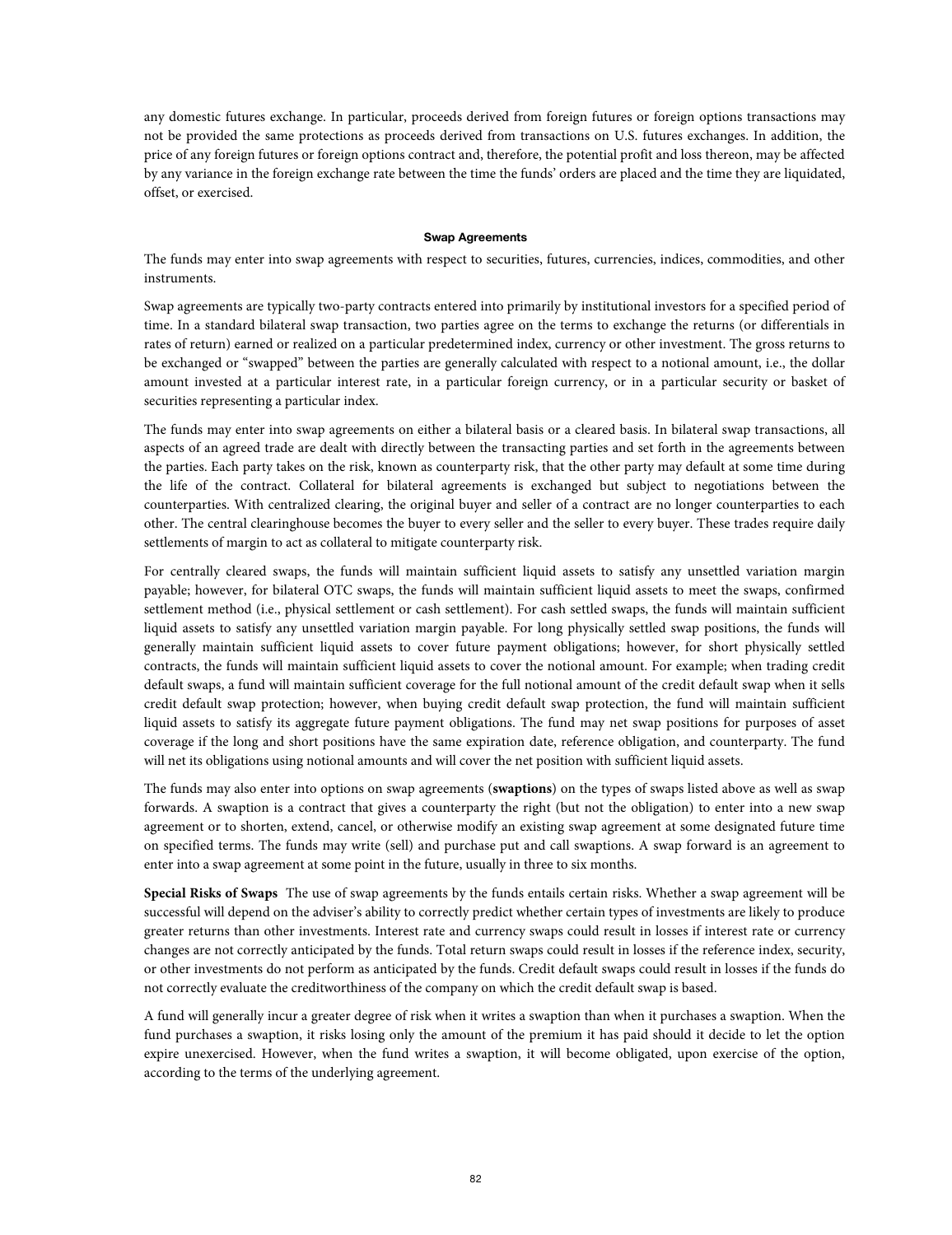Because swaps are two-party contracts and because they may have terms of greater than seven days, swap agreements may be considered illiquid. Moreover, the funds bear the risk of loss of the amount expected to be received under a swap agreement in the event of the default or bankruptcy of a swap agreement counterparty. The funds will enter into swap agreements only with counterparties that meet certain standards of creditworthiness. Swap agreements also bear the risk that a fund will not be able to meet it payment obligations to the counterparty. However, the funds will segregate liquid assets (as required by the SEC) in an amount equal to or greater than the market value of the fund's liabilities under the swap agreement or the amount it would cost the fund initially to make an equivalent direct investment plus or minus any amount the fund is obligated to pay or is to receive under the swap agreement. Restrictions imposed by the tax rules applicable to regulated investment companies may limit the fund's abilities to use swap agreements. The swaps market is largely unregulated. It is possible that developments in the swaps market, including potential government regulation, could adversely affect the funds' ability to terminate existing swap agreements or to realize amounts to be received under such agreements.

**Interest Rate Swaps, Caps and Floors** In order to hedge the value of a fund's portfolio against interest rate fluctuations or to enhance a fund's income, a fund may enter into various transactions, such as interest rate swaps and the purchase or sale of interest rate caps and floors. Interest rate swaps are OTC contracts in which each party agrees to make a periodic interest payment based on an index or the value of an asset in return for a periodic payment from the other party based on a different index or asset. The purchase of an interest rate floor entitles the purchaser, to the extent that a specified index falls below a predetermined interest rate, to receive payments of interest on a notional principal amount from the party selling such interest rate floor. The purchase of an interest rate cap entitles the purchaser, to the extent that a specified index rises above a predetermined interest rate, to receive payments of interest on a notional principal amount from the party selling such interest rate cap.

A fund expects to enter into these transactions primarily to preserve a return or spread on a particular investment or portion of its portfolio or to protect against any increase in the price of securities the fund anticipates purchasing at a later date. A fund generally will use these transactions primarily as a hedge and not as a speculative investment. However, a fund may also invest in interest rate swaps to enhance income or to increase the fund's yield during periods of steep interest rate yield curves (i.e., wide differences between short-term and long-term interest rates). In an interest rate swap, a fund may exchange with another party their respective commitments to pay or receive interest, (e.g., an exchange of fixed rate payments for floating rate payments). For example, if a fund holds a mortgage-backed security with an interest rate that is reset only once each year, it may swap the right to receive interest at this fixed rate for the right to receive interest at a rate that is reset every week. This would enable a fund to offset a decline in the value of the mortgage backed security due to rising interest rates but would also limit its ability to benefit from falling interest rates. Conversely, if a fund holds a mortgage-backed security with an interest rate that is reset every week and it would like to lock in what it believes to be a high interest rate for one year, it may swap the right to receive interest at this variable weekly rate for the right to receive interest at a rate that is fixed for one year. Such a swap would protect the fund from a reduction in yield due to falling interest rates and may permit the fund to enhance its income through the positive differential between one-week and oneyear interest rates, but would preclude it from taking full advantage of rising interest rates.

A fund usually will enter into interest rate swap transactions on a net basis (i.e., the two payment streams are netted against one another with the fund receiving or paying, as the case may be, only the net amount of the two payment streams). The net amount of the excess, if any, of a fund's obligations over its entitlements with respect to each interest rate swap will be accrued on a daily basis, and an amount of liquid assets that have an aggregate net asset value at least equal to the accrued excess will be maintained pursuant to SEC and SEC staff positions.

If the interest rate swap transaction is entered into on other than a net basis, the full amount of a fund's obligations will be accrued on a daily basis, and the full amount of the fund's obligations will be maintained pursuant to SEC and SEC staff positions.

Typically the parties with which a fund will enter into interest rate transactions will be broker-dealers and other financial institutions. Certain classes of interest rate swaps are required to be cleared by Derivatives Clearing Organizations registered with the CFTC.

If there is a default by the counterparty to such a transaction, a fund will have contractual remedies pursuant to the agreements related to the transaction. Caps and floors, however, have lower overall liquidity than swaps. Certain federal income tax requirements may limit a fund's ability to engage in certain interest rate transactions. Gains from transactions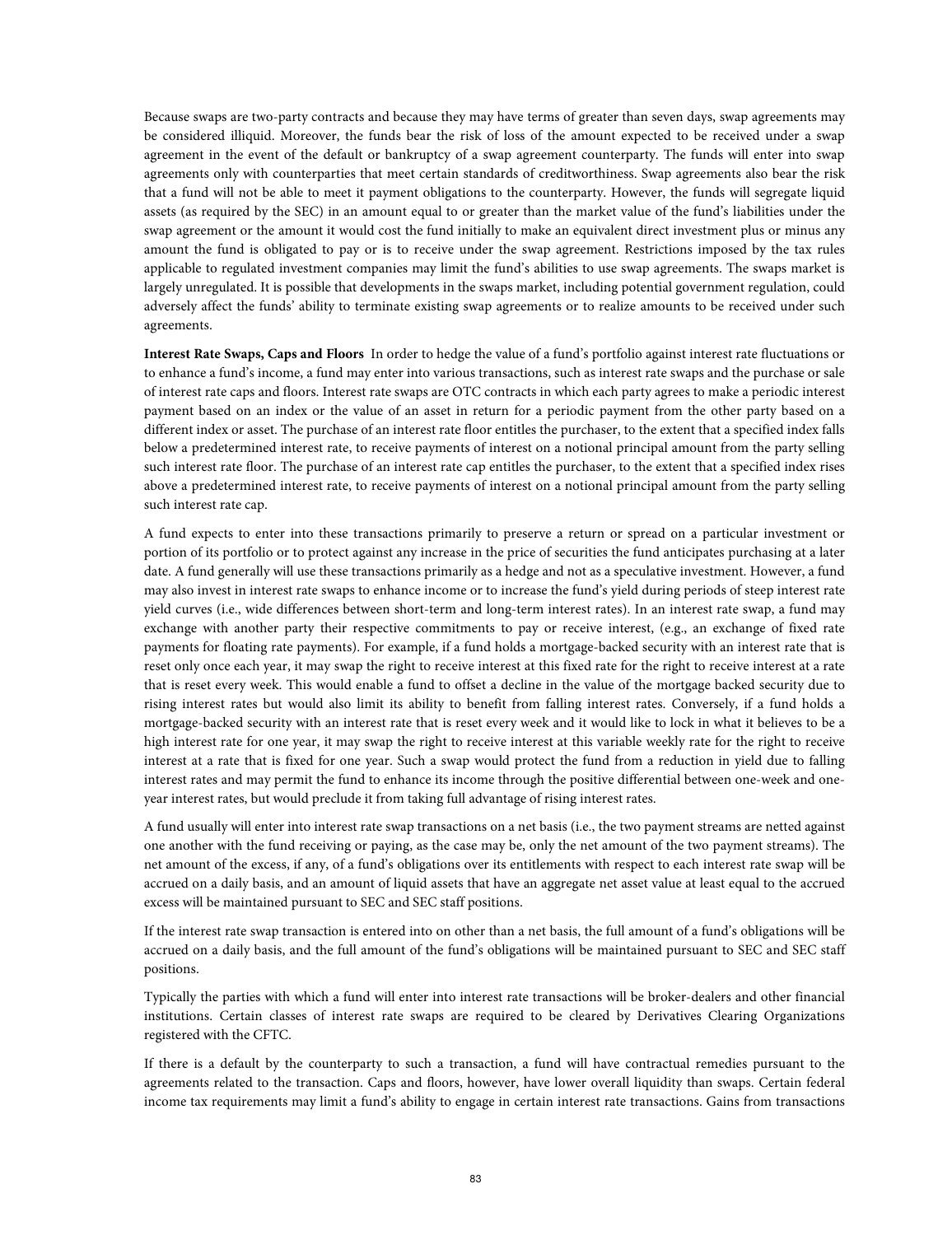in interest rate swaps distributed to shareholders will be taxable as ordinary income or, in certain circumstances, as longterm capital gains to shareholders.

**Credit Default Swap Agreements and Similar Instruments** Certain funds may enter into credit default swap agreements and similar agreements and may also buy other credit-linked derivatives. The credit default swap agreement or similar instrument may have as reference obligations one or more securities that are not currently held by a fund.

A fund may be either the buyer or seller in a credit default swap transaction. If a fund is a buyer and no credit event occurs, the fund recovers nothing if the swap is held through its termination date. However, if a credit event occurs, the fund may elect to receive the full notional value of the swap in exchange for an equal face amount of deliverable obligations of the reference entity that may have little or no value. As a seller, a fund generally receives an up front payment or a fixed rate of income throughout the term of the swap, which typically is between six months and three years, provided that there is no credit event. If a credit event occurs, generally the seller must pay the buyer the full notional value of the swap in exchange for an equal face amount of deliverable obligations of the reference entity that may have little or no value.

Credit default swaps and similar instruments involve greater risks than if a fund had invested in the reference obligation directly, since, in addition to general market risks, they are subject to illiquidity risk, counterparty risk, and credit risk. A buyer also will lose its investment and recover nothing should no credit event occur and the swap is held to its termination date. There may also be disputes between the buyer and seller of a credit default swap agreement or within the swaps market as a whole as to whether a credit event has occurred or what the payment should be. Such disputes could result in litigation or other delays, and the outcome could be adverse for the buyer or seller. If a credit event were to occur, the value of any deliverable obligation received by the seller, coupled with the up front or periodic payments previously received, may be less than the full notional value it pays to the buyer, resulting in a loss of value to the fund. When a fund acts as a seller of a credit default swap or a similar instrument, it is exposed to many of the same risks of leverage since, if a credit event occurs, the seller may be required to pay the buyer the full notional value of the contract net of any amounts owed by the buyer related to its delivery of deliverable obligations.

**Total Return Swap Agreements** Total return swap agreements are contracts in which one party agrees to make periodic payments to another party based on the change in market value of the assets underlying the contract, which may include a specified security, basket of securities, or securities indices during the specified period, in return for periodic payments based on a fixed or variable interest rate or the total return from other underlying assets. Total return swap agreements may be used to obtain exposure to a security or market without owning or taking physical custody of such security or investing directly in such market. Total return swap agreements may effectively add leverage to the fund's portfolio because, in addition to its total net assets, the fund would be subject to investment exposure on the notional amount of the swap.

Total return swap agreements are subject to the risk that a counterparty will default on its payment obligations to the fund thereunder. Swap agreements also bear the risk that the fund will not be able to meet its obligation to the counterparty. Generally, the fund will enter into total return swaps on a net basis (i.e., the two payment streams are netted against one another with the fund receiving or paying, as the case may be, only the net amount of the two payments). The net amount of the excess, if any, of a fund's obligations over its entitlements with respect to each total return swap will be accrued on a daily basis, and an amount of liquid assets that have an aggregate net asset value at least equal to the accrued excess will be maintained pursuant to SEC and SEC staff positions. If the total return swap transaction is entered into on other than a net basis, the full amount of the fund's obligations will be accrued on a daily basis, and the full amount of the fund's obligations will be segregated by the fund in an amount equal to or greater than the market value of the liabilities under the total return swap agreement or the amount it would have cost the fund initially to make an equivalent direct investment, plus or minus any amount the fund is obligated to pay or is to receive under the total return swap agreement.

There are other types of securities that are or may become available that are similar to the foregoing, and the funds may invest in these securities.

#### **Currency Derivatives**

Currency derivatives are a type of potentially high-risk derivative. The funds may use currency derivatives for a variety of purposes, such as, but not limited to, settling trades in a foreign currency, attempting to protect a fund's holdings from unfavorable changes in currency exchange rates, and various currency hedging techniques (e.g., gaining exposure to a currency expected to appreciate in value versus other currencies).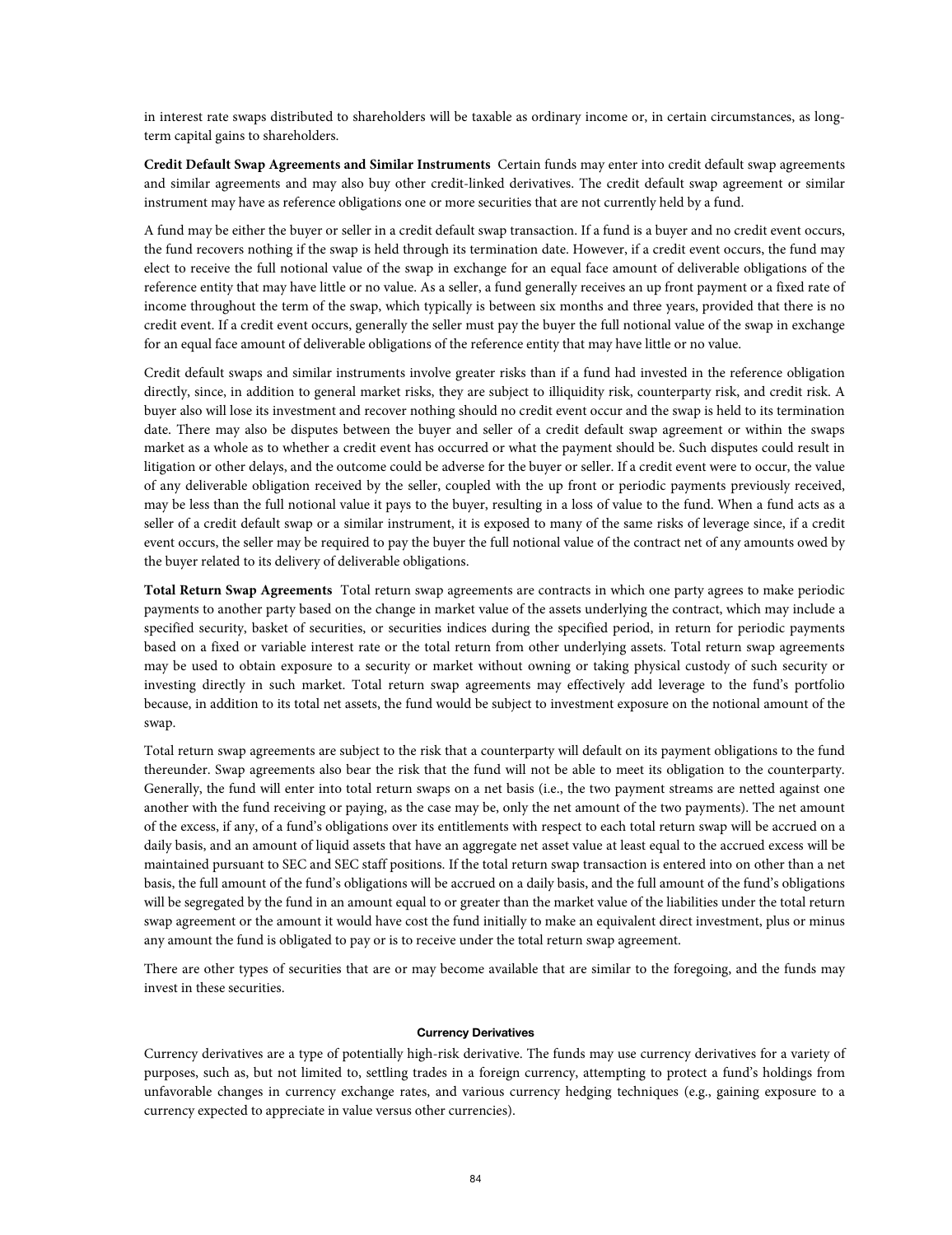**Foreign Exchange Transactions** A fund may engage in spot and forward foreign exchange transactions and currency swaps, purchase and sell options on currencies, and purchase and sell currency futures and related options thereon (collectively, "**Currency Instruments**") for purposes of hedging against the decline in the value of currencies in which its portfolio holdings are denominated against the U.S. dollar or, with respect to certain funds, to seek to enhance returns. Such transactions could be effected with respect to hedges on foreign-dollar denominated securities owned by a fund, sold by a fund but not yet delivered, or committed or anticipated to be purchased by a fund. As an illustration, a fund may use such techniques to hedge the stated value in U.S. dollars of an investment in a yen-denominated security. In such circumstances, for example, the fund may purchase a foreign currency put option enabling it to sell a specified amount of yen for dollars at a specified price by a future date. To the extent the hedge is successful, a loss in the value of the yen relative to the dollar will tend to be offset by an increase in the value of the put option. To offset, in whole or in part, the cost of acquiring such a put option, the fund may also sell a call option that, if exercised, requires it to sell a specified amount of yen for dollars at a specified price by a future date (a technique called a "**straddle**"). By selling such a call option in this illustration, the fund gives up the opportunity to profit without limit from increases in the relative value of the yen to the dollar. Straddles of the type that may be used by a fund are considered to constitute hedging transactions.

**Forward Foreign Exchange Transactions** Forward foreign exchange transactions are OTC contracts to purchase or sell a specified amount of a specified currency or multinational currency unit at a price and future date set at the time of the contract. Spot foreign exchange transactions are similar but require current, rather than future, settlement. A fund will enter into foreign exchange transactions for purposes of hedging either a specific transaction or a portfolio position or, with respect to certain funds, to seek to enhance returns. A fund may enter into a foreign exchange transaction for purposes of hedging a specific transaction by, for example, purchasing a currency needed to settle a security transaction or selling a currency in which the fund has received or anticipates receiving a dividend or distribution. A fund may enter into a foreign exchange transaction for purposes of hedging a portfolio position by selling forward a currency in which a portfolio position of the fund is denominated or by purchasing a currency in which the fund anticipates acquiring a portfolio position in the near future. A fund may also hedge portfolio positions through other types of currency derivatives. A fund may also engage in proxy hedging transactions to reduce the effect of currency fluctuations on the value of existing or anticipated holdings of portfolio securities. Proxy hedging is often used when the currency to which the fund is exposed is difficult to hedge or to hedge against the dollar. Proxy hedging entails entering into a forward contract to sell a currency whose changes in value are generally considered to be linked to a currency or currencies in which some or all of the fund's securities are, or are expected to be, denominated, and to buy U.S. dollars. Proxy hedging involves some of the same risks and considerations as other transactions with similar instruments. Currency transactions can result in losses to the fund if the currency being hedged fluctuates in value to a degree or in a direction that is not anticipated. In addition, there is the risk that the perceived linkage between various currencies may not be present or may not be present during the particular time that a fund is engaged in proxy hedging. A fund may also cross-hedge currencies by entering into forward contracts to sell one or more currencies that are expected to decline in value relative to other currencies to which the fund has or to which the fund expects to have portfolio exposure. For example, a fund may hold both Canadian government bonds and Japanese government bonds, and T. Rowe Price may believe that Canadian dollars will deteriorate against Japanese yen. This strategy would be a hedge against a decline in the value of Canadian dollars, although it would expose the fund to declines in the value of the Japanese yen relative to the U.S. dollar. Forward foreign exchange transactions involve substantial currency risk and also involve credit and illiquidity risk. A fund may also hedge a currency by entering into a transaction in a Currency Instrument denominated in a currency other than the currency being hedged (a "cross-hedge").

Some of the forward foreign currency contracts entered into by the funds are classified as non-deliverable forwards (**NDFs**). NDFs are cash-settled, short-term forward contracts that may be thinly traded or are denominated in nonconvertible foreign currency, where the profit or loss at the time at the settlement date is calculated by taking the difference between the agreed-upon exchange rate and the spot rate at the time of settlement, for an agreed-upon notional amount of funds. All NDFs have a fixing date and a settlement date. The fixing date is the date at which the difference between the prevailing market exchange rate and the agreed-upon exchange rate is calculated. The settlement date is the date by which the payment of the difference is due to the party receiving payment. NDFs are commonly quoted for time periods of one month up to two years and are normally quoted and settled in U.S. dollars. They are often used to gain exposure to and/or hedge exposure to foreign currencies that are not internationally traded.

**Currency Futures** A fund may also seek to enhance returns or hedge against the decline in the value of a currency through use of currency futures or options thereon. Currency futures are similar to forward foreign exchange transactions except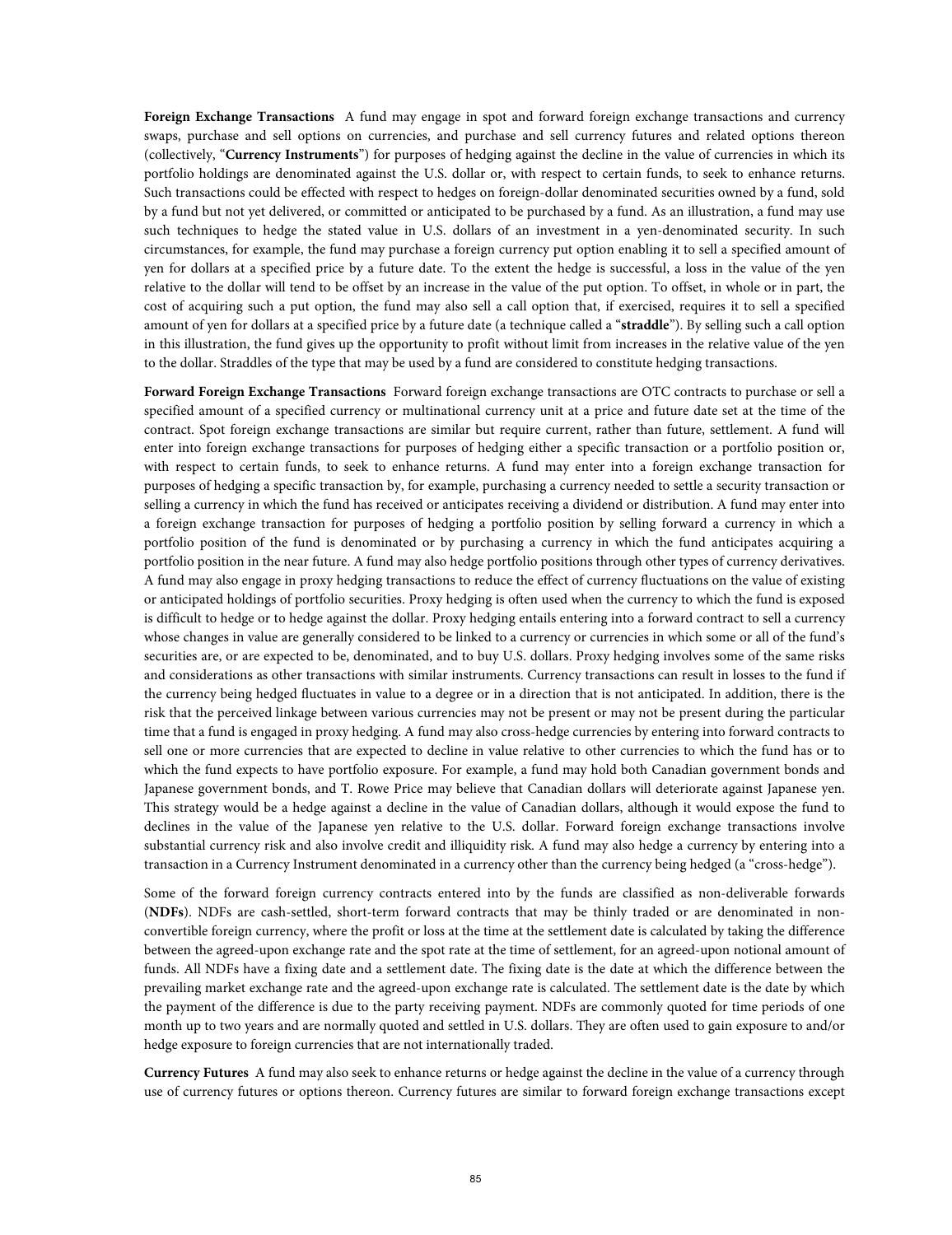that futures are standardized, exchange-traded contracts while forward foreign exchange transactions are traded in the OTC market. Currency futures involve substantial currency risk and also involve leverage risk.

**Currency Options** A fund may also seek to enhance returns or hedge against the decline in the value of a currency through the use of currency options. Currency options are similar to options on securities. For example, in consideration for an option premium the writer of a currency option is obligated to sell (in the case of a call option) or purchase (in the case of a put option) a specified amount of a specified currency on or before the expiration date for a specified amount of another currency. A fund may engage in transactions in options on currencies either on exchanges or OTC markets. Currency options involve substantial currency risk and may also involve credit, leverage, or illiquidity risk.

**Currency Swaps** In order to protect against currency fluctuations, a fund may enter into currency swaps. A fund may also hedge portfolio positions through currency swaps, which are transactions in which one currency is simultaneously bought for a second currency on a spot basis and sold for the second currency on a forward basis. Currency swaps involve the exchange of the rights of a fund and another party to make or receive payments in specified currencies. Currency swaps usually involve the delivery of the entire principal value of one designated currency in exchange for the other designated currency. Because currency swaps usually involve the delivery of the entire principal value of one designated currency in exchange for the other designated currency, the entire principal value of a currency swap is subject to the risk that the other party to the swap will default on its contractual delivery obligations.

**Limitations on Currency Transactions** Hedging transactions involving Currency Instruments involve substantial risks, including correlation risk. While a fund's use of Currency Instruments to effect hedging strategies is intended to reduce the volatility of the net asset value of the fund's shares, the net asset value of the fund's shares will fluctuate. Moreover, although Currency Instruments will be used with the intention of hedging against adverse currency movements, transactions in Currency Instruments involve the risk that anticipated currency movements will not be accurately predicted and that the fund's hedging strategies will be ineffective. To the extent that a fund hedges against anticipated currency movements that do not occur, the fund may realize losses and decrease its total return as the result of its hedging transactions. Furthermore, a fund will only engage in hedging activities from time to time and may not be engaging in hedging activities when movements in currency exchange rates occur.

In connection with its trading in forward foreign currency contracts, a fund will contract with a foreign or domestic bank, or foreign or domestic securities dealer, to make or take future delivery of a specified amount of a particular currency. There are no limitations on daily price moves in such forward contracts, and banks and dealers are not required to continue to make markets in such contracts. There have been periods during which certain banks or dealers have refused to quote prices for such forward contracts or have quoted prices with an unusually wide spread between the price at which the bank or dealer is prepared to buy and that at which it is prepared to sell.

Governmental imposition of credit controls might limit any such forward contract trading. With respect to its trading of forward contracts, if any, a fund will be subject to the risk of bank or dealer failure and the inability of, or refusal by, a bank or dealer to perform with respect to such contracts. Any such default would deprive the fund of any profit potential or force the fund to cover its commitments for resale, if any, at the then-market price and could result in a loss to the fund.

It may not be possible for a fund to hedge against currency exchange rate movements, even if correctly anticipated, in the event that (i) the currency exchange rate movement is so generally anticipated that the fund is not able to enter into a hedging transaction at an effective price, or (ii) the currency exchange rate movement relates to a market with respect to which Currency Instruments are not available and it is not possible to engage in effective foreign currency hedging. The cost to a fund of engaging in foreign currency transactions varies with such factors as the currencies involved, the length of the contract period, and the market conditions then prevailing. Since transactions in foreign currency exchange usually are conducted on a principal basis, no fees or commissions are involved.

## **Rights and Warrants**

Rights and warrants can be highly volatile and have no voting rights, pay no dividends, and have no rights with respect to the assets of the corporation issuing them. Warrants generally entitle, but do not obligate, their holder to purchase other equity or fixed income securities at a specified price at a later date. Rights are similar to warrants but typically have a shorter duration and are issued by a company to existing holders of its stock to provide those holders the right to purchase additional shares of stock at a later date. Additionally, a warrant or right ceases to have value if it is not exercised prior to its expiration date. As a result, warrants and rights may be considered more speculative than certain other types of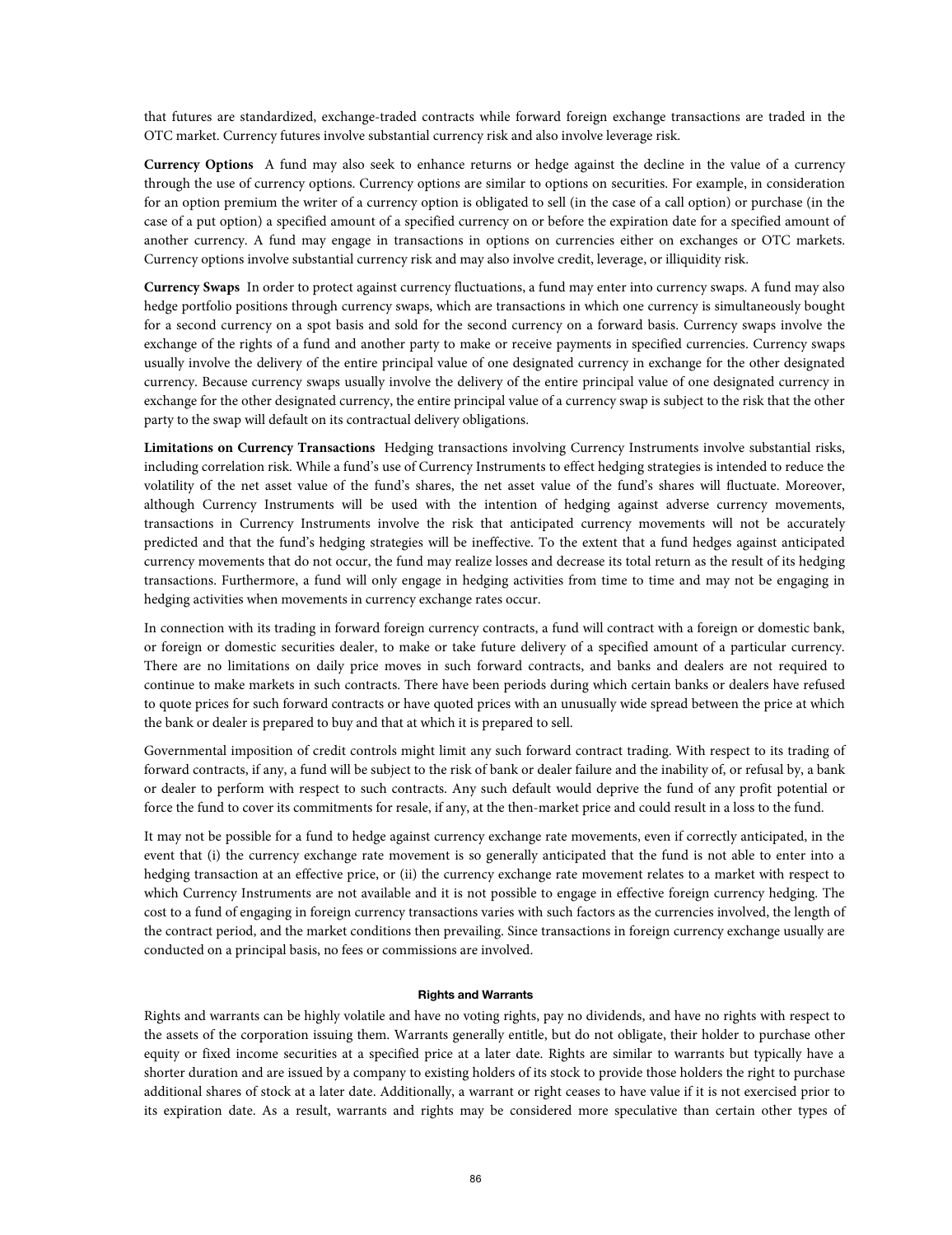investments. Rights and warrants differ from call options in that they are issued by the issuer of the security that may be purchased on their exercise, whereas call options may be written or issued by anyone. The prices of rights and warrants do not necessarily move parallel to the prices of the underlying securities.

There are, of course, other types of securities that are or may become available that are similar to the foregoing, and the funds may invest in these securities.

## **Regulation of and Limitations on Derivatives**

In accordance with the 1940 Act and various SEC and SEC staff interpretive positions, the fund must "set aside" (often referred to as "**asset segregation**") liquid assets, or engage in other SEC or staff-approved measures, to "cover" open positions with respect to certain kinds of derivative instruments. If a derivative agreement contractually requires a fund to settle in cash, the fund will determine its daily obligation to the counterparty and will maintain sufficient liquid assets to cover that obligation. Segregated assets cannot be sold or transferred unless equivalent assets are substituted in their place or it is no longer necessary to segregate them. As a result, there is a possibility that segregation of a large percentage of a fund's assets could impede portfolio management or the fund's ability to meet redemption requests or other current obligations.

The CFTC's rules limit the ability of a mutual fund to use commodity futures and options contracts, CFTC-regulated swaps and certain other derivatives (**CFTC Derivatives**) if its investment adviser does not register with the CFTC as a commodity pool operator (**CPO**) with respect to the fund. The Price Funds (except the Dynamic Credit and Multi-Strategy Total Return Funds) (the "**Exempt Price Funds**") currently intend to normally execute their investment programs within the limits and exclusions prescribed by the CFTC's rules by limiting their direct investments in CFTC Derivatives to the extent necessary for T. Rowe Price and its affiliates to claim exclusion from regulation as a CPO with respect to the Exempt Price Funds under CFTC Rule 4.5, as amended. To comply with the exclusion in accordance with Rule 4.5, each Exempt Price Fund will limit its trading activity in CFTC Derivatives (excluding activity for "bona fide hedging purposes," as defined by the CFTC) such that it meets one of the following tests: (1) the aggregate initial margin deposits and premium required to establish positions in CFTC Derivatives do not exceed 5% of the liquidation value of such fund's portfolio, after taking into account unrealized profits and unrealized losses on any such contracts that they have entered into, provided, however, that in the case of an option that is in-the-money at the time of purchase, the in-the-money amount may be excluded in calculating the 5% limitation; or (2) the aggregate net notional value of such fund's positions in CFTC Derivatives does not exceed 100% of the liquidation value of such Exempt Price Fund's portfolio, after taking into account unrealized profits and unrealized losses on such positions.

T. Rowe Price is currently registered with the CFTC as a CPO and a commodity trading advisor (**CTA**). While T. Rowe Price is registered as a CPO with respect to the Dynamic Credit and Multi-Strategy Total Return Funds, it relies on Rule 4.12(c)(3) with respect to such funds, which provides "harmonization" relief with respect to certain CFTC recordkeeping, reporting, and disclosure requirements. Price International is also registered with the CFTC as a CTA. If the CFTC or other regulatory authorities adopt different (including less stringent) or additional restrictions, the funds would comply with such new restrictions. While T. Rowe Price continues to rely on the Rule 4.5 exclusion with respect to all other Price Funds, this may change in the future in the event one of the Price Funds engages in transactions that make Rule 4.5 no longer available for such fund. Compliance with additional CFTC regulatory requirements may increase the applicable fund's expenses.

#### **Federal Tax Treatment of Certain Derivatives**

The funds may enter into certain derivative contracts, such as options, futures, forward foreign exchange contracts, and swaps, including options and futures on currencies. Entering into such transactions can affect the timing and character of the income and gains realized by the funds and the timing and character of fund distributions.

Such contracts, if they qualify as Section 1256 contracts, will be considered to have been closed at the end of the funds' taxable years and any gains or losses will be recognized for tax purposes at that time. Section 1256 contracts include regulated futures contracts and certain broad-based index options traded on a qualified board or exchange, but generally exclude swaps. Gains or losses from a Section 1256 contract (as well as gains or losses from the normal closing or settlement of such transactions) will be characterized as 60% long-term capital gain or loss and 40% short-term capital gain or loss regardless of the holding period of the instrument (ordinary income or loss for foreign exchange contracts). The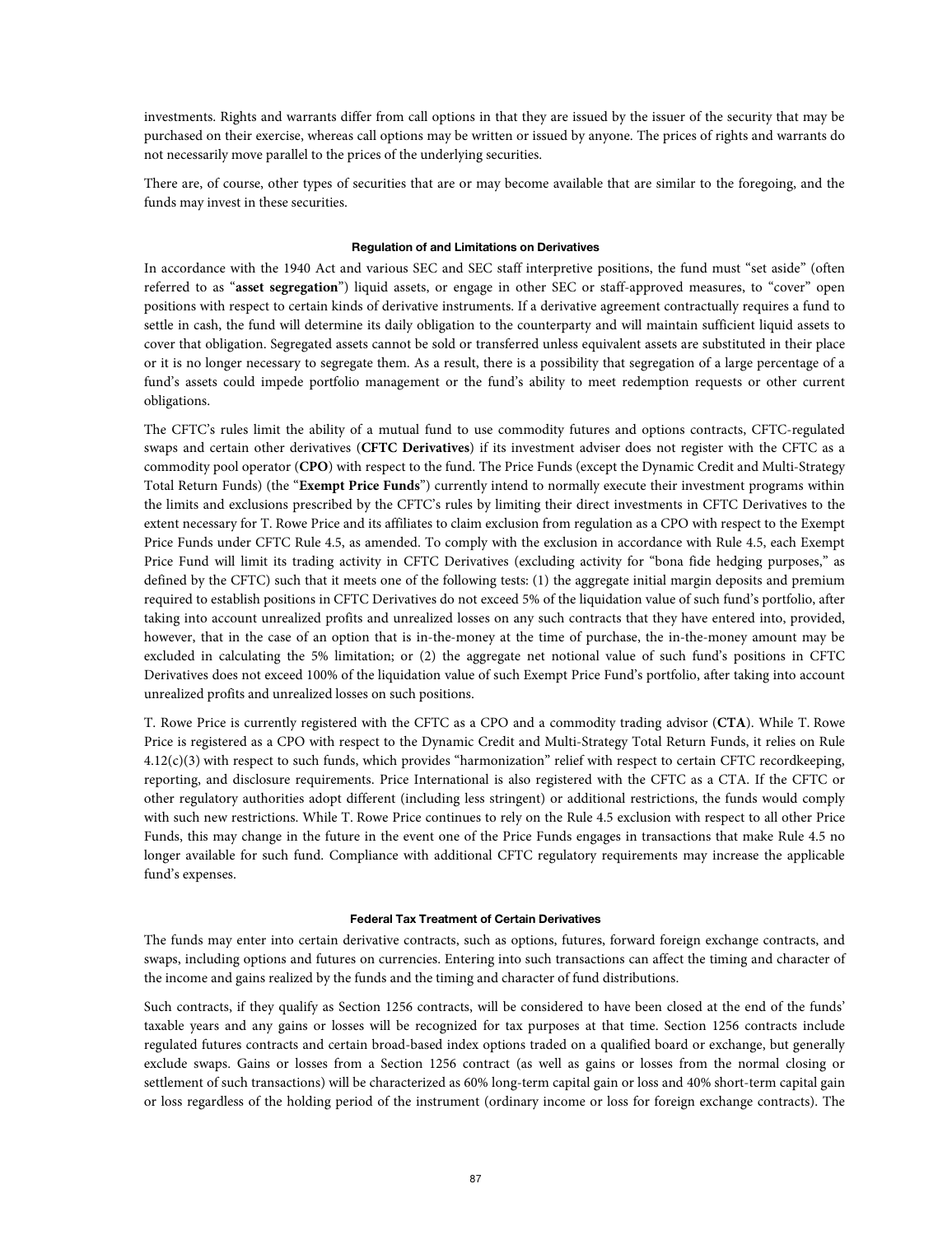funds will be required to distribute net gains on such transactions to shareholders even though the funds may not have closed the transaction and received cash to pay such distributions.

Certain options, futures, forward foreign exchange contracts, and swaps, which offset another security in the fund, including options, futures, and forward exchange contracts on currencies, which offset a foreign dollar-denominated bond or currency position, may be considered straddles for tax purposes. Generally, a loss on any position in a straddle will be subject to deferral to the extent of any unrealized gain in an offsetting position. For securities that were held for one year or less at inception of the straddle, the holding period may be deemed not to begin until the straddle is terminated. If securities comprising a straddle have been held for more than one year at inception of the straddle, losses on offsetting positions may be treated as entirely long-term capital losses even if the offsetting positions have been held for less than one year. However, a fund may choose to comply with certain identification requirements for offsetting positions that are components of a straddle. Losses with respect to identified positions are not deferred; rather, the basis of the identified position that offset the loss position is increased.

In order for the funds to continue to qualify for federal income tax treatment as regulated investment companies, at least 90% of their gross income for a taxable year must be derived from qualifying income, e.g., generally dividends, interest, income derived from loans of securities, and gains from the sale of securities or currencies. Tax regulations could be issued limiting the extent to which the net gain realized from options, futures, swaps, or forward foreign exchange contracts on currencies is qualifying income for purposes of the 90% requirement. The funds may also enter into swaps referencing commodities, commodity indices, or commodity exchange-traded funds. The income or gains from such commodity swaps may not be qualifying income for purposes of the 90% requirement.

Entering into certain options, futures, forward foreign exchange contracts, or swaps may result in a "constructive sale" of offsetting stocks or debt securities of the funds. In such a case, the funds will be required to realize gain, but not loss, on the deemed sale of such positions as if the position were sold on that date. The funds may also enter into short sales of securities directly or through the use of options. Any gains or losses from short sales are typically treated as short-term capital gains or losses, as the case may be. As a result, a fund's ordinary dividends subject to ordinary income tax rates may be increased or decreased by such gains or losses.

For certain options, futures, forward foreign exchange contracts, or swaps, the IRS has not issued comprehensive rules relating to the timing and character of income and gains realized on such contracts. It is possible that new tax legislations and new IRS regulations could result in changes to the amounts recorded by the funds, potentially resulting in tax consequences to the funds.

# PORTFOLIO MANAGEMENT PRACTICES

#### **Environmental, Social, and Governance Factors**

The Price Advisers integrate environmental, social, and governance (ESG) factors into their investment research processes for certain funds, with a focus on the ESG factors considered most likely to have a material impact on the performance of the holdings in a fund's portfolio. The funds' analysts and portfolio managers have primary responsibility for integrating ESG considerations into investment decisions and are supported by a team of dedicated in-house ESG specialists. The ESG specialists have developed a proprietary research tool to establish a comprehensive process for evaluating ESG factors across investments, including a model that systematically and proactively screens and evaluates the responsible investing profile of companies and other issuers using multiple data sets from internal sources, company reports, and select thirdparty providers. The evaluation of ESG factors is unique for each asset class based on the relevant ESG characteristics and level of available data, and is highly dependent on the country, industry, company, and management of the investment being analyzed. However, there are certain asset classes (for example, U.S. Treasury securities and investments in other investment companies) where an ESG analysis is not relevant or not possible due to a lack of data. As a result, the particular factors considered with each investment in the research process will vary, but may include the following:

- Long-term environmental considerations, such as regulation and the availability and costs of raw materials, water, energy;
- A company's incentive structure and how closely aligned it is with stated corporate strategy;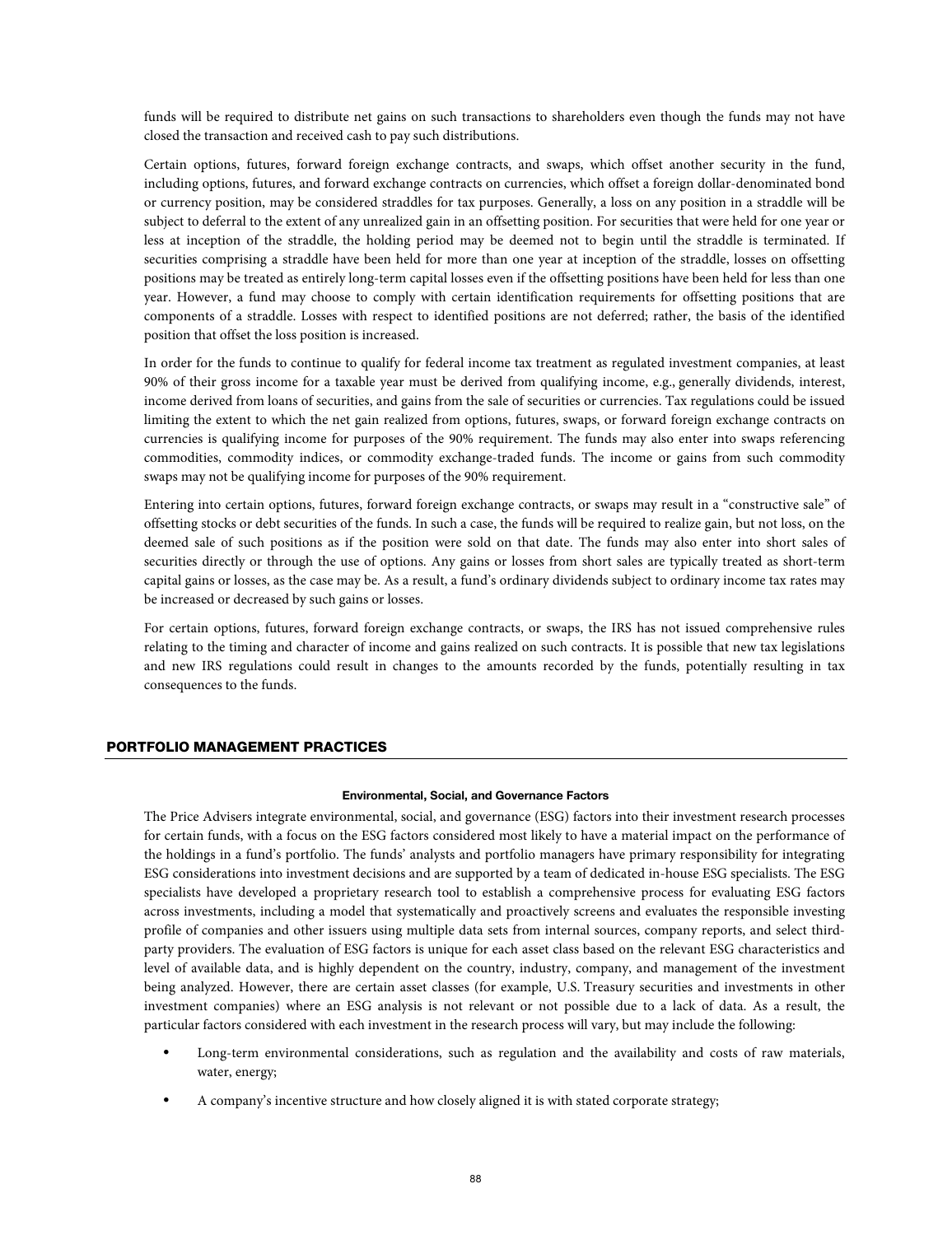- Supply chain risks, work stoppages, and labor controversies;
- The quality and diversity of a company's Board;
- The current and potential regulatory environment, particularly with respect to highly regulated industries or controversial situations; and
- The relative quality of a company's disclosures, its degree of focus on investors' interests, and its philosophy regarding stakeholder communications and engagement.

ESG considerations are embedded through various stages of the Price Advisers' investment processes and across the Price Advisers' research platforms, and senior management is responsible for overall oversight of ESG integration.

## **Lending of Portfolio Securities**

Securities loans may be made by the funds to broker-dealers, institutional investors, or other persons pursuant to agreements requiring that the loans be continuously secured by collateral at least equal at all times to the value of the securities lent, marked to market on a daily basis. The collateral received will consist of cash, U.S. government securities, letters of credit, or such other collateral as may be permitted under the funds' investment programs. The collateral, in turn, is invested in short-term securities, including shares of a T. Rowe Price internal money market fund or short-term bond fund. While the securities are being lent, the funds making the loan will continue to receive the equivalent of the reasonable interest and the dividends or other distributions paid by the issuer on the securities, as well as a portion of the interest on the investment of the collateral. Normally, the funds employ an agent to implement their securities lending program, and the agent receives a reasonable fee from the funds for its services. The funds have a right to call each loan and obtain the securities within such period of time that coincides with the normal settlement period for purchases and sales of such securities in the respective markets. The funds will not have the right to vote on securities while they are being lent, but they may call a loan in anticipation of any important vote, when practical. The risks in lending portfolio securities, as with other extensions of secured credit, consist of a possible default by the borrower, delay in receiving additional collateral or in the recovery of the securities, or possible loss of rights in the collateral, should the borrower fail financially. Loans will be made only if, in the judgment of T. Rowe Price, the consideration to be earned from such loans would justify the risk. Additionally, the funds bear the risk that the reinvestment of collateral will result in a principal loss. Finally, there is also the risk that the price of the securities will increase while they are on loan and the collateral will not adequately cover their value.

## **Borrowing and Lending**

The Price Funds are parties to an interfund lending exemptive order received from the SEC on December 8, 1998, amended on November 23, 1999, that permits them to borrow money from and/or lend money to other funds in the Price Complex to help the funds meet short-term redemptions and liquidity needs. All loans are set at an interest rate between the rates charged on overnight repurchase agreements and short-term bank loans. All loans are subject to numerous conditions designed to ensure fair and equitable treatment of all participating funds. The program is subject to the oversight and periodic review of the Boards of the Price Funds.

#### **Repurchase Agreements**

The funds may enter into a repurchase agreement through which an investor (such as the funds) purchases securities (known as the "**underlying security**") from well-established securities dealers or banks that are members of the Federal Reserve System. Any such dealer or bank will be on T. Rowe Price's approved list. At that time, the bank or securities dealer agrees to repurchase the underlying security at the same price, plus specified interest. Repurchase agreements are generally for a short period of time, often less than a week. Repurchase agreements that do not provide for payment within seven days will be treated as illiquid investments. The funds will enter into repurchase agreements only where (1) the underlying securities are of the type (excluding maturity limitations) that the funds' investment guidelines would allow them to purchase directly; (2) the market value of the underlying security, including interest accrued, will be at all times equal to or exceed the value of the repurchase agreement; and (3) payment for the underlying security is made only upon physical delivery or evidence of book-entry transfer to the account of the custodian or a bank acting as agent. In the event of a bankruptcy or other default of a seller of a repurchase agreement, the funds could experience both delays in liquidating the underlying security and losses, including: (a) possible decline in the value of the underlying security during the period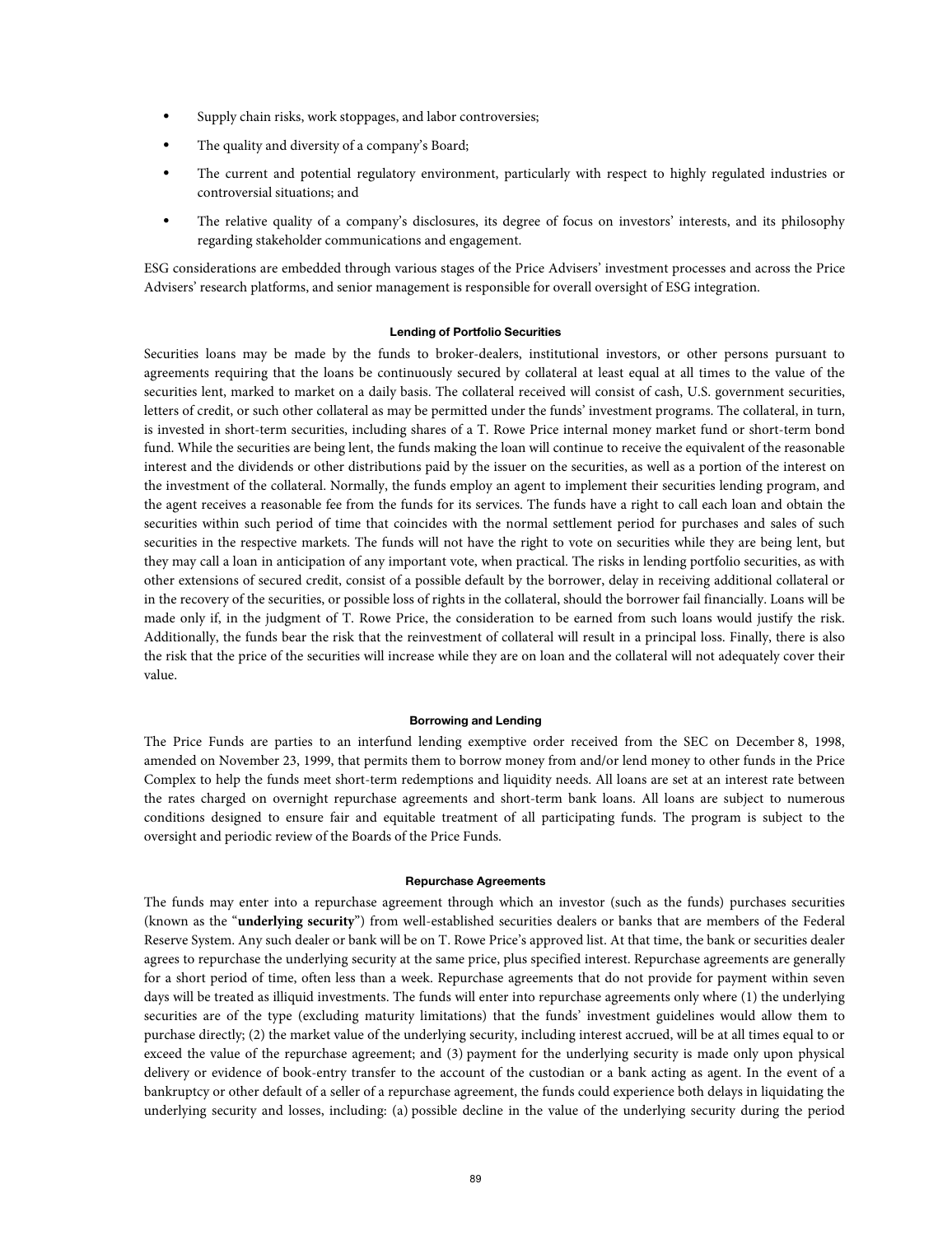while the funds seek to enforce their rights thereto, (b) possible subnormal levels of income and lack of access to income during this period, and (c) expenses of enforcing their rights. To the extent required by the 1940 Act, the funds will only enter into repurchase agreements that are fully collateralized, as defined by the 1940 Act.

#### **Reverse Repurchase Agreements**

Although the funds have no current intention of engaging in reverse repurchase agreements, they reserve the right to do so. Reverse repurchase agreements are ordinary repurchase agreements in which a fund is the seller of, rather than the investor in, securities and agrees to repurchase them at an agreed-upon time and price. Use of a reverse repurchase agreement may be preferable to a regular sale and later repurchase of the securities because it avoids certain market risks and transaction costs. A reverse repurchase agreement may be viewed as a type of borrowing by the funds, subject to Investment Restriction (1). (See "Investment Restrictions.")

#### **Cash Reserves**

The funds may invest their cash reserves primarily in one or more money market funds or short-term bond funds established for the exclusive use of the T. Rowe Price family of mutual funds and other clients of T. Rowe Price. Currently, two such money market funds are in operation and used for cash reserves management: the T. Rowe Price Government Reserve Fund and the T. Rowe Price Treasury Reserve Fund. In addition, two such short-term bond funds may be used for cash reserves management: the T. Rowe Price Short-Term Government Fund and the T. Rowe Price Short-Term Fund. Each of the four funds is a series of the T. Rowe Price Reserve Investment Funds, Inc. (**TRP Reserve Investment Funds**). These funds were created and operate under an exemptive order issued by the SEC. Additional money market funds or short-term bond funds may be created in the future.

The Government Reserve Fund and Treasury Reserve Fund comply with the requirements of Rule 2a-7 under the 1940 Act governing money market funds. The Short-Term Government Fund and Short-Term Fund are short-term bond funds and are not regulated under Rule 2a-7 and do not use amortized cost in an effort to maintain a stable \$1.00 share price. The Treasury Reserve Fund and Government Reserve Fund operate as government money market funds in accordance with Rule 2a-7.

The Government Reserve Fund, Short-Term Fund, Short-Term Government Fund, and Treasury Reserve Fund (**TRP Cash Reserve Funds**) provide an efficient means of managing the cash reserves of the Price Funds and investing collateral received by a fund in connection with securities lending activities. While none of the TRP Cash Reserve Funds pay an advisory fee to T. Rowe Price, each will incur other expenses. However, the TRP Cash Reserve Funds are expected by T. Rowe Price to operate at very low expense ratios. The Price Funds will only invest in the TRP Cash Reserve Funds to the extent consistent with their investment objectives and programs.

None of the funds are insured or guaranteed by the FDIC or any other government agency. Although the Government Reserve Fund and Treasury Reserve Fund seek to maintain a stable net asset value of \$1.00 per share, it is possible to lose money by investing in them.

#### **Liquidity Risk Management Rule**

Rule 22e-4 under the 1940 Act requires, among other things, open-end mutual funds (other than money market funds), such as the Price Funds, to adopt a liquidity risk management program that is reasonably designed to assess and manage liquidity risk. Such funds are also required to provide additional disclosures about a fund's redemptions and liquidity risk. As required by the rule, the Price Funds implemented a liquidity risk management program (the "**Liquidity Program**"), pursuant to which each investment has been classified as "highly liquid," "moderately liquid," "less liquid," or "illiquid" investment. The Board of each fund, including a majority of the independent directors, has appointed T. Rowe Price as the administrator of the Liquidity Program.

# INVESTMENT RESTRICTIONS

Fundamental policies may not be changed without the approval of the lesser of (1) 67% of the funds' shares present at a meeting of shareholders if the holders of more than 50% of the outstanding shares are present in person or by proxy or (2) more than 50% of the funds' outstanding shares. Other restrictions in the form of operating policies are subject to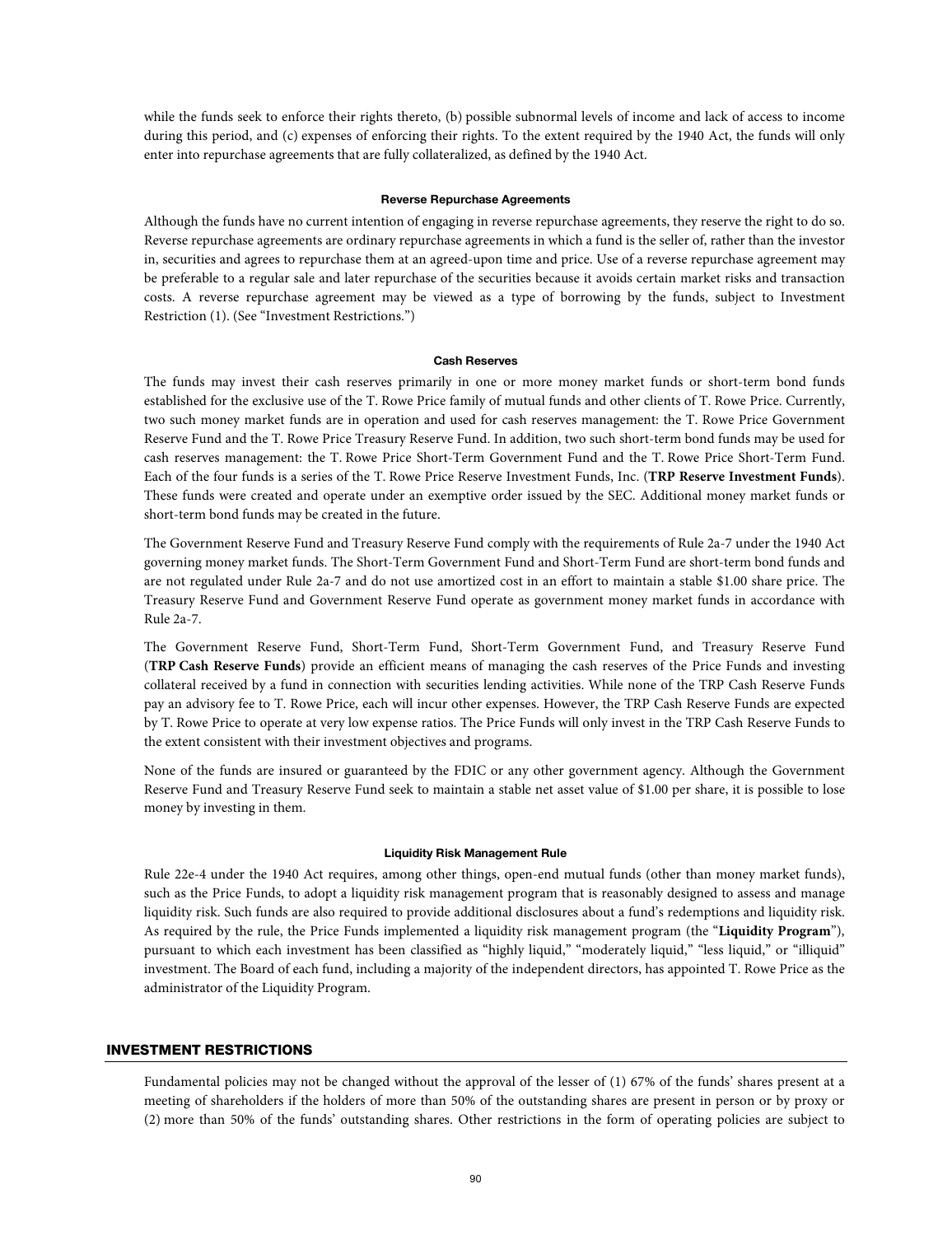change by the funds' Boards without shareholder approval. Any investment restriction that involves a maximum percentage of securities or assets shall not be considered to be violated unless an excess over the percentage occurs immediately after, and is caused by, an acquisition of securities or assets of, or borrowings by, the funds. With the exception of the diversification test required by the Code, calculation of the funds' total assets for compliance with any of the following fundamental or operating policies or any other investment restrictions set forth in the funds' prospectuses or this SAI will not include collateral held in connection with securities lending activities. For purposes of the tax diversification test, calculation of the fund's total assets will include investments made with cash received by the funds as collateral for securities loaned.

#### **Fundamental Policies**

As a matter of fundamental policy, the funds may not:

- **(1) Borrowing** Borrow money, except that the funds may (i) borrow for non-leveraging, temporary, or emergency purposes; and (ii) engage in reverse repurchase agreements and make other investments or engage in other transactions, which may involve a borrowing, in a manner consistent with the funds' investment objectives and programs, provided that the combination of (i) and (ii) shall not exceed 33⅓% of the value of the funds' total assets (including the amount borrowed) less liabilities (other than borrowings) or such other percentage permitted by law. Any borrowings that come to exceed this amount will be reduced in accordance with applicable law. The funds may borrow from banks, other Price Funds, or other persons to the extent permitted by applicable law;
- **(2) (a) Commodities (All Funds Except Government Money Portfolio)** Purchase or sell commodities, except to the extent permitted by applicable law;
	- **(b) Government Money Portfolio** Purchase or sell commodities;
- **(3) (a) Industry Concentration (All Funds Except Equity Index 500, Health Sciences, and Government Money Portfolios**) Purchase the securities of any issuer if, as a result, more than 25% of the value of the funds' net assets would be invested in the securities of issuers having their principal business activities in the same industry;

**(b) Industry Concentration (Equity Index 500 Portfolio)** Purchase the securities of any issuer if, as a result, more than 25% of the value of the fund's net assets would be invested in the securities of issuers having their principal business activities in the same industry, except that the fund will invest more than 25% of the value of its net assets in issuers having their principal business activities in the same industry to the extent necessary to replicate the index that the fund uses as its benchmark as set forth in its prospectus;

**(c) Industry Concentration (Health Sciences Portfolio)** Purchase the securities of any issuer if, as a result, more than 25% of the value of the fund's net assets would be invested in the securities of issuers having their principal business activities in the same industry, provided, however, that the fund will invest more than 25% of its net assets in the health sciences industry as defined in the fund's prospectus;

**(d) Industry Concentration (Government Money Portfolio)** Purchase the securities of any issuer if, as a result, more than 25% of the value of the fund's net assets would be invested in the securities of issuers having their principal business activities in the same industry, provided, however, that this limitation does not apply to securities of the banking industry including, but not limited to, certificates of deposit and banker's acceptances;

- **(4) Loans** Make loans, although the funds may (i) lend portfolio securities and participate in an interfund lending program with other Price Funds provided that no such loan may be made if, as a result, the aggregate of such loans would exceed 33⅓% of the value of the funds' total assets; (ii) purchase money market securities and enter into repurchase agreements; and (iii) acquire publicly distributed or privately placed debt securities and purchase debt;
- **(5) (a) Percent Limit on Assets Invested in Any One Issuer (All Funds Except Blue Chip Growth Portfolio, Equity Index 500 Portfolio, and Health Sciences Portfolio)** Purchase a security if, as a result, with respect to 75% of the value of the funds' total assets, more than 5% of the value of the funds' total assets would be invested in the securities of a single issuer, except securities issued or guaranteed by the U.S. government, its agencies, or instrumentalities;

 **(b) Percent Limit on Share Ownership of Any One Issuer (All Funds Except Blue Chip Growth Portfolio, Equity Index 500 Portfolio, and Health Sciences Portfolio)** Purchase a security if, as a result, with respect to 75% of the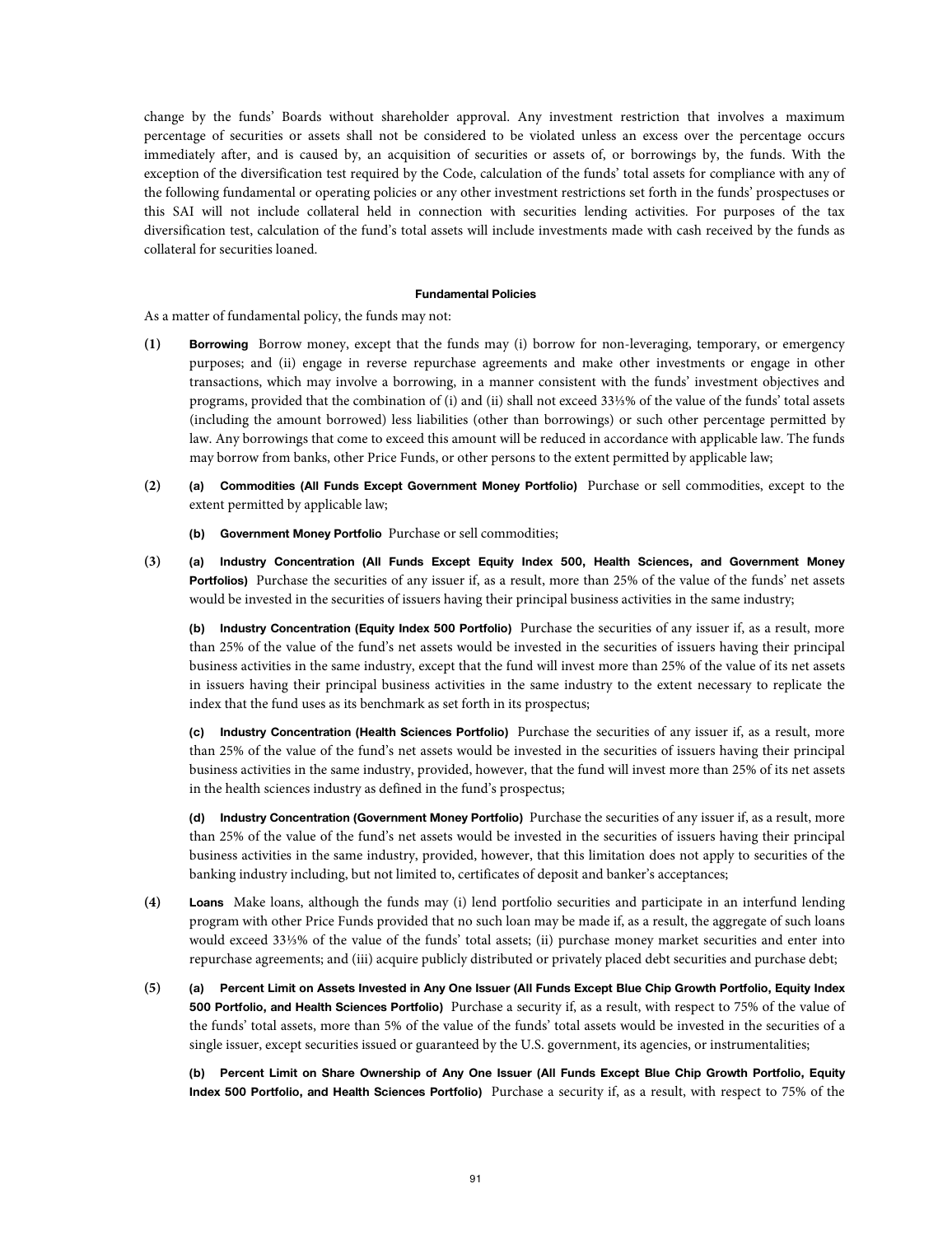value of the funds' total assets, more than 10% of the outstanding voting securities of any issuer would be held by the funds (other than obligations issued or guaranteed by the U.S. government, its agencies, or instrumentalities);

**(c) Percent Limit on Assets Invested in Any One Issuer (Equity Index 500 Portfolio)** Purchase a security if, as a result, with respect to 75% of the value of the fund's total assets, more than 5% of the value of the fund's total assets would be invested in the securities of a single issuer, except for cash; securities issued or guaranteed by the U.S. government, its agencies, or instrumentalities; and securities of other investment companies. However, the fund may exceed these limits to the extent necessary to replicate the index that the fund uses as its benchmark as set forth in its prospectus;

**(d) Percent Limit on Share Ownership of Any One Issuer (Equity Index 500 Portfolio)** Purchase a security if, as a result, with respect to 75% of the value of the fund's total assets, more than 10% of the outstanding voting securities of any issuer would be held by the fund (other than cash; securities issued or guaranteed by the U.S. government, its agencies, or instrumentalities; and securities of other investment companies). However, the fund may exceed these limits to the extent necessary to replicate the index that the fund uses as its benchmark as set forth in its prospectus;

- **(6) Real Estate** Purchase or sell real estate, including limited partnership interests therein, unless acquired as a result of ownership of securities or other instruments (but this shall not prevent the funds from investing in securities or other instruments backed by real estate or securities of companies engaged in the real estate business);
- **(7) Senior Securities** Issue senior securities except in compliance with the 1940 Act; or
- **(8) Underwriting** Underwrite securities issued by other persons, except to the extent that the funds may be deemed to be an underwriter within the meaning of the 1933 Act in connection with the purchase and sale of fund portfolio securities in the ordinary course of pursuing their investment programs.

## **NOTES**

 The following notes should be read in connection with the above-described fundamental policies. The notes are not fundamental policies.

**Government Money Portfolio** With respect to investment restriction (1), the fund has no current intention of engaging in any borrowing transactions.

With respect to investment restriction (3), the Government Money Portfolio invests its assets in the manner necessary to qualify as a "government money market fund" under Rule 2a-7 under the 1940 Act. Accordingly, the Government Money Portfolio will not invest more than 25% of its net assets in the securities of the banking industry including, but not limited to, certificates of deposit and banker's acceptances, for so long as the fund intends to qualify as a "government money market fund."

**All Variable Insurance Portfolios (Except Government Money Portfolio)** With respect to investment restriction (2), the funds may not directly purchase or sell commodities that require physical storage unless acquired as a result of ownership of securities or other instruments but the funds may invest in any derivatives and other financial instruments that involve commodities or represent interests in commodities to the extent permitted by the 1940 Act or other applicable law.

**All Variable Insurance Portfolios** For purposes of investment restriction (3):

- U.S., state, or local governments, or related agencies or instrumentalities, are not considered an industry.
- With respect to the industry classifications, each fund will define industries according to any one or more widely recognized third-party providers and/or as defined by the investment adviser. The policy also will be interpreted to give broad authority to each fund as to how to classify issuers within or among industries.
- It is the position of the staff of the SEC that foreign governments are industries for purposes of this restriction.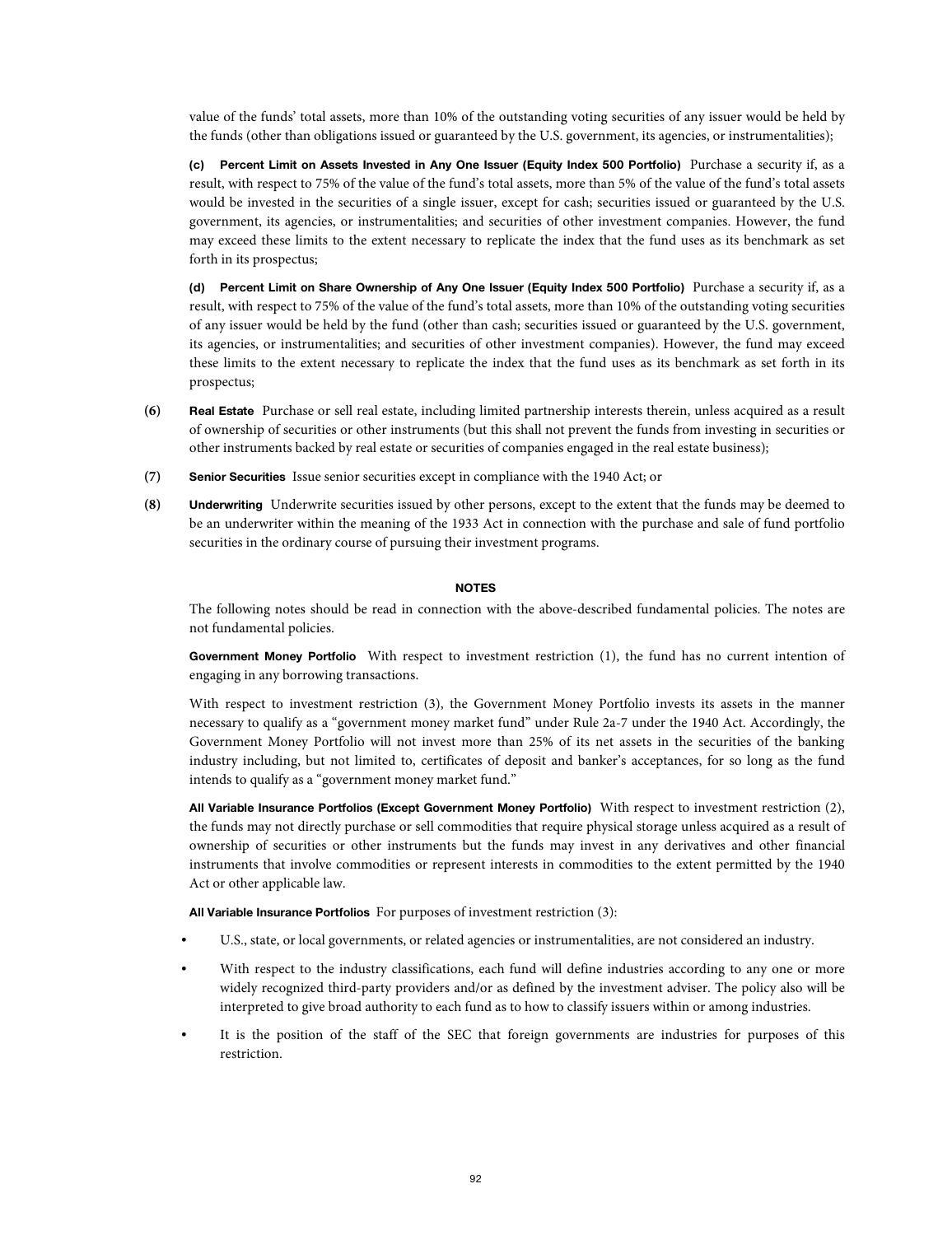• For all funds except the International Stock, Limited-Term Bond, and Government Money Portfolios, bonds that are refunded with escrowed U.S. government securities or subject to certain types of guarantees are not subject to the industry limitation of 25%.

**All Variable Insurance Portfolios** For purposes of investment restriction (4), the funds will consider the acquisition of a debt security to include the execution of a note or other evidence of an extension of credit with a term of more than nine months.

**All Variable Insurance Portfolios Except International Stock Portfolio** For purposes of investment restriction (5), the funds will consider a repurchase agreement fully collateralized with U.S. government securities to be U.S. government securities.

**All Variable Insurance Portfolios Except Limited-Term Bond and Government Money Portfolios** With respect to investment restriction (8), under the 1940 Act, an open-end investment company can borrow money from a bank provided that immediately after such borrowing there is asset coverage of at least 300% for all borrowings. If the asset coverage falls below 300%, the investment company must, within three days, thereafter (not including Sundays and holidays), reduce the amount of its borrowings to satisfy the 300% requirement.

## **Operating Policies**

As a matter of operating policy, the funds may not:

**(1) Borrowing** Purchase additional securities when money borrowed exceeds 5% of its total assets;

 The fund (all funds except Equity Index 500 Portfolio) will limit borrowing to (a) 10% of its net asset value when borrowing for any general purpose and (b) 25% of its net asset value when borrowing as a temporary measure to facilitate redemptions.

- **(2) Control of Portfolio Companies** Invest in companies for the purpose of exercising management or control;
- **(3) Futures Contracts (All Variable Insurance Portfolios Except Government Money Portfolio)** Purchase a futures contract or an option thereon if, with respect to positions in futures or options on futures that do not represent bona fide hedging, the aggregate initial margin and premiums on such options would exceed 5% of the funds' net asset value;
- **(4) Illiquid Investments** Purchase illiquid investments if, as a result, more than 15% of its net assets (and 5% of its total assets for the Government Money Portfolio) would be invested in such investments;
- **(5) Investment Companies** Purchase securities of open-end or closed-end investment companies except (i) securities of the TRP Reserve Investment Funds (provided that the investing fund does not invest more than 25% of its net assets in such funds); (ii) securities of other Price Funds; (iii) in the case of the Government Money Portfolio, only securities of other money market funds; or (iv) otherwise consistent with the 1940 Act;
- **(6) Margin** Purchase securities on margin, except (i) for use of short-term credit necessary for clearance of purchases of portfolio securities and (ii) they may make margin deposits in connection with futures contracts or other permissible investments;
- **(7) Mortgaging** Mortgage, pledge, hypothecate, or, in any manner, transfer any security owned by the funds as security for indebtedness, except as may be necessary in connection with permissible borrowings or investments, and then such mortgaging, pledging, or hypothecating may not exceed 33⅓% of the funds' total assets at the time of borrowing or investment;
- **(8) Oil and Gas Programs** Purchase participations or other direct interests in or enter into leases with respect to oil, gas, or other mineral exploration or development programs if, as a result thereof, more than 5% of the value of the total assets of the funds would be invested in such programs;
- **(9) Short Sales** Effect short sales of securities;
- **(10) Warrants** Invest in warrants if, as a result, more than 10% of the value of the fund's net assets would be invested in warrants, provided that, the Government Money Portfolio will not invest in warrants;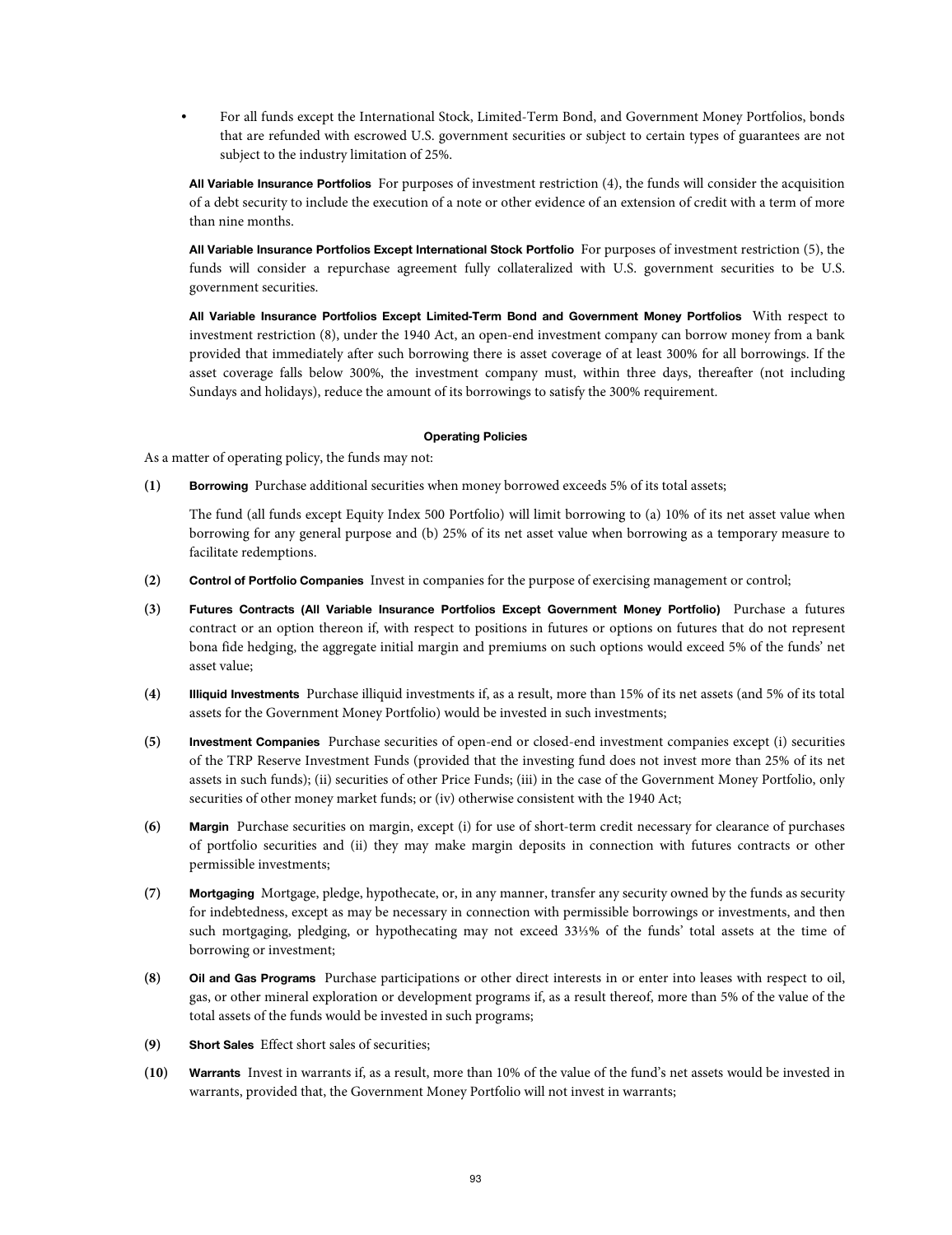**(11) (a) Foreign Securities (Health Sciences Portfolio)** Invest in foreign securities if, as a result, more than 35% of the fund's total assets would be invested in such instruments;

 **(b) Foreign Securities (Blue Chip Growth, Equity Income, and Mid-Cap Growth Portfolios)** Invest in foreign securities if, as a result, more than 25% of the fund's total assets would be invested in such instruments;

**(c) Foreign Securities (All-Cap Opportunities Portfolio)** Invest in foreign securities if, as a result, more than 15% of the fund's total assets would be invested in such instruments;

**(d) Foreign Securities (Limited-Term Bond Portfolio)** Invest in non-U.S. dollar-denominated debt instruments if, as a result, more than 15% of its total assets (excluding reserves) would be invested in such instruments;

**(12) (a) Below Investment-Grade Instruments (Blue Chip Growth, Equity Income, and Limited-Term Bond Portfolios)** Invest in below-investment grade instruments if, as a result, more than 10% of the fund's total assets would be invested in such instruments. The fund's investments in convertible securities are not subject to this limit;

**(b) Below Investment-Grade Instruments (Moderate Allocation Portfolio)** Invest in below-investment grade instruments if, as a result, more than 25% of the fund's total assets would be invested in such instruments. Any investments in convertible securities are not subject to this limit;

- **(13) Asset- and mortgage-backed securities (Limited-Term Bond and Moderate Allocation Portfolios)** Invest in stripped mortgage securities if, as a result, more than 10% of its total assets would be invested in such instruments;
- **(14) Loan Participations and Assignments (Limited-Term Bond and Moderate Allocation Portfolios)** Invest in loan participations and assignments if, as a result, more than 10% of the fund's total assets would be invested in such instruments;
- **(15) Zero Coupon and Pay-in-kind Bonds (Moderate Allocation Portfolio)** Invest in zero coupon and pay‐in‐kind bonds if, as a result, more than 10% of its total assets would be invested in such securities;
- **(16) Currency Derivatives (Limited-Term Bond and Moderate Allocation Portfolio)** Commit more than 10% of total assets to any combination of currency derivatives;

## **NOTES**

The following notes should be read in connection with the above-described operating policies. The notes are not operating policies.

For purposes of operating policy (4), an illiquid investment is an investment that a fund reasonably expects cannot be sold or disposed of in current market conditions in seven calendar days or less without the sale or disposition significantly changing the market value of the security.

For purposes of operating policy (6), margin purchases are not considered borrowings and effecting a short sale will be deemed to not constitute a margin purchase.

If a fund is subject to an 80% name test as set forth in its prospectus, the 80% investment policy will be based on the fund's net assets plus any borrowings for investment purposes. For purposes of determining whether a fund invests at least 80% of its net assets in a particular country or geographic region, unless otherwise disclosed in a fund's prospectus, the funds use the country assigned to an equity security by MSCI Inc. or another unaffiliated third-party data provider, and the funds use the country assigned to a fixed income security by Bloomberg or another unaffiliated third-party data provider. The funds generally follow this same process with respect to the remaining 20% of net assets but may occasionally make an exception after assessing various factors relating to a company. For example, T. Rowe Price may assign a different country to a holding than the classification made by a third-party data provider in situations where, among other things, the data provider's classification does not accurately reflect the company's country of risk, location of management or primary operations, or country with the most sales or revenues or the country classification is deemed to no longer be appropriate (such as significant changes to the company's business or operations that were not yet taken into consideration by the data provider). If a particular holding is assigned a country by T. Rowe Price and no third-party data provider has assigned that same country, that holding will not be included toward a fund's 80% investment policy.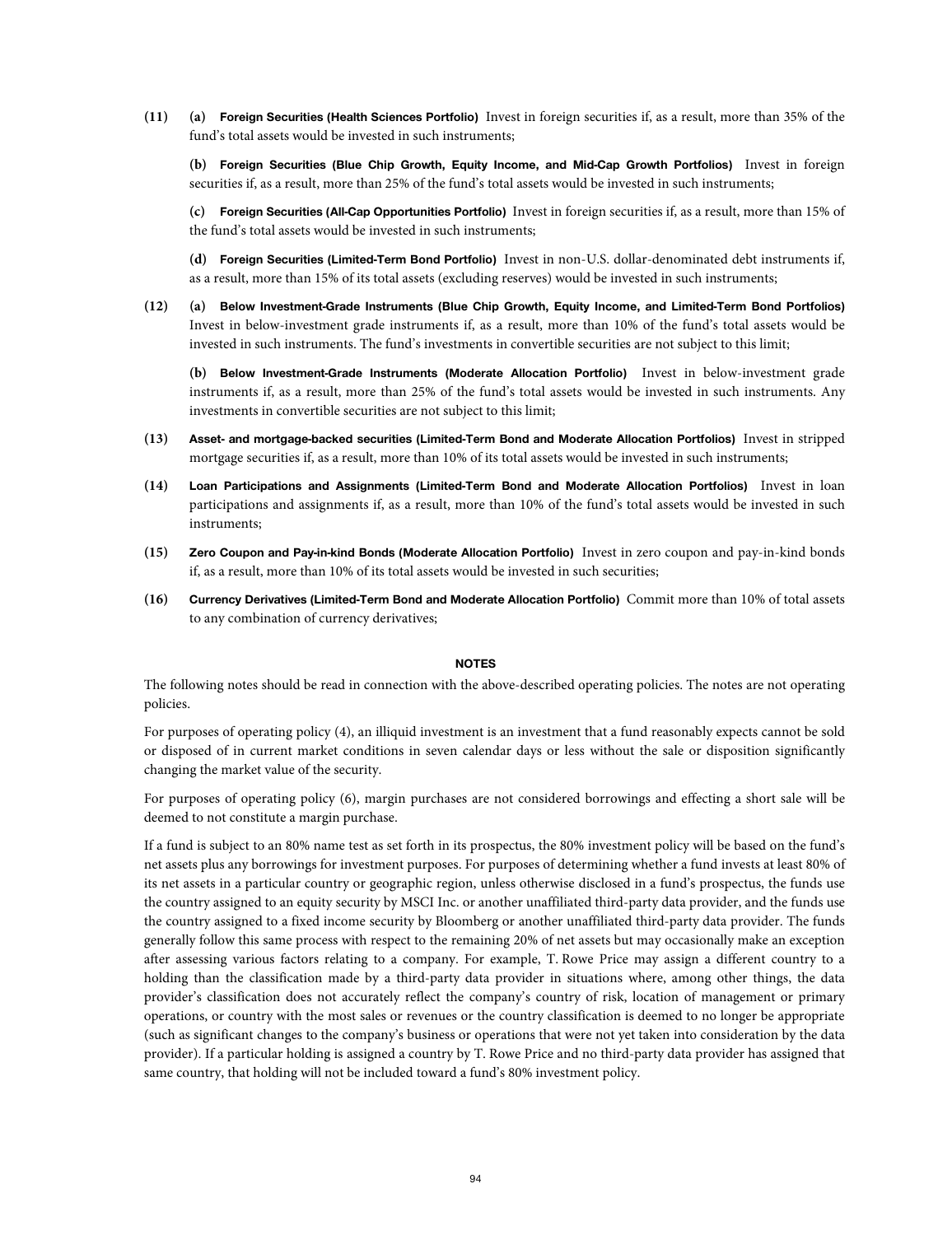Notwithstanding anything in the previously listed fundamental restrictions and operating policies to the contrary, the funds may invest all of their assets in a single investment company or a series thereof in connection with a "master-feeder" arrangement. Such an investment would be made where the funds (a "**Feeder**"), and one or more other funds with the same investment objective and program as the funds, sought to accomplish their investment objectives and programs by investing all of their assets in the shares of another investment company (the "**Master**"). The Master would, in turn, have the same investment objective and program as the funds. The funds would invest in this manner in an effort to achieve the economies of scale associated with having a Master fund make investments in portfolio companies on behalf of a number of Feeder funds.

## **Foreign Investments**

In addition to the fundamental restrictions and operating policies previously described, some foreign countries limit or prohibit all direct foreign investment in the securities of their companies. However, P-notes may sometimes be used to gain access to these markets. In addition, the governments of some countries have authorized the organization of investment funds to permit indirect foreign investment in such securities. For tax purposes, these funds may be known as Passive Foreign Investment Companies.

## CUSTODIAN AND FUND ACCOUNTING

State Street Bank and Trust Company is the custodian for the funds' U.S. securities and cash, but it does not participate in the funds' investment decisions. Portfolio securities purchased in the U.S. are maintained in the custody of the bank and may be entered into the Federal Reserve Book Entry System, the security depository system of the Depository Trust Corporation, or any central depository system allowed by federal law. In addition, funds investing in municipal securities are authorized to maintain certain of their securities, in particular, variable rate demand notes, in uncertificated form, in the proprietary deposit systems of various dealers in municipal securities. State Street Bank's main office is at One Lincoln Street, Boston, Massachusetts 02111. State Street Bank maintains shares of the Funds-of-Funds in the book entry system of the funds' transfer agent, T. Rowe Price Services, Inc.

All funds that can invest in foreign securities have entered into a Custodian Agreement with JPMorgan Chase Bank, London, pursuant to which portfolio securities that are purchased outside the United States are maintained in the custody of various foreign branches of JPMorgan and such other custodians, including foreign banks and foreign securities depositories as are approved in accordance with regulations under the 1940 Act. The address for JPMorgan is Woolgate House, Coleman Street, London, EC2P 2HD, England.

T. Rowe Price and BNY Mellon, subject to the oversight of T. Rowe Price, each provide certain fund accounting services to the Price Funds.

# CODE OF ETHICS

The funds; their investment adviser and investment subadviser, if applicable (T. Rowe Price, Price Investment Management, Price International, Price Hong Kong, Price Japan, or Price Singapore); and their principal underwriter (T. Rowe Price Investment Services) have adopted a written Code of Ethics and Conduct pursuant to Rule 17j-1 under the 1940 Act, which requires persons with access to investment information (**Access Persons**) to obtain prior clearance before engaging in most personal securities transactions. Transactions must be executed within three business days of their clearance. In addition, all Access Persons must report their personal securities transactions within 30 days after the end of the calendar quarter. Aside from certain limited transactions involving securities in certain issuers with high trading volumes, Access Persons are typically not permitted to effect transactions in a security if: there are pending client orders in the security; the security has been purchased or sold by a client within seven calendar days; the security is being considered for purchase for a client; a change has occurred in T. Rowe Price's rating of the security within seven calendar days prior to the date of the proposed transaction; or the security is subject to internal trading restrictions. In addition, Access Persons are prohibited from profiting from short-term trading (e.g., purchases and sales involving the same security within 60 days). Any person becoming an Access Person must file a statement of personal securities holdings within 10 days of the date of becoming an Access Person. All Access Persons are required to file an annual statement with respect to their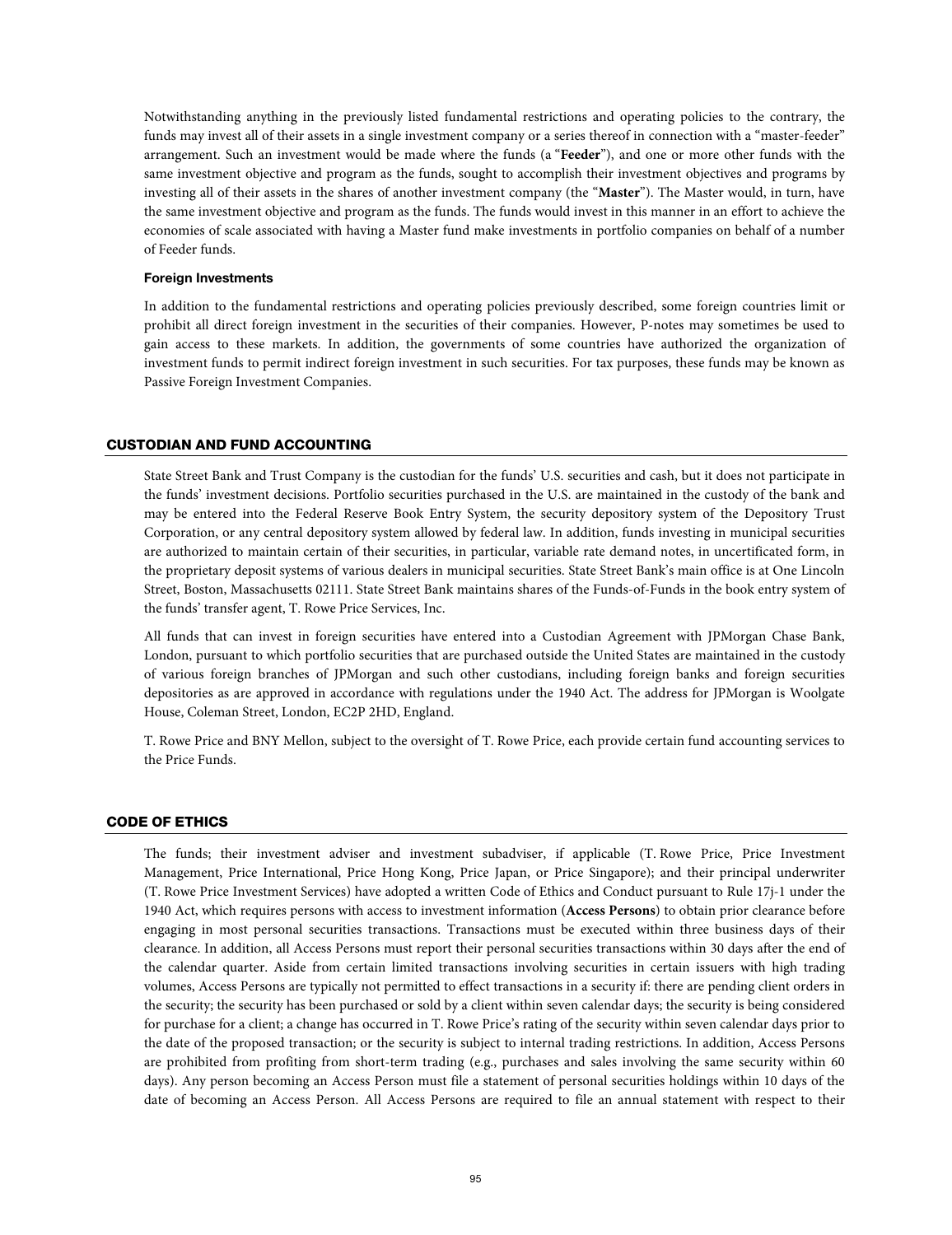personal securities holdings. Any material violation of the Code of Ethics is reported to the Boards of the funds. The Boards also review the administration of the Code of Ethics on an annual basis.

# DISCLOSURE OF FUND PORTFOLIO INFORMATION

Each Price Fund's complete portfolio holdings as of their fiscal year-ends are disclosed in their annual shareholder reports and their complete portfolio holdings as of their fiscal mid-point are disclosed in their semiannual shareholder reports. The annual and semiannual shareholder reports are filed with the SEC and transmitted to the funds' shareholders within 60 days of the period covered. The shareholder reports are publicly available immediately upon filing with the SEC. The Price Funds (other than the money market funds) also publicly disclose their complete portfolio holdings as of their first and third fiscal quarter-ends on Form N-PORT, along with other fund information. Form N-PORT is filed with the SEC each quarter, and the fund's complete portfolio holdings as of its first and third fiscal quarter-ends are made publicly available 60 days after the end of each quarter. Under certain conditions, the shareholder reports and Form N-PORT may include up to 5% of a fund's holdings under the caption "Miscellaneous Securities" without identifying the specific security or issuer. Generally, a holding would not be individually identified if it is determined that its disclosure could be harmful to the fund or its shareholders. A holding will not be excluded for these purposes from a fund's SEC filings for more than one year. The money market funds also file detailed month-end portfolio holdings information on Form N-MFP with the SEC each month. Form N-MFP is publicly available immediately upon filing with the SEC.

In addition, most Price Funds disclose their calendar quarter-end portfolio holdings on **troweprice.com** 15 calendar days after each quarter-end. At the discretion of the investment adviser, these holdings reports may exclude the issuer name and other information relating to a holding in order to protect the fund's interests and to prevent harm to the fund or its shareholders. Private placements and other restricted securities may not be individually identified in the calendar quarterend holdings on **troweprice.com**, but would be disclosed in any SEC filings. Money market funds also disclose on **troweprice.com** their month-end complete portfolio holdings five business days after each month-end and historical information about the fund's investments for the previous six months, as of the last business day of the preceding month. This information includes, among other things, the percentage of the fund's investments in daily and weekly liquid assets, the fund's weighted average maturity and weighted average life, the fund's market-based net asset value, and the fund's net inflows and outflows. The calendar quarter-end portfolio holdings will remain on the website for one year and the monthend money market fund portfolio holdings will remain on the website for six months. In addition, most Price Funds disclose their 10 largest holdings, along with the percentage of the relevant fund's total assets that each of the 10 holdings represents, on **troweprice.com** on the seventh business day after each month-end. These holdings are listed in numerical order based on such percentages of the fund's assets. Each monthly top 10 list will remain on the website for six months.

The funds' Boards have adopted policies and procedures with respect to the disclosure of the funds' portfolio securities and the disclosure of portfolio commentary and statistical information about the funds' portfolios and their securities. In addition, T. Rowe Price has adopted and implemented policies and procedures reasonably designed to ensure compliance with the policies governing the disclosure of portfolio holdings, including the requirement to first confirm that an appropriate nondisclosure agreement has been obtained from each recipient of nonpublic holdings. The policies relating to the general manner in which the funds' portfolio securities are disclosed, including the frequency with which portfolio holdings are disclosed and the length of time required between the effective date of the holdings information and the date on which the information is disclosed, are set forth in each fund's prospectus. In addition, portfolio holdings with respect to periods prior to the most recent quarter-end may be disclosed upon request, subject to the sole discretion of T. Rowe Price.

This SAI sets forth details of the funds' policy on portfolio holdings disclosure as well as the funds' policy on disclosing information about the funds' portfolios. In adopting the policies, the Boards of the funds took into account the views of the equity, fixed income, and/or international steering committees of the funds' investment advisers on what information should be disclosed and when and to whom it should be disclosed. The steering committees have oversight responsibilities for managing the Price Funds. Each steering committee comprises senior investment management personnel of T. Rowe Price, Price Investment Management, Price International, Price Hong Kong, Price Japan, and/or Price Singapore. Each committee as a whole determines the funds' policy on the disclosure of portfolio holdings and related information. The funds' Boards believe the policies they have adopted are in the best interests of the funds and that they strike an appropriate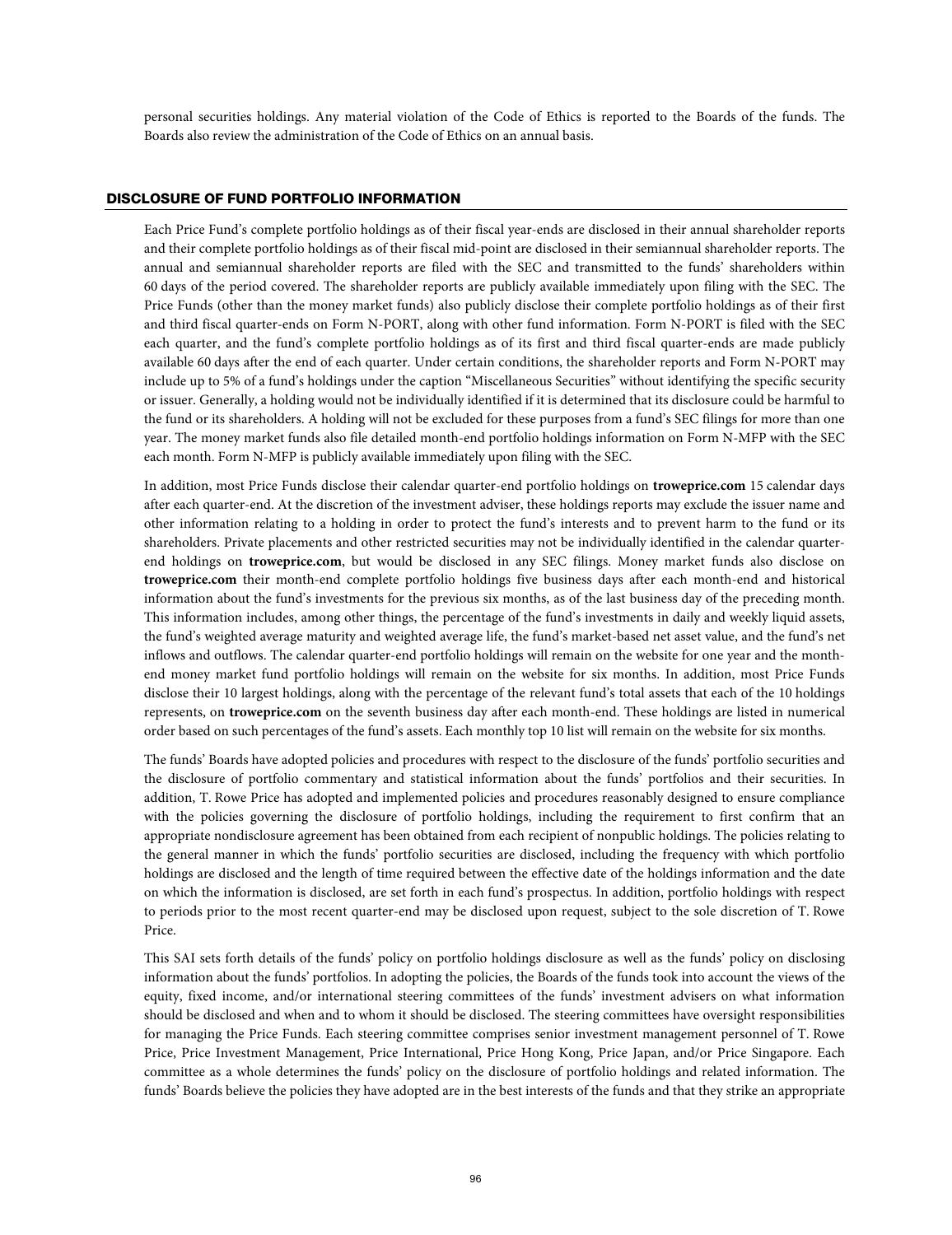balance between the desire of some persons for information about the funds' portfolios and the need to protect the funds from potentially harmful disclosures.

From time to time, officers of the funds, the funds' investment adviser (and investment subadviser, if applicable) or the funds' distributor (collectively, "**TRP**") may express their views orally or in writing on one or more of the funds' portfolio securities or may state that the funds have recently purchased or sold one or more securities. Such views and statements may be made to members of the press; shareholders in the funds, persons considering investing in the funds, or representatives of such shareholders or potential shareholders, such as fiduciaries of a 401(k) plan or a trust and their advisers; and rating and ranking organizations such as Lipper Inc. and Morningstar, Inc. The nature and content of the views and statements provided to each of these persons may differ. The securities subject to these views and statements may be ones that were purchased or sold since the funds' most recent quarter-end and therefore may not be reflected on the list of the funds' most recent quarter-end portfolio holdings disclosed on the website.

Additionally, TRP may provide oral or written information (**portfolio commentary**) about the funds, including, but not limited to, how the funds' investments are divided among various sectors, industries, and countries; value and growth stocks; and small-, mid-, and large-cap stocks and among stocks, bonds, currencies, and cash; types of bonds; bond maturities; bond coupons; and bond credit quality ratings. This portfolio commentary may also include information on how these various weightings and factors contributed to fund performance. TRP may also provide oral or written information (**statistical information**) about various financial characteristics of the funds or their underlying portfolio securities, including, but not limited to, alpha, beta, R-squared, duration, maturity, information ratio, Sharpe ratio, earnings growth, payout ratio, price/book value, projected earnings growth, return on equity, standard deviation, tracking error, weighted average quality, market capitalization, percent debt to equity, price to cash flow, dividend yield or growth, default rate, portfolio turnover, and risk and style characteristics. This portfolio commentary and statistical information about the funds may be based on the funds' most recent quarter-end portfolio or on some other interim period such as month-end. The portfolio commentary and statistical information may be provided to members of the press; shareholders in the funds; persons considering investing in the funds; or representatives of such shareholders or potential shareholders, such as fiduciaries of a 401(k) plan or a trust and their advisers; and rating and ranking organizations. The content and nature of the information provided to each of these persons may differ.

None of the persons described above will receive any of the information described above if, in the sole judgment of TRP, the information could be used in a manner that would be harmful to the funds. The T. Rowe Price Code of Ethics contains a provision to this effect.

TRP also discloses portfolio holdings in connection with the day-to-day operations and management of the funds. Complete portfolio holdings are disclosed to the funds' custodians, accounting vendors, and auditors. Portfolio holdings are disclosed to the funds' pricing service vendors and other persons who provide systems or software support in connection with fund operations, including accounting, compliance support, and pricing. Portfolio holdings may also be disclosed to persons assisting the funds in the voting of proxies. In connection with managing the funds, the funds' investment advisers and investment subadvisers may use analytical systems provided by third parties who may have access to the funds' portfolio holdings. Insurance companies that offer shares of the certain Price Funds through variable annuity or variable life insurance contracts receive complete portfolio holdings of applicable Price Funds in order for these companies to comply with certain SEC rules. In all of these situations, the funds or TRP have entered into an agreement with the outside party under which the party undertakes to maintain the funds' portfolio holdings on a confidential basis and to refrain from trading on the basis of the information. TRP relies on these nondisclosure agreements in determining that such disclosures are not harmful to the funds. The names of these persons and the services they provide are set forth in the following table under "Fund Service Providers." The policies and procedures adopted by the funds' Boards require that any additions to the list of "Fund Service Providers" be approved by specified officers at TRP.

In certain limited situations, the funds may provide nonpublic portfolio holdings when T. Rowe Price believes that such disclosure will not be harmful to the fund. Examples include providing holdings to an institutional client (or its custodian or other agent) when the client is effecting a redemption in-kind from one of the Price Funds and in connection with trial agreements with risk analytics vendors, data providers, and other service providers in order to fully evaluate the value of their services. In these situations, T. Rowe Price makes it clear through nondisclosure agreements or other means that the recipient must ensure that the confidential information is used only as necessary to effect the redemption in-kind or to allow T. Rowe Price to evaluate the services to be provided and that the recipient will not trade on the information and will maintain the information in a manner designed to protect against unauthorized access or misuse.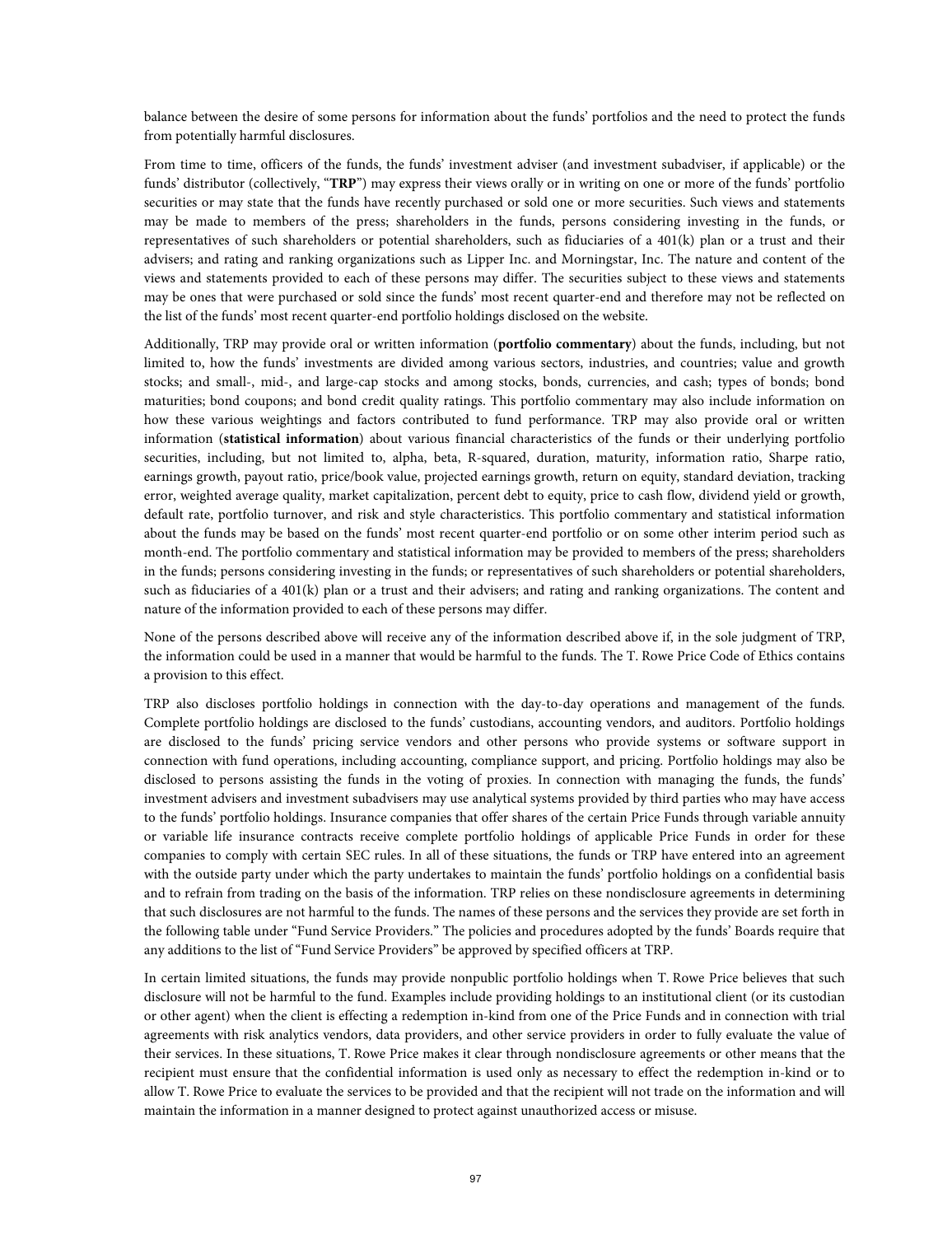Additionally, when purchasing and selling its securities through broker-dealers, requesting bids on securities, obtaining price quotations on securities, as well as in connection with litigation involving the funds' portfolio securities, the funds may disclose one or more of their securities.

| <b>Fund Service Providers</b>        |                                                       |  |
|--------------------------------------|-------------------------------------------------------|--|
| <b>Service Provider</b>              | <b>Service</b>                                        |  |
| Adobe                                | Systems Vendor                                        |  |
| Algorithmics                         | <b>Systems Vendor</b>                                 |  |
| Barclays                             | <b>Fixed Income Analytics</b>                         |  |
| Bloomberg                            | Pricing and Data Vendor                               |  |
| <b>Bloomberg BVAL</b>                | <b>Pricing Vendor</b>                                 |  |
| Bloomberg Port                       | <b>Fixed Income Analytics</b>                         |  |
| <b>BNY Mellon</b>                    | Fund Accounting and Middle Office                     |  |
| <b>Broadridge</b>                    | Printing and Mailing Vendor                           |  |
| Broadridge Systems                   | Systems Vendor                                        |  |
| Cassini Systems Inc.                 | <b>Systems Vendor</b>                                 |  |
| <b>Charles River</b>                 | <b>Systems Vendor</b>                                 |  |
| DG3                                  | <b>Typesetting Vendor</b>                             |  |
| <b>Donnelley Financial Solutions</b> | Printing and Mailing Vendor                           |  |
| DTCC Derivatives Repository Ltd.     | <b>Systems Vendor</b>                                 |  |
| Duco Technology Limited              | <b>Systems Vendor</b>                                 |  |
| Ernst & Young LLP                    | <b>Systems Vendor</b>                                 |  |
| eVestment Alliance                   | <b>Systems Vendor</b>                                 |  |
| FactSet                              | <b>Systems Vendor</b>                                 |  |
| <b>FlexTrade Systems</b>             | <b>Systems Vendor</b>                                 |  |
| <b>FTSE Fixed Income LLC</b>         | <b>Fixed Income Analytics</b>                         |  |
| <b>FX Transparency</b>               | <b>FX Analytics</b>                                   |  |
| Global Relay                         | Records Management Vendor                             |  |
| <b>ICE Data Services</b>             | Pricing and Systems Vendor                            |  |
| <b>IHS Markit</b>                    | Pricing and Data Vendor                               |  |
| <b>ISS</b>                           | Proxy and Systems Vendor                              |  |
| Intercontinental Exchange, Inc.      | <b>Fixed Income Analytics</b>                         |  |
| Investor Tools, Inc.                 | <b>Fixed Income Analytics</b>                         |  |
| Iron Mountain                        | Records Management Vendor                             |  |
| JPMorgan                             | Custodian and Securities Lending Agent                |  |
| KPMG                                 | <b>Audit and Tax Services</b>                         |  |
| Lend Amend                           | Bank Debt Amendment Data Provider and Service         |  |
| Linedata                             | Fund Accounting Oversight Platform Vendor             |  |
| Lionbridge                           | <b>Translation Vendor</b>                             |  |
| London Stock Exchange Group          | <b>Transaction Reporting Vendor</b>                   |  |
| Markit WSO Corporation               | Bank Debt Reconciliation, Pricing, and Systems Vendor |  |
| MBI Solutions, LLC                   | Systems Vendor                                        |  |
| Moody's Analytics                    | <b>Systems Vendor</b>                                 |  |
| <b>MSCI</b>                          | Investment Risk and Liquidity Analytics Provider      |  |
| Omgeo LLC                            | <b>Systems Vendor</b>                                 |  |
| Portware, LLC                        | <b>Systems Vendor</b>                                 |  |
| PricewaterhouseCoopers LLP           | Independent Registered Public Accounting Firm         |  |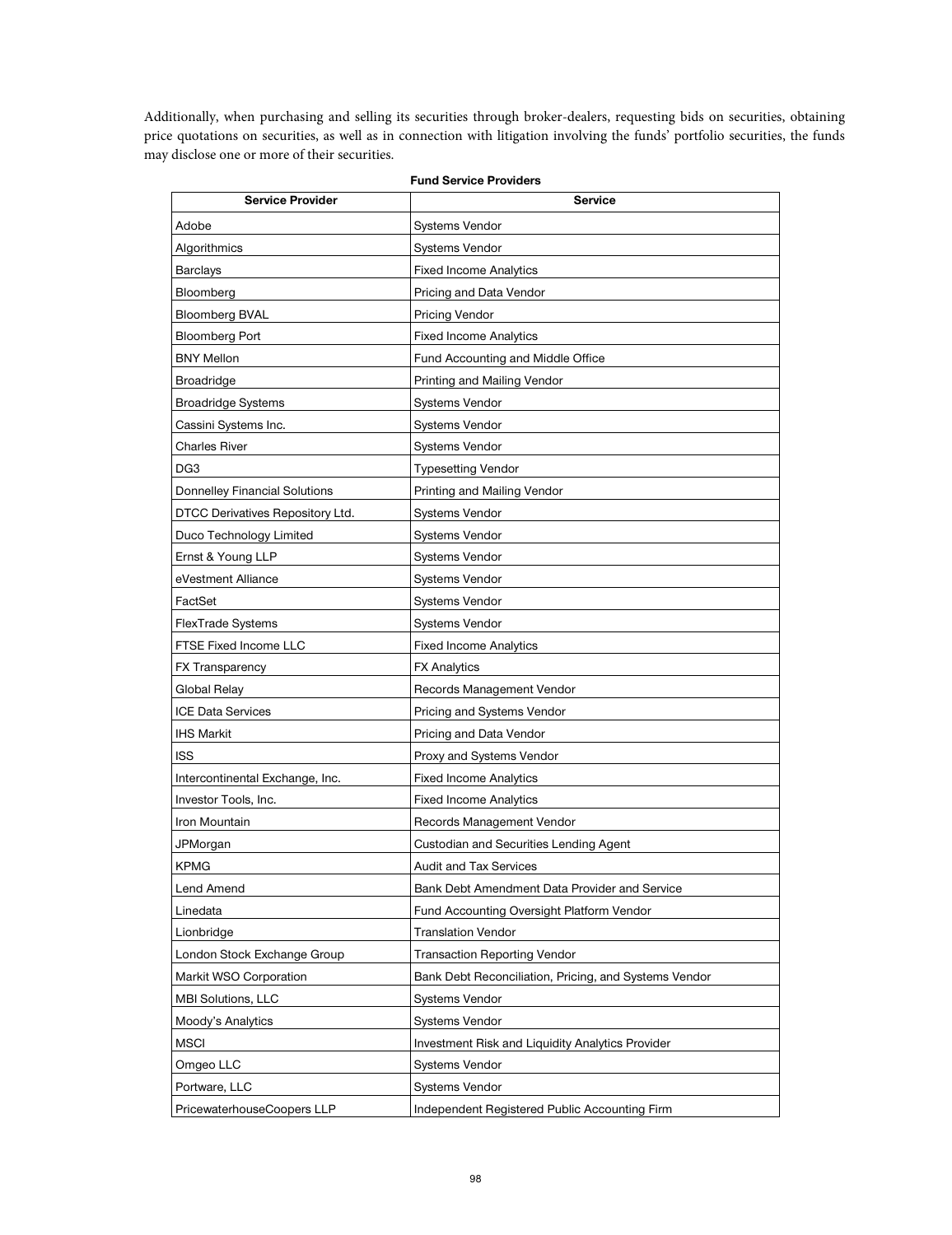| <b>Service Provider</b>         | <b>Service</b>                         |
|---------------------------------|----------------------------------------|
| <b>Pricing Direct</b>           | <b>Pricing Vendor</b>                  |
| <b>RR</b> Donnelley             | Systems, Printing, and Mailing Vendor  |
| Refinitiv                       | <b>Pricing Vendor</b>                  |
| <b>SDL</b>                      | <b>Translation Vendor</b>              |
| Serena                          | <b>Systems Vendor</b>                  |
| SmartStream Technologies        | <b>Systems Vendor</b>                  |
| Solvency Analytics AG           | <b>Systems Vendor</b>                  |
| SS&C Technologies Holdings      | <b>Systems Vendor</b>                  |
| <b>State Street Corporation</b> | Custodian and Securities Lending Agent |
| Style Research                  | <b>Systems Vendor</b>                  |
| Sybase Inc.                     | <b>Systems Vendor</b>                  |
| Thebigword                      | <b>Translation Vendor</b>              |
| <b>Toppan Merrill</b>           | Printing and Mailing Vendor            |
| Veritas                         | Records Management Vendor              |
| <b>Veritext Global</b>          | <b>Transcription Vendor</b>            |
| <b>WCI Consulting</b>           | <b>Systems Vendor</b>                  |

## PRICING OF SECURITIES

## **All Price Funds (Except Money Market Funds)**

Equity securities, including exchange-traded funds, listed or regularly traded on a securities exchange or in the OTC market are valued at the last quoted sale price or, for certain markets, the official closing price at the time the valuations are made, except for OTC Bulletin Board securities, which are valued at the mean of the closing bid and asked prices. A security that is listed or traded on more than one exchange is valued at the quotation on the exchange determined to be the primary market for such security. Listed securities not traded on a particular day are valued at the mean of the closing bid and asked prices for domestic securities and the last quoted sale or closing price for international securities.

Debt securities are generally traded in the OTC market and are valued at prices furnished by independent pricing services or by broker dealers who make markets in such securities. When valuing securities, the independent pricing services consider factors such as, but not limited to, the yield or price of bonds of comparable quality, coupon, maturity, and type, as well as prices quoted by dealers who make markets in such securities.

Investments in mutual funds are valued at the mutual fund's closing net asset value per share on the day of valuation. Listed options, and OTC options with a listed equivalent, are valued at the mean of the closing bid and asked prices. Exchange-traded options on futures contracts are valued at the closing settlement prices. Forward currency exchange contracts are valued using the prevailing forward exchange rate. Futures contracts are valued at closing settlement prices. Swaps are valued at prices furnished by an independent pricing service or independent swap dealers.

## **Price Funds Investing in Foreign Securities**

Assets, including investments, and liabilities denominated in foreign currencies are translated into U.S. dollar values each day at the prevailing exchange rate, using the mean of the bid and asked prices of such currencies against U.S. dollars as provided by an outside pricing service bank. Purchases and sales of securities, income, and expenses are translated into U.S. dollars at the prevailing exchange rate on the respective date of such transaction.

Trading in the portfolio securities of the funds may take place in various foreign markets on certain days (such as Saturday) when the funds are not open for business and do not calculate their net asset value. As a result, net asset values may be significantly affected by trading on days when shareholders cannot make transactions. In addition, trading in the funds' portfolio securities may not occur on days when the funds are open. The last quoted prices of non-U.S. equity securities may be adjusted to reflect the fair value of such securities at the close of the NYSE if the funds determine that developments between the close of a foreign market and the close of the NYSE (normally 4 p.m. ET) will affect the value of some or all of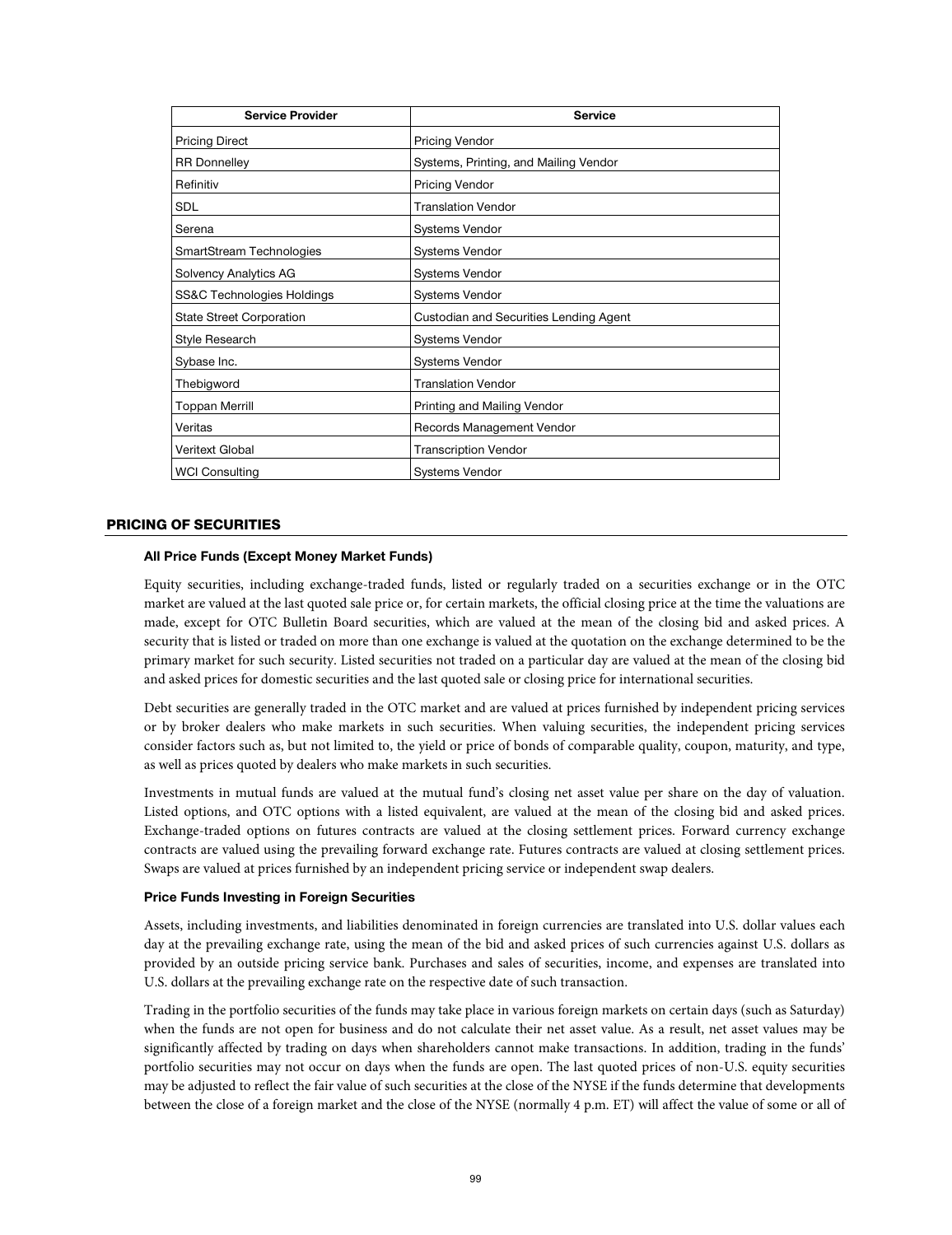a fund's portfolio securities. Each business day, each fund uses information from outside pricing services to evaluate the quoted prices of portfolio securities and, if appropriate, decides whether it is necessary to adjust the quoted prices to reflect fair value by reviewing a variety of factors, including developments in foreign markets, the performance of U.S. securities markets, and the performance of instruments trading in U.S. markets that represent foreign securities and baskets of foreign securities. The fund cannot predict how often it will use quoted prices or how often it will determine it necessary to adjust those prices to reflect fair value.

## **Money Market Funds**

In accordance with Rule 2a-7 under the 1940 Act, the fund values its securities at amortized cost, which approximates fair value. Securities for which amortized cost is deemed not to reflect fair value are stated at fair value as determined in good faith by the Valuation Committee, in accordance with fair valuation policies and procedures.

# **Price Funds Investing in Hedge Funds**

A fund relies primarily on the limited pricing and valuation information provided by the hedge fund managers in order to value its hedge fund investments. The funds attempt, to the extent they are able to do so, to review the valuation methodology utilized by a hedge fund to gauge whether its principles of fair value are consistent with those used by the funds for valuing their own investments. A fund will seek as much information as possible from the hedge fund in order to value its investment and determine the fair value of its interest in the hedge fund based on all relevant circumstances. This may include the most recent estimated net asset value and estimated returns reported by the hedge fund, as well as accrued management fees and any other relevant information available at the time the fund values its assets.

## **All Price Funds**

Investments for which market quotations or market-based valuations are not readily available or deemed unreliable are valued at fair value as determined in good faith by the Valuation Committee, in accordance with fair valuation policies and procedures. The Valuation Committee is an internal committee that has been delegated certain responsibilities by the funds' Board to ensure that financial instruments are appropriately priced at fair value in accordance with GAAP and the 1940 Act. Subject to oversight by the Board, the Valuation Committee regularly makes good faith judgments to establish and adjust the fair valuations of certain securities as events occur and circumstances warrant. The objective of any fair value pricing determination is to arrive at a price that could reasonably be expected from a current sale. Financial instruments fair valued by the Valuation Committee are primarily private placements, restricted securities, warrants, rights, and other securities that are not publicly traded. Factors used in determining fair value vary by type of investment and may include market or investment specific considerations. The Valuation Committee typically will afford greatest weight to actual prices in arm's length transactions, to the extent they represent orderly transactions between market participants, transaction information can be reliably obtained, and prices are deemed representative of fair value. However, the Valuation Committee may also consider other valuation methods such as market-based valuation multiples; a discount or premium from market value of a similar, freely traded security of the same issuer; discounted cash flows; yield to maturity; or some combination. Fair value determinations are reviewed on a regular basis and updated as information becomes available, including actual purchase and sale transactions of the investment. Because any fair value determination involves a significant amount of judgment, there is a degree of subjectivity inherent in such pricing decisions, and fair value prices determined by the Valuation Committee could differ from those of other market participants. The Price Funds rely on various sources to calculate their net asset values. The information may be provided by third parties that are believed to be reliable, but the information may not be accurate due to errors by fund accounting providers, pricing sources, technological issues, or otherwise.

# NET ASSET VALUE PER SHARE

The purchase and redemption price of the funds' shares is equal to the funds' net asset value per share or share price. The funds determine their net asset value per share by subtracting their liabilities (including accrued expenses and dividends payable) from their total assets (the market value of the securities the funds hold plus cash and other assets, including income accrued but not yet received) and dividing the result by the total number of shares outstanding. The net asset value per share of the funds is calculated as of the close of regular trading on the NYSE, normally 4 p.m. ET, every day the NYSE is open for trading. However, the net asset value may be calculated at a time other than the normal close of the NYSE if trading on the NYSE is restricted, if the NYSE closes earlier, or as may be permitted by the SEC.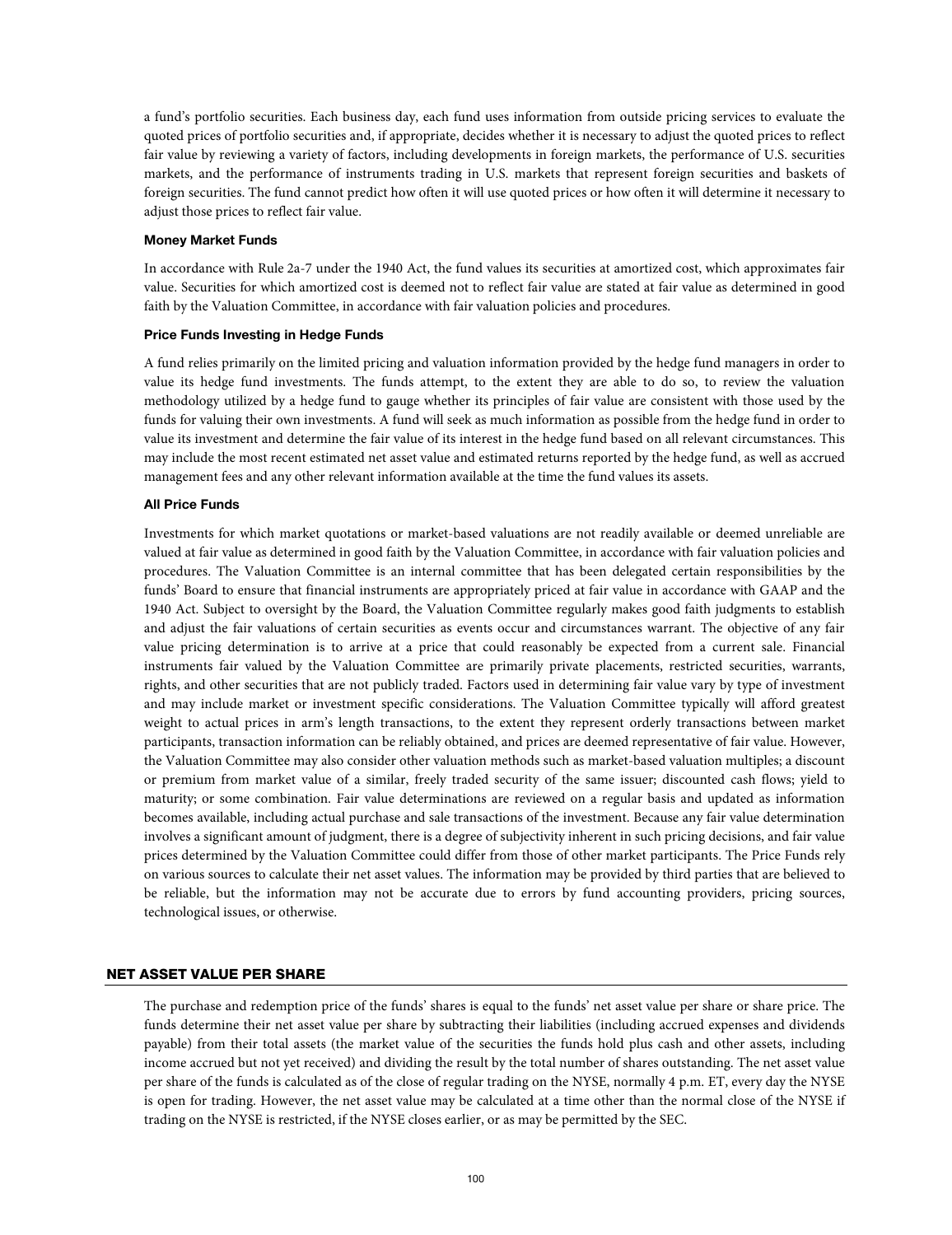Determination of net asset value (and the offering, sale, redemption, and purchase of shares) for the funds may be suspended at times (a) during which the NYSE is closed, other than customary weekend and holiday closings; (b) during which trading on the NYSE is restricted; (c) during which an emergency exists as a result of which disposal by the funds of securities owned by them is not reasonably practicable or it is not reasonably practicable for the funds fairly to determine the value of their net assets; or (d) during which a governmental body having jurisdiction over the funds may by order permit such a suspension for the protection of the funds' shareholders, provided that applicable rules and regulations of the SEC (or any succeeding governmental authority) shall govern as to whether the conditions prescribed in (b), (c), or (d) exist. Under certain limited conditions, a money market fund may accept and process purchase and redemption orders during times that the NYSE is not open for trading.

## **Money Market Funds**

#### **Maintenance of Retail and Government Money Market Funds' Net Asset Value per Share at \$1.00**

It is the current policy of all TRP money market funds to attempt to maintain a net asset value of \$1.00 per share by using the amortized cost method of valuation permitted by Rule 2a-7 under the 1940 Act. Under this method, securities are valued by reference to the funds' acquisition costs as adjusted for amortization of premium or accumulation of discount, rather than by reference to their market value. Under Rule 2a-7:

- (a) The Boards must establish written procedures reasonably designed, taking into account current market conditions and the funds' investment objectives, to stabilize the funds' net asset value per share, as computed for the purpose of distribution, redemption, and repurchase, at a single value;
- (b) The funds must (i) maintain a dollar-weighted average portfolio maturity appropriate to their objective of maintaining a stable price per share; (ii) not purchase any instrument with a remaining maturity greater than 397 calendar days, except for certain adjustable rate government securities or other instruments that meet the requirements of Rule 2a-7; (iii) maintain a dollar-weighted average portfolio maturity of 60 calendar days or less; (iv) maintain a dollar-weighted average life of 120 calendar days or less; (v) not acquire any security other than a "weekly liquid asset," as defined in Rule 2a-7, unless they hold at least 30% of their total assets in weekly liquid assets; and (vi) for the taxable funds, not acquire any security other than a "daily liquid asset," as defined in Rule 2a-7, unless they hold at least 10% of their total assets in daily liquid assets;
- (c) The funds must limit their purchase of portfolio instruments, including repurchase agreements, to those U.S. dollar-denominated instruments that the funds' Boards determine present minimal credit risks and that are eligible securities as defined by Rule 2a-7; and
- (d) The Boards must determine that (i) it is in the best interest of the funds and the shareholders to maintain a stable net asset value per share under the amortized cost method, and (ii) the funds will continue to use the amortized cost method only as long as the Boards believe that it fairly reflects the market-based net asset value per share.

Although each fund believes that it will be able to maintain its net asset value at \$1.00 per share under most conditions, there can be no absolute assurance that they will be able to do so on a continuous basis. If a retail or government fund's net asset value per share declined, or was expected to decline, below \$1.00 (rounded to the nearest one cent), the Board of the fund might temporarily reduce or suspend dividend payments in an effort to maintain the net asset value at \$1.00 per share. As a result of such reduction or suspension of dividends, an investor would receive less income during a given period than if such a reduction or suspension had not taken place. Such action could result in an investor receiving no dividend during this period and receiving, upon redemption, a price per share lower than the price paid. On the other hand, if the funds' net asset value per share were to increase, or were anticipated to increase, above \$1.00 (rounded to the nearest one cent), the Boards of the funds might supplement dividends in an effort to maintain the net asset value at \$1.00 per share.

A money market fund's Board may suspend redemptions and payment of redemption proceeds if the fund's price per share, rounded to the nearest 1%, has deviated from the stable price established by the fund's Board or the Board determines that such a deviation is likely to occur; the Board has irrevocably approved the liquidation of the fund; and the fund notifies the SEC of its decision to liquidate prior to suspending redemptions.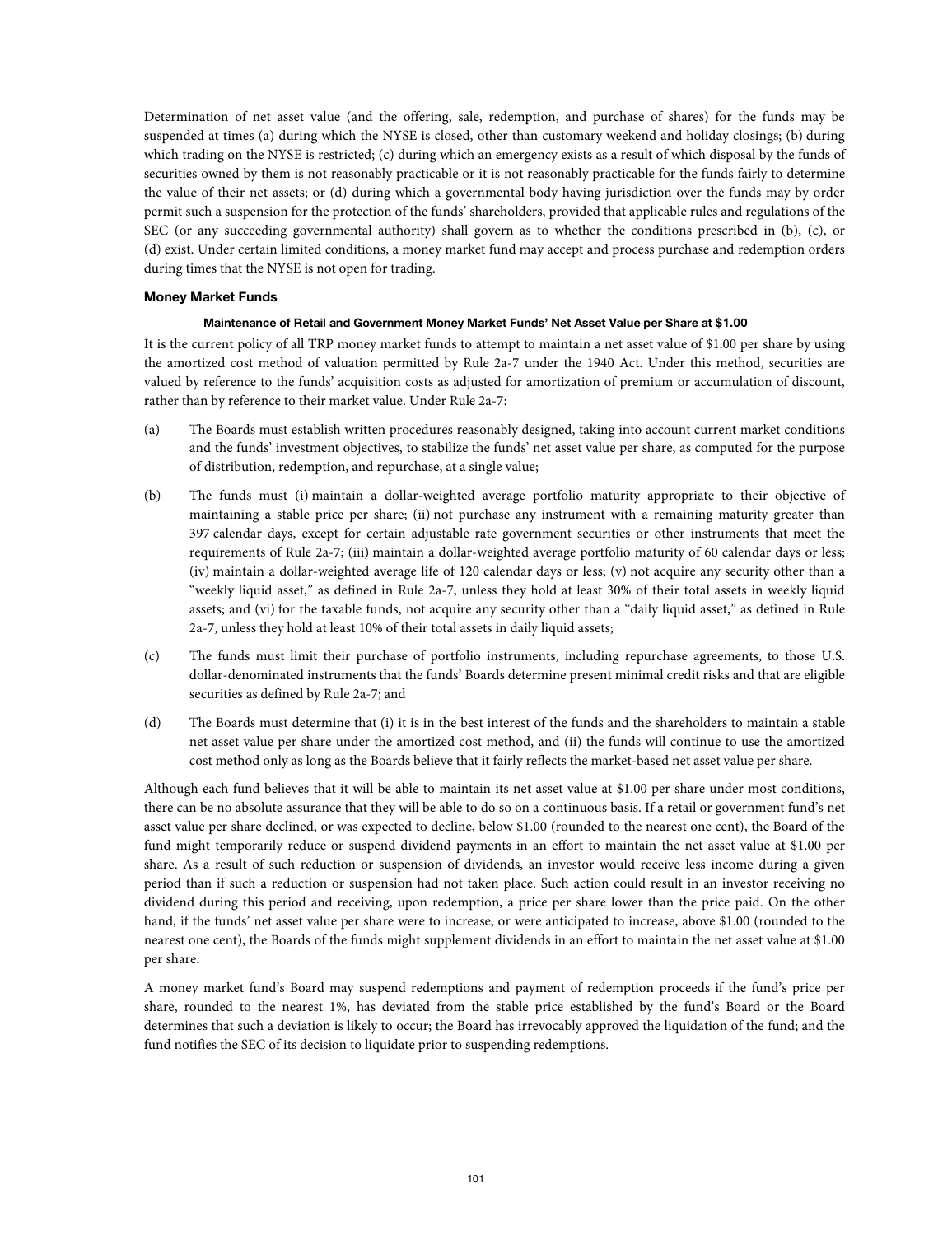## DIVIDENDS AND DISTRIBUTIONS

Unless you elect otherwise, capital gain distributions, final quarterly dividends and annual dividends, if any, will be reinvested on the reinvestment date using the net asset values per share on that date. The reinvestment date normally precedes the payment date by one day, although the exact timing is subject to change and can be as great as 10 days.

# REDEMPTIONS IN-KIND AND PURCHASES

#### **Redemptions In-Kind**

Certain Price Funds have filed with the SEC a notice of election under Rule 18f-1 of the 1940 Act. This election permits a fund to effect a redemption in-kind if, in any 90-day period, a shareholder redeems: (i) more than \$250,000 from the fund or (ii) redeems more than 1% of the fund's net assets. If either of these conditions is met, the fund has the right to pay the difference between the redemption amount and the lesser of these two figures with securities from the fund's portfolio rather than in cash.

In the unlikely event a shareholder receives a redemption in-kind of portfolio securities from a fund, it would be the responsibility of the shareholder to dispose of the securities. The shareholder would be subject to the risks that the value of the securities could decline prior to their sale, the securities could be difficult to sell, and brokerage fees could be incurred.

The Price Funds may also redeem securities in-kind to certain affiliates according to procedures adopted by the Price Funds' Boards. The procedures generally require a pro-rata distribution of the fund's securities subject to certain limited exceptions. Securities that may be excluded from an in-kind distribution include, among others: holdings that cannot be transferred or have other legal restrictions, such as certain types of derivatives; de minimis positions; positions being eliminated by the distributing fund and that will not be held by the receiving shareholder; and positions used as collateral. Any securities that are excluded from an in-kind distribution are not selected by either the affiliated shareholder nor any other party with the ability and the pecuniary incentive to influence the redemption in-kind.

#### **Purchases In-Kind**

Transactions involving the issuance of fund shares for securities or assets other than cash will be limited to (1) bona fide reorganizations; (2) statutory mergers; or (3) other acquisitions of portfolio securities that: (a) meet the investment objectives and investment policies of the funds; (b) are generally acquired for investment and not for resale; (c) have a value that is readily ascertainable, which may include securities listed or traded in a recognized U.S. or international exchange or market; and (d) are not illiquid. The securities received in-kind must be deemed by the fund's portfolio manager to be appropriate, in type and amount, for investment by the fund receiving the securities in light of its investment objectives, investment programs and policies, and its current holdings.

## TAX STATUS

The tax discussion in the prospectus and this SAI provides only a brief summary of some of the tax consequences affecting the funds and the shareholders of the funds in general under the U.S. federal income tax law. You may also be subject to foreign, state, and local laws, which are not discussed here. No attempt has been made to discuss tax consequences specifically applicable to any particular shareholder. You should discuss with your tax adviser to determine tax consequences applicable to you and your investments.

## **Taxation of the Funds**

The funds intend to qualify as "regulated investment companies" under Subchapter M of the Code. A number of factors could adversely affect the fund's qualification as a regulated investment company, including the lack of clear tax guidance in applying certain tests under Subchapter M of the Code and sudden geopolitical and market events affecting the fund's ability to adjust its portfolio. If, in any taxable year, a fund does not qualify as a regulated investment company under the Code: (1) the fund would be taxed at the normal corporate rates on the entire amount of its taxable income, if any, without a deduction for dividends or other distributions to shareholders; (2) the fund's distributions, to the extent made out of the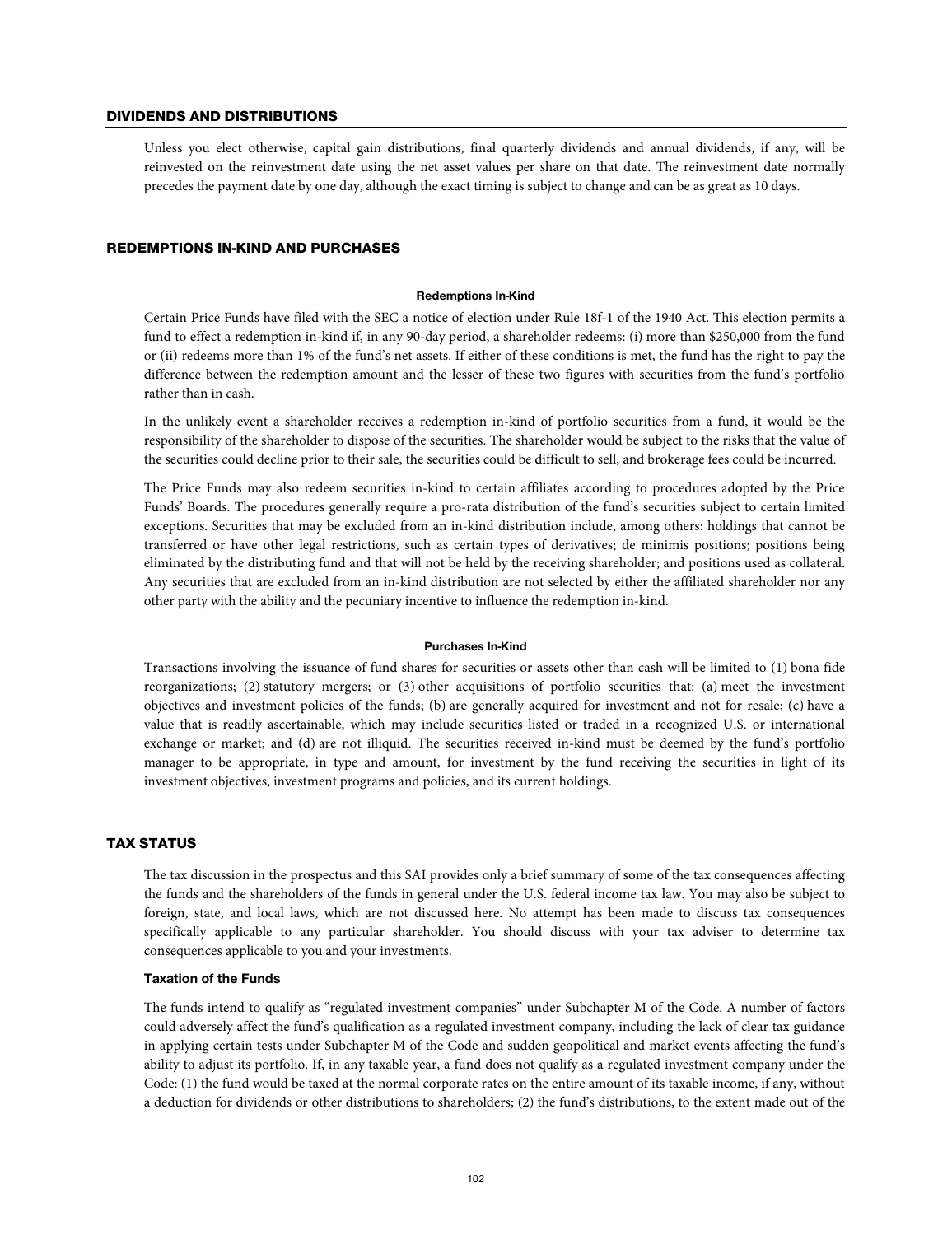fund's current or accumulated earnings and profits, would be taxable to shareholders as ordinary dividends regardless of whether they would otherwise have been considered capital gain dividends; (3) the fund's distributions may qualify for taxation at a reduced rate for non corporate shareholders and for the deduction for dividends received by corporations; and (4) foreign tax credits and qualified REIT dividends, as explained in "Taxation of Fund Shareholders" below, would not "pass through" to shareholders. A fund may avoid losing its qualification as a regulated investment company under certain circumstances by using remedies provided in the Code, but such remedies may still result in a significant tax penalty to the fund.

To be entitled to the special tax benefits applicable to regulated investment companies, the funds will be required to distribute the sum of 90% of their investment company taxable income and 90% of their net tax-exempt income, if any, each year. The investment company taxable income may include income required to be accrued before the fund receives cash associated with such income (e.g., an original issue discount or market discount associated with debt obligations) and income or gains allocated from an investment in a partnership. In order to avoid federal income tax, the funds must distribute all of their investment company taxable income, including any accrued income, and realized long-term capital gains for each fiscal year within 12 months after the end of the fiscal year. To avoid federal excise tax, the funds must declare dividends by December 31 of each year equal to at least 98% of ordinary income (as of December 31) and 98.2% of capital gains (as of October 31) and distribute such amounts prior to February 1 of the following calendar year. In some cases, a fund may have to make additional dividend distributions on subsequently determined undistributed income for a prior tax year. Shareholders are required to include such distributions in their income for federal income tax purposes whether dividends and capital gain distributions are paid in cash or in additional shares. If a fund is not able to meet the distribution requirements, the fund may have to pay tax on the undistributed income.

# **Taxation of Fund Shareholders**

For individual shareholders, a portion of the funds' ordinary dividends representing "qualified dividend income" may be subject to tax at the lower rate applicable to long-term capital gains, rather than ordinary income. "Qualified dividend income" is composed of certain dividends received from domestic and qualified foreign corporations. It excludes dividends representing payments in lieu of dividends related to loaned securities, dividends received on certain hedged positions, dividends on nonqualified foreign corporations, and dividends on stocks the funds have not held for more than 60 days during the 121-day period beginning 60 days before the stock became ex-dividend (90 and 181 days for certain preferred stock). Individual shareholders can only apply the lower rate to the qualified portion of the funds' dividends if they have held the shares in the funds on which the dividends were paid for the holding period surrounding the ex-dividend date of the funds' dividends. Little, if any, of the ordinary dividends paid by the bond and money market funds is expected to qualify for this lower rate.

For taxable years beginning after December 31, 2017 and before January 1, 2026, certain taxpayers, such as individuals, trusts and estates, may be eligible to claim, subject to limitations, a 20% federal income tax deduction for certain qualified business income, including "qualified REIT dividends" from real estate investment trusts and "qualified publicly traded partnership income" from publicly traded partnerships (**PTPs**). The IRS has issued final regulations allowing mutual funds to pass through qualified REIT dividends to their shareholders. A fund that decides to pass through the qualified REIT dividends will report such dividends to its shareholders in accordance with the IRS requirements. Due to the lack of IRS guidance on passing through qualified publicly traded partnership income, a fund that invests directly or indirectly in PTPs will not pass through any qualified publicly traded partnership income derived by the fund. As a result, investors that invest directly in PTPs may be entitled to this 20% deduction for qualified publicly traded partnership income while shareholders in a fund that invests directly or indirectly in PTPs will not be entitled to this 20% deduction for qualified publicly traded partnership income derived by the fund.

For corporate shareholders, a portion of the funds' ordinary dividends may be eligible for the deduction for dividends received by corporations to the extent the funds' income consists of dividends paid by U.S. corporations. This deduction does not include dividends representing payments in lieu of dividends related to loaned securities, dividends received on certain hedged positions, dividends received from certain foreign corporations, and dividends on stocks the funds have not held for more than 45 days during the 91-day period beginning 45 days before the stock became ex-dividend (90 and 181 days for certain preferred stock). Corporate shareholders can only apply the lower rate to the qualified portion of the funds' dividends if they have held the shares in the funds on which the dividends were paid for the holding period surrounding the ex-dividend date of the funds' dividends. Little, if any, of the ordinary dividends paid by the bond,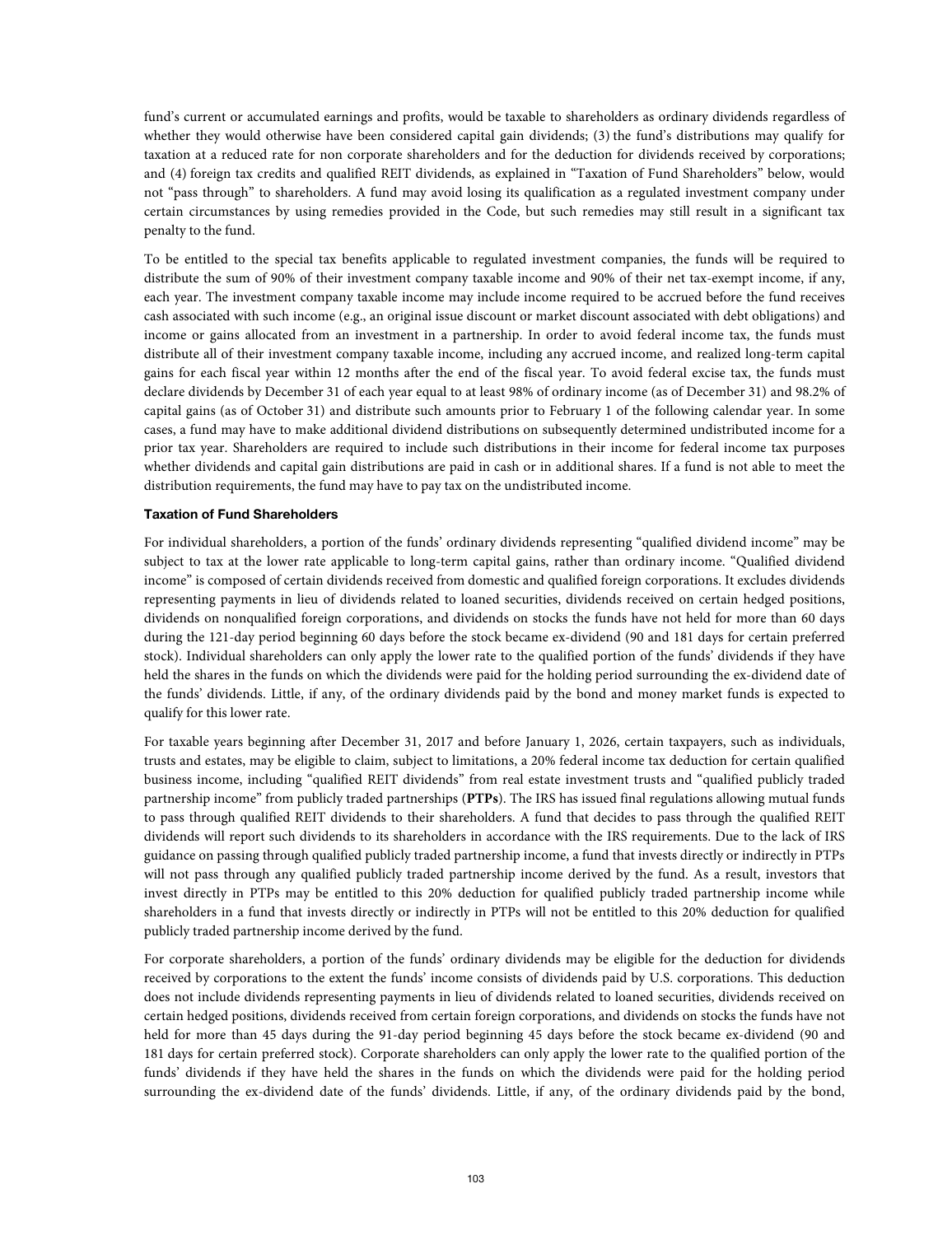international, and money market funds is expected to qualify for this deduction. Long-term capital gain distributions paid by the funds are not eligible for the dividends-received deduction.

A fund that earns interest income may, in its discretion, designate all or a portion of ordinary dividends as Section 163(j) interest dividends, which would allow the recipient to treat the designated portion of such dividends as interest income for purposes of determining interest expense deduction limitation under Section 163(j) of the Internal Revenue Code. Section 163(j) interest dividends, if so designated by a fund, will be reported to your financial intermediary or otherwise in accordance with the requirements specified by the Internal Revenue Service. To be eligible to treat a Section 163(j) interest dividend as interest income, you must have held the fund share for more than 180 days during the 361-day period beginning on the date which is 180 days before the date on which the share becomes ex-dividend with respect to such dividend. The holding period requirement does not apply to money market funds or funds that declare interest dividends on a daily basis in an amount equal to at least 90 percent of the fund's excess section 163(j) interest income and distribute such dividends on a monthly basis.

Dividends and other distributions by a fund are generally treated under the Code as received by the shareholders at the time the dividend or distribution is made. However, any dividend declared by the fund in October, November, or December of any calendar year and payable to shareholders of record on a specified date in such a month shall be deemed to have been received by each shareholder on December 31 of such calendar year and to have been paid by the fund not later than such December 31, provided such dividend is actually paid by the fund during January of the following calendar year.

Dividends of net investment income and distributions of net realized short-term capital gains are taxable to a U.S. shareholder as ordinary income, whether paid in cash or in shares. Distributions of net realized long-term capital gains, if any, that a fund reports as capital gains dividends are taxable as long-term capital gains, whether paid in cash or in shares and regardless of how long a shareholder has held shares of the fund. Such dividends will not be eligible for the dividends received deduction. Dividends and distributions paid by a fund attributable to dividends on stock of U.S. corporations received by the fund, with respect to which the fund meets certain holding period requirements, will be eligible for the deduction for dividends received by corporations. Special rules apply, however, to regular dividends paid to individuals. Such a dividend may be subject to tax at the rates generally applicable to long-term capital gains for individuals, provided that the individual receiving the dividend satisfies certain holding period and other requirements.

The funds may treat a portion of amounts paid to redeem shares as a distribution of investment company taxable income and realized capital gains that are reflected in net asset value. This practice, commonly referred to as "equalization," has no effect on redeeming shareholders or a fund's total return and reduces the amounts that would otherwise be required to be paid as taxable dividends to the remaining shareholders. Because of uncertainties surrounding some of the technical issues relating to computing the amount of equalization, it is possible that the IRS could challenge the funds' equalization methodology or calculations, and any such challenge could result in additional dividend income to shareholders, and additional tax, interest, or penalties to be paid by the funds.

At the time of your purchase of shares (except in retail and government money market funds), the funds' net asset value may reflect undistributed income, capital gains, or net unrealized appreciation of securities held by the funds. A subsequent distribution to you of such amounts, although constituting a return of your investment, would be taxable as either dividend or capital gain distributions. The funds may be able to reduce the amount of such distributions by utilizing their capital loss carryovers, if any. For federal income tax purposes, the funds are permitted to carry forward any net realized capital losses indefinitely and use such losses, subject to applicable limitations, to offset net capital gains up to the amount of such losses without being required to pay taxes on, or distribute, such gains.

However, the amount of capital losses that can be carried forward and used in any single year may be limited if a fund experiences an "ownership change" within the meaning of Section 382 of the Code. An ownership change generally results when the shareholders owning 5% or more of the fund increase their aggregate holdings by more than 50 percentage points over a three-year period. An increase in the amount of taxable gains distributed to a fund's shareholders could result from an ownership change. The Price Funds undertake no obligation to avoid or prevent an ownership change, which can occur in the normal course of shareholder purchases and redemptions. Moreover, because of circumstances beyond a fund's control, there can be no assurance that a fund will not experience, or has not already experienced, an ownership change.

Upon the sale or exchange of your shares in a fund, you will realize a taxable gain or loss equal to the difference between the amount realized and your basis in the shares. A redemption of shares by a fund will be treated as a sale for this purpose.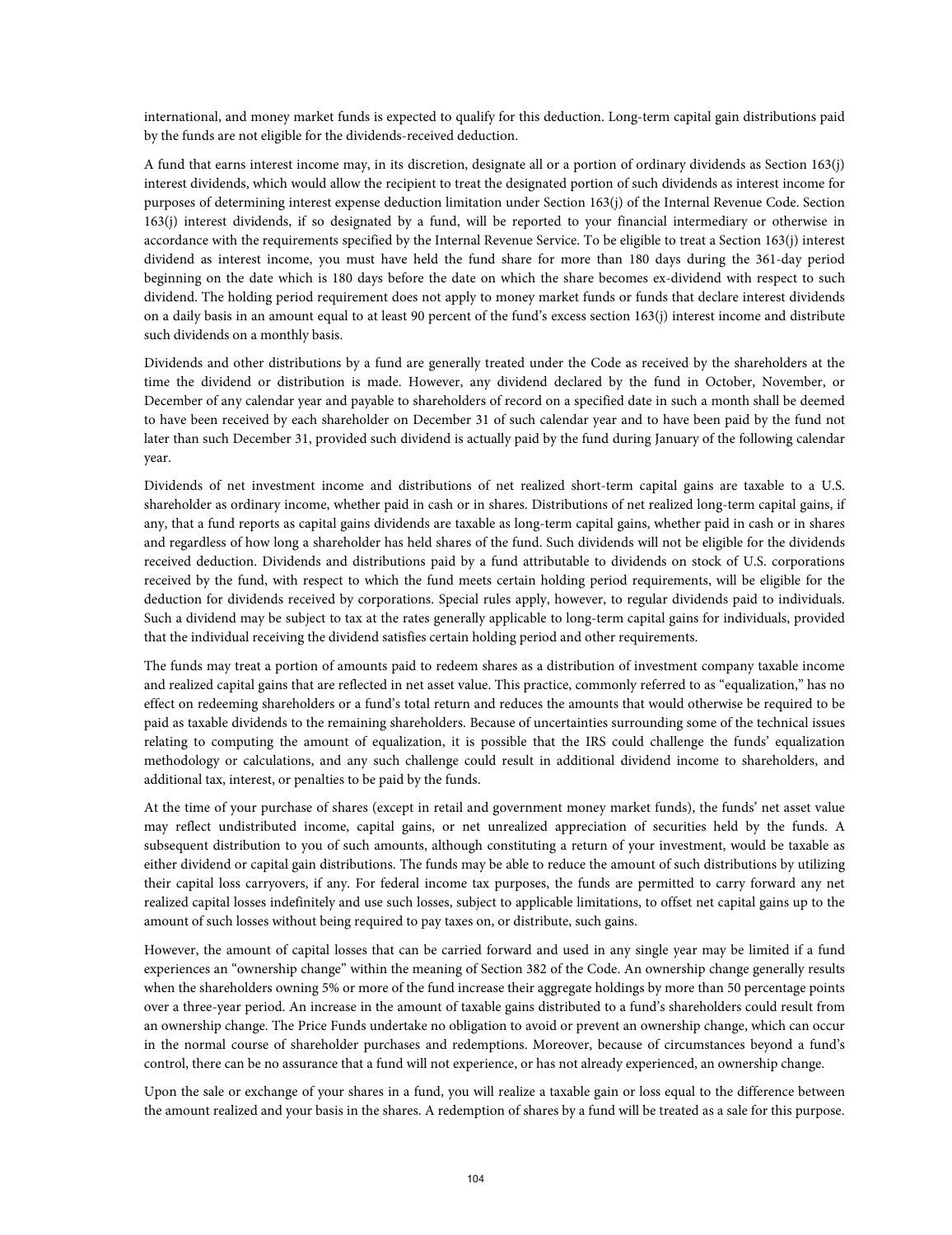Such gain or loss will be treated as capital gain or loss if the shares are capital assets in your hands and will be long-term capital gain or loss if the shares are held for more than one year and short-term capital gain or loss if the shares are held for one year or less. Any loss realized on a sale or exchange will be disallowed to the extent the shares disposed of are replaced, including replacement through the reinvesting of dividends and capital gains distributions in the fund, within a 61-day period beginning 30 days before and ending 30 days after the disposition of the shares. In such a case, the basis of the shares acquired will be increased to reflect the disallowed loss. Any loss realized by a shareholder on the sale of a fund share held by the shareholder for six months or less will be treated for U.S. federal income tax purposes as a long-term capital loss to the extent of any distributions or deemed distributions of long-term capital gains received by the shareholder with respect to such share during such six-month period.

Net investment income, including interest, dividends, and capital gains, derived by U.S. individuals with income exceeding certain thresholds and certain estates and trusts may be subject to additional income taxes.

## **Taxation of Foreign Shareholders**

Foreign shareholders may be subject to U.S. tax on the sale of shares in any fund, or on distributions of ordinary income and/or capital gains realized by a fund, depending on a number of factors, including the foreign shareholder's country of tax residence, its other U.S. operations (if any), and the nature of the distribution received. Foreign shareholders should consult their own tax adviser to determine the precise U.S. and local tax consequences to an investment in any fund.

A 30% withholding tax is currently imposed on all or a portion of any dividends, but not on gross proceeds from a fund redemption (until further guidance to the contrary is issued by the U.S. government), paid to: (i) foreign financial institutions, including non-U.S. investment funds and trusts, unless they agree to collect and disclose to the IRS, or in certain cases to their country of residence, information regarding their direct and indirect U.S. account holders or are exempt from these requirements and certify as such and (ii) certain other foreign entities unless they certify certain information regarding their direct and indirect U.S. owners. To avoid withholding, nonexempt foreign financial institutions will need to enter into agreements with the IRS (unless resident in a country that provides for an alternative regime through an intergovernmental agreement with the U.S.) stipulating that they will provide the IRS with certain information (including name, address, and taxpayer identification number) for direct and indirect U.S. account holders, comply with due diligence procedures with respect to the identification of U.S. accounts, report to the IRS certain information with respect to U.S. accounts maintained, and agree to withhold tax on certain payments made to noncompliant foreign financial institutions or to account holders who fail to provide the required information. Other foreign entities will need to provide the name, address, and taxpayer identification number of each substantial U.S. owner or certifications of no substantial U.S. ownership unless certain exceptions apply.

Certain properly reported distributions of qualifying interest income or short-term capital gain made by a fund to its foreign shareholders are exempt from U.S. withholding tax, provided such foreign shareholders furnish valid tax documentation certifying such foreign shareholders' non-U.S. status. A fund is permitted, but is not required, to report any of its distributions as eligible for such relief, and some distributions (e.g., distributions of interest a fund receives from non-U.S. issuers) are not eligible for this relief. For some funds, T. Rowe Price may choose to report qualifying distributions and apply the withholding tax exemption to those distributions when made to foreign shareholders investing in a fund. If you are investing in these funds through an intermediary, you should check with your intermediary whether any withholding tax would be applied to such distributions. For other funds, T. Rowe Price may choose not to report qualifying distributions or apply the withholding tax exemption to qualifying fund distributions made to foreign shareholders. A foreign shareholder subject to withholding tax on the qualifying fund distributions may have to file a U.S. federal income tax return to reclaim such withholding tax directly from the IRS.

Under the Foreign Investment in Real Property Tax Act of 1980 (**FIRPTA**), a non-U.S. shareholder is subject to U.S. tax in respect of a disposition of a U.S. real property interest (**USRPI**) and any gain from such disposition is subject to U.S. federal income tax as if such shareholder were a U.S. person. Such gain is sometimes referred to as "FIRPTA gain." If a fund is a U.S. real property holding corporation (**USRPHC**) and is not domestically controlled, any gain realized on the sale or exchange of fund shares by a non-U.S. shareholder that owns at any time during the five-year period ending on the date of disposition more than 5% of a class of fund shares would be FIRPTA gain. The same rule applies to dispositions of fund shares by non-U.S. shareholders but without regard to whether the fund is domestically controlled. A fund will be a USRPHC if, in general, 50% or more of the fair market value of the fund's assets consists of USRPIs, including stock of certain U.S. REITs.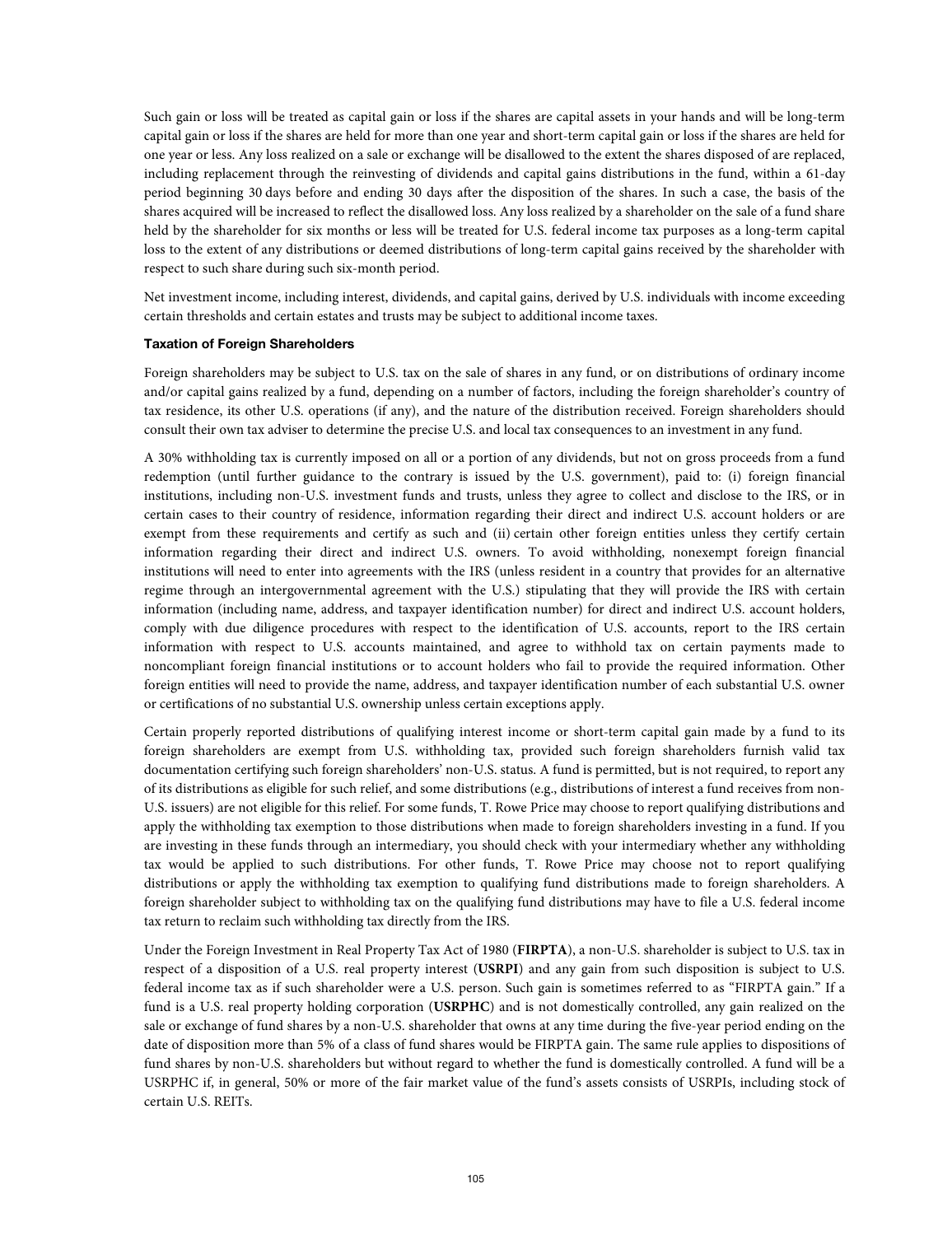The Code provides a look-through rule for distributions of FIRPTA gain when a regulated investment company is classified as a qualified investment entity. A regulated investment entity will be classified as a qualified investment entity if, in general, 50% or more of the regulated investment company's assets consists of interests in U.S. REITs and other USPHCs. If a regulated investment company is a qualified investment entity and a non-U.S. shareholder owns more than 5% of a class of fund shares at any time during the one-year period ending on the date of the distribution, the distribution to such non-U.S. shareholder will be treated as gain from the disposition of a USRPI, causing the distribution to be subject to U.S. withholding tax at the applicable corporate tax rate (unless reduced by future regulations), and requiring the non-U.S. shareholder to file a nonresident U.S. income tax return. Also, such gain may be subject to a 30% branch profits tax in the hands of a non-U.S. shareholder that is a corporation. In addition, even if a non-U.S. shareholder does not own more than 5% of a class of fund shares, but the fund is a qualified investment entity, fund distributions of FIRPTA gain will be taxable as ordinary dividends (rather than as capital gain or short-term capital gain dividend) subject to withholding at a 30% or lower treaty rate.

# **Foreign Income Taxes**

Income received by the funds from sources within various foreign countries may be subject to foreign income taxes. Under the Code, if more than 50% of the value of the funds' total assets at the close of the taxable year comprises securities issued by foreign corporations or governments, the funds may file an election to "pass through" to the funds' shareholders any eligible foreign income taxes paid by the funds. Certain funds of funds may also be able to pass through foreign taxes paid by other mutual funds in which they are invested if at least 50% of the value of the funds' total assets at the end of each fiscal quarter comprises interests in such regulated investment companies. There can be no assurance that the funds will be able to do so. Pursuant to this election, shareholders will be required to: (1) include in gross income, even though not actually received, their pro-rata share of foreign income taxes paid by the funds; (2) treat their pro-rata share of foreign income taxes as paid by them; and (3) either deduct their pro-rata share of foreign income taxes in computing their taxable income or use it as a foreign tax credit against U.S. income taxes subject to certain limitations (but not both). A deduction for foreign income taxes may only be claimed by a shareholder who itemizes deductions.

In some cases, a fund may determine that it has the right to reclaim foreign taxes paid. If a fund decides to pursue a refund and is successful, the refund may occur in a year after the year of payment. Depending on how the foreign taxes paid were treated by the fund in the year of payment, the fund may be required to reverse any related deduction or credit taken in the year of payment, offset other foreign taxes paid in the year of refund, or remit the refund to the Internal Revenue Service. Therefore, a fund in a year in which it receives foreign tax refunds may have higher distributable income; and if the fund elects to pass through foreign income taxes to shareholders, the shareholders may experience a smaller amount of foreign taxes being passed through to them to the extent such tax refunds offset current year foreign taxes paid.

## **Foreign Currency Gains and Losses**

Foreign currency gains and losses, including the portion of gain or loss on the sale of debt securities attributable to foreign exchange rate fluctuations, are taxable as ordinary income. If the net effect of these transactions is a gain, the ordinary income dividend paid by the funds will be increased. If the result is a loss, the ordinary income dividend paid by the funds will be decreased, or, to the extent such dividend has already been paid, it may be classified as a return of capital. Adjustments to reflect these gains and losses will be made at the end of the funds' taxable year.

# **Passive Foreign Investment Companies**

The funds may purchase, directly or indirectly, the securities of certain foreign investment funds or trusts, called "passive foreign investment companies" for U.S. tax purposes. Sometimes such investments are the only or primary way to invest in companies in certain countries. Some or all of the capital gains on the sale of such holdings may be considered ordinary income regardless of how long the funds held the investment. In addition, the funds may be subject to corporate income tax and/or an interest charge on certain dividends and capital gains earned from these investments, regardless of whether such income and gains are distributed to shareholders.

To avoid such tax and/or interest, the funds may treat these securities, when possible, as sold on the last day of each of their fiscal years and to recognize any gains for tax purposes at that time; deductions for losses may be allowable only to the extent of any gains resulting from these deemed sales in prior taxable years. Such gains and losses will be treated as ordinary income or losses. The funds will be required to distribute any resulting income, even though they have not sold the security and received cash to pay such distributions.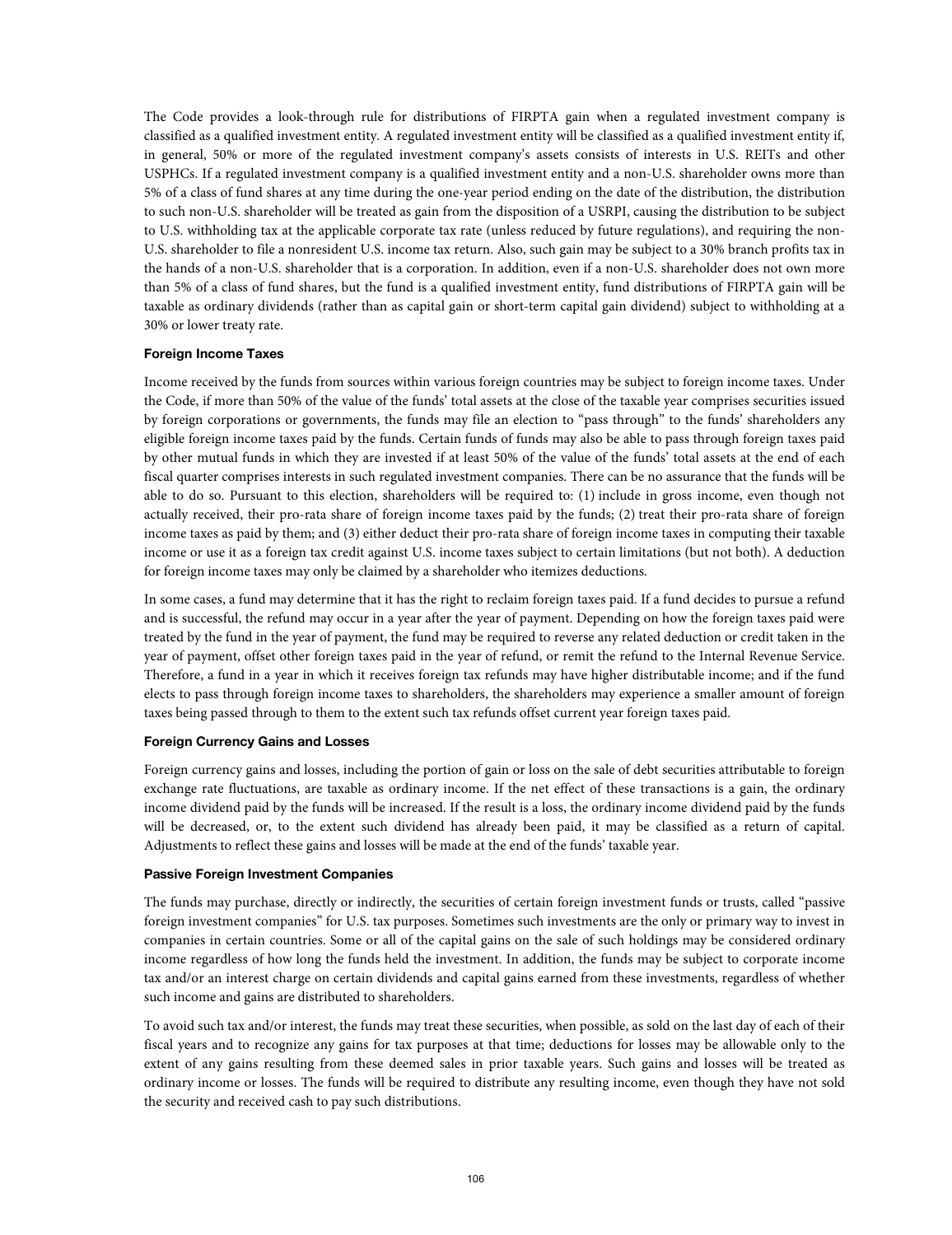#### **Investing in Mortgage Entities**

Special tax rules may apply to the funds' investments in entities that invest in or finance mortgage debt. Such investments include residual interests in real estate mortgage investment conduits and interests in a REIT that qualifies as a taxable mortgage pool under the Code or has a qualified REIT subsidiary that is a taxable mortgage pool under the Code. Although it is the practice of the funds not to make such investments, there is no guarantee that the funds will be able to sustain this practice or avoid an inadvertent investment.

Such investments may result in the funds receiving excess inclusion income (**EII**) in which case a portion of its distributions will be characterized as EII and shareholders receiving such distributions, including shares held through nominee accounts, will be deemed to have received EII. This can result in the funds being required to pay tax on the portion allocated to disqualified organizations: certain cooperatives, agencies, or instrumentalities of a government or international organization and tax-exempt organizations that are not subject to tax on unrelated business taxable income. In addition, such amounts will be treated as unrelated business taxable income to tax-exempt organizations that are not disqualified organizations and will be subject to a 30% withholding tax for shareholders who are not U.S. persons, notwithstanding any exemptions or rate reductions in any relevant tax treaties.

## **Investing in Partnerships**

A fund may invest in partnerships, including private partnerships and publicly-traded partnerships. In the case of investing in a private partnership, a fund would typically invest through a wholly-owned subsidiary. An investment in such partnerships may subject the fund or its wholly-owned subsidiaries to tax filing and payment obligations in multiple jurisdictions and increase the fund's tax compliance risk and burden. In some cases, the fund may have exposure to the partnership's tax liabilities after its sale of the partnership interests. Such tax exposure could reduce the fund's return to its shareholders.

## **Taxation of Certain Derivatives**

For tax information on certain derivatives, such as options, futures, and forward foreign exchange contracts, please see the "Federal Tax Treatment of Certain Derivatives" section in this SAI.

# CAPITAL STOCK

All of the funds are organized as Maryland corporations (**Corporations**) or series thereof. The funds' charters authorize the Boards to classify and reclassify any and all shares that are then unissued, including unissued shares of capital stock into any number of classes or series, each class or series consisting of such number of shares and having such designations, such powers, preferences, rights, qualifications, limitations, and restrictions as shall be determined by the Boards subject to the 1940 Act and other applicable law. The shares of any such additional classes or series might therefore differ from the shares of the present class and series of capital stock and from each other as to preferences, conversions, or other rights, voting powers, restrictions, limitations as to dividends, qualifications, or terms or conditions of redemption, subject to applicable law, and might thus be superior or inferior to the capital stock or to other classes or series in various characteristics. The Boards may increase or decrease the aggregate number of shares of stock or the number of shares of stock of any class or series that the funds have authorized to issue without shareholder approval.

Except to the extent that the funds' Boards might provide that holders of shares of a particular class are entitled to vote as a class on specified matters presented for a vote of the holders of all shares entitled to vote on such matters, there would be no right of class vote unless and to the extent that such a right might be construed to exist under Maryland law. The directors have provided that as to any matter with respect to which a separate vote of any class is required by the 1940 Act, such requirement as to a separate vote by that class shall apply in lieu of any voting requirements established by the Maryland General Corporation Law. Otherwise, holders of each class of capital stock are not entitled to vote as a class on any matter. Accordingly, the preferences, rights, and other characteristics attaching to any class of shares might be altered or eliminated, or the class might be combined with another class or classes, by action approved by the vote of the holders of a majority of all the shares of all classes entitled to be voted on the proposal, without any additional right to vote as a class by the holders of the capital stock or of another affected class or classes.

Shareholders are entitled to one vote for each full share held (and fractional votes for fractional shares held) and will vote in the election of or removal of directors (to the extent hereinafter provided) and on other matters submitted to the vote of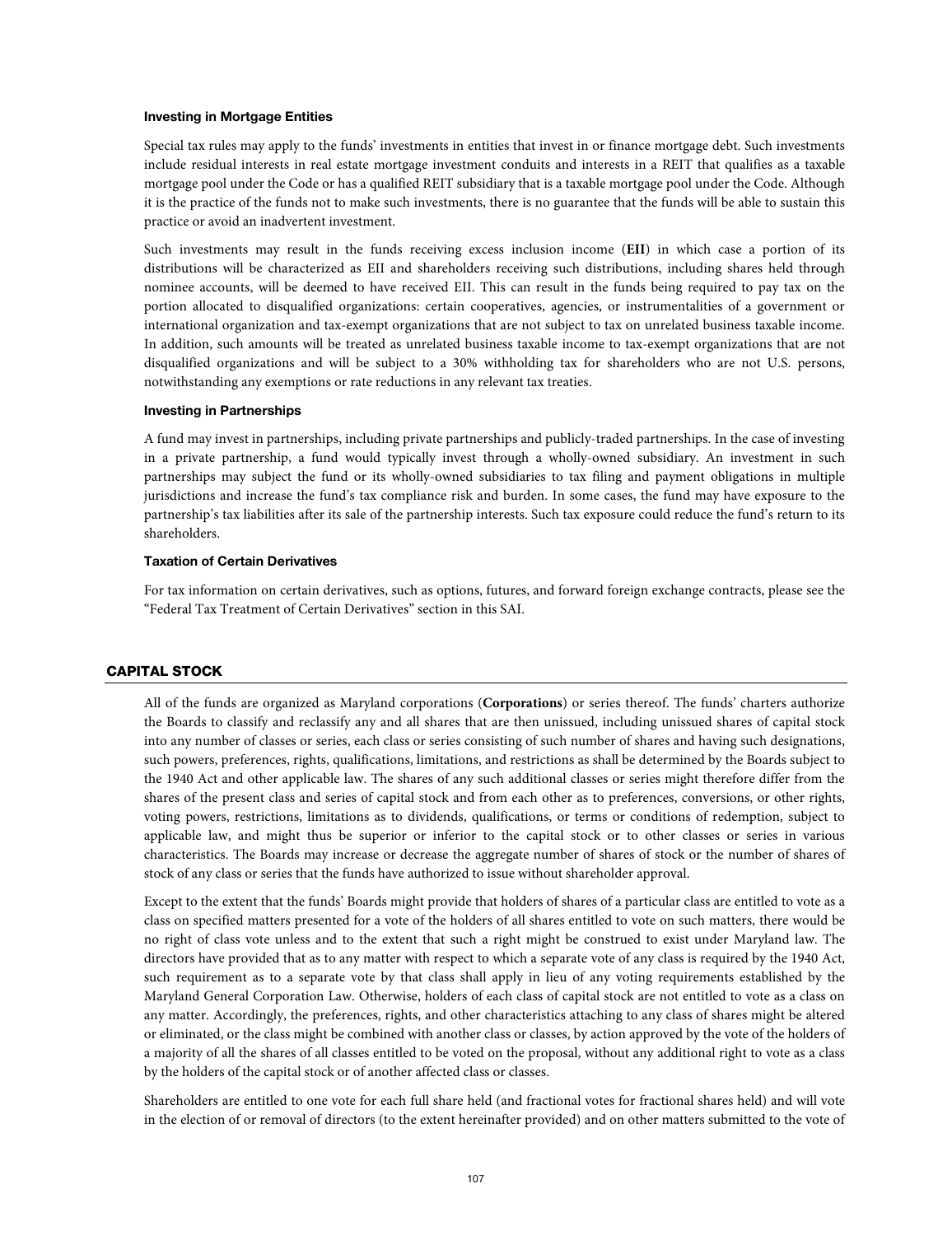shareholders. There will normally be no meetings of shareholders for the purpose of electing directors unless and until such time as less than a majority of the directors holding office have been elected by shareholders, at which time the directors then in office will call a shareholders' meeting for the election of directors. Except as set forth above, the directors shall continue to hold office and may appoint successor directors. Voting rights are not cumulative, so that the holders of more than 50% of the shares voting in the election of directors can, if they choose to do so, elect all the directors of the funds, in which event the holders of the remaining shares will be unable to elect any person as a director. As set forth in the bylaws of the Corporations, a special meeting of shareholders of the Corporations shall be called by the secretary of the Corporations on the written request of shareholders entitled to cast (a) in the case of a meeting for the purpose of removing a director, at least 10% and (b) in the case of a meeting for any other purpose, at least 25%, in each case of all the votes entitled to be cast at such meeting, provided that any such request shall state the purpose or purposes of the meeting and the matters proposed to be acted on. Shareholders requesting such a meeting must pay to the Corporations the reasonably estimated costs of preparing and mailing the notice of the meeting. The Corporations, however, will otherwise assist the shareholders seeking to hold the special meeting in communicating to the other shareholders of the Corporations to the extent required by Section 16(c) of the 1940 Act.

The series (and classes) set forth in the following table have been established by the Boards under the articles of incorporation of the indicated Corporations. Each series represents a separate pool of assets of the Corporations' shares and has different objectives and investment policies. Maryland law provides that the debts, liabilities, obligations, and expenses incurred with respect to a particular series or class are enforceable against the assets associated with that series or class only. The articles of incorporation also provide that the Boards may issue additional series of shares. Each share of each fund represents an equal proportionate share in that fund with each other share and is entitled to such dividends and distributions of income belonging to that fund as are declared by the directors. In the event of the liquidation of a fund, each share is entitled to a pro-rata share of the net assets of that fund. Classes represent separate shares in the funds but share the same portfolios as the indicated funds. Each fund is registered with the SEC under the 1940 Act as an open-end management investment company and is a **mutual fund**.

| <b>Corporations</b>                                    | Year of Inception |
|--------------------------------------------------------|-------------------|
| T. Rowe Price Equity Series, Inc. (corporation)        | 1994              |
| T. Rowe Price All-Cap Opportunities Portfolio (series) | 1994              |
| T. Rowe Price Blue Chip Growth Portfolio (series)      | 2000              |
| T. Rowe Price Blue Chip Growth Portfolio-II (class)    | 2002              |
| T. Rowe Price Equity Income Portfolio (series)         | 1994              |
| T. Rowe Price Equity Income Portfolio-II (class)       | 2002              |
| T. Rowe Price Equity Index 500 Portfolio (series)      | 2000              |
| T. Rowe Price Health Sciences Portfolio (series)       | 2000              |
| T. Rowe Price Health Sciences Portfolio-II (class)     | 2002              |
| T. Rowe Price Mid-Cap Growth Portfolio (series)        | 1996              |
| T. Rowe Price Mid-Cap Growth Portfolio-II (class)      | 2002              |
| T. Rowe Price Moderate Allocation Portfolio (series)   | 1994              |
| T. Rowe Price Fixed Income Series, Inc. (corporation)  | 1994              |
| T. Rowe Price Government Money Portfolio (series)      | 1996              |
| T. Rowe Price Limited-Term Bond Portfolio (series)     | 1994              |
| T. Rowe Price Limited-Term Bond Portfolio-II (class)   | 2005              |
| T. Rowe Price International Series, Inc. (corporation) | 1994              |
| T. Rowe Price International Stock Portfolio (series)   | 1994              |

## **Government Money Portfolio**

Effective May 1, 2016, the fund's name was changed from T. Rowe Price Prime Reserve Portfolio to the T. Rowe Price Government Money Portfolio.

#### **Moderate Allocation Portfolio**

Effective May 1, 2019, the fund's name was changed from T. Rowe Price Personal Strategy Balanced Portfolio to the T. Rowe Price Moderate Allocation Portfolio.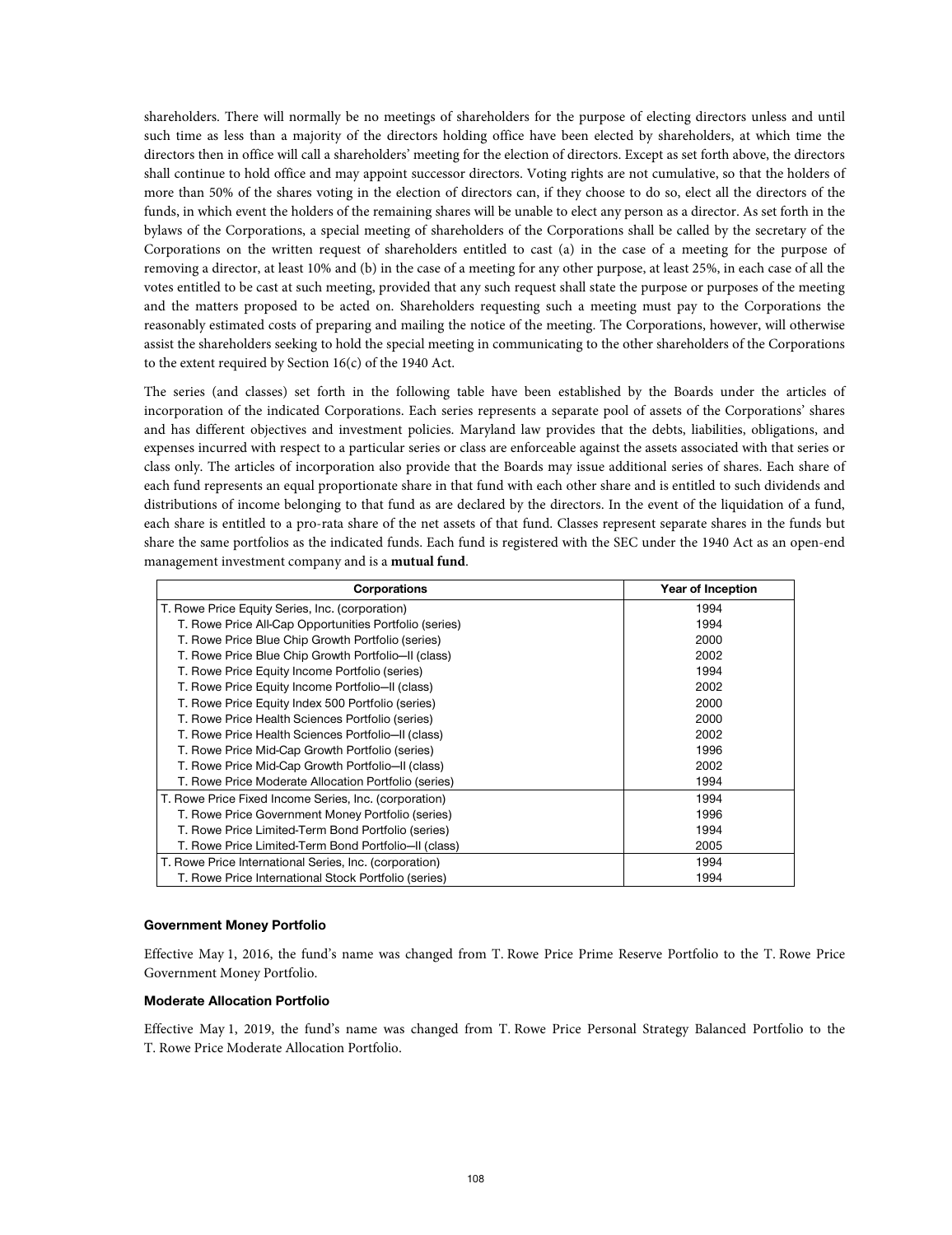#### **All-Cap Opportunities Portfolio**

Effective May 1, 2021, the fund's name was changed from T. Rowe Price New America Growth Portfolio to the T. Rowe Price All-Cap Opportunities Portfolio.

### PROXY VOTING POLICIES

# **T. ROWE PRICE ASSOCIATES, INC., AND ITS INVESTMENT ADVISER AFFILIATES PROXY VOTING POLICIES AND PROCEDURES**

# **RESPONSIBILITY TO VOTE PROXIES**

T. Rowe Price Associates, Inc. and certain of its investment adviser affiliates (collectively, "**T. Rowe Price**") have adopted these Proxy Voting Policies and Procedures (**Policies and Procedures**) for the purpose of establishing formal policies and procedures for performing and documenting their fiduciary duty with regard to the voting of client proxies. This document is reviewed at least annually and updated as necessary.

T. Rowe Price recognizes and adheres to the principle that one of the privileges of owning stock in a company is the right to vote in the election of the company's directors and on matters affecting certain important aspects of the company's structure and operations that are submitted to shareholder vote. The U.S.-registered investment companies which T. Rowe Price sponsors and serves as investment adviser (the "**Price Funds**") as well as other investment advisory clients have delegated to T. Rowe Price certain proxy voting powers. As an investment adviser, T. Rowe Price has a fiduciary responsibility to such clients when exercising its voting authority with respect to securities held in their portfolios. T. Rowe Price reserves the right to decline to vote proxies in accordance with client-specific voting guidelines.

#### **Fiduciary Considerations**

It is the policy of T. Rowe Price that decisions with respect to proxy issues will be made in light of the anticipated impact of the issue on the desirability of investing in the portfolio company from the viewpoint of the particular advisory client or Price Fund. Proxies are voted solely in the interests of the client, Price Fund shareholders or, where employee benefit plan assets are involved, in the interests of plan participants and beneficiaries. Our intent has always been to vote proxies, where possible to do so, in a manner consistent with our fiduciary obligations and responsibilities.

One of the primary factors T. Rowe Price considers when determining the desirability of investing in a particular company is the quality and depth of its management. We recognize that a company's management is entrusted with the day-to-day operations of the company, as well as its long-term direction and strategic planning, subject to the oversight of the company's board of directors. Accordingly, our proxy voting guidelines are not intended to substitute our judgment for management's with respect to the company's day-to-day operations. Rather, our proxy voting guidelines are designed to promote accountability of a company's management and board of directors to its shareholders; to align the interests of management with those of shareholders; and to encourage companies to adopt best practices in terms of their corporate governance and disclosure. In addition to our proxy voting guidelines, we rely on a company's public filings, its board recommendations, its track record, country-specific best practices codes, our research providers and – most importantly – our investment professionals' views in making voting decisions. T. Rowe Price investment personnel do not coordinate with investment personnel of its affiliated investment adviser, Price Investment Management, with respect to proxy voting decisions.

T. Rowe Price seeks to vote all of its clients' proxies. In certain circumstances, T. Rowe Price may determine that refraining from voting a proxy is in a client's best interest, such as when the cost of voting outweighs the expected benefit to the client. For example, the practicalities and costs involved with international investing may make it impossible at times, and at other times disadvantageous, to vote proxies in every instance.

# **ADMINISTRATION OF POLICIES AND PROCEDURES**

**Environmental, Social, and Governance Committee** T. Rowe Price's Environmental, Social and Governance Committee **(TRPA ESG Committee**) is responsible for establishing positions with respect to corporate governance and other proxy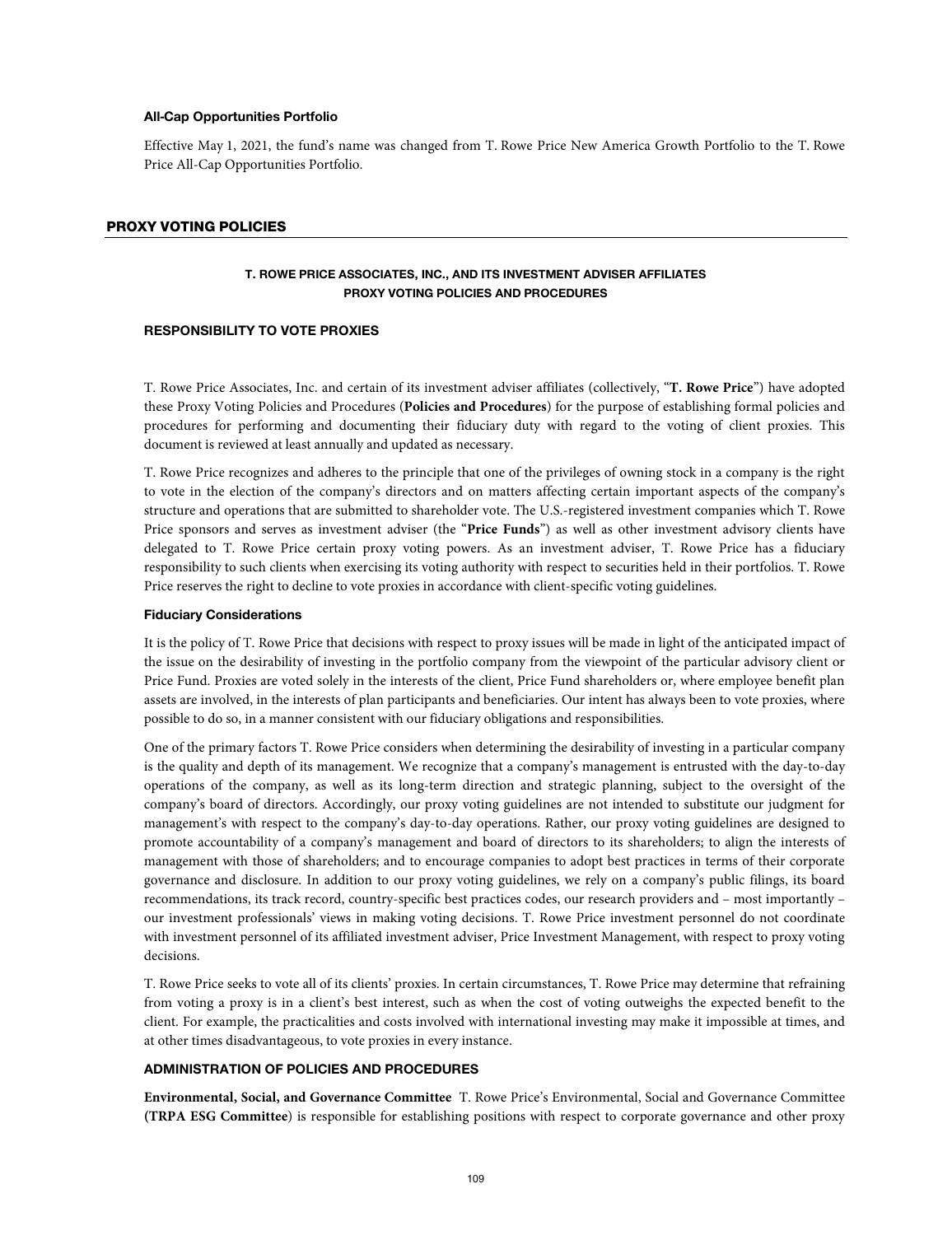issues. Certain delegated members of the TRPA ESG Committee also review questions and respond to inquiries from clients and mutual fund shareholders pertaining to proxy issues. While the TRPA ESG Committee sets voting guidelines and serves as a resource for T. Rowe Price portfolio management, it does not have proxy voting authority for any Price Fund or advisory client. Rather, voting authority and responsibility is held by the Chairperson of the Price Fund's Investment Advisory Committee or the advisory client's portfolio manager. The TRPA ESG Committee is also responsible for the oversight of third-party proxy services firms that T. Rowe Price engages to facilitate the proxy voting process.

**Proxy Voting Team** The Proxy Voting team is responsible for administering the proxy voting process as set forth in the Policies and Procedures.

**Governance Team** Our Governance team is responsible for reviewing the proxy agendas for all upcoming meetings and making company-specific recommendations to our global industry analysts and portfolio managers with regard to the voting decisions in their portfolios.

**Responsible Investment Team** Our Responsible Investment team oversees the integration of environmental and social factors into our investment processes across asset classes. In formulating vote recommendations for matters of an environmental or social nature, the Governance team frequently consults with the appropriate sector analyst from the Responsible Investment team.

# **HOW PROXIES ARE REVIEWED, PROCESSED, AND VOTED**

In order to facilitate the proxy voting process, T. Rowe Price has retained Institutional Shareholder Services (**ISS**) as an expert in the proxy voting and corporate governance area. ISS specializes in providing a variety of fiduciary-level proxy advisory and voting services. These services include custom vote recommendations, research, vote execution, and reporting. Services provided by ISS do not include automated processing of votes on our behalf using the ISS Benchmark Policy recommendations. Instead, in order to reflect T. Rowe Price's issue-by-issue voting guidelines as approved each year by the TRPA ESG Committee, ISS maintains and implements custom voting policies for the Price Funds and other advisory client accounts.

# **Meeting Notification**

T. Rowe Price utilizes ISS' voting agent services to notify us of upcoming shareholder meetings for portfolio companies held in client accounts and to transmit votes to the various custodian banks of our clients. ISS tracks and reconciles our clients' holdings against incoming proxy ballots. If ballots do not arrive on time, ISS procures them from the appropriate custodian or proxy distribution agent. Meeting and record date information is updated daily and transmitted to T. Rowe Price through ProxyExchange, an ISS application.

### **Vote Determination**

Each day, ISS delivers into T. Rowe Price's customized ProxyExchange environment a comprehensive summary of upcoming meetings, proxy proposals, publications discussing key proxy voting issues, and custom vote recommendations to assist us with proxy research and processing. The final authority and responsibility for proxy voting decisions remains with T. Rowe Price. Decisions with respect to proxy matters are made primarily in light of the anticipated impact of the issue on the desirability of investing in the company from the perspective of our clients.

Portfolio managers execute their responsibility to vote proxies in different ways. Some have decided to vote their proxies generally in line with the guidelines as set by the TRPA ESG Committee. Others review the customized vote recommendations and approve them before the votes are cast. Portfolio managers have access to current reports summarizing all proxy votes in their client accounts. Portfolio managers who vote their proxies inconsistent with T. Rowe Price guidelines are required to document the rationale for their votes. The Proxy Voting team is responsible for maintaining this documentation and assuring that it adequately reflects the basis for any vote which is contrary to our proxy voting guidelines.

# **T. Rowe Price Voting Policies**

Specific proxy voting guidelines have been adopted by the TRPA ESG Committee for all regularly occurring categories of management and shareholder proposals. A detailed set of proxy voting guidelines is available on the T. Rowe Price website, www. troweprice.com/esgpolicy.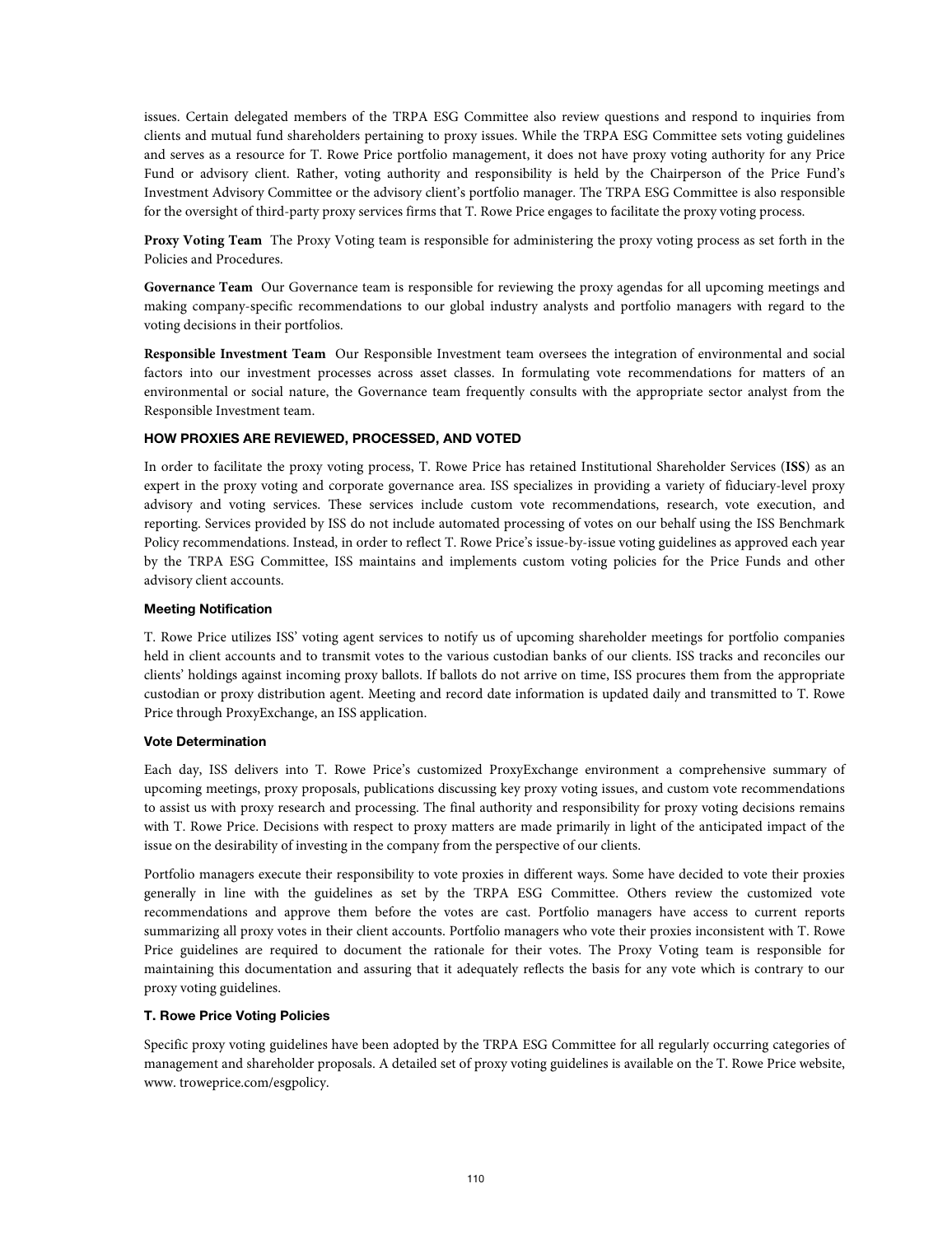# **Global Portfolio Companies**

The TRPA ESG Committee has developed custom international proxy voting guidelines based on ISS' general global policies, regional codes of corporate governance, and our own views as investors in these markets. ISS applies a two-tier approach to determining and applying global proxy voting policies. The first tier establishes baseline policy guidelines for the most fundamental issues, which span the corporate governance spectrum without regard to a company's domicile. The second tier takes into account various idiosyncrasies of different countries, making allowances for standard market practices, as long as they do not violate the fundamental goals of good corporate governance. The goal is to enhance shareholder value through effective use of the shareholder franchise, recognizing that application of a single set of policies is not appropriate for all markets.

### **Fixed Income and Passively Managed Strategies**

Proxy voting for our fixed income and indexed portfolios is administered by the Proxy Voting team using T. Rowe Price's guidelines as set by the TRPA ESG Committee. Indexed strategies generally vote in line with the T. Rowe Price guidelines. Fixed income strategies generally follow the proxy vote determinations on security holdings held by our equity accounts unless the matter is specific to a particular fixed income security such as consents, restructurings, or reorganization proposals.

### **Shareblocking**

Shareblocking is the practice in certain countries of "freezing" shares for trading purposes in order to vote proxies relating to those shares. In markets where shareblocking applies, the custodian or sub-custodian automatically freezes shares prior to a shareholder meeting once a proxy has been voted. T. Rowe Price's policy is generally to refrain from voting shares in shareblocking countries unless the matter has compelling economic consequences that outweigh the loss of liquidity in the blocked shares.

# **Securities on Loan**

The Price Funds and our institutional clients may participate in securities lending programs to generate income for their portfolios. Generally, the voting rights pass with the securities on loan; however, lending agreements give the lender the right to terminate the loan and pull back the loaned shares provided sufficient notice is given to the custodian bank in advance of the applicable deadline. T. Rowe Price's policy is generally not to vote securities on loan unless we determine there is a material voting event that could affect the value of the loaned securities. In this event, we have the discretion to pull back the loaned securities in order to cast a vote at an upcoming shareholder meeting. A monthly monitoring process is in place to review securities on loan and how they may affect proxy voting.

# **Monitoring and Resolving Conflicts of Interest**

The TRPA ESG Committee is also responsible for monitoring and resolving potential material conflicts between the interests of T. Rowe Price and those of its clients with respect to proxy voting. We have adopted safeguards to ensure that our proxy voting is not influenced by interests other than those of our fund shareholders and other investment advisory clients. While membership on the TRPA ESG Committee is diverse, it does not include individuals whose primary duties relate to client relationship management, marketing, or sales. Since T. Rowe Price's voting guidelines are predetermined by the TRPA ESG Committee, application of the guidelines by portfolio managers to vote client proxies should in most instances adequately address any potential conflicts of interest. However, consistent with the terms of the Policies and Procedures, which allow portfolio managers to vote proxies opposite our general voting guidelines, the TRPA ESG Committee regularly reviews all such proxy votes that are inconsistent with the proxy voting guidelines to determine whether the portfolio manager's voting rationale appears reasonable. The TRPA ESG Committee also assesses whether any business or other material relationships between T. Rowe Price and a portfolio company (unrelated to the ownership of the portfolio company's securities) could have influenced an inconsistent vote on that company's proxy. Issues raising potential conflicts of interest are referred to designated members of the TRPA ESG Committee for immediate resolution prior to the time T. Rowe Price casts its vote.

With respect to personal conflicts of interest, T. Rowe Price's Code of Ethics and Conduct requires all employees to avoid placing themselves in a "compromising position" in which their interests may conflict with those of our clients and restrict their ability to engage in certain outside business activities. Portfolio managers or TRPA ESG Committee members with a personal conflict of interest regarding a particular proxy vote must recuse themselves and not participate in the voting decisions with respect to that proxy.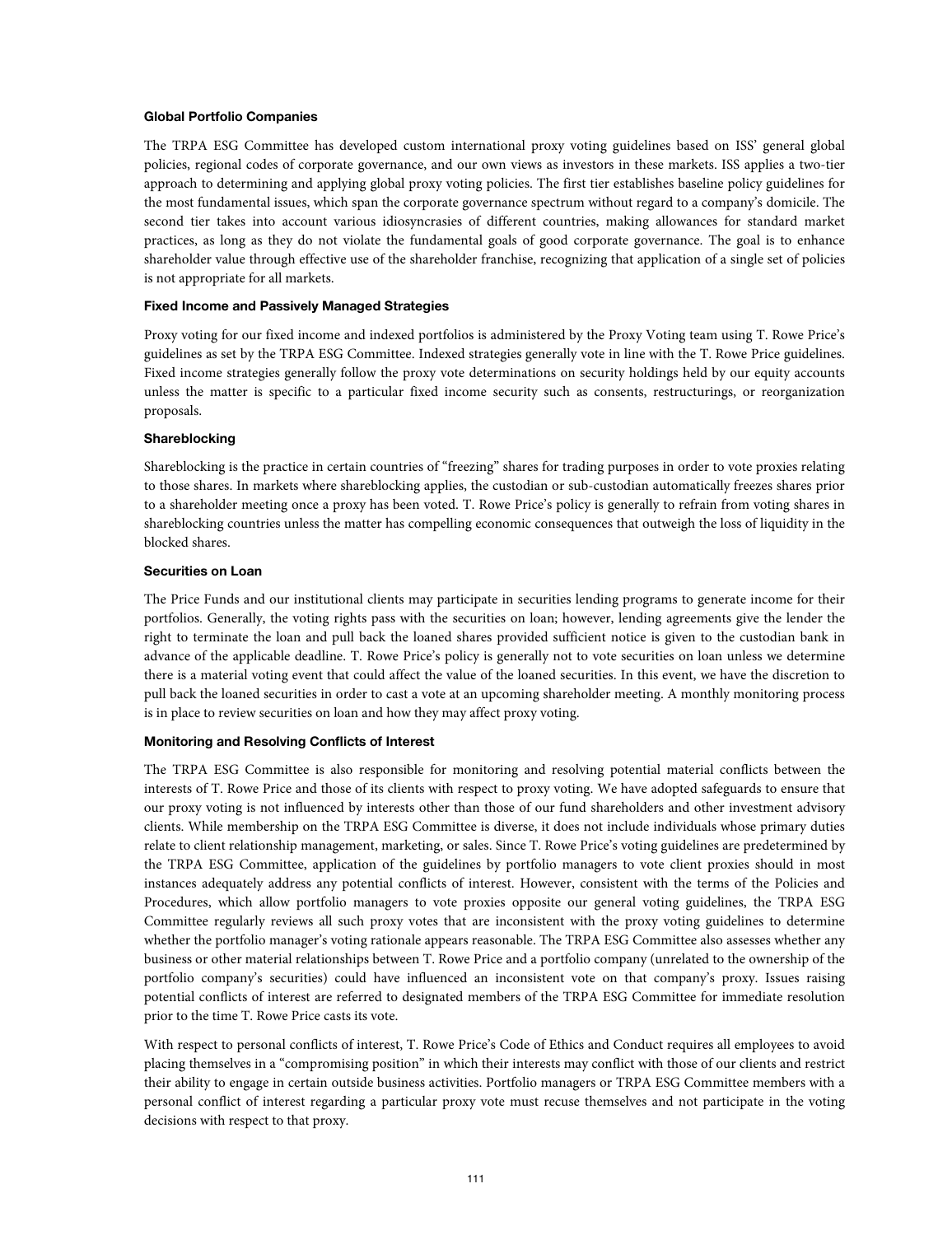## **Specific Conflict of Interest Situations**

Voting of T. Rowe Price Group, Inc. common stock (sym: TROW) by certain T. Rowe Price Index Funds will be done in all instances in accordance with T. Rowe Price voting guidelines and votes inconsistent with the guidelines will not be permitted. In the event that there is no previously established guideline for a specific voting issue appearing on the T. Rowe Price Group proxy, the Price Funds will abstain on that voting item. In addition, T. Rowe Price has voting authority for proxies of the holdings of certain Price Funds that invest in other Price Funds. In cases where the underlying fund of an investing Price Fund, including a fund-of-funds, holds a proxy vote, T. Rowe Price will mirror vote the fund shares held by the upper-tier fund in the same proportion as the votes cast by the shareholders of the underlying funds (other than the T. Rowe Price Reserve Investment Fund).

#### **Limitations on Voting Proxies of Banks**

T. Rowe Price has obtained relief from the U.S. Federal Reserve Board (the "**FRB Relief**") which permits, subject to a number of conditions, T. Rowe Price to acquire in the aggregate on behalf of its clients, 10% or more of the total voting stock of a bank, bank holding company, savings and loan holding company or savings association (each a "**Bank**"), not to exceed a 15% aggregate beneficial ownership maximum in such Bank. One such condition affects the manner in which T. Rowe Price will vote its clients' shares of a Bank in excess of 10% of the Bank's total voting stock (**Excess Shares**). The FRB Relief requires that T. Rowe Price use its best efforts to vote the Excess Shares in the same proportion as all other shares voted, a practice generally referred to as "mirror voting," or in the event that such efforts to mirror vote are unsuccessful, Excess Shares will not be voted. With respect to a shareholder vote for a Bank of which T. Rowe Price has aggregate beneficial ownership of greater than 10% on behalf of its clients, T. Rowe Price will determine which of its clients' shares are Excess Shares on a pro rata basis across all of its clients' portfolios for which T. Rowe Price has the power to vote proxies.

# **REPORTING, RECORD RETENTION, AND OVERSIGHT**

The TRPA ESG Committee, and certain personnel under the direction of the TRPA ESG Committee, perform the following oversight and assurance functions, among others, over T. Rowe Price's proxy voting: (1) periodically samples proxy votes to ensure that they were cast in compliance with T. Rowe Price's proxy voting guidelines; (2) reviews, no less frequently than annually, the adequacy of the Policies and Procedures to make sure that they have been implemented effectively, including whether they continue to be reasonably designed to ensure that proxies are voted in the best interests of our clients; (3) performs due diligence on whether a retained proxy advisory firm has the capacity and competency to adequately analyze proxy issues, including the adequacy and quality of the proxy advisory firm's staffing and personnel and its policies; and (4) oversees any retained proxy advisory firms and their procedures regarding their capabilities to (i) produce proxy research that is based on current and accurate information and (ii) identify and address any conflicts of interest and any other considerations that we believe would be appropriate in considering the nature and quality of the services provided by the proxy advisory firm.

T. Rowe Price will furnish Vote Summary Reports, upon request, to its institutional clients that have delegated proxy voting authority. The report specifies the portfolio companies, meeting dates, proxy proposals, and votes which have been cast for the client during the period and the position taken with respect to each issue. Reports normally cover quarterly or annual periods and are provided to such clients upon request.

T. Rowe Price retains proxy solicitation materials, memoranda regarding votes cast in opposition to the position of a company's management, and documentation on shares voted differently. In addition, any document which is material to a proxy voting decision such as the T. Rowe Price proxy voting guidelines, TRPA ESG Committee meeting materials, and other internal research relating to voting decisions are maintained in accordance with applicable requirements.

# **T. ROWE PRICE INVESTMENT MANAGEMENT, INC. PROXY VOTING POLICY AND PROCEDURES**

### **RESPONSIBILITY TO VOTE PROXIES**

T. Rowe Price Investment Management, Inc. (**TRPIM**) views proxy voting as integral to its investment management responsibilities. Certain investment advisory clients of TRPIM, including U.S.-registered investment companies which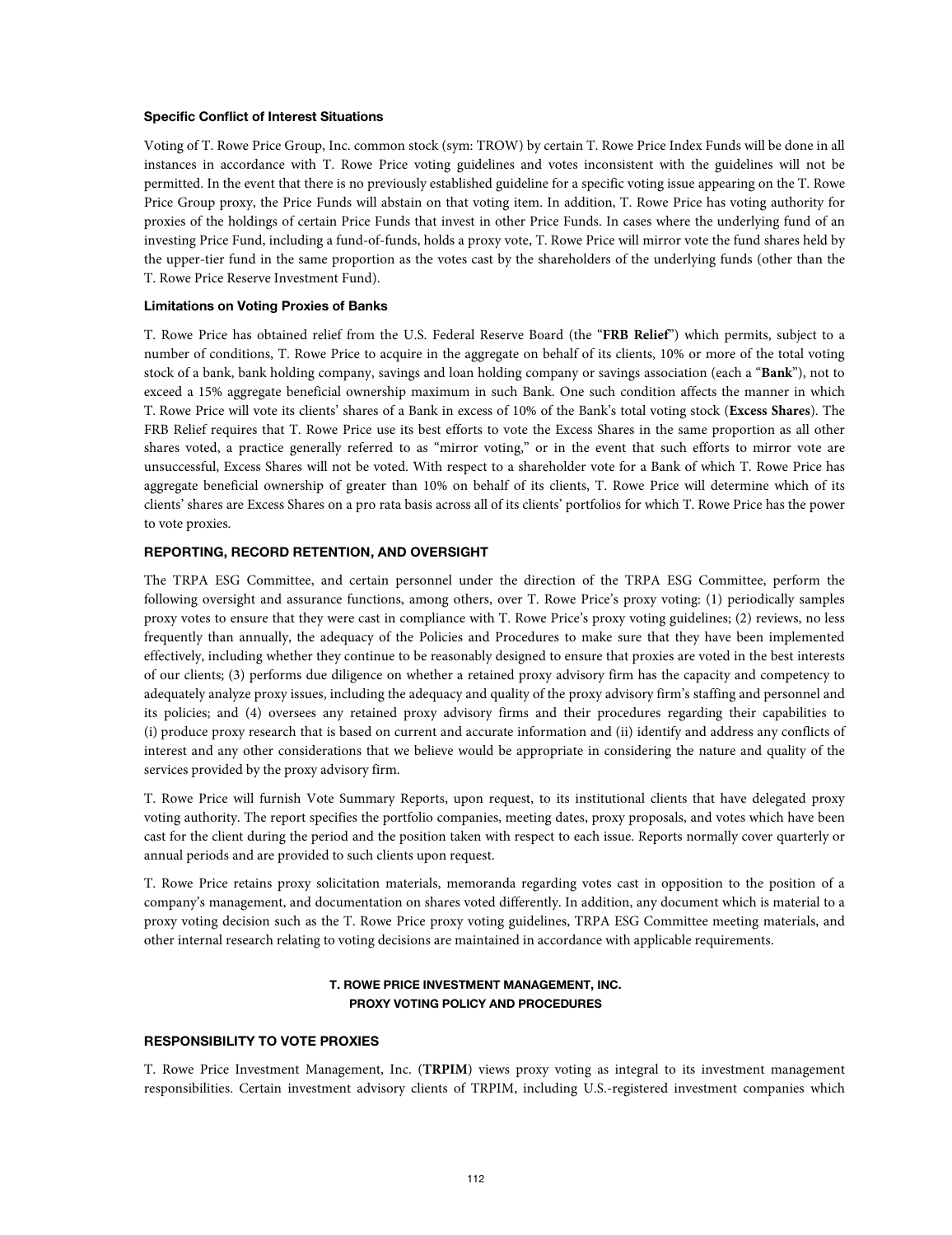TRPIM serves as investment adviser have delegated to TRPIM certain proxy voting powers. TRPIM seeks to vote all proxies of the securities held in client accounts for which it has proxy voting authority in the best interest of those clients.

# **Fiduciary Responsibilities and Voting Considerations**

TRPIM believes that it has a fiduciary obligation to vote proxies solely in the best interests of its clients. Our intent is to vote proxies, where possible to do so, in a manner consistent with our fiduciary obligations and responsibilities. One of the primary factors TRPIM considers when determining the desirability of investing in a particular company is the quality and depth of its management. As the management of a portfolio company is responsible for its day-to-day operations, as well as its long-term direction and strategic planning, TRPIM believes that management, subject to the oversight of the relevant board of directors, is typically best suited to make decisions that serve the interests of shareholders. Accordingly, our proxy voting guidelines are not intended to substitute our judgment for management's with respect to the company's day-to-day operations. Rather, our proxy voting guidelines are designed to promote accountability of a company's management and board of directors to its shareholders; to align the interests of management with those of shareholders; and to encourage companies to adopt best practices in terms of their corporate governance and disclosure.

Our portfolio managers are responsible for making proxy voting decision in their clients' best interests based on the facts and circumstances applicable to each company and issue. In addition to our own internal research, our investment personnel take into account additional factors when making voting decisions, including: our proxy voting guidelines, the issuer's public filings, its board recommendations, its track record, country-specific best practices codes and input from external research providers. TRPIM investment personnel do not coordinate with investment personnel of its affiliated investment advisers with respect to proxy voting decisions. TRPIM's proxy voting decisions are independent.

TRPIM seeks to vote all of its clients' proxies. In certain circumstances, TRPIM may determine that refraining from voting a proxy is in a client's best interest, such as when the cost of voting outweighs the expected benefit to the client. For example, the practicalities and costs involved with international investing may make it impossible at times, and at other times disadvantageous, to vote proxies in every instance. Additionally, TRPIM reserves the right to decline to vote proxies in accordance with client-specific voting guidelines.

# **ADMINISTRATION OF POLICY AND PROCEDURES**

#### **Environmental, Social and Governance Committee**

The TRPIM Environmental, Social and Governance Committee (**TRPIM ESG Committee**) is responsible for establishing positions with respect to corporate governance and other proxy issues. While the TRPIM ESG Committee sets voting guidelines and serves as a resource for TRPIM portfolio management, it does not have proxy voting authority for any advisory client. Rather, voting authority and responsibility is held by the particular portfolio manager.

#### **Responsible Investment and Governance Team**

Our Responsible Investment and Governance team oversees the integration of environmental, social and governance factors into our investment processes across asset classes. This team is responsible for reviewing proxy agendas for all upcoming meetings and making company-specific recommendations, including for matters of an environmental or social nature.

# **Proxy Voting Team**

A team of individuals employed by an affiliated entity of TRPIM is responsible for the administrative and operational aspects of the proxy voting process, which is a ministerial process that does not involve the exercise of discretion. This team is subject to policies that prevent the sharing of voting decisions between TRPIM and its affiliated investment advisers.

### **HOW PROXIES ARE REVIEWED, PROCESSED, AND VOTED**

In order to facilitate the proxy voting process, TRPIM has retained Institutional Shareholder Services (**ISS**) as an expert in the proxy voting and corporate governance area. ISS specializes in providing a variety of fiduciary-level proxy advisory and voting services. These services include custom vote recommendations, research, vote execution, and reporting. Services provided by ISS do not include automated processing of votes on our behalf using the ISS Benchmark Policy recommendations. Instead, in order to reflect TRPIM's issue-by-issue voting guidelines as approved by the TRPIM ESG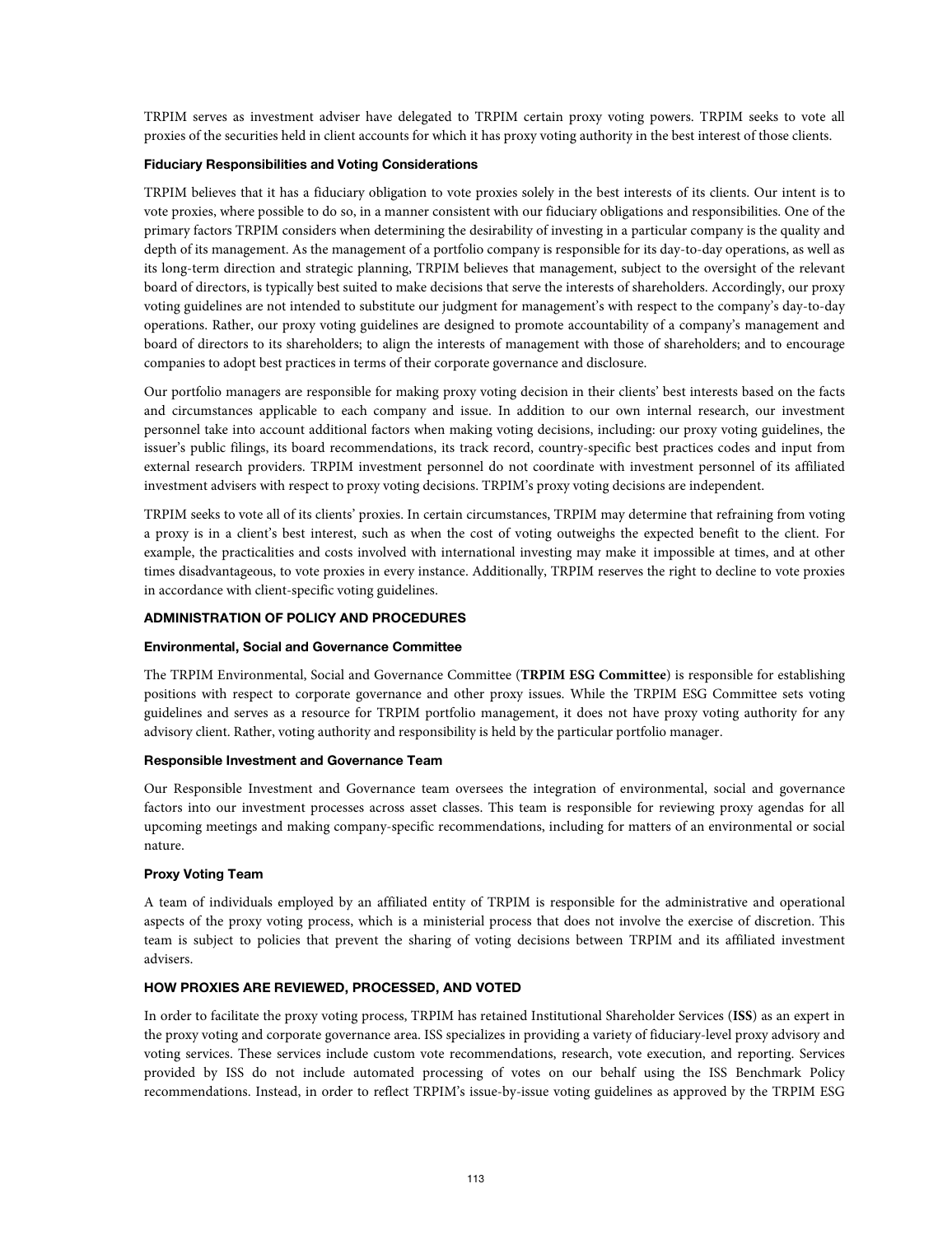Committee, ISS maintains and implements custom voting policies for TRPIM's advisory clients that have given it proxy voting authority.

TRPIM utilizes ISS' voting agent services to notify us of upcoming shareholder meetings for portfolio companies held in client accounts and to transmit votes to the various custodian banks of our clients. ISS tracks and reconciles our clients' holdings against incoming proxy ballots. If ballots do not arrive on time, ISS procures them from the appropriate custodian or proxy distribution agent. Meeting and record date information is updated daily and transmitted to TRPIM through ProxyExchange, an ISS application.

Each day, ISS delivers into TRPIM's customized ProxyExchange environment a comprehensive summary of upcoming meetings, proxy proposals, publications discussing key proxy voting issues, and custom vote recommendations to assist us with proxy research and processing. The final authority and responsibility for proxy voting decisions remains with TRPIM.

# **MONITORING AND RESOLVING CONFLICTS OF INTEREST**

The TRPIM ESG Committee is also responsible for monitoring and resolving potential material conflicts between the interests of TRPIM or its affiliates and those of its clients with respect to proxy voting. We have adopted safeguards to ensure that our proxy voting is not influenced by interests other than those of our investment advisory clients. Membership on the TRPIM ESG Committee does not include individuals whose primary duties relate to client relationship management, marketing, or sales. Since our voting guidelines are predetermined by the TRPIM ESG Committee, application of the guidelines by portfolio managers to vote client proxies should in most instances adequately address any potential conflicts of interest. However, the TRPIM ESG Committee regularly reviews all proxy votes that are inconsistent with the proxy voting guidelines to determine whether the portfolio manager's voting rationale appears reasonable. The TRPIM ESG Committee also assesses whether any business or other material relationships between T. Rowe Price and a portfolio company (unrelated to the ownership of the portfolio company's securities) could have influenced an inconsistent vote on that company's proxy. Issues raising potential conflicts of interest are referred to designated members of the TRPIM ESG Committee for immediate resolution prior to the vote.

With respect to personal conflicts of interest, the firm's Code of Ethics and Conduct requires all employees to avoid placing themselves in a "compromising position" in which their interests may conflict with those of our clients and restrict their ability to engage in certain outside business activities. Portfolio managers or TRPIM ESG Committee members with a personal conflict of interest regarding a particular proxy vote must recuse themselves and not participate in the voting decisions with respect to that proxy.

# **Specific Conflict of Interest Situations**

TRPIM has voting authority for proxies of the holdings of certain investment funds sponsored by an affiliate (the "**Price Funds**") that invest in other Price Funds. In cases where the underlying fund of an investing Price Fund, including a fundof-funds, holds a proxy vote, TRPIM will mirror vote the fund shares held by the upper-tier fund in the same proportion as the votes cast by the shareholders of the underlying funds (other than the T. Rowe Price Reserve Investment Fund).

# **TRPIM Voting Policies**

Specific proxy voting guidelines have been adopted by the TRPIM ESG Committee for all regularly occurring categories of management and shareholder proposals. Many guidelines indicate a "case by case" analysis, reflecting that the facts and circumstances of each issue may vary.

### **Fixed Income Strategies**

Proxy voting for our fixed income portfolios is administered by the Proxy Voting team using TRPIM's guidelines as set by the TRPIM ESG Committee. Fixed income strategies generally follow the proxy vote determinations on security holdings held by our equity accounts unless the matter is specific to a particular fixed income security such as consents, restructurings, or reorganization proposals.

### **Shareblocking**

Shareblocking is the practice in certain countries of "freezing" shares for trading purposes in order to vote proxies relating to those shares. In markets where shareblocking applies, the custodian or sub-custodian automatically freezes shares prior to a shareholder meeting once a proxy has been voted. Our policy is generally to refrain from voting shares in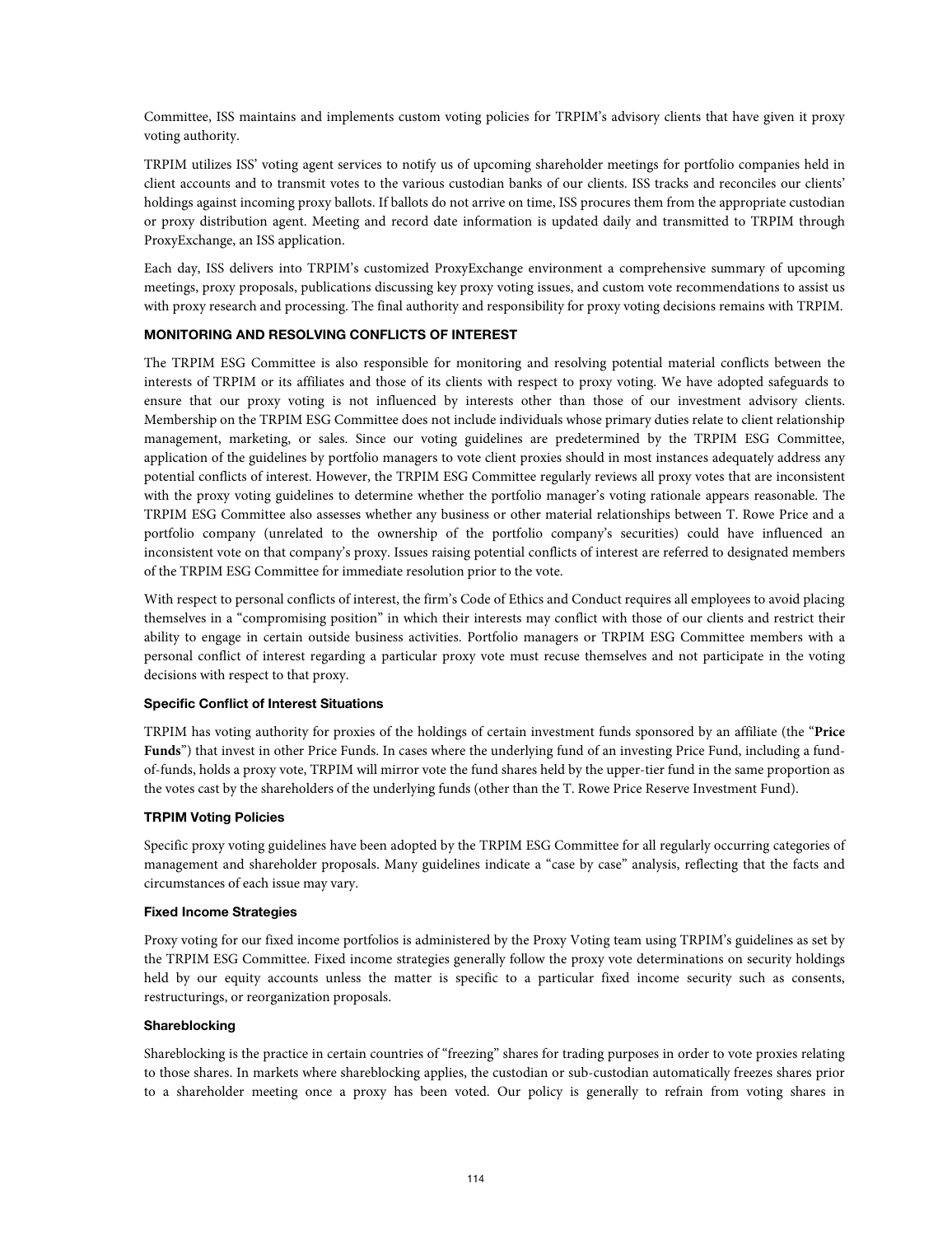shareblocking countries unless the matter has compelling economic consequences that outweigh the loss of liquidity in the blocked shares.

# **Securities on Loan**

The Price Funds and our institutional clients may participate in securities lending programs to generate income for their portfolios. Generally, the voting rights pass with the securities on loan; however, lending agreements give the lender the right to terminate the loan and pull back the loaned shares provided sufficient notice is given to the custodian bank in advance of the applicable deadline. TRPIM's policy is generally not to vote securities on loan unless we determine there is a material voting event that could affect the value of the loaned securities. In this event, we have the discretion to pull back the loaned securities in order to cast a vote at an upcoming shareholder meeting. A monthly monitoring process is in place to review securities on loan and how they may affect proxy voting.

### **Limitations on Voting Proxies of Banks**

TRPIM's parent holding company, T. Rowe Price Group, Inc. has obtained relief from the U.S. Federal Reserve Board (the "**FRB Relief**") which permits, subject to a number of conditions, TRPIM and its affiliated investment advisers (collectively, "**T. Rowe Price**") to acquire in the aggregate on behalf of their clients, 10% or more of the total voting stock of a bank, bank holding company, savings and loan holding company or savings association (each a "**Bank**"), not to exceed a 15% aggregate beneficial ownership maximum in such Bank. One such condition affects the manner in which T. Rowe Price will vote its clients' shares of a Bank in excess of 10% of the Bank's total voting stock (**Excess Shares**). The FRB Relief requires that T. Rowe Price (and thus also TRPIM) use its best efforts to vote the Excess Shares in the same proportion as all other shares voted, a practice generally referred to as "mirror voting," or in the event that such efforts to mirror vote are unsuccessful, Excess Shares will not be voted. With respect to a shareholder vote for a Bank of which T. Rowe Price has aggregate beneficial ownership of greater than 10% on behalf of its clients, T. Rowe Price will determine which of its clients' shares are Excess Shares on a pro rata basis across all of its clients' portfolios for which T. Rowe Price has the power to vote proxies.

### **REPORTING, RECORD RETENTION, AND OVERSIGHT**

The TRPIM ESG Committee and the Proxy Voting Team, perform the following oversight and assurance functions, among others, over TRPIM's proxy voting: (1) periodically samples proxy votes to ensure that they were cast in compliance with TRPIM's proxy voting guidelines; (2) reviews, no less frequently than annually, the adequacy of the our proxy voting policy and guidelines to make sure that they have been implemented effectively, including whether they continue to be reasonably designed to ensure that proxies are voted in the best interests of our clients; (3) performs due diligence on whether a retained proxy advisory firm has the capacity and competency to adequately analyze proxy issues, including the adequacy and quality of the proxy advisory firm's staffing and personnel and its policies; and (4) oversees any retained proxy advisory firms and their procedures regarding their capabilities to (i) produce proxy research that is based on current and accurate information and (ii) identify and address any conflicts of interest and any other considerations that we believe would be appropriate in considering the nature and quality of the services provided by the proxy advisory firm.

TRPIM will furnish Vote Summary Reports, upon request, to its institutional clients that have delegated proxy voting authority. The report specifies the portfolio companies, meeting dates, proxy proposals, and votes which have been cast for the client during the period and the position taken with respect to each issue. Reports normally cover quarterly or annual periods and are provided to such clients upon request.

TRPIM retains proxy solicitation materials, memoranda regarding votes cast in opposition to the position of a company's management, and documentation on shares voted differently. In addition, any document which is material to a proxy voting decision such as the TRPIM proxy voting guidelines, TRPIM ESG Committee meeting materials, and other internal research relating to voting decisions are maintained in accordance with applicable requirements.

# FEDERAL REGISTRATION OF SHARES

The funds' shares are registered for sale under the 1933 Act. Registration of the funds' shares are not required under any state law, but the funds are required to make certain filings with and pay fees to the states in order to sell their shares in the states.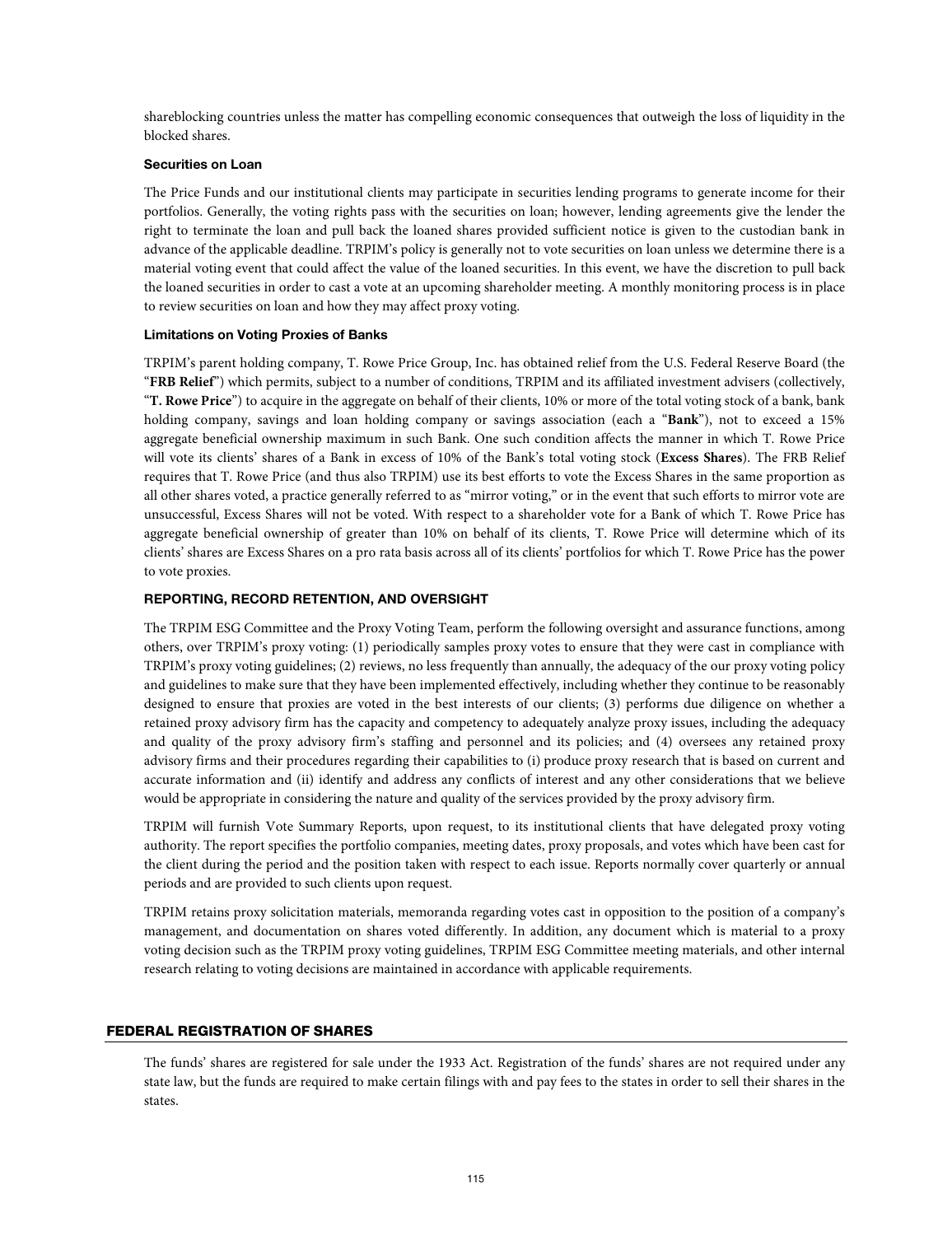### LEGAL COUNSEL

Willkie Farr & Gallagher LLP, whose address is 787 Seventh Avenue, New York, New York 10019, is legal counsel to the funds.

### RATINGS OF COMMERCIAL PAPER

**Moody's P-1** superior capacity for repayment. **P-2** strong capacity for repayment. **P-3** acceptable capacity for repayment of short-term promissory obligations.

**S&P A-1** highest category, degree of safety regarding timely payment is strong. Those issues determined to possess extremely strong safety characteristics are denoted with a plus sign (+) designation. **A-2** satisfactory capacity to pay principal and interest. **A-3** adequate capacity for timely payment, but are more vulnerable to adverse effects of changes in circumstances than higher-rated issues. **B** and **C** speculative capacity to pay principal and interest.

**Fitch F-1+** exceptionally strong credit quality, strongest degree of assurance for timely payment. **F-1** very strong credit quality. **F-2** good credit quality, having a satisfactory degree of assurance for timely payment. **F-3** fair credit quality, assurance for timely payment is adequate, but adverse changes could cause the securities to be rated below investment grade.

**Moody's** The rating of Prime-1 is the highest commercial paper rating assigned by Moody's. Among the factors considered by Moody's in assigning ratings are the following: valuation of the management of the issuer; economic evaluation of the issuer's industry or industries and an appraisal of speculative-type risks that may be inherent in certain areas; evaluation of the issuer's products in relation to competition and customer acceptance; liquidity; amount and quality of long-term debt; trend of earnings over a period of 10 years; financial strength of the parent company and the relationships that exist with the issuer; and recognition by the management of obligations that may be present or may arise as a result of public interest questions and preparations to meet such obligations. These factors are all considered in determining whether the commercial paper is rated P-1, P-2, or P-3.

**S&P** Commercial paper rated A (highest quality) by S&P has the following characteristics: liquidity ratios are adequate to meet cash requirements; long-term senior debt is rated A or better, although in some cases BBB credits may be allowed. The issuer has access to at least two additional channels of borrowing. Basic earnings and cash flow have an upward trend with allowance made for unusual circumstances. Typically, the issuer's industry is well established and the issuer has a strong position within the industry. The reliability and quality of management are unquestioned. The relative strength or weakness of the above factors determines whether the issuer's commercial paper is rated A-1, A-2, or A-3.

**Fitch 1–Highest grade** Commercial paper assigned this rating is regarded as having the strongest degree of assurance for timely payment. **Fitch 2–Very good grade** Issues assigned this rating reflect an assurance of timely payment only slightly less in degree than the strongest issues.

# RATINGS OF CORPORATE DEBT SECURITIES

#### **Moody's**

**Aaa**–Bonds rated Aaa are judged to be of the best quality. They carry the smallest degree of investment risk and are generally referred to as "gilt edged."

**Aa**–Bonds rated Aa are judged to be of high quality by all standards. Together with the Aaa group, they compose what are generally known as high-grade bonds.

**A**–Bonds rated A possess many favorable investment attributes and are to be considered as upper-medium-grade obligations.

**Baa**–Bonds rated Baa are considered as medium-grade obligations, i.e., they are neither highly protected nor poorly secured. Interest payments and principal security appear adequate for the present, but certain protective elements may be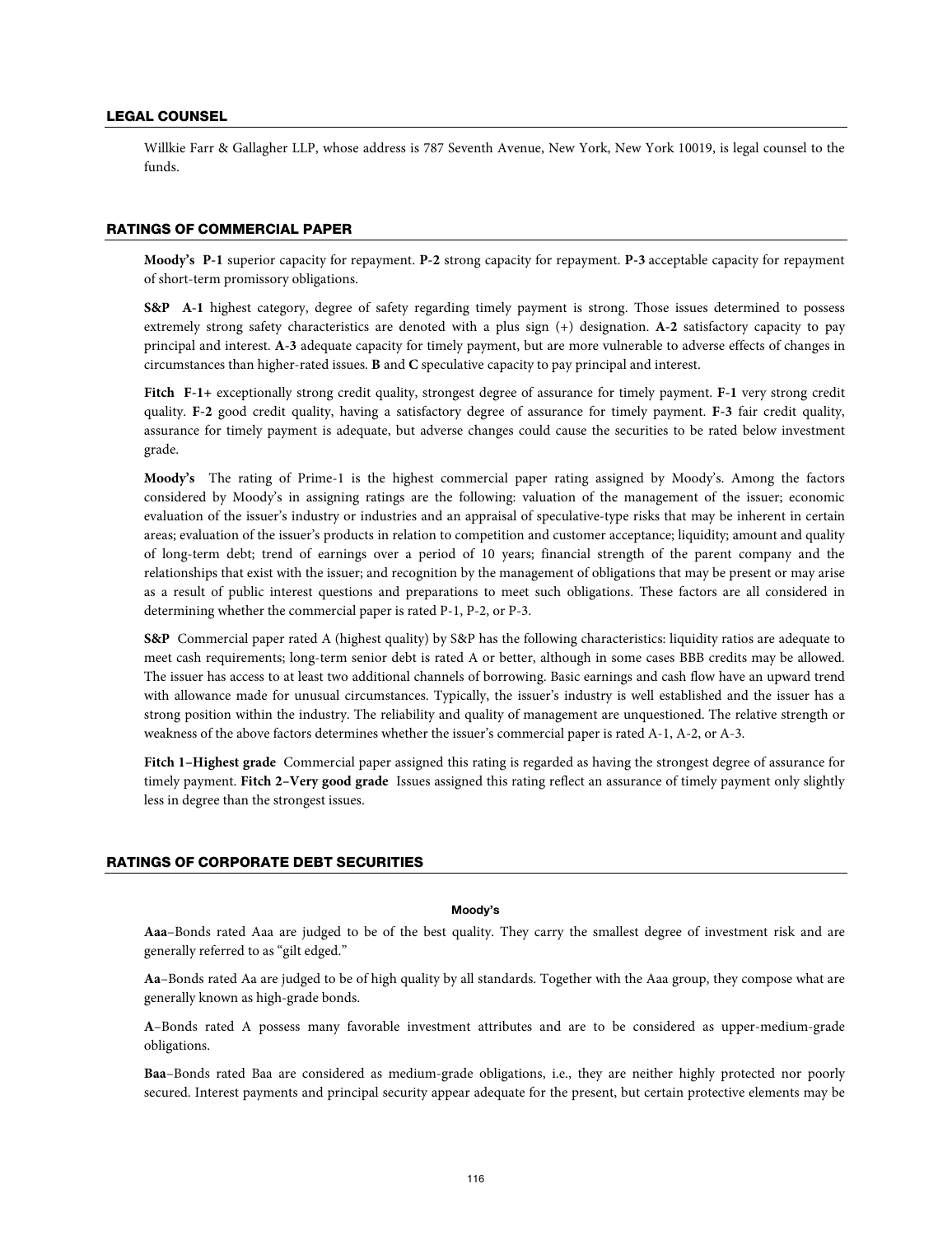lacking or may be characteristically unreliable over any great length of time. Such bonds lack outstanding investment characteristics and in fact have speculative characteristics as well.

**Ba**–Bonds rated Ba are judged to have speculative elements: Their futures cannot be considered as well assured. Often the protection of interest and principal payments may be very moderate and therefore not well safeguarded during both good and bad times over the future. Uncertainty of position characterizes bonds in this class.

**B**–Bonds rated B generally lack the characteristics of a desirable investment. Assurance of interest and principal payments or of maintenance of other terms of the contract over any long period of time may be small.

**Caa**–Bonds rated Caa are of poor standing. Such issues may be in default, or there may be present elements of danger with respect to repayment of principal or payment of interest.

**Ca**–Bonds rated Ca represent obligations that are speculative in a high degree. Such issues are often in default or have other marked shortcomings.

**C**–Bonds rated C represent the lowest rated and have extremely poor prospects of attaining investment standing.

**NP**–Issuers (or supporting institutions) rated Not Prime do not fall within any of the Prime rating categories.

# **S&P**

**AAA**–This is the highest rating assigned by S&P's to a debt obligation and indicates an extremely strong capacity to pay principal and interest.

**AA**–Bonds rated AA also qualify as high-quality debt obligations. Capacity to pay principal and interest is very strong.

**A**–Bonds rated A have a strong capacity to pay principal and interest, although they are somewhat more susceptible to the adverse effects of changes in circumstances and economic conditions.

**BBB**–Bonds rated BBB are regarded as having an adequate capacity to pay principal and interest. Whereas they normally exhibit adequate protection parameters, adverse economic conditions or changing circumstances are more likely to lead to a weakened capacity to pay principal and interest for bonds in this category than for bonds in the A category.

**BB, B, CCC, CC, C**–Bonds rated BB, B, CCC, CC, and C are regarded on balance as predominantly speculative with respect to the issuer's capacity to pay interest and repay principal. BB indicates the lowest degree of speculation and C the highest degree of speculation. While such bonds will likely have some quality and protective characteristics, these are outweighed by large uncertainties or major risk exposures to adverse conditions.

**D**–In default.

### **Fitch**

**AAA**–High-grade, broadly marketable, suitable for investment by trustees and fiduciary institutions, and liable to slight market fluctuation other than through changes in the money rate. The prime feature of an AAA bond is the showing of earnings several times or many times interest requirements for such stability of applicable interest that safety is beyond reasonable question whenever changes occur in conditions. Other features may enter, such as wide margin of protection through collateral, security, or direct lien on specific property. Sinking funds or voluntary reduction of debt by call or purchase are often factors, while guarantee or assumption by parties other than the original debtor may influence the rating.

**AA**–Of safety virtually beyond question and readily salable. Their merits are not greatly unlike those of AAA class, but a bond so rated may be junior, though of strong lien, or the margin of safety is less strikingly broad. The issue may be the obligation of a small company, strongly secured, but influenced as to rating by the lesser financial power of the enterprise and more local type of market.

**A**–Bonds rated A are considered to be investment grade and of high credit quality. The obligor's ability to pay interest and repay principal is considered to be strong but may be more vulnerable to adverse changes in economic conditions and circumstances than bonds with higher ratings.